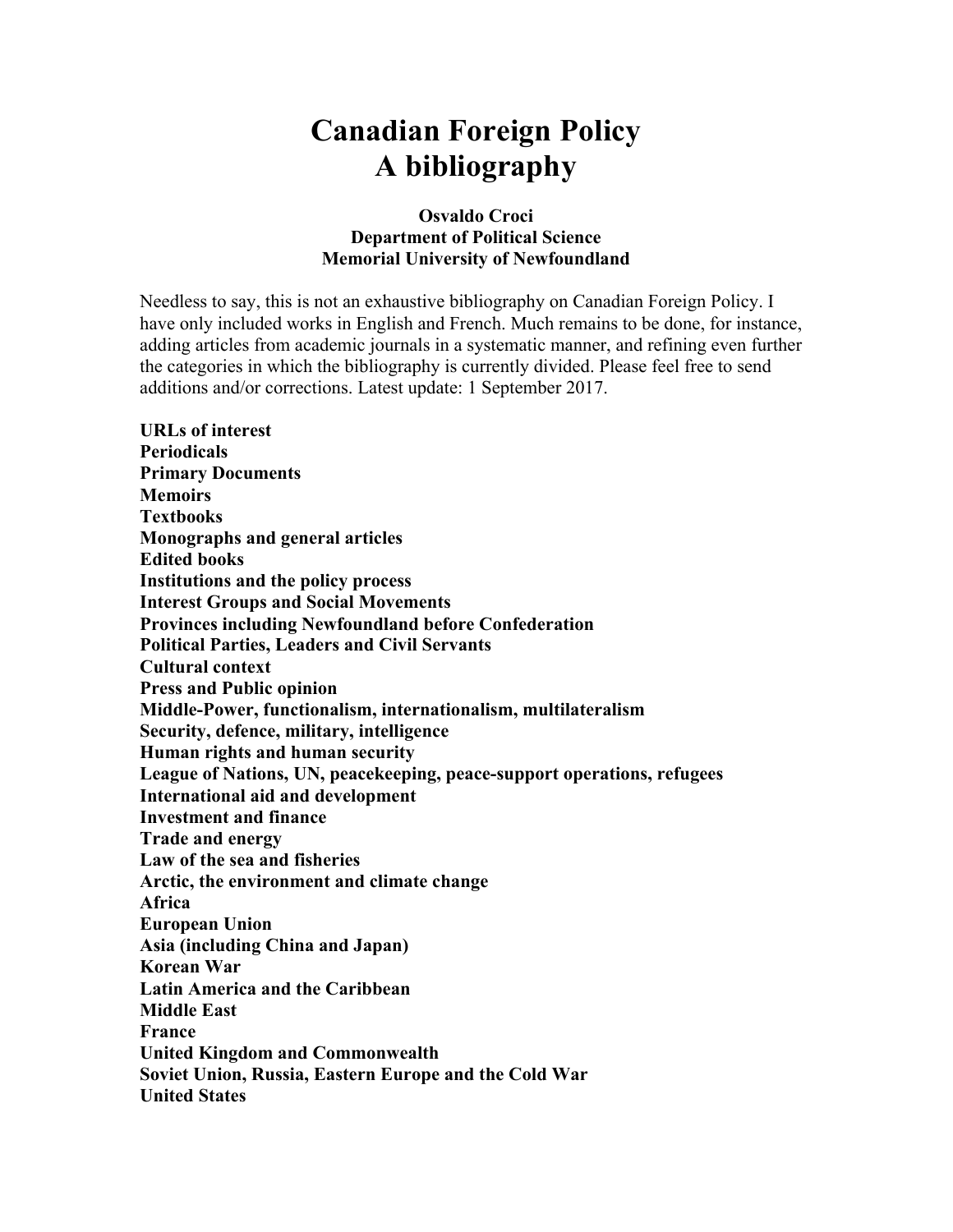# **URLs of interest**

- Canada Department of Foreign Affairs and International Trade http://www.international.gc.ca/international/index.aspx
- Canada Department of National Defence / Canadian Forces http://www.forces.gc.ca/site/index.asp
- Canada Canadian International Development Agency http://www.acdi-cida.gc.ca/home
- Canada Prime Minister's homepage http://pm.gc.ca/eng/index.asp
- Canada House of Commons and Senate

http://www.parl.gc.ca/Default.aspx?Language=E

Canada – House of Commons Standing Committee on Foreign Affairs and International Development

http://www.parl.gc.ca/CommitteeBusiness/CommitteeHome.aspx?Cmte=FAAE&Lan guage=E&Mode=1&Parl=41&Ses=1

Canada – House of Commons Standing Committee on National Defence http://www.parl.gc.ca/CommitteeBusiness/CommitteeHome.aspx?Cmte=NDDN&Lan guage=E&Mode=1&Parl=41&Ses=1

Canadian Defence and Foreign Affairs Institute http://www.cdfai.org/index.htm

Canadian International Council http://www.igloo.org/canadianinternational/

- Center for the Study of Canada at Plattsburgh State http://web.plattsburgh.edu/offices/academic/cesca/
- Centre d'études des politiques étrangères et de sécurité http://www.cepes.uqam.ca/

Centre for Military and Strategic Studies http://cmss.ucalgary.ca/

- Centre for Security and Defence Studies http://www.carleton.ca/csds/
- Institute for Research on Public Policy http://www.irpp.org/
- International Council for Canadian Studies

http://www.iccs-ciec.ca/pages/newweb/sample2/journal\_en.asp?shownav=3

International Centre for Human Rights and Democratic Development (a.k.a. Rights & Democracy) http://www.dd-rd.ca/site/home/index.php?lang=en

Library and Archives, Canada http://www.collectionscanada.gc.ca/webarchives/20061121001818/http://collectionsc anada.ca/index-e.html

Ministère des Relations internationales du Quèbec http://www.mri.gouv.qc.ca/ Spotlight on Military News and International Affairs of the Canadian Forces College http://www.cfc.forces.gc.ca/257-Eng.html

# **Periodicals**

*American Review of Canadian Studies* http://www.acsus.org/display.cfm?id=297 *Behind the Headlines*

http://www.igloo.org/canadianinternational/publicatio~2/behindtheh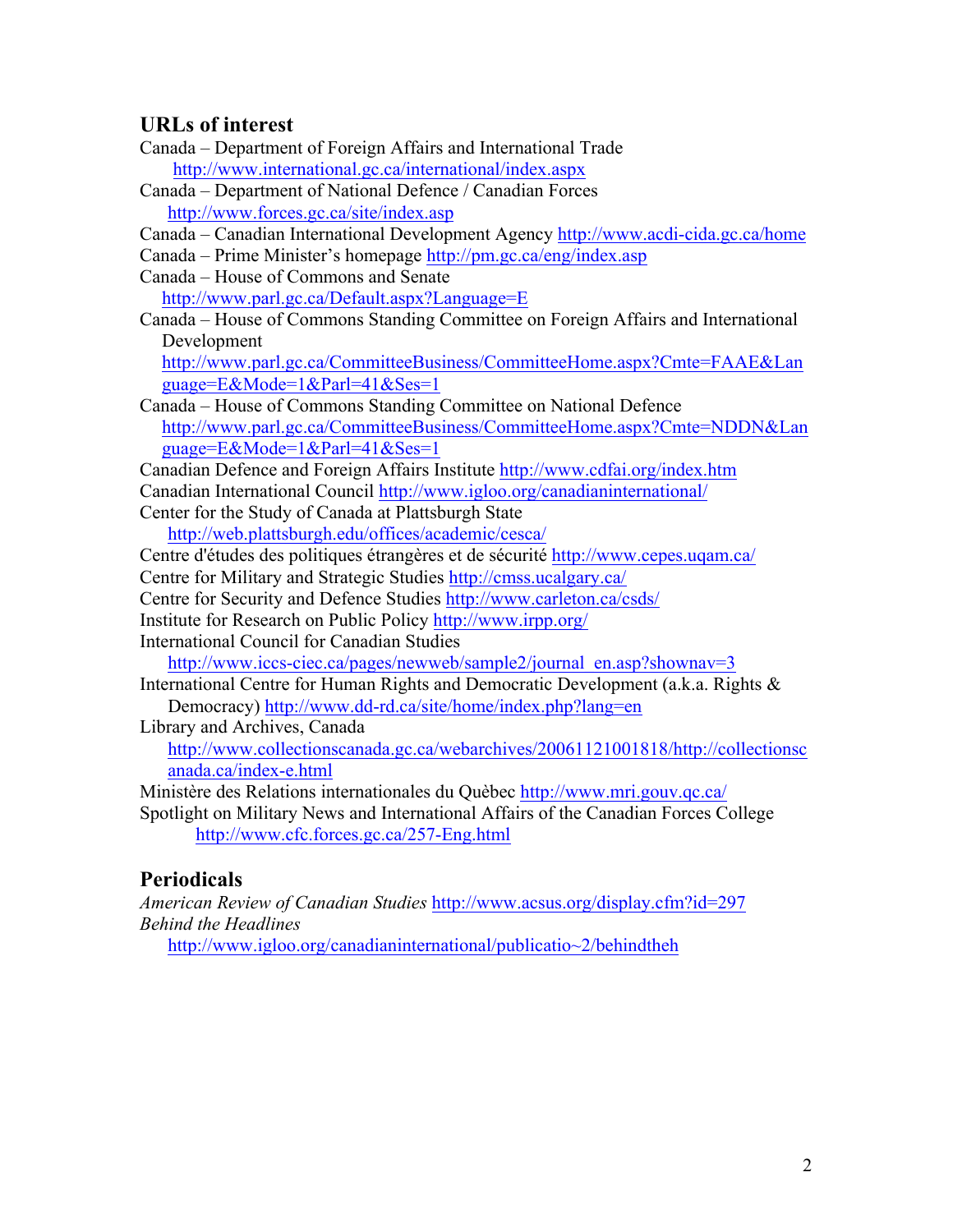*bout de papier: Canada's Magazine of Diplomacy and Foreign Service* http://www.pafso.com/magazine.cfm

*Canadian Defence Quarterly* http://centreforforeignpolicystudies.dal.ca/cdq/ *Canadian Foreign Policy* http://www.carleton.ca/cfpj/index.html

*Canadian Military Journal* http://www.journal.dnd.ca/index-eng.asp

*Canadian Naval Review* http://naval.review.cfps.dal.ca/

*Études internationales* http://www.erudit.org/revue/ei/2008/v39/n3/index.html *International Insights*

http://www.igloo.org/canadianinternational/publicatio~2/internatio~2 *International Journal* http://www.internationaljournal.ca/Home/Home.html *International Journal of Canadian Studies*

http://www.iccs-ciec.ca/pages/newweb/sample2/journal\_en.asp?shownav=3 *Policy Options* http://www.irpp.org/po/ *Strategic Datalink* http://www.igloo.org/canadianinternational/publicatio~2/strategicd

# **Primary Documents**

**Documents on Canadian External Relations**

http://www.international.gc.ca/history-histoire/documents-documents.aspx?lang=eng http://gac.canadiana.ca/view/ooe.b1603413E

- Canada (1936) *Documents Relating to the Italo-Ethiopian Conflict, 1935*, Ottawa: J.O. Patenaude.
- Canada (1962) *Documents on Canadian Foreign Policy, 1917-1939*, (W.A, Riddell ed.), Ottawa.
- Canada (1967) *Documents on Canadian External Relations, 1909-1918*, Vol. 1, Ottawa.
- Canada (1969) *Documents on Canadian External Relations: The Paris Peace Conference of 1919,* Vol. 2, (R.A. McKay, ed.), Ottawa.
- Canada (1970) *Documents on Canadian External Relations, 1919-1925*, Vol. 3, (L.C. Clark, ed.), Ottawa.
- Canada (1971) *Documents on Canadian External Relations 1926-1930*, Vol. 4, (A.I. Inglis ed.), Ottawa.
- Canada (1970) *Documents on Canadian External Relations 1931-1935*, Vol. 5, (A.I. Inglis ed.), Ottawa.
- Canada (1972) *Documents on Canadian External Relations 1936-1939*, Vol. 6, (J.A. Munro ed.), Ottawa.
- Canada (1974) *Documents on Canadian External Relations 1939-1941* (Part 1), Vol. 7, (D.A. Murray ed.), Ottawa.
- Canada (1976) *Documents on Canadian External Relations 1939-1941* (Part 2), Vol. 8, (D.R. Murray ed.), Ottawa.
- Canada (1980) *Documents on Canadian External Relations 1942-43*, Vol. 9, (J.F. Hilliker ed.), Ottawa.
- Canada (1987) *Documents on Canadian External Relations 1944-1945* (Part 1), Vol. 10, (J.F. Hilliker ed.), Ottawa.
- Canada (1990) *Documents on Canadian External Relations 1944-1945* (Part 2), Vol. 11, (J.F. Hilliker ed.), Ottawa.
- Canada (1977) *Documents on Canadian External Relations, 1946*, Vol. 12, (D.M. Page ed.), Ottawa.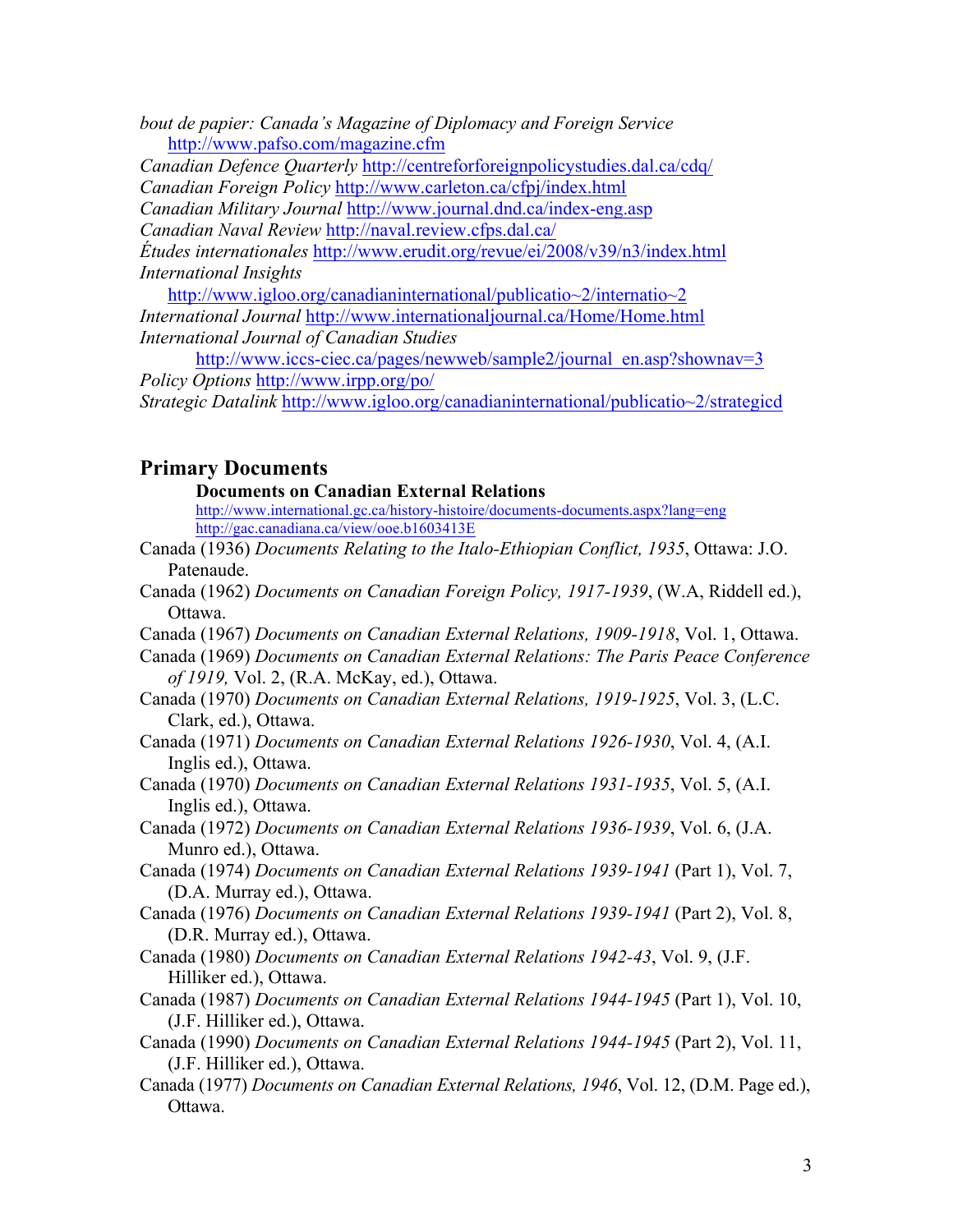- Canada (1993) *Documents on Canadian External Relations 1947*, Vol. 13, (N. Hillmer and N. Page eds.), Ottawa
- Canada (1994) *Documents on Canadian External Relations 1948*, Vol. 14, (H. Mackenzie ed.), Ottawa
- Canada (1995) *Documents on Canadian External Relations 1949*, Vol. 15, (H. Mackenzie ed.), Ottawa.
- Canada (1996) *Documents on Canadian External Relations 1950*, Vol. 16, (G. Donaghy ed.), Ottawa
- Canada (1996) *Documents on Canadian External Relations 1951*, Vol. 17, (G. Donaghy ed.) Ottawa
- Canada (1990) *Documents on Canadian External Relations 1952*, Vol. 18, (D. Barry ed.). Ottawa.
- Canada (1997) *Documents on Canadian External Relations 1953*, Vol. 19, (D. Barry ed.). Ottawa.
- Canada (1997) *Documents on Canadian External Relations 1954*, Vol. 20, (G. Donaghy ed.) Ottawa
- Canada (1999) *Documents on Canadian External Relations 1955*, Vol. 21, (G. Donaghy ed.) Ottawa
- Canada (2001) *Documents on Canadian External Relations 1956-1957* (Part 1), Vol. 22, (G. Donaghy ed.) Ottawa
- Canada (2002) *Documents on Canadian External Relations 1956-1957* (Part 2), Vol. 23, (G. Donaghy ed.) Ottawa
- Canada (2003) *Documents on Canadian External Relations 1957-1958* (Part 1), Vol. 24, (M.D. Stevenson ed.) Ottawa
- Canada (2004) *Documents on Canadian External Relations 1957-1958* (Part 2), Vol. 25, (M.D. Stevenson ed.) Ottawa
- Canada (2006) *Documents on Canadian External Relations 1959*, Vol. 26 (J. Cavell, M.D. Stevenson and K. Spooner eds.), Ottawa.
- Canada (2007) *Documents on Canadian External Relations 1960*, Vol. 27, (J. Cavell ed.) **Ottawa**
- BLANCHETTE, Arthur E. (ed.) (1977) *Canadian Foreign Policy, 1955-1965. Selected Speeches and Documents*, Ottawa: Carleton University Press.
- BLANCHETTE, A.E. (ed.) (1980) *Canadian Foreign Policy, 1966-1976. Selected Speeches and Documents*, Ottawa: Carleton University Press.
- BLANCHETTE, A.E. (ed.) (1994) *Canadian Foreign Policy, 1977-1992. Selected Speeches and Documents*, Ottawa: Carleton University Press.
- BOTHWELL, R. and G.N. HILLMER (eds.) (1975) *The in-between time: Canadian external policy in the 1930s*, Toronto: Copp Clark.
- BRIDLE, Paul (ed.) (1984) *Documents on Relations between Canada and Newfoundland. 1940-1949: Confederation*, Vol. 2, Ottawa: Department of External Affairs.
- CANADA, Parliament, Special Joint Committee Reviewing Foreign Policy (1994) *Canada's Foreign Policy: Principles and Priorities for the Future*, Ottawa.
- LALANDE, Gilles (1969) *The Department of External Affairs and Biculturalism*, Studies of the Royal Commission on Bilingualism and Biculturalism, Vol. 3, Ottawa: Queen's Printer.
- MacKAY, R.A. (ed.) (1971) *Canadian Foreign Policy 1945-1954: selected speeches and*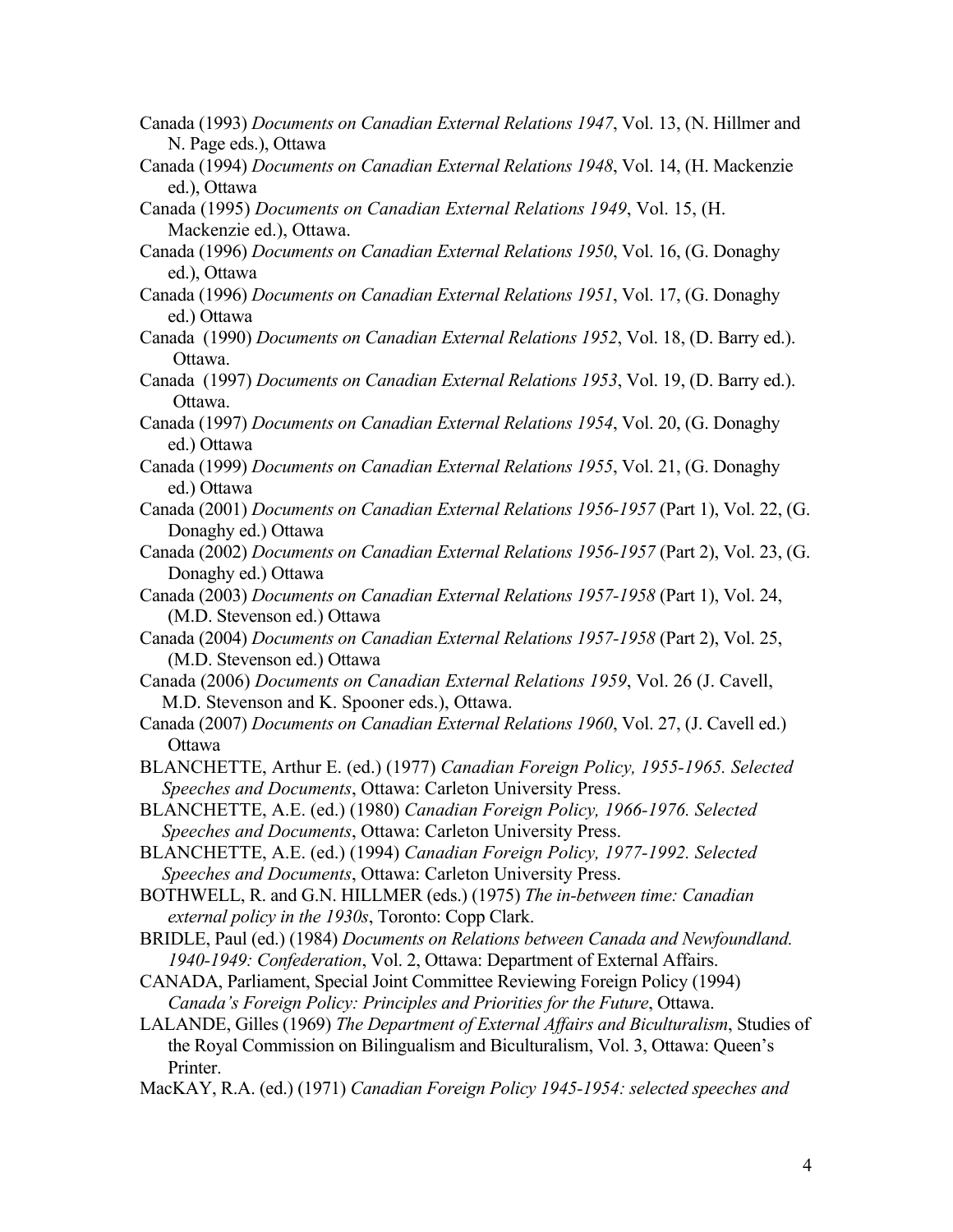*documents*, Toronto: McClelland and Stewart.

- PAGE, D. (1979) "Unlocking Canada's diplomatic record", *International Journal*, 34 (2): 251-280
- PAGE D.M. (1973) *A bibliography of works on Canadian foreign relations, 1945-1970*, Toronto: CIIA.
- STACEY, C. P. (ed.) (1972) *Historical Documents of Canada, Vol. 5, The Art of War and Peace1914-1945*, Toronto: Macmillan.

#### **Memoirs**

- ANDREW, Arthur (1993) *The rise and fall of a middle power: Canadian diplomacy from King to Mulroney*, Toronto: James Lorimer.
- BARTLEMAN, James (2005) *Rollercoaster: my hectic years as Jean Chrétien's diplomatic adviser, 1994-1998*, Toronto: McClelland &Stewart.
- BLANCHARD, James J. (1998) *Behind the embassy door: Canada, Clinton and Quebec*, Toronto: McClelland & Stewart.
- BORDEN, Robert (1938) *Robert Laird Borden: his memoirs*, London: Macmillan.
- BROCK, Jeffry V. (1981) *The dark broad seas: memoirs of a sailor*, Toronto: McClelland and Stewart.
- BROWN, S.M. (1900) *With the Royal Canadians*, Toronto. Publishers' Syndicate.
- BURNS, E.L.M. (1972) *A seat at the table: the struggle for disarmament*, Toronto: Clarke, Irwin.
- BURNS, E.L.M. (1970) *General Mud: memoirs of two World Wars*, Toronto: Clark, Irwin.
- CAMPBELL, Kim (1997) *Time and Chance: the political memoirs of Canada's first woman Prime Minister*, Toronto: Seal Books.
- CELLUCCI, Paul (2005) *Unquiet diplomacy*, Toronto: Key Porter
- CHRÉTIEN, Jean (1985) *Straight from the heart*, Toronto: Key Porter Books.
- CHRÉTIEN (2007) *My Years as Prime Minister*, Toronto: Alfred A. Knopf Canada
- CLARK, Joe (2013) *How we lead: Canada in a century of change*, Toronto: Random House Canada.
- COOK, Ramsay (ed.) (1966) *The Dafoe-Sifton correspondence 1919-1927*, Altona: D.W.Friesen.
- CURRIE, Sir Arthur (2008) *The Selected Papers Of Sir Arthur Currie: Diaries, Letters, and Report to the Ministry, 1917-1933*, Waterloo: Wilfrid Laurier University Press.
- DANSON, Barney (2002) *Not bad for a sergeant: the memoirs of Barney Danson*, Toronto: Dundurn
- De DOMENICO, John (1998) *Land of a million elephants: memoirs of a Canadian peacekeeper*, Burnstown: General Store Publishing House.
- De KIEWIET, C.W. and F.H. UNDERHILL (eds.) (1955) *Dufferin-Carnarvon correspondence 1874-1878*, Toronto: Champlain Socierty.
- DIEFENBAKER, John (1975-77) *One Canada: memoirs of the Right Honourable John G. Diefenbaker*, 3 vols. Toronto: Macmillan.
- EVANS, W. Sandford (1901) *The Canadian Contingents and Canadian Imperialism*, Toronto: Publishers' Syndicate.
- FLEMING, Donald (1985) *So very near: the political memoirs of the Honourable Donald M. Fleming*, Vol. 1. *The rising years*, Vol. 2, *The summit years*, Toronto: McClelland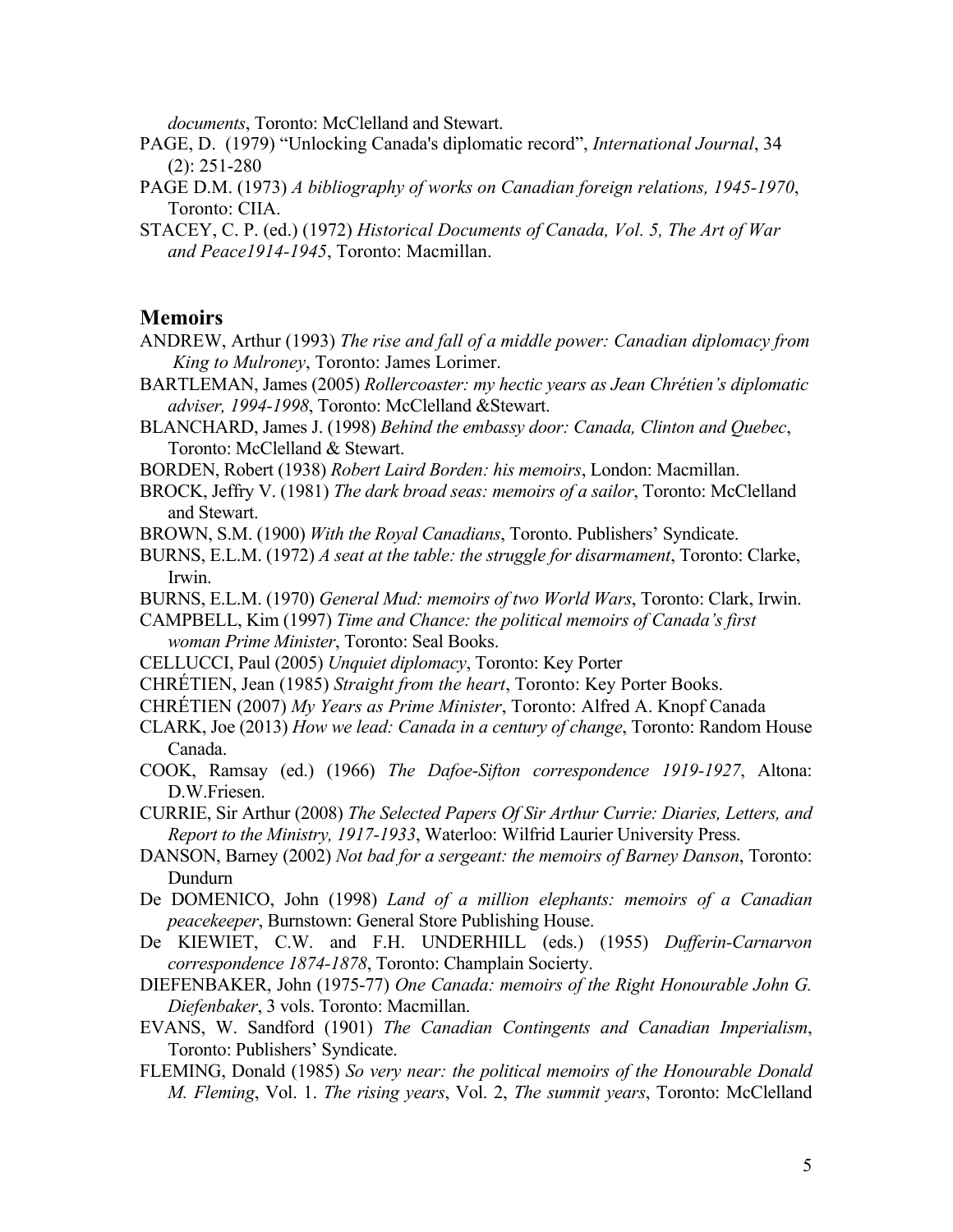and Stewart.

- FORD, Robert (1989) *Our man in Moscow*, Toronto: UTP
- GALBRAITH, J.K. (1969) *Ambassador`s Journal: a personal account of the Kenendy`s years*, Boston: Houghton Mifflin
- GORDON, Walter (1977) *A political memoir*, Toronto: McClelland and Stewart.
- GORHAM, Richard (1996) *Special trust and confidence: envoy essays in Canadian diplomacy*
- GOTLIEB, Allan (1991) *"I'll be with you in a minute": the education of a Canadian diplomat in Washington*, Toronto: UTP.
- GOTLIEB, A. (2006) *The Washington Diaries, 1981-1989*, Toronto: McClelland & Stewart
- HEAD, Ivan and Pierre TRUDEAU (1995) *The Canadian Way: Shaping Canada's Foreign Policy 1968-1984*, Toronto: McClelland &Stewart.
- HEENEY, Arnold (1972) *The things that are Caesar`s: the memoirs of a Canadian public servant*, Toronto: UTP.
- HELLYER, Paul (1990) *Damn the torpedoes: my fight to unify Canada's Armed Forces*, Toronto: McClelland &Stewart.
- HILLIER, Rick (2009) *A soldier first: bullets, bureaucrats and the politics of war*, Scarborough: Harper Collins.
- HOLMES, John W. (1979 and 1982) *The shaping of peace: Canada and the search for world order, 1943-1957*, 2 vols. Toronto: UTP
- HOLMES, J. W. (1989) "Moscow 1947-1948: reflections on the origins of my Cold War" in J.L. Black and N. Hillmer (eds.), *Nearly Neighbours. Canada and the Soviet Union: from Cold War to Détente and beyond*, Kingston: Ronald P. Frye & Company, pp. 41-55.
- HUTCHINSON, Bruce (1976) *The far side of the street*, Toronto: Macmillan.
- IGNATIEFF, George (1985) *The making of a peacemonger: the memoirs of George Ignatieff*, Toronto: UTP
- JAMIESON, Don (1991) *The Political Memoirs of Don Jamieson*, 2 vols., 1: *No place for folls*; 2: *A world unto itself*, edited by C. McGrath, St. John`s: Breakwater
- KEENLEYSIDE, Hugh. L. (1981 and 1982) *Memoirs of Hugh L. Keenleyside*, Vol. 1: *Hammer the golden day*, Vol. 2: *The bridge of time*, Toronto: McClelland & Stewart.
- KENT, Tom (1988) *A public purpose: an experience of Liberal opposition and Canadian government*, Montreal: McGill-Queen's University Press.
- LaMARSH, Judy (1968) *Memoirs of a bird in a gilded cage*, Toronto: McClelland and Stewart.
- LePAN, Douglas (1979) *Bright glass of memory*, Toronto: McGraw-Ryerson
- LEWIS, David (1981) *The good fight: political memoirs, 1909-1958*, Toronto: Macmillan.
- MacGUIGAN, Mark (2002) *An inside look at external affairs during the Trudeau years: the memoirs of Mark MacGuigan*, Calgary: UCP.
- MacKENZIE, Lewis (1993) *Peacekeeper: the road to Sarajevo*, Toronto: Douglas and MacIntyre.
- MANION, James P. (1960) *A Canadian errant* (G. Sylvestre ed.), Toronto: Ryerson University Press.
- MARQUIS, T.G. (2009 reprint) *Canada's Sons on Kopje and Veldt: A Historical Account of the Canadian Contingents (1900)*, Whitefish: Kessinger.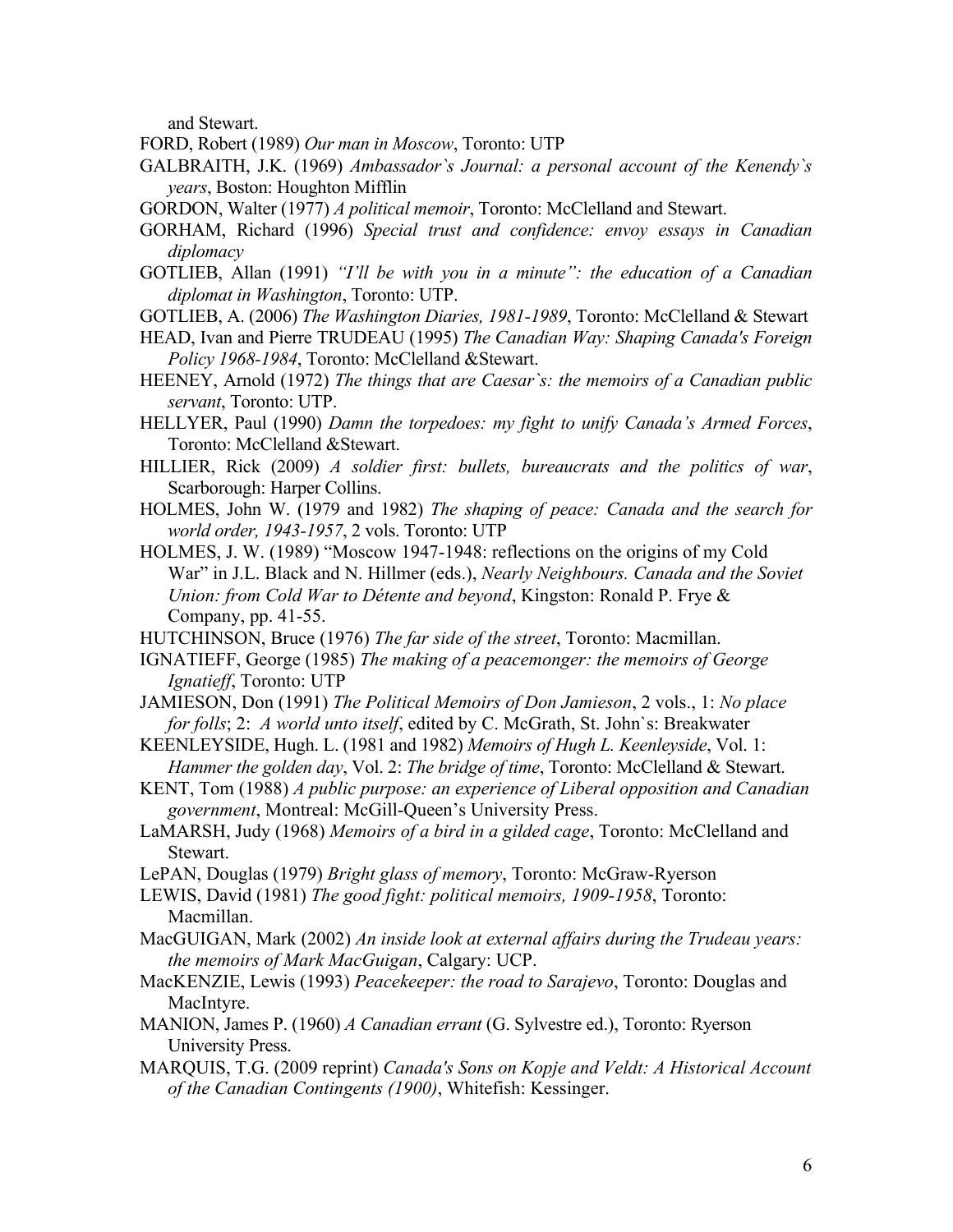- MARTIN, Paul, Sr. (1983 and 1985) *A very public life.* Vol. 1 *Far from home*, Vol. 2 *So many worlds*, Ottawa: Deneau.
- MARTIN, P. (1967) *Paul Martin speaks for Canada: a selection of speeches on foreign policy, 1964-67*, Toronto: McClelland and Stewart
- MARTIN, Paul (1988) *The London Diaries 1975-79*, Ottawa: University of Ottawa Press.
- MARTIN, P. (2008) *Hell or High Water: my life in and out of politics*, Toronto: McClelland & Stewart.
- MARTIN, Paul Sr. (1988) *London Diaries 1974-1979*, Ottawa: UOP.
- MASSEY, Vincent (1963) *What's past is prologue: the memoirs of the Right Honourable Vincent Massey*, Toronto: Macmillan.
- MULRONEY, Brian (2007) *Memoirs*, Toronto: McClelland & Stewart.
- MUNTON, D. and J.J. KIRTON (eds.) (1992) *Canadian Foreign Policy: Selected Cases*, Toronto: Prentice Hall.
- PEARSON, Lester B. (1970) *Words and Occasion*, Toronto: UTP.
- PEARSON L.B. (1972, 1973, and 1975) *Mike: the Memoirs of the Rt. Hon. Lester B. Pearson*, Volumes I *(1897-1948),* II *(1948-1957)* and III *(1957-1968)*, edited by J.A. Munro and A.I. Inglis, Toronto: UTP
- PEDEN, Murray (1979) *A thousand shall fall*, Stittsville: Canada's Wings.
- PICKERSGILL, J.W. (1975) *My years with Louis St. Laurent: a political memoir*, Toronto: UTP.
- PICKERSGILL, J.W. (1986) *The road back: by a liberal in opposition*, Toronto: UTP.
- PICKERSGILL, J.W. (1994) *Seeing Canada whole: a memoir*, Markham: Fitzhenry and Whiteside
- PICKERSGILL, J. W. and D. FORSTER (eds.) (1960-1970), 4 vols. *The Mackenzie King record*, Toronto: UTP.
- POPE, Sir Joseph (1894) *Memoirs of the Right Honourable Sir John A. Macdonald*, Toronto: The Musson Book Company.
- POPE, Sir Joseph (1960) *Public Servant: the memoirs of Sir Joseph Pope* (M. Pope ed.), Toronto: OUP.
- POPE, Maurice A. (1962) *Soldiers and Politicians: the memoirs of Lt.-Gen. Maurice A Pope*, Toronto: UTP.
- REID, Escott (1977) *Time of fear and hope: the Making of the North Atlantic Treaty 1947-1949*, Toronto: McClelland & Stewart
- REID, E. (1981) *Envoy to Nehru*, Toronto: OUP.
- REID, E. (1983) *On duty: a Canadian at the making of the United Nations, 1945-1946*, Toronto: McClelland & Stewart
- REID, E. (1985*) Hungary and Suez 1956: a view from New Delhi*, Oakville: Mosaic Press
- REID, E. (1989) *Radical Mandarin: the memoirs of Escott Reid*, Toronto: UTP
- RITCHIE, Charles (1974) *The siren years: a Canadian diplomat abroad*, Toronto: Macmillan
- RITCHIE, C. (1981) *Diplomatic passport: more undiplomatic diaries, 1946-1962*, Toronto: Macmillan.
- RITCHIE, C. (1983) *Storm signals: more undiplomatic diaries, 1962-1971*, Toronto: Macmillan.
- RONNING, Chester (1974) *A memoir of China in revolution: from the Boxer rebellion to*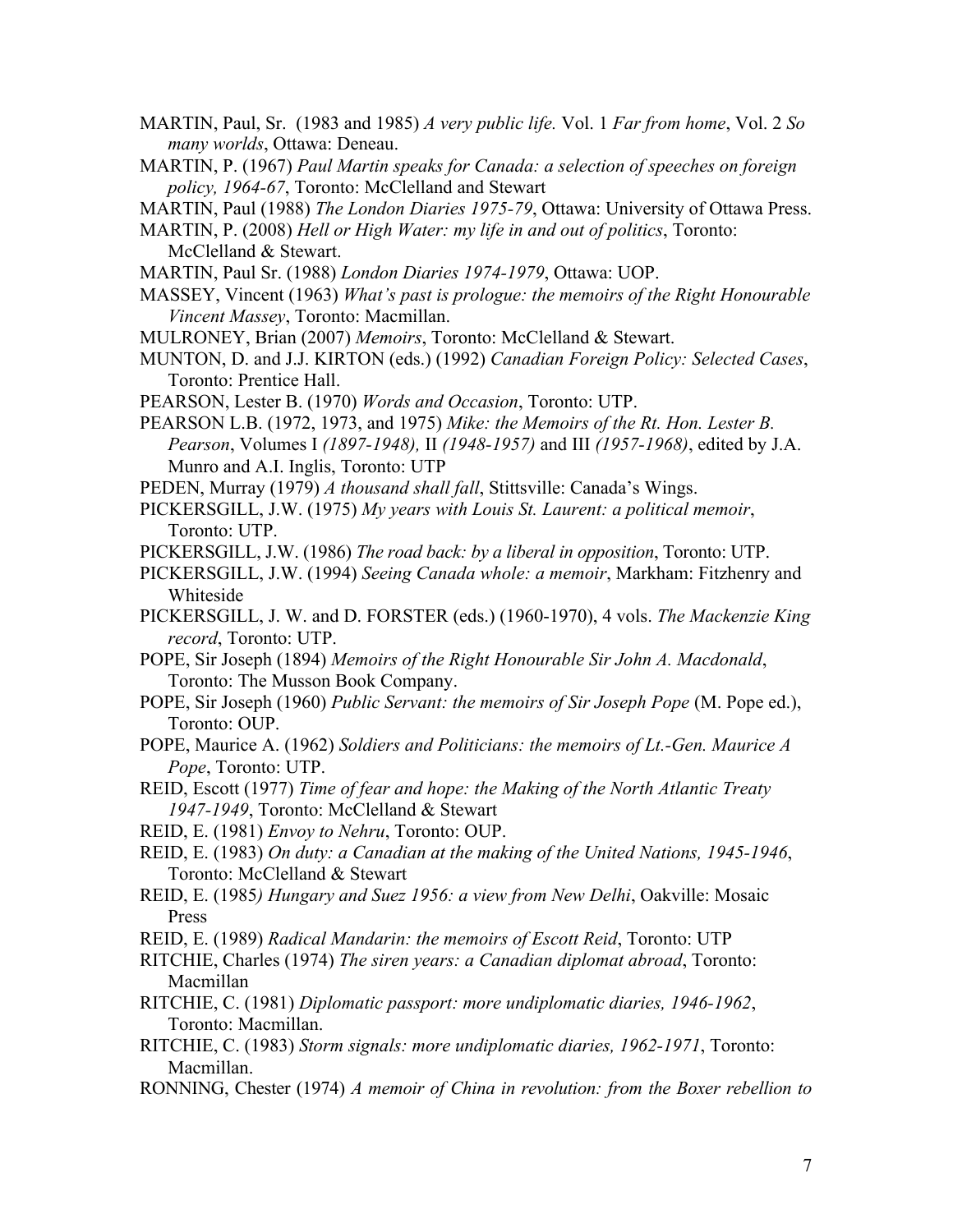*the People's Republic*, New York: Pantheon.

- ROBERTS, J.A. (1981) *The Canadian Summer*, Toronto: University of Toronto Bookroom.
- ROBERTSON, Gordon (2000) *Memories of a very civil servant: Mackenzie King to Pierre Trudeau*, Toronto: UTP
- ROBERTS, Peter (1994) *George Kostakis: a Russian life in art*, Ottawa: Carleton University Press
- SAUNDERS, E. L. and R. L. BORDEN (eds.) (1916 reprinted 2007) *The Life and Letters of the Right Honorable Sir Charles Tupper, Bart V1*, Toronto: Cassell and then Kessinger Publishing.
- SAYWELL, John (1960) *The Canadian journal of Lady Aberdeen, 1893-1898*, Toronto: Champlain Society.
- SAYWELL, William (1978) "Pierre and the Pacific: a post-mortem", *International Journal*, 33.
- SHARP, Mitchell (1994) *Which reminds me … a memoir*, Toronto: UTP

SHARP, M. (1986) "Reflections on foreign policy during the Trudeau years", *International Perspectives*, November/December.

- SKELTON, O.D. (1938) *Our generation: its gains and losses*, Chicago: University of Chicago Press.
- SMITH, Arnold (1981) *Stiches in time: the Commonwealth in world politics*, Don Mills: General
- STARNES, John (1998) *Closely guarded: a life in Canadian security and intelligence*, Toronto: UTP.
- TOBIN, Brian (with J.L. Reynolds) (2002) *All in good time*, Toronto: Penguin Canada.
- TRUDEAU, Pierre E. (1993) *Memoirs*, Toronto: McClelland &Stewart
- TRUDEAU, Pierre and HÉBERT, Jacques (2007) *Two innocents in red China*, Vancouver: Douglas and McIntyre.
- TUPPER, Charles (1916) *Recollections of Sixty Years in Canada*, Toronto: Cassell.
- TUPPER, C. (1926) *Supplement to the Life and Letters of the Right Hon. Sir Charles Tupper Bart, C.C.M.G.*, Toronto: Ryerson.

WILGRESS, Dana (1967) *Memoirs*, Toronto: Ryerson.

## **Textbooks**

- BOTHWELL, Robert (2007) *Alliance and illusions: Canada and the World, 1945-1984*, Vancouver: UBC.
- BOTHWELL, R., J. ENGLISH and I. DRUMMOND (1981) *Canada since 1945: power, politics, and provincialism*, Toronto: UTP.
- COOPER, Andrew (1997) *Canadian Foreign Policy: old habits and new directions*, Scarborough: Prentice-Hall.
- DEWITT, David B. and John KIRTON (1983) *Canada as a Principal Power: a study in foreign policy and international relations*, Toronto: John Wiley and Sons.

DONNEUR, André (1994) *Politique étrangère canadienne*, Montreal: Guérin.

- FARRELL, R. Barry (1969) *The Making of Canadian Foreign Policy.* Scarborough: Prentice-Hall 1969
- HART, Michael (2008) *From Pride to Influence: towards a new Canadian foreign policy*,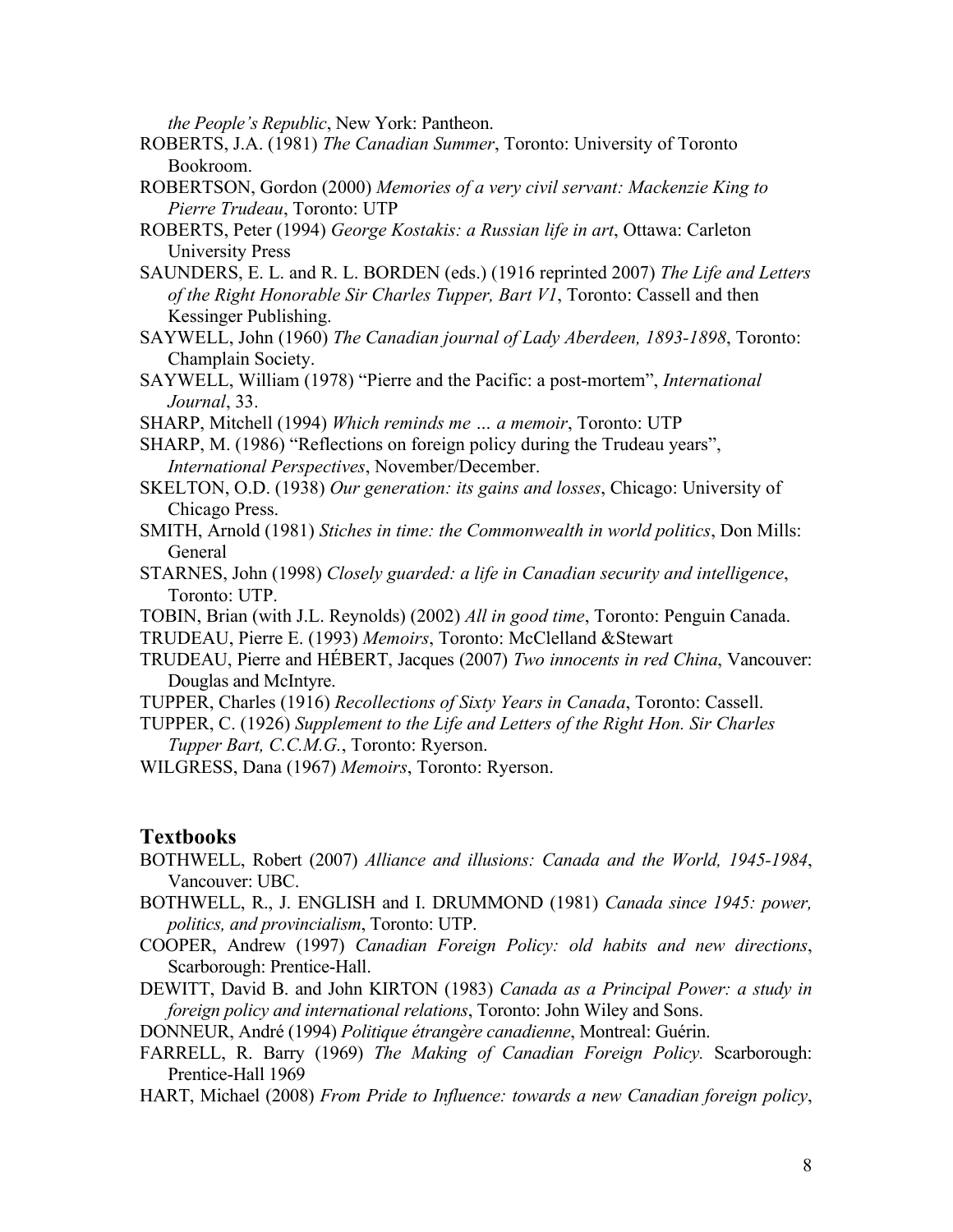Vancouver: UBC.

- HILLMER, Norman and J.L. GRANATSTEIN (1994) *Empire to Umpire: Canada and the world to the 1990s*, Toronto: Copp Clark Longman.
- HOLLOWAY, Steven K. (2006) *Canadian Foreign Policy: defining the national interest*, Peterborough: Broadview Press.

KIRTON, John (2007) *Canadian Foreign Policy in a Changing World*, Toronto: Nelson.

- LYON, Peyton and Brian W. TOMLIN (1979) *Canada as an international actor*, Toronto: Macmillan.
- NOSSAL, Kim Richard (1997) *The Politics of Canadian Foreign Policy*, 3rd edition, Scarborough: Prentice Hall Canada
- NOSSAL, K.R., S. ROUSSEL and S. PAQUIN (2011) *International Policy and Politics in Canada*, Toronto: Pearson.
- THOMSON, Dale C. and Roger F. SWANSON (1971) *Canadian Foreign Policy: Options and Prospects*, Toronto: McGraw-Hill Ryerson.
- TUCKER, Michael (1980) *Canadian foreign policy: contemporary issues and themes*, Toronto: McGraw-Hill Ryerson.

# **Monographs and general articles**

- ANDREW, Arthur (1993) *The rise and fall of a middle power: Canadian diplomacy from King to Mulroney*, Toronto: James Lorimer.
- BLACK, Conrad (1995) "Canada's continuing identity crisis", *Foreign Affairs*, 74 (March-April).
- BLACK, David R. and Heather A. SMITH (1993) "Notable exceptions? New and arrested directions in Canadian foreign policy literature", *Canadian Journal of Political Science*, 26 (4): 745-774.
- BOTHWELL, Robert (2004) "Back to the future: Canada and empires", *International Journal*, 59 (2): 407-418.
- BOW, Brian (2010) "Paradigms and paradoxes: Canadian foreign policy in theory, research and practice", *International Journal*, 65 (2).
- BURNEY, Derek H. (2005) "A time for courage and conviction in foreign policy", *Policy Options*, 26 (2): 28-31.
- BURNEY, D. and F. HAMPSON (2014) *Brave new Canada: meeting the challenge of a changing world*, Montreal: McGill-Queen's University Press.
- BYERS, R.B., D. LEYTON-BROWN and P. LYON (1977) "The Canadian International Image Study", *International Journal* 32 (3): 605-607.
- CANADA, Special Joint Parliamentary Committee Reviewing Canadian Foreign Policy (1994) *Canada's Foreign Policy: principles for the future*, Ottawa.
- CANADA, Department of Foreign Affairs and International Trade (1994) *Canada in the world: foreign policy review*, Ottawa.
- CANADA Department of Foreign Affairs and International Trade (2003) *A dialogue on foreign policy*, Ottawa.
- CANADIAN CENTRE FOR FOREIGN POLICY DEVELOPMENT (1996) *National Forum on Canada's International Relations Report.*
- CARMENT, David, Souleima EL-ACHKAR, Stewart PRIEST and Yiagadeesen SAMY (2006) "The 2006 country indicators for foreign policy: opportunities and challenges for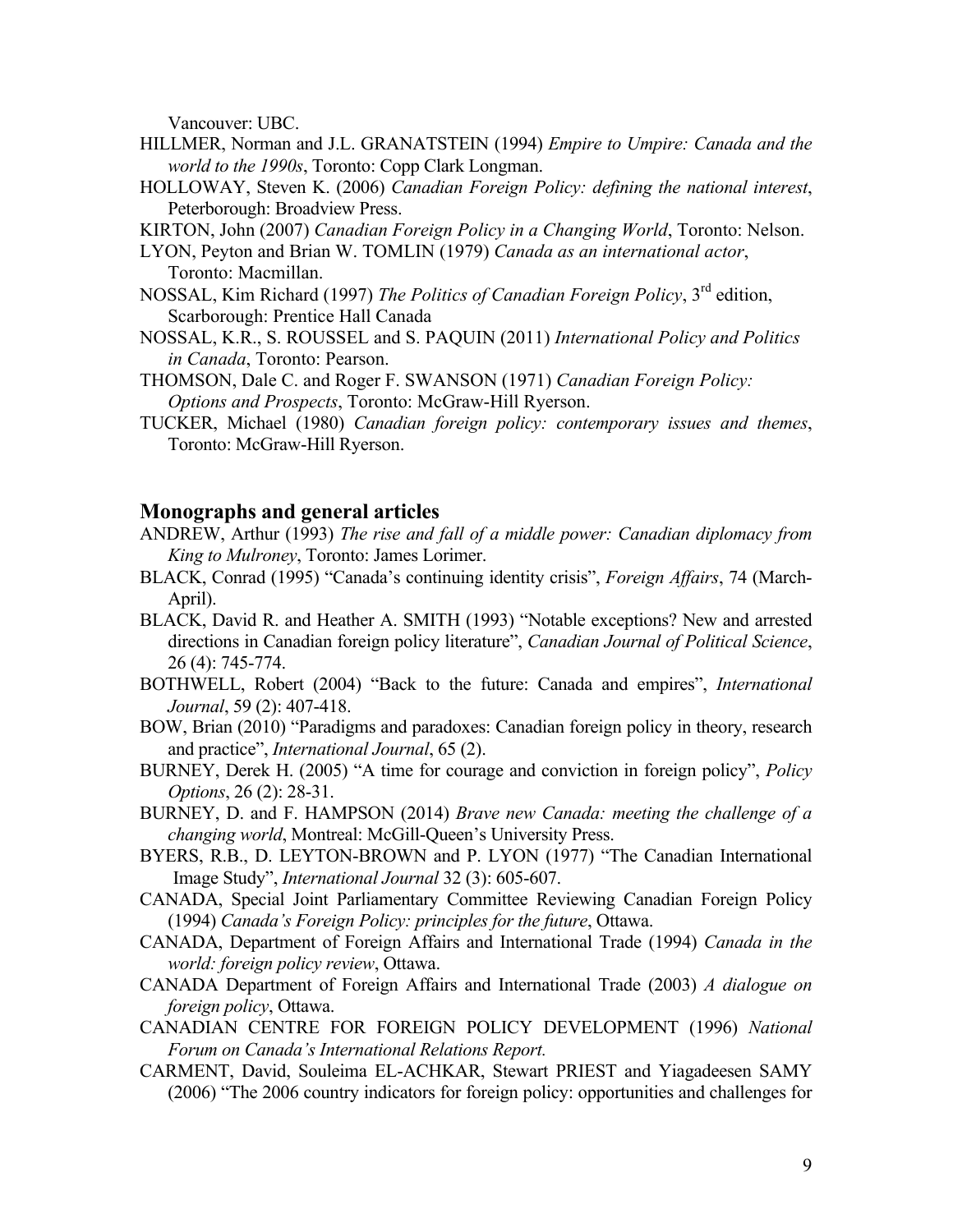Canada", *Canadian Foreign Policy*, 13 (1): 1-35.

- COHEN, Andrew (1995) "Canada in the world: the return of national interest", *Behind the Headlines*, 52 (5).
- COHEN, A. (2003) W*hile Canada slept: how we lost our place in the world*, Toronto: McClelland & Stewart.
- COOK, Ramsay (1963) "Foreign policy and the election", *International Journal*, 18 (2): 374-380.
- COOPER, Andrew F. (1995) "In search of niches: saying 'yes' and saying 'no' in Canada's international relations", *Canadian Foreign Policy*, 3 (3): 1-13.
- COOPER, A. F. (1997) *Canadian foreign policy: old habits and new directions*, Scarborough: Prentice Allyn and Bacon.
- COPELAND, Daryl (2004) "Guerrilla diplomacy: delivering international policy in a digital world", *Canadian Foreign Policy*, 11 (2): 165-175.
- DAWSON, R. MacGregor (1965 and 1937) *The development of Dominion Status, 1900- 1936*, Toronto: Franc Cass.
- DOBELL, Peter C. (1972) *Canada's search for new roles. Foreign policy in the Trudeau era*, Toronto: OUP.
- DOBELL, P.C. (1993) "The democratization of Canadian foreign policy? Response to Kim Richard Nossal," *Canadian Foreign Policy*, 1 (3).
- DOERN, G. Bruce and John KIRTON (1996) "Foreign policy" in B. Doern, L.A. Pal and B. Tomlin (eds.), *Border crossings: the internationalization of Canadian public policy*, Toronto: OUP, pp. 239-266.
- DYMOND, Bill and Michael HART (2003-04) "The Potemkin village of Canadian foreign policy", *Policy Options*, 25 (1): 39-45.
- EAYRS, James (1960) *The art of the possible: government and foreign policy in Canada,* Toronto: UTP.
- EAYRS, J. (1961) *Northern approaches: Canada and the search for peace,* Toronto: Macmillan.
- EAYRS, J. (1963) "The Foreign Policy of Canada" in J. Black and L. Thompson (eds.), *Foreign Policy in a World of Change*, New York, Harper and Row.
- EAYRS, J. (1966) *Right and Wrong in Foreign Policy*, Toronto: UTP.
- EAYRS, J. (1967) *Fate and Will in Foreign Policy*, Toronto: CBC Publications
- EAYRS, J. (1968) *Minutes of the sixties*, Toronto: Macmillan.
- EAYRS, J. (1971) *Diplomacy and its discontents*, Toronto: UTP.
- EAYRS, J. (1973) *Greenpeace and her enemies*, Toronto: Anansi.
- ENGLER, Yves (2009) *The black book of Canadian foreign policy*, Black Point: Fernwood.
- FERGUSSON, James (2010) *Canada and ballistic missile defence, 1954-2009. Déjà-vu all over again*, Vancouver: UBC.
- FOX, Annette B. and William T.R. FOX (1983-84) "Domestic Capabilities and Canadian Foreign Policy," *International Journal*, 39 (1).
- FRASER, Blair (1967) *The search for identity: Canada, 1945-1967*, New York: Doubleday.
- GEORGE, Richard L. and Thomas P. D'AQUINO (2003-04) "Memo to the Prime Minister: building our country, and shaping Canada's role in the world", *Policy Options*, 25 (1): 68-73.
- GLAZEBROOK, G.P. de T. (1966) *A History of Canadian External Relations*, vol. 1, *The formative years to 1914*, rev. ed. Toronto: McClelland & Stewart.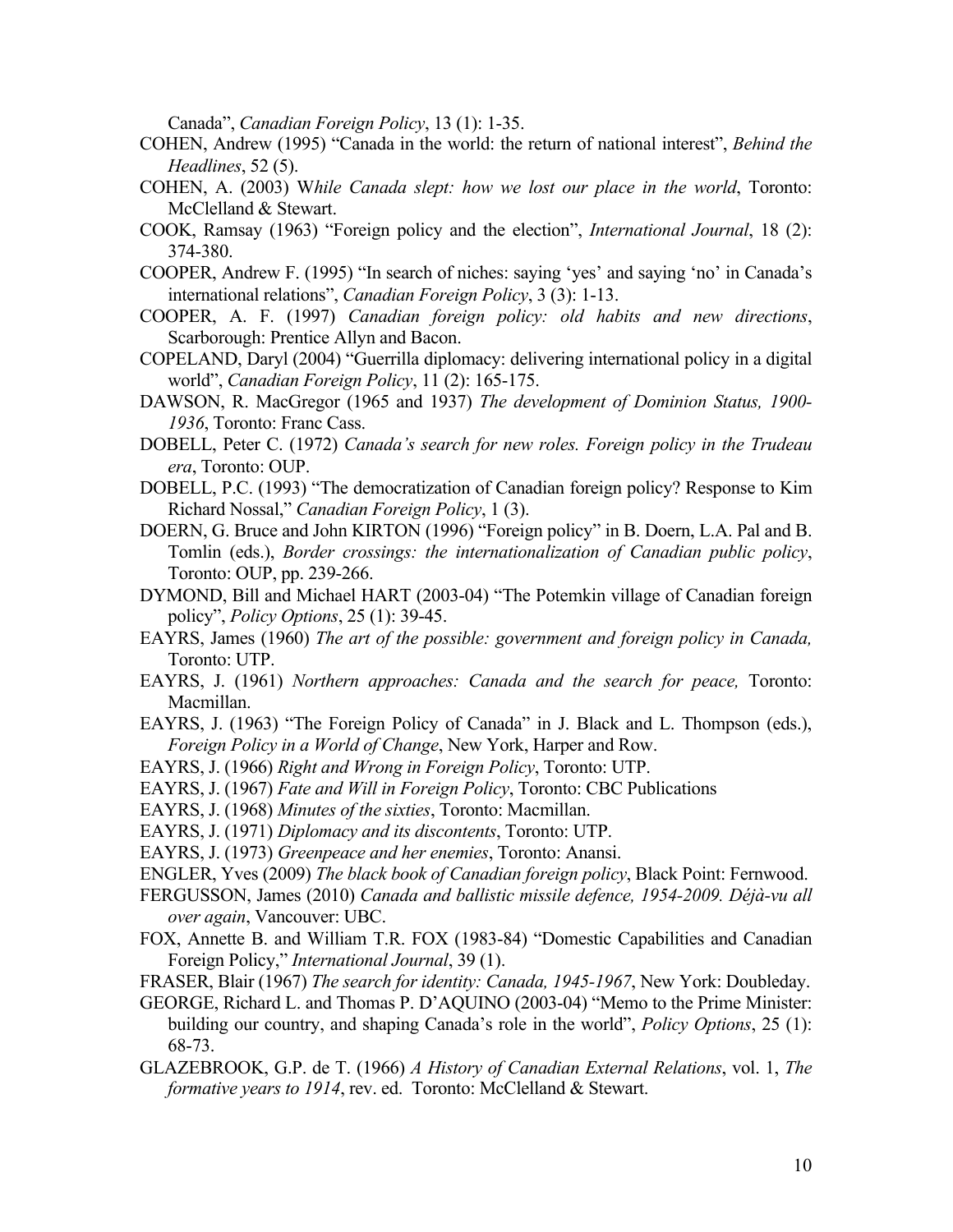- GLAZEBROOK, G.P. de T. (1966) *A History of Canadian external relations*, vol. 2, *In the Empire and the World 1914-1939*, Toronto: McClelland & Stewart.
- GORDON, Todd (2010) *Imperialist Canada*, Toronto: Brunswick.
- GOTLIEB, Allan (2004) "Romanticism and realism in Canada's foreign policy", Benefactors Lecture November 3, 2004, Toronto: C.D. Howe Institute.
- GOTLIEB, A. (2005) "Romanticism and realism in Canada's foreign policy", *Policy Options*, 26 (2): 16-27.
- GOVERNMENT OF CANADA (2005) *Canada's International Policy Statement, A Role of Pride and Influence in the World: Overview*, Ottawa http://www.international.gc.ca/cippic/documents/IPS-EPI/overview-survol.aspx?lang=eng
- GOVERNMENT OF CANADA (2005) *International Policy Statement, A Role of Pride and Influence in the World: Diplomacy*, Ottawa.
- GREENHILL, Robert (2004) *Making a difference? External views on Canada's international impact*, Toronto: CIIA

http://idl-bnc.idrc.ca/dspace/bitstream/10625/33024/1/120694.pdf

- GREENHILL, R. (2005) "The decline of Canada's influence in the world what is to be done for it?", *Policy Options*, 26 (2): 34-39.
- HAGLUND, David G. (2000) "Le Canada dans l'entre-deux-guerres", *Études internationales*, 31 (4) : 727-43.
- HART, Michael (2008) *From pride to influence. Towards a new Canadian foreign policy*, Vancouver: UBC.
- HAWES, Michael K. (1984) "Principal power, middle power or satellite?", York University, Research programme in strategic studies
- HEAD, Ivan (1972) "Foreign policy of the new Canada", *Foreign Affairs*, January: 237- 252.
- HOLMES, John W. (1963) "Canada in search of its role", *Foreign Affairs*, 41: 659-672.
- HOLMES, J.W. (1968) "Le Canada dans le monde", *Politique étrangère*, 33 (4): 293-314.
- HOLMES, J.W. (1970) *The better part of valour; essays on Canadian diplomacy*, Toronto: McClelland & Stewart.
- HOLMES, J. W. (1976) *Canada: a middle-aged power*, Toronto: McClelland and Stewart.
- ICHIKAWA, Akira (1979) "The 'helpful fixer': Canada's persistent international image", *Behind the Headlines*, 37.
- JAMES, Patrick, Nelson MICHAUD and Marc J. O'REILLY (2006) "Canadian foreign policy in a new millennium: the search for understanding" in P. James, N. Michaud and M.J. O'Reilly (eds), *Handbook of Canadian Foreign Policy*, Lanham: Lexington Books, pp. 1-20.
- JAMES, Patrick, Nelson MICHAUD and Marc J. O'REILLY (2006) "Conclusions: understanding Canada's foreign policy challenges" in P. James, N. Michaud and M.J. O'Reilly (eds), *Handbook of Canadian Foreign Policy*, Lanham: Lexington Books, pp. 513-526.
- KEEBLE, Edna and Heather A. SMITH (1999) *(Re)Defining traditions: gender and Canadian foreign policy*, Halifax: Fernwood.
- KEEBLE, E. and H.A. SMITH (2001) "Institutions, Ideas, Women and Gender: new directions in Canadian Foreign Policy," *Journal of Canadian Studies*, 35 (4): 130-41.

KING, W.L.M. (1929) "Canada's Legations Abroad" *Canadian Nation*, 2: 5-7.

LYON, Peyton (1963) *The Policy Question: a critical appraisal of Canada's role in world affairs*, Toronto: McClelland & Stewart.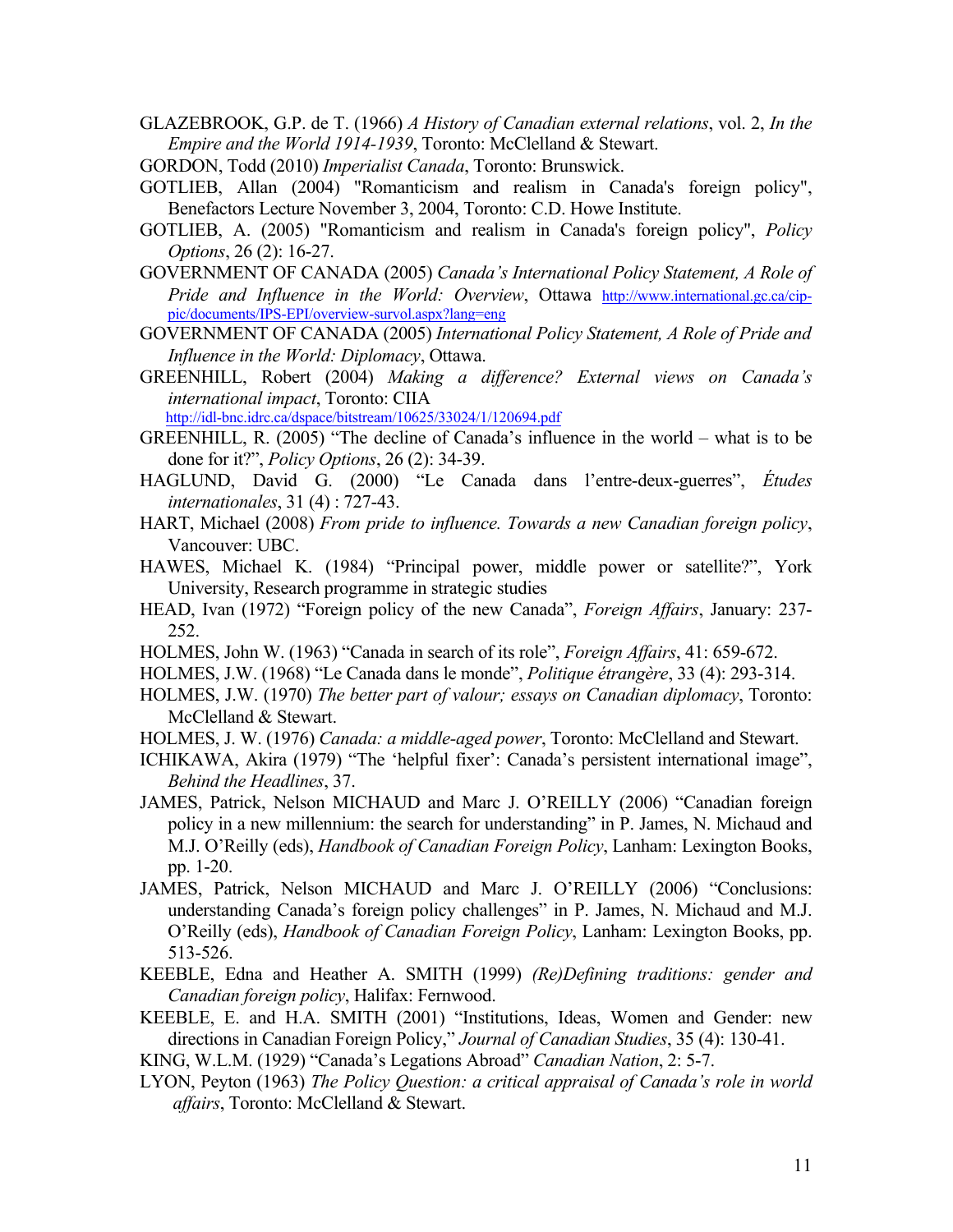- LYON, P. (1989) "The evolution of Canadian diplomacy since 1945" in P. Painchaud (ed), *From Mackenzie King to Pierre Trudeau: forty years of Canadian diplomacy, 1945- 1985*, Quebec City: Laval University Press, pp. 13-33.
- LYON, P. and Brian W. Tomlin (1979) *Canada as an international actor*, Toronto: Macmillan.
- MacKENZIE, Hector (2007) "Shades of gray? The foundations of Canadian policy in world affairs in context", *The American Review of Canadian Studies*, 37 (4): 459-573.
- MacKENZIE, H. (2002) "Defining and defending a place in the world: Canada's vital interests in international affairs", *Canadian Issues*, September, pp. 31-35.
- MacKAY, R.A. and E.B.ROGERS (1938) *Canada looks abroad*, Toronto: OUP.
- MACINTOSH, D. and M. HAWES (with contributions from D. greenhorn and David Black) (1994) *Sport in Canadian Diplomacy*, Montreal: McGill-Queen's University Press.
- McHUGH, James (2006) "The foundations of Canadian foreign policy: federalism, confederalism, international law, and the Quebec precedent" in P. James, N. Michaud and M.J. O'Reilly (eds.), *Handbook of Canadian Foreign Policy*, Lanham: Lexington Books, pp. 431-456.
- MELAKOPIDES, Costas (1998) *Pragmatic Idealism: Canadian Foreign Policy, 1945- 1995*, Montreal: McGill-Queen's University Press.
- MOLOT, Maureen A. (1990) "Where do we, should we, or can we sit? A review of Canadian foreign policy literature", *International Journal of Canadian Studies*, 1 (2): 77-96.
- NEUFELD, M. and S. WHITWORTH (1997) "Imag(in)ing Canadian Foreign Policy" in W. Clement (ed.), *Understanding Canada: building on the new Canadian political economy*, Montreal: McGill-Queen's University Press, pp. 197-214.
- NOSSAL, Kim R. (1994) *Rain Dancing: sanctions in Canadian and Australian foreign policy*, Toronto: UTP.
- NOSSAL, K.R. (2000) "Mission diplomacy and the cult of the initiative in Canadian foreign policy" in A.R. Cooper and G. Hayes (eds.), *Worthwhile initiatives? Canadian missionoriented diplomacy*, Toronto: CIIA and Irwin.
- PAQUIN, J. and P. BEAUREGARD (2013) "Shedding light on Canada's foreign policy alignment," *Canadian Journal of Political Science* 46 (3).
- POTTER, Evan H. (1996-97) "Niche diplomacy and Canadian foreign policy", *International Journal*, 52 (1): 25-38.
- RIOUX, Jean-François and Robin HAY (1998-99) "Canadian foreign policy: from internationalism to isolationism?", *International Journal*, 54 (1): 57-75.
- ROSS, Douglas A. (1996-97) "Canada and the world at risk: depression, war, and isolationism for the 21<sup>st</sup> century?", *International Journal*, 52 (1): 1-24.
- SCOTT, F. R. (1938) *Canada Today*, Toronto: Oxford University Press. Canada and the Korean war
- SCOTT, F. R. (1932) "The permanent bases of Canadian foreign Policy", *Foreign Affairs*, 10 (4): 617-631.
- SKELTON, O.D. (1922) "Canada and Foreign Policy" *The Canadian Club Year Book, 1921-1922*, Ottawa: Canadian Club.
- SIMPSON, Jeffrey (2005) "Connecting Canada to the world: enhancing interests, projecting values", *Policy Options*, 26 (2): 51-55.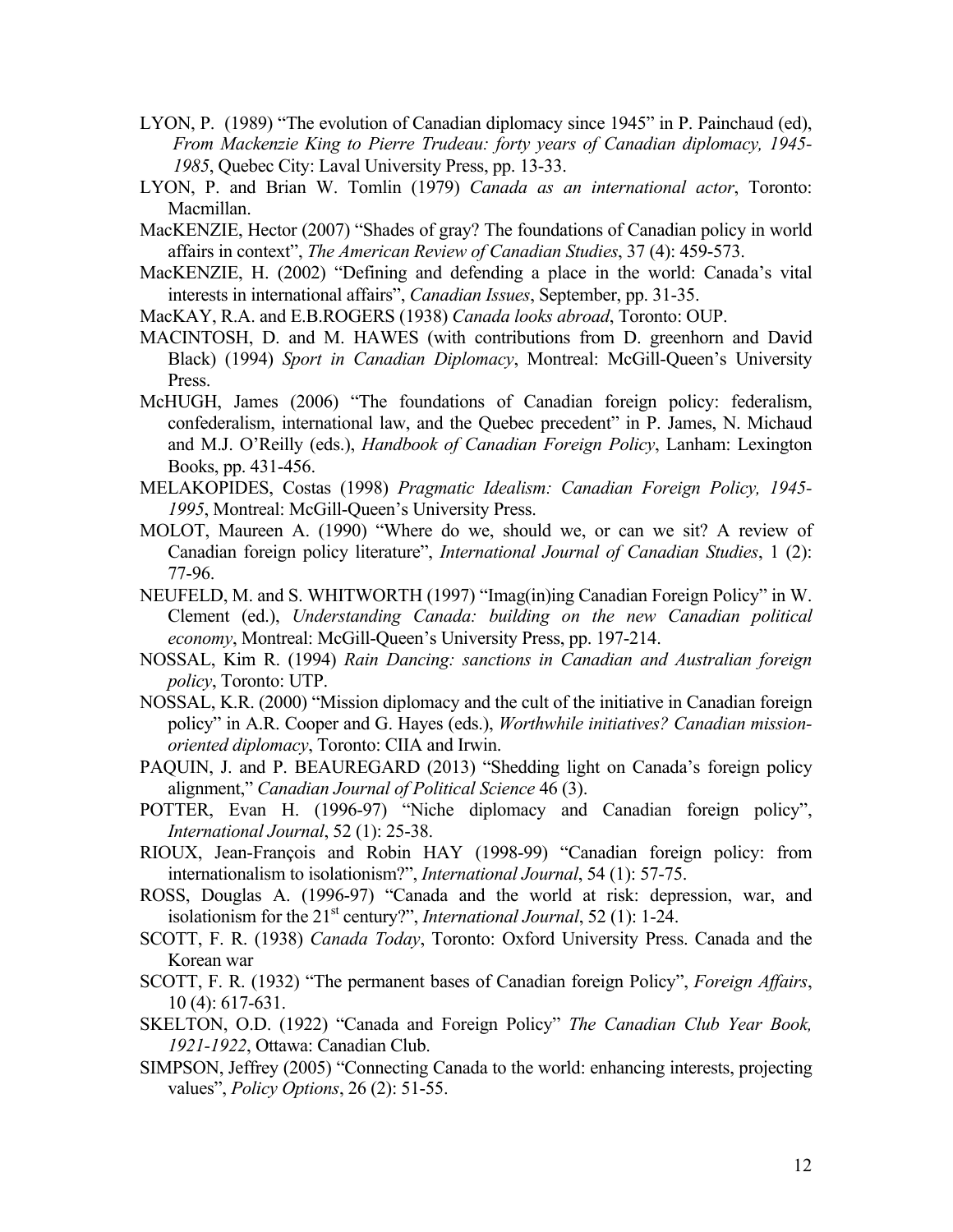- ST. LAURENT, Right Hon. Louis (1992) "The foundations of Canadian policy in world affairs" Inaugural Gray Foundations Lecture at the University of Toronto in J.L. Granatstein (ed.) *Towards a new world: readings in the history of Canadian foreign policy*, Toronto: Copp Clark Pitman.
- STACEY, Charles (1977) *Canada and the Age of Conflict. A History of Canadian External Policies. Vol. 1: 1867-1921*, Toronto: Macmillan.
- STACEY, Charles (1981) *Canada and the Age of Conflict. A History of Canadian External Policies. Vol. 2: 1921-1948, The Mackenzie King era*, Toronto: UTP.
- STAIRS, Denis (1994-95) "Will and circumstance and the postwar study of Canada's foreign policy", *International Journal*, 50 (1): 9-39.
- STAIRS, D. (2001) "Canada in the 1990s: speak loudly and carry a bent twig", *Policy Options* 22 (1): 43-49.
- STAIRS, D. (2003) "Myths, morals, and reality in Canadian foreign policy", *International Journal*, 58 (2): 239-256.
- STAIRS, D. (2003) "Challenges and opportunities for Canadian foreign policy in the Paul Martin era", *International Journal*, 58 (4): 481-506.
- STAIRS, D. (2003) "Trends in Canadian foreign policy: past, present, and future", *Behind the Headlines*, 59 (3): 1-16.
- STAIRS, D. et al. (2003) *In the national interest: Canadian foreign policy in an insecure world*, Calgary: Canadian Defence and Foreign Affairs Institute.
- STEVENSON, Garth (1976) 'Foreign Policy' in C. Winn and J. McMenemy (eds.) *Political Parties in Canada*, Toronto: McGraw-Hill, Ryerson.
- STIENSTRA, Deborah (1994-95) "Can the silence be broken? Gender and Canadian foreign policy", *International Journal*, 50 (1): 103-127.
- VITAL, David (1967) *The inequality of states: a survey of the small power in international relations*, Oxford: Clarendon Press.
- WELSH, J. (2004) *At Home in the World. Canada's Global Vision for the 21st Century*, Toronto: HarperCollins.
- WELSH, J. (2004) "Canada in the  $21<sup>st</sup>$  century: beyond dominance and middle power", *International Journal*, 60 (3).
- WELSH, J.M. (2005) "Fulfilling Canada's global promise", *Policy Options*, 26 (2): 56-59.

WOLFE, Robert (2004) "Most safely on the fence? A roundtable on the possibility of a 'Canadian' foreign policy after 9/11", *Canadian Foreign Policy*, 11 (1): 97-118.

## **Edited Books**

*Canada in World Affairs: the pre-war years*, F.E. Soward (ed.), Toronto: OUP.

- *Canada in World Affairs: from Normandy to Paris, 1944-1946* (1950), F.H. Soward (ed.), Toronto: OUP.
- *Canada in World Affairs: From U.N. to NATO, 1946-1949*, R.A. Spencer (ed.), Toronto: OUP.
- *Canada in World Affairs, 1955-1957* (1969), J. Eayrs (ed.), Toronto: OUP.
- *Canada in World Affairs: 1957-1959* (1968), T. Lloyd (ed.), Toronto: OUP
- *Canada in World Affairs: 1961-1963* (1968), P. Lyon (ed.), Toronto: OUP

*Canada in World Affairs: 1963-1965* (1980), Charlotte S.M. Girard (ed.), Toronto: CIIA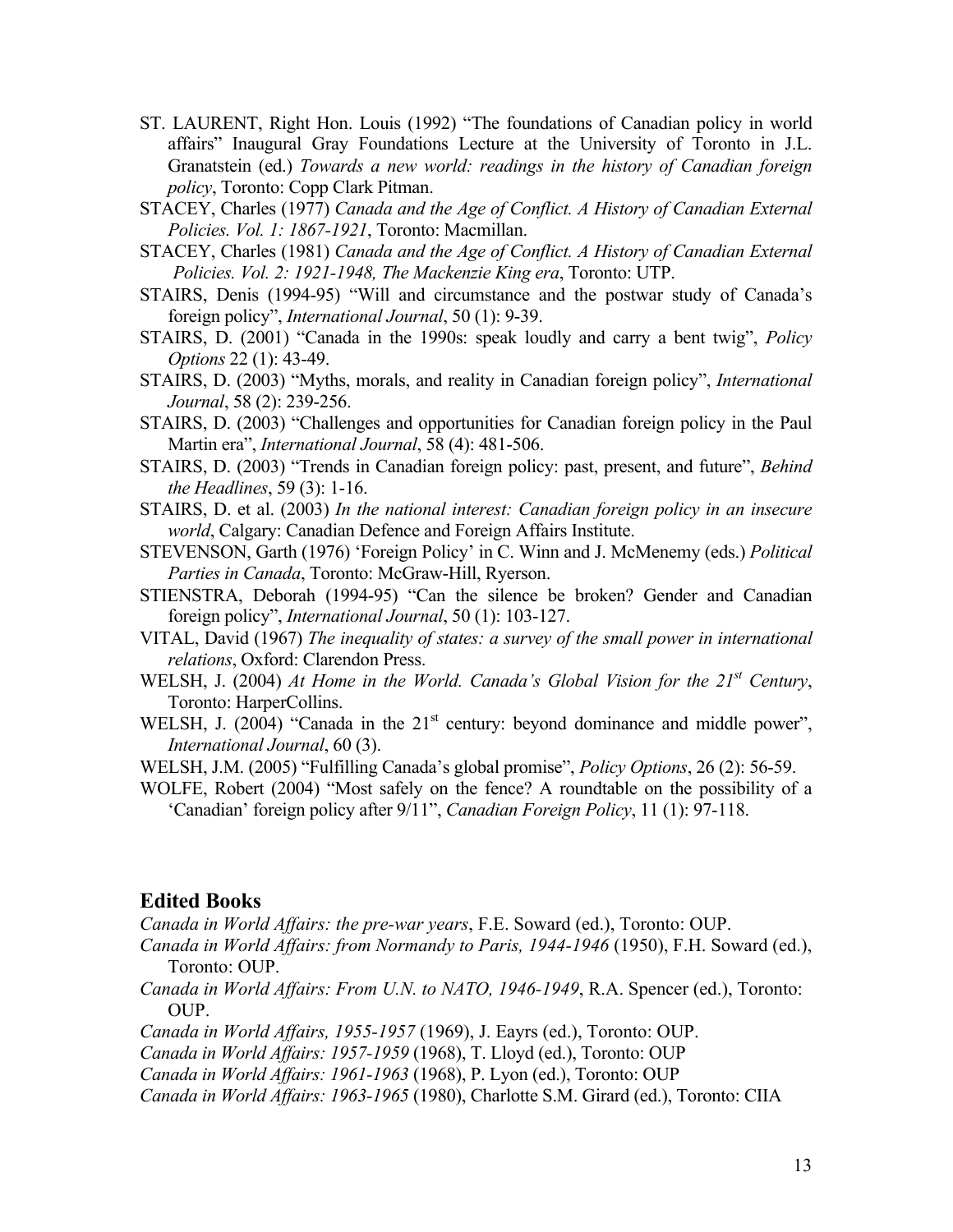*Canada in World Affairs*, *1971-1973* (1985), P.C. Dobell (ed.), Toronto: CIIA.

- *Canada among Nations, 1984: a time of transition*, B. Tomlin and M. Molot (eds.), Toronto: James Lorimer.
- *Canada among Nations, 1985: the Conservative agenda* (1986), M. Appel Molot and B.W. Tomlin (eds.), Toronto: James Lorimer.
- *Canada among Nations, 1986: talking trade* (1987), B. Tomlin and M. Appel Molot (eds.), Toronto: James Lorimer.
- *Canada among Nations, 1987: a world of conflict* (1988), M. Appel Molot and B. Tomlin (eds.), Toronto: James Lorimer.
- *Canada among Nations, 1988: the Tory record* (1989), B. Tomlin and M. Appel Molot (eds.), Toronto: James Lorimer.
- *Canada among Nations, 1989: the challenge of change* (1990), M. Appel Molot and F.O. Hampson (eds.), Ottawa: Carleton University Press.
- *Canada among Nations, 1990-91: After the Cold War* (1991), F.O. Hampson and C. Maule (eds.), Ottawa: Carleton University Press.
- *Canada among Nations, 1992-93: a new world order?* (1992), F.O. Hampson and C. Maule (eds.), Ottawa: Carleton University Press.
- *Canada among Nations, 1993-94: global jeopardy* (1993) F.O. Hampson and C. Maule (eds.), Ottawa: Carleton University Press.
- *Canada among Nations, 1996: big enough to be heard* (1996), F.O. Hampson and M. Appel Molot (eds.), Ottawa: Carleton University Press.
- *Canada among Nations, 1999: a big league player?* (1999), F.O. Hampson, M. Hart and M. Rudner (eds.), Don Mills: OUP
- *Canada among Nations, 2000: vanishing borders* (2000), M. Appel Molot and F.O. Hampson (eds.), Don Mills: OUP.
- *Canada among Nations, 2001: the Axworthy legacy* (2001), F.O. Hampson, N. Hillmer and M.Appel Molot (eds.), Don Mills: OUP.
- *Canada among Nations, 2002: a fading power* (2002), N. Hillmer and M. Appel Molot (eds.), Don Mills: OUP.
- *Canada among Nations, 2003: coping with the American colossus* (2003), D. Carment, F.O. Hampson, and N. Hillmer (eds.), Don Mills: OUP
- *Canada among nations, 2004: setting priorities straight* (2005), D. Carment, F.O. Hampson and N. Hillmer (eds.), Montreal: McGill-Queen's University Press.
- *Canada among nations, 2005: split images* (2005), A.F. Cooper, and D. Rowlands (eds.), Montreal: McGill-Queen's University Press.
- *Canada among nations, 2006: minorities and priorities* (2006), A.F. Cooper and D. Rowlands (eds.), Montreal: McGill-Queen's University Press.
- *Canada among nations, 2008: 100 years of Canadian foreign policy* (2009), R. Bothwell and J. Daudelin (eds.), Montreal: McGill-Queen's University Press.
- *Canada among nations, 2009-2010: As others see Us* (2010), F. Osler-Hampson and P. Heinbecker (eds.), Montreal: McGill-Queen's University Press.
- *Canada among nations, 2014: Crisis and reform: Canada and the international financial system* (2014), D. Rowlands and R. Medhora (eds.), Waterloo: Centre for International Governance Innovation.
- *Canada among nations, 2015: Elusive Pursuits* (2015), F. Osler-Hampson and S. Saideman (eds.), Waterloo: Centre for International Governance Innovation.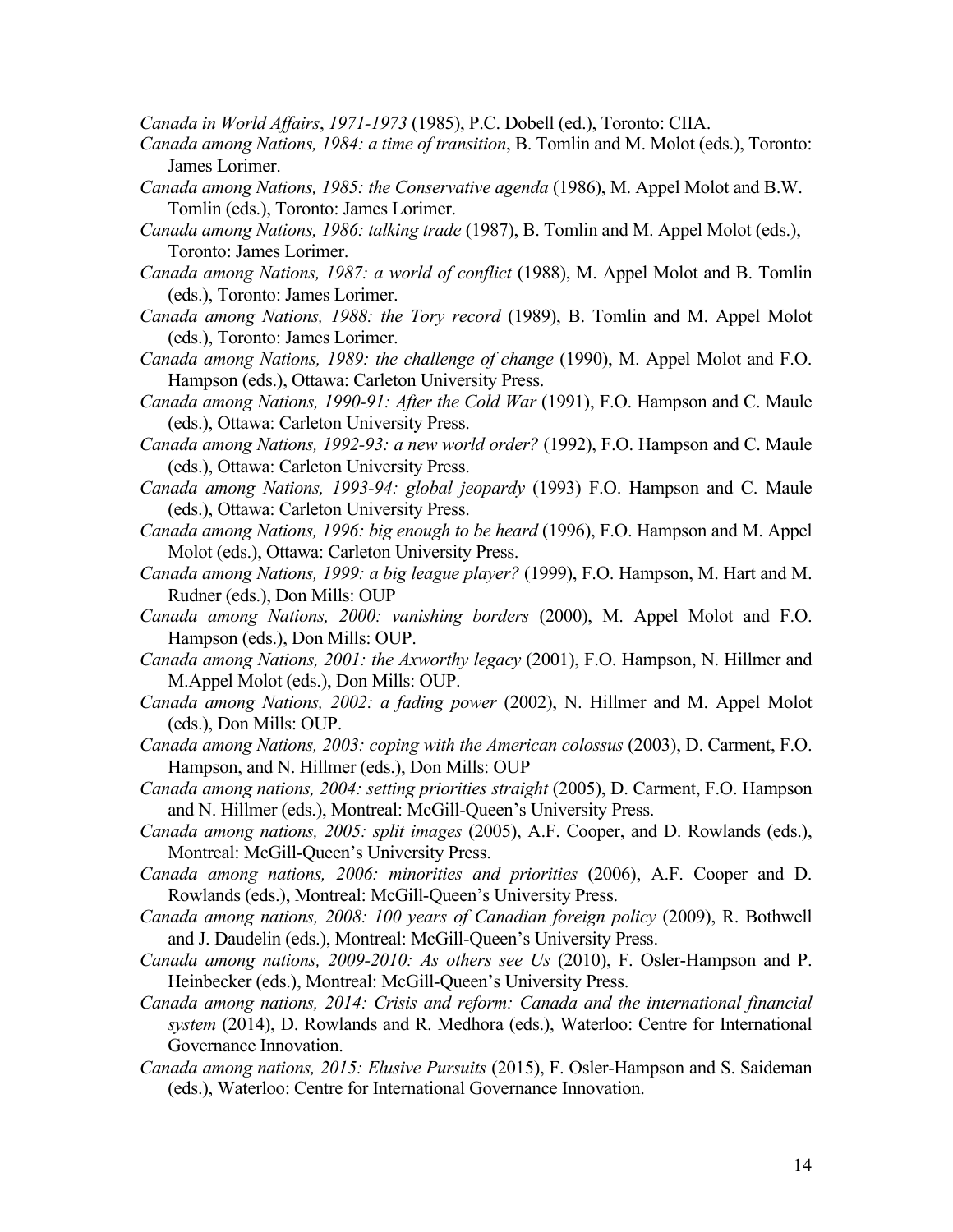- ANDREAS, Peter and BIERSTEKER, Thomas J. (eds.) (2003) *The rebordering of North America: integration and exclusion in a new security context*, London: Routledge.
- ANGLIN, D. T. SHAW and C. WIDSTRAND (eds.) (1978), *Canada, Scandinavia and Southern Africa*, Uppsala: Nordiska afrikainstitutet.
- AXLINE, Andrew, James E. HYNDMAN, Peyton V. LYON and Maureen A. MOLOT (eds.) (1974) *Continental Community? Independence and integration in North America*, Toronto: McClelland and Stewart.
- BARANYI, Stephen (ed.) (2008) *The paradoxes of peacebuilding post 9/11*, Vancouver: UBC.
- BEIER, J. Marshall and Lana WYLIE (eds.) (2010) *Canadian foreign policy in a critical perspective*, Toronto: OUP.
- BLACK, J.L. and N. HILLMER (eds.) (1989), *Nearly Neighbours. Canada and the Soviet Union: from Cold War to Détente and beyond*, Kingston: Ronald P. Frye & Company.
- BOW, Brian and Patrick LENNOX (eds.) (2009) *An independent foreign policy for Canada? Challenges and choices for the future*, Toronto: UTP.
- BRATT, Duane and Christopher KUKUCHA (eds.) (2007) *Readings in Canadian Foreign Policy*, Toronto: OUP.
- BRUNET-JAILLY, Emmanuel (ed.) (2007) *Borderlands: comparing border security in North America and Europe*, Ottawa: University of Ottawa Press.
- CARMENT, David and David BERCUSON (eds.) (2008) *The World in Canada: Diaspora, Demography, and Domestic Politics*, Montreal: McGill-Queen's University Press.
- CHARBONNEAU, Bruno and Wayne S. COX (eds.) (2010) *Locating global order. American power and Canadian security after 9/11*, Vancouver: UBC.
- CLARK, Sean and Sabrina HOQUE (eds.) (2012) *Debating a Post-American World: What lies ahead?*, New York: Routledge.
- CLARKE, Robert and Richard SWIFT (eds.) (1982) *Ties that bind. Canada and the Third World*, Toronto: Between the Lines.
- CLARKSON, Stephen (ed.) (1968) *An independent foreign policy for Canada*, Toronto: McClelland and Stewart.
- COOPER, Andrew F. (ed.) (1997) *Niche Diplomacy: Middle Powers after the Cold War*, London: Macmillan.
- COOPER, A. and Geoffrey HAYES (eds.) (2000) *Worthwhile initiatives? Canadian mission-oriented diplomacy*, Toronto: CIIA and Irwin.
- CROWLEY, Patrick M. (ed) (2004) *Crossing the Atlantic: Comparing the European Union and Canada*, Aldershot: Ashgate.
- DEWITT, David B. and David LEYTON-BROWN (eds.) (1995) *Canada's International Security Policy*, Scarborough: Prentice-Hall.
- DOERN, Bruce, Leslie A. PAL and Brian TOMLIN (eds.) (1996), *Border Crossings: The Internationalization of Canadian Public Policy*, Toronto: OUP.
- DOSMAN, Edgar (ed.) (1976) *The Arctic in question*, Toronto: OUP.
- DOSMAN, E. (1989) *Sovereignty and Security in the Arctic*, London: Routledge.
- ENGLISH, John and Norman HILLMER (eds.) (1992) *Making a difference? Canada's foreign policy in a changing world order*, Toronto: Lester Publishing.
- FLEMING, Marie (ed.) (1979) *Proceedings of the workshop on the European Community and Canada-E.C. relations*, Ottawa, 11-13 December, London: European Politics Groups.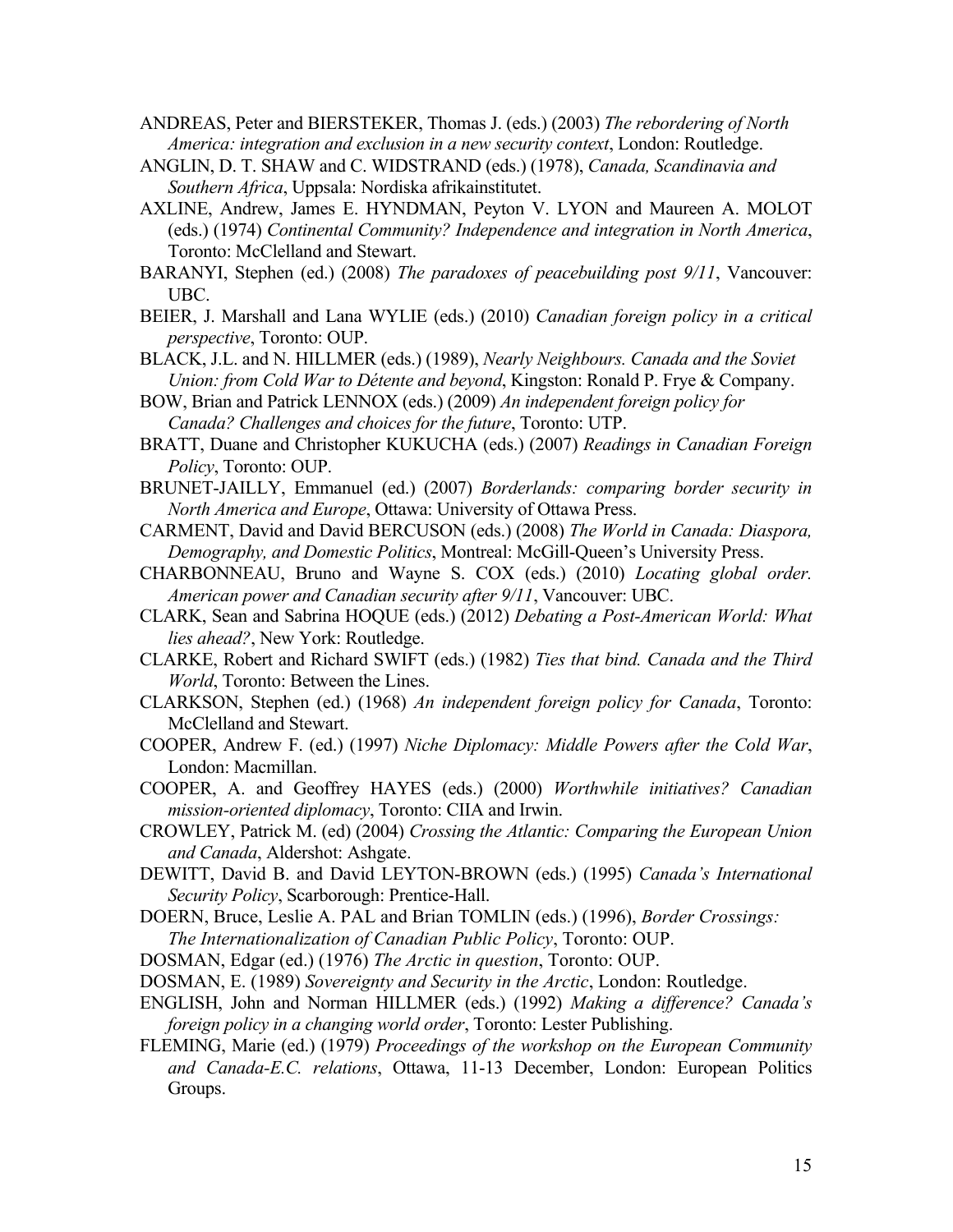GORDON, King (ed.) (1966) *Canada's role as a middle* pow*er*, Toronto: CIIA

- GRANATSTEIN, J.L. (ed.) (1969) *Canadian Foreign Policy since 1945: middle-power or satellite?*, Toronto: Copp Clark.
- GRANATSTEIN, J.L. (ed.) (1992) *Towards a new world: readings in the history of Canadian foreign policy*, Toronto: Copp Clark Pitman.
- GRANATSTEIN, J.L. (ed.) (1993) *Canadian foreign policy: historical readings*, Toronto: Copp, Clark Pitman.
- GRIFFITHS, Ann and Eric LEHRE (eds.) (2010), *Naval Gazing: The Canadian Navy contemplates its future,* Halifax: Dalhousie University, Centre for Foreign Policy Studies.
- GRIFFITHS, Franklyn (ed.) (1987) *Politics of the Northwest Passage*, Montreal: McGill-Queen's University Press.
- HAWES, M.K. and C.J. KIRKEY (eds.) (2017) *Canadian Foreign Policy in a unipolar world*, Don Mills: Oxford University Press.
- HEAD, Ivan (ed.) (1967) *This 'fire-proof' house: Canadians speak out about law and order in the international community*, Toronto: CIIA.
- HILLMER, N. and G. STEVENSON (eds.) (1977), *Foremost Nation. Canadian foreign policy and a changing world*, Toronto: McClelland and Stewart.
- HYNEK, Nik and David BOSOLD (eds.) (2010) *Canada's foreign and security policy: soft and hard strategies of a middle power*, Toronto: OUP.
- IRWIN, Rosalind (ed.) (2003) *Ethics and Security in Canadian Foreign Policy*, Vancouver: UBC.
- JAMES, Patrick, N. MICHAUD and Marc J. O'REILLY (eds.), (2006) *Handbook of Canadian Foreign Policy*, Lanham: Lexington Books.
- KEENLEYSIDE, Hugh L. et al. (eds.) (1960), *The growth of Canadian policies in external affairs*, Durham: Duke University Press
- LACKENBAUER, P. Whitney and Peter KIKKERT (eds.) (2010), *The Canadian Forces and Arctic Sovereignty: Debating Roles, Interests, and Requirements, 1968-1974*, Waterloo: Laurier Centre for Military Strategic and Disarmament Studies.
- LACROIX, Jean-Michel et Gordon MACE (sous la direction de) (2012), *Politique étrangère comparée : Canada-États-Unis*, Bruxelles : Peter Lang.
- LYON, Peyton and Tareq Y. ISMAEL (eds.) (1976) *Canada and the Third World*, Toronto: Macmillan.
- MACE, Gordon and Jean-Philippe THÉRIEN (eds.) (1996) *Foreign Policy and Regionalism in the Americas*, Boulder: Lynne Rienner.
- McRAE, Donald and Gordon MUNRO (eds.) (1987) *Canadian Ocean Policy: national strategies and the new law of the sea*, Vancouver: UBC.
- McKINSEY, Lauren and Kim R. NOSSAL (eds.) (1988), *America's Alliances and Canadian-American relations: North American security in a changing world*, Toronto: Summerhill Press.
- MICHAUD, Nelson and Kim Richard NOSSAL (eds.) (2001) *Diplomatic Departures: the Conservative Era in Canadian Foreign Policy, 1984-1993*, Vancouver: UBC.
- MOTTOLA, Karl (ed.) (1988) *The Arctic Challenge: Nordic and Canadian Approaches to Security and Cooperation in an Emerging International Region*, Boulder: Westview.
- PAINCHAUD, Paul (ed.) (1989) *From Mackenzie King to Pierre Trudeau: forty years of*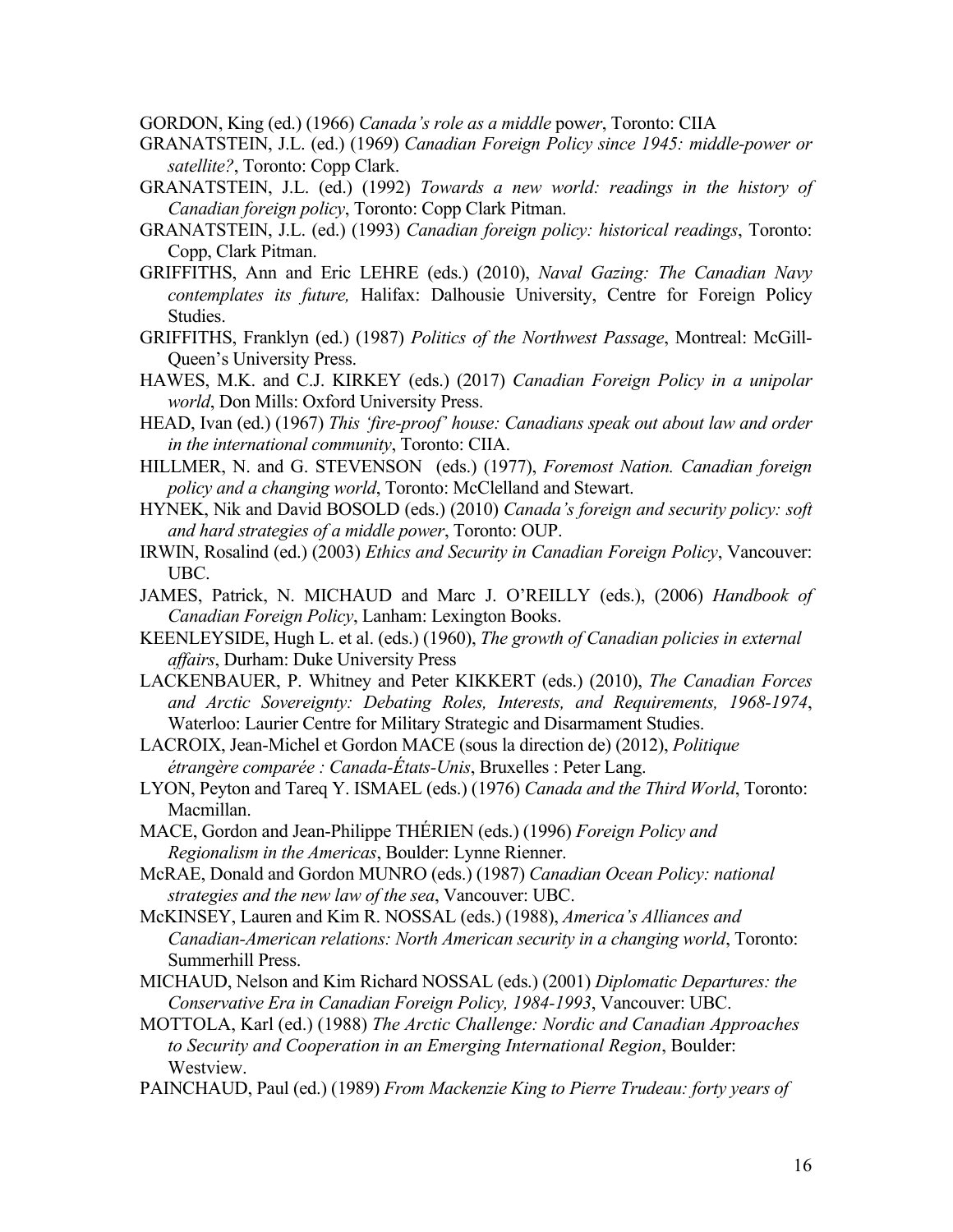*Canadian diplomacy, 1945-1985*, Quebec City: Laval University Press.

POTTER, E. (ed.) (2002) *Cyber-Diplomacy*, Montreal: McGill-Queen's University Press.

- PRATT, Cranford (ed.) (1989) *Internationalism under strain: the North-South policies of Canada, the Netherlands, Norway and Sweden*, Toronto: UTP.
- PRATT, C. (ed.) (1990) *Middle power internationalism: the north-south dimension*, Montreal: McGill- Queen's University Press.
- ROUSSEL, Stéphane (ed.) (2007) *Culture stratégique et politique de défense. L'expérience canadienne*, Outremont: Athéna.
- SEGAL, Hugh (ed.) (2005) *Geopolitical integrity: Essays on Canada's place in the world order*, Montreal: McGill-Queen's University Press.
- SMITH, Heather A. and C. TURENNE SJOLANDER (eds.) (2013) *Canada in the World: Internationalism in Canadian Foreign Policy*, Toronto: Oxford University Press.
- STORY, Donald C. (ed.) (1993) *The Canadian Foreign Service in Transition*, Toronto: Canadian Scholars' Press.
- TOMLIN, Brian (ed.) (1978) *Canada's foreign policy: analysis and trends*, Toronto: Methuen.
- TOMLIN, Brian, Norman HILLMER and Fen Osler HAMPSON (eds.) (2008) *Canada's International Policies: Agendas, Alternatives, and Politics*, Don Mills: OUP.
- VON RIEKHOFF, Harald and Hanspeter NEUHOLD (eds.) 1993 *Unequal partners: a comparative analysis of relations between Austria and the Federal Republic of Germany and between Canada and the United States*, Boulder: Westview.
- WOLFE, Robert (ed.) (1998) *Diplomatic missions: the ambassador in Canadian foreign policy*, Montreal: McGill-Queen's University Press.

## **Institutions and the policy process**

- AITCHISON, J.H. (1957) "Canadian foreign policy in the House and on the Hustings", *International Journal*, 12.
- ANDREW, Arthur (1974-75) "The diplomat and the manager", *International Journal*, 30 (1).
- BALLOCH, Howard and David ANGELL (1992) "Foreign policy planning and coordination in Canada: the policy planning staff at External Affairs," *Canadian public Administration*, 35 (4): 449-63.
- BARRY, Donald and John HILLIKER (1993) "The Department of External Affairs in the post-war years, 1946-1968" in D.C. Story (ed.), *The Canadian Foreign Service in Transition*, Toronto: Canadian Scholars' Press, pp. 7-22.
- BLAND, Douglas (1988) "Controlling the defence policy in Canada: White Papers on Defence and the bureaucratic politics in the Department of Defence", Kingston: Queen's Centre for International Relations.
- BLAND, Douglas and Roy REMPEL (2004) "A vigilant Parliament: building competence for effective parliamentary oversight of national defence and the Canadian armed forces", *Policy Matters*, 5 (1).
- BOARDMAN, Robert (1985) "The Foreign Service and the organization of the Foreign Policy Community: views from Canada and abroad" in D. Stairs and G. Winham (eds.), *Selected Problems in Formulating Foreign Economic Policy*, Vol. 30 of *The Collected Research Studies of the Royal Commission on the Economic Union and Development*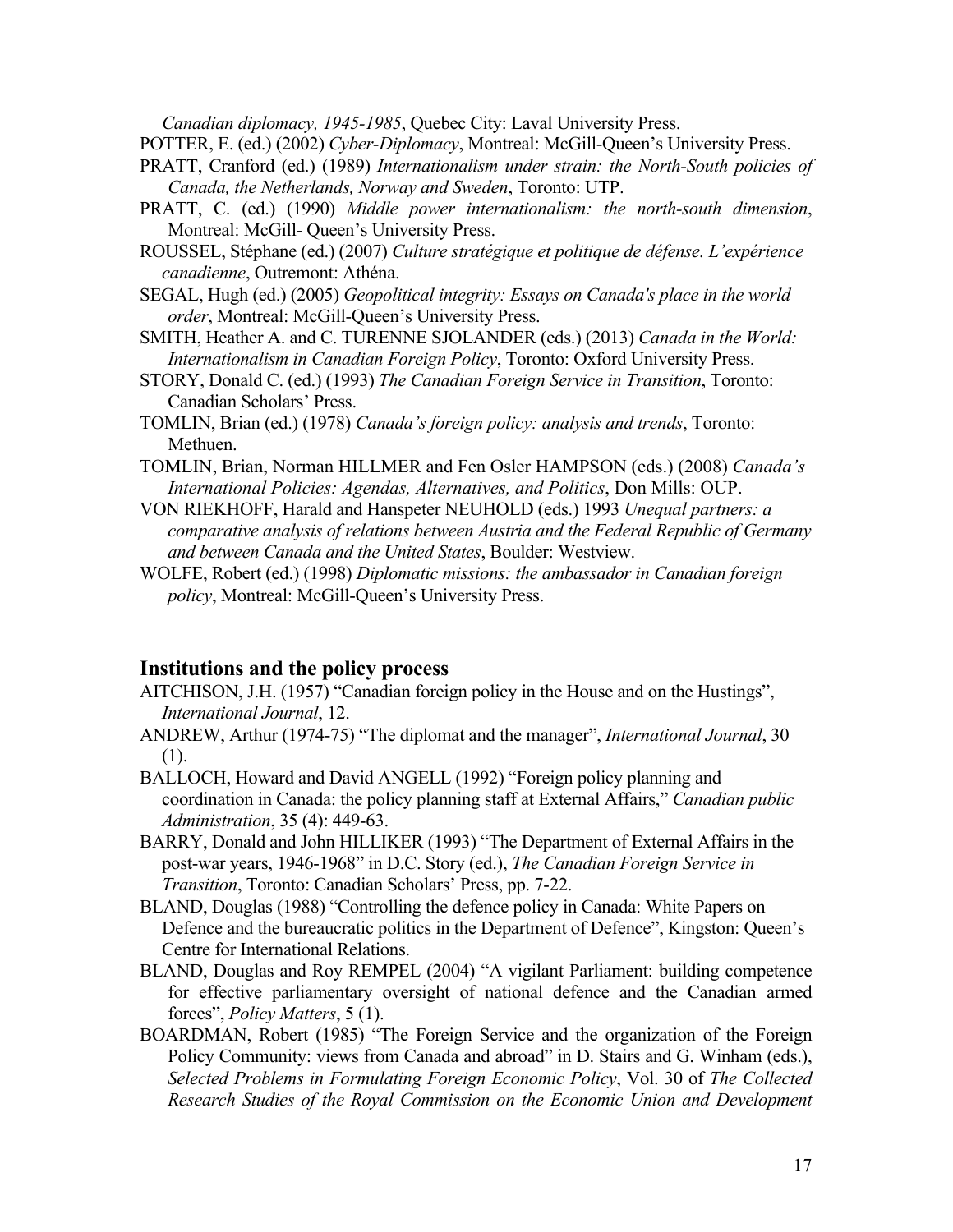*Prospects for Canada*, Toronto: UTP, pp. 59-103.

BORDEN, Sir Robert (1922) *Canadian Constitutional Studies*, Toronto: UTP.

- BRYCE, R. (1986) *Maturing in hard times: Canada's Department of Finance through the Great Depression*, Montreal: McGill-Queen's University Press.
- BURCHILL, Robert (1993) "Recent structural change in the department" in D. Story (ed.), *The Canadian Foreign Service in Transition*, Toronto: Canadian Scholars' Press.
- CAMERON, Maxwell A. (1998) "Democratization of foreign policy: the Ottawa process as a model", *Canadian Foreign Policy*, 5 (3): 147-165.
- CANADA, Royal Commission on Conditions of Foreign Service (1981) *Report*, Ottawa.
- CHAPNIK, A. (2003) "The Ottawa process revisited," *International Journal*, 58 (3): 281- 93.
- CLARK, Joe (1994-5) "The PM and SSEA": Comment" *International Journal*, 50 (1).
- COOPER, Andrew F. (1999) "Trying to get it right: the foreign ministry and organizational change in Canada" in B. Hocking (ed.), *Foreign Ministries: change and adaptation*, Basingstoke: Macmillan, pp. 40-58.
- DAWSON, R.M. (ed.) (1937) *The development of dominion status 1900-1936*, London: OUP; Revised edition, 1965, London: Routledge.
- DFAIT (2009) *Punching above our weight: a history of the Department of Foreign Affairs and International Trade*, Ottawa.
- DOBELL, Peter C. (1970-71) "The management of a foreign policy for Canadians," *International Journal*, 26 (1).
- DOBELL, W.M. (1978) Interdepartmental management in External Affairs`, *Canadian Public Administration*, 21 (1): 83-102.
- DOERN, G. Bruce (1971) "Recent changes in the philosophy of policy making in Canada", *Canadian Journal of Political Science*, 4 (June).
- DOERR, Audrey (1971) "The role of white papers" in G.B. Doern and P. Aucoin (eds.), *The structures of policy making in Canada*, Toronto: Macmillan, pp. 197-200.
- DONAGHY, G. and M.K. CARROLL (eds.) (2011) *In the national interest: Canadian foreign policy and the Department of Foreign Affairs and International Trade, 1909- 2009*, Calgary: University of Calgary Press.
- DONAGHY, G. and K.R. NOSSAL (eds.) (2009) *Architects and Innovators: building the Department of Foreign Affairs and International Trade, 1909-2009*, Montreal: McGill-Queen's University Press.
- DONNEUR, André (1974) "Politique et technique: le rôle du groupe d'analyse politique du ministère des Affaires extèrieures" *Res Publica*, 16.
- DOSMAN, Edgar J. (1988) The Department of National Defence: the steady drummer" in K. Graham (ed.), *How Ottawa spends, 1988-89: Conservatives heading into the stretch*, Don Mills: Carleton University Press, pp. 165-194.
- DUTIL, Patrice (2011) "The Institutionalization of Foreign Affairs (1909-2013)" in D. Bratt and C. Kukucha (eds.), *Readings in Canadian Foreign Policy*, 3rd ed., Don Mills: OUP, pp. 239-58.
- EAYRS, James (1959) "The origins of Canada's Department of External Affairs", *Canadian Journal of Economic and Political Science*, 25 (2): 109-28.
- EAYRS, J. (1982) "The Department of External Affairs", in Z. Steiner (ed.), *The Times survey of Foreign Ministries of the world*, London: Times Books.
- ENGLISH, John (1998) "The Member of Parliament and Foreign Policy", in F.O. Hampson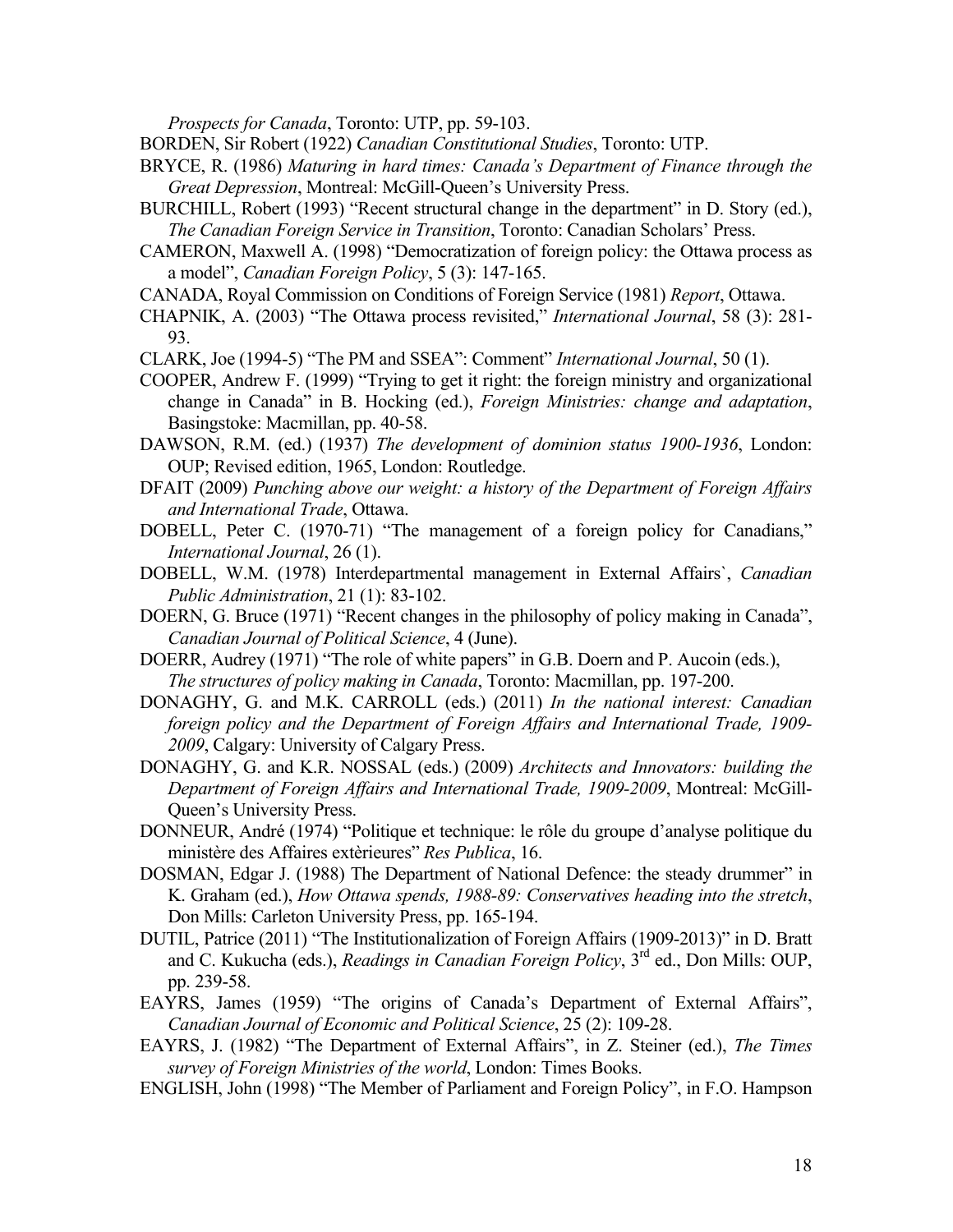and M.A. Molot (eds.), *Canada among nations 1998: leadership and dialogue*, Toronto: OUP, pp. 69-80.

- FARRELL, Barry (1949) "The planning of foreign policy in Canada", *World Politics*, 1 (March-April).
- GARNER, Lord (1982) "Comments on Report on Conditions of Foreign Service," *International Journal*, 37 (3).
- GECELOWSKI, Paul (2006) "Of legacies and lightning bolts: the Prime Minister and Canadian foreign policy" in D. Bratt and C. Kukucha (eds), *Readings in Canadian Foreign Policy*, Toronto: OUP, pp. 196-205.
- GOTLIEB, Allan (1979) *Canadian diplomacy in the 1980s: leadership and service*, Toronto: Centre for International Studies, University of Toronto.
- GRANATSTEIN, J.L. (1982) *The Ottawa Men: the Civil Service Mandarins 1935-1957*, Toronto: OUP
- GRANATSTEIN, J.L. (1982) "Canada's Royal Commission on conditions of foreign service", *International Journal*, 37 (3)
- GRANATSTEIN, J.L. (1982) "Once but not future kings", *Policy Options*, 3 (2): 46-51.
- GRAY, Charlotte (1992) "New faces in old places: the making of Canadian foreign policy" in F.O. Hampson and C. Maule (eds.), *Canada among nations 1992-93: a new world order?*, Ottawa: Carleton University Press, pp. 15-28.
- HEAD, Ivan L. (1993) "The evolving foreign service in the Trudeau era" in D.C. Story (ed.), *The Canadian Foreign Service in Transition*, Toronto: Canadian Scholars' Press, pp. 23-35.
- HILL, Mary, O. (1977) *Canada's salesman to the world: the Department of Trade and Commerce, 1892-1939*, Montreal: McGill-Queen's University Press.
- HILLIKER, John (1990) *Canada's Department of External Affairs, Vol. 1: The early years, 1909-1946*, Montreal and Kingston: McGill-Queen's University Press.
- HILLIKER, John and Donald BARRY (1995) *Canada's Department of External Affairs, Vol. 2: Coming of Age, 1946-1968*, Montreal and Kingston: McGill-Queen's University Press.
- HILLIKER, John and Donald BARRY (1994-95) "The PM and the SSEA in Canada's foreign policy: sharing the territory, 1946-1968", *International Journal*, 50 (1): 162-88.
- HILLMER, N. (2006) "Are Canadians Anti-American?", *Policy Options*, (July-August), pp. 63-5.
- HOCKIN, Thomas A. (1964) "Planning resources for Canadian external policy" in J. Montgomery and A. Smithies (eds.), *Public Policy: 1964*, Vol. 13: Yearbook of the Graduate School of Public Administration, Harvard University.
- HOCKIN, T.A. (1968) "Federal style in international politics" in S. Clarkson (ed.), *An independent foreign policy for Canada*, Toronto: McClelland and Stewart, pp. 119-130.
- HOCKIN, T.A. (1969) "The foreign policy review and decision-making in Canada" in L. Hertzman et al. (ed.), *Alliances and illusions: Canada and the NATO-NORAD question*, Edmonton: M. Hurtig.
- HOCKIN, T.A. et al. (1972) *The Canadian condominium: domestic issues and external policy*, Toronto: McClelland & Stewart.
- HOCKIN, T.A. (1964) "Our diplomats: the right type?", *Executive*, 6 (August).
- LALANDE, Gilles (1969) *The Department of External Affairs and Biculturalism*, Ottawa: Studies of the Royal Commission on Bilingualism and Biculturalism, Vol. 3.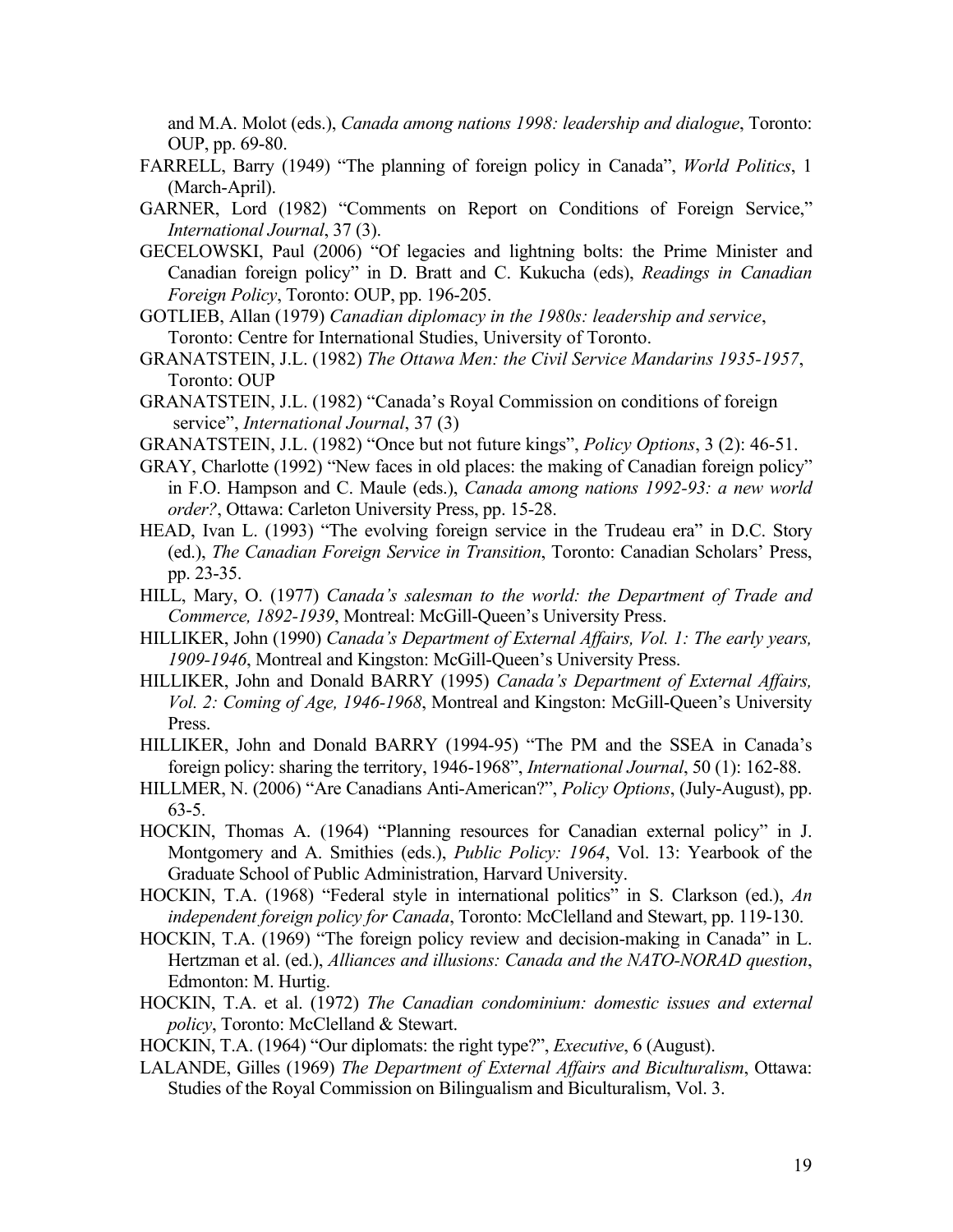- LEGAULT, Albert (1987) "Les processus décisionnels en matière de politique de defence", *International Journal*, 42 (2): 645-74.
- LORTIE, Marc and Sylvie BÉDARD (2002) "Citizen involvement in Canadian foreign policy. The Summit of the Americas experience 2001", *International Journal*, 57 (3): 323-39.
- KEENES, Ernie (1992) "Rearranging the deck chairs: a political economy approach to foreign policy management in Canada", *Canadian Public Administration*, 35 (3): 381- 401.
- KEENLEYSIDE, T.A. (1976) "Career attitudes of Canadian Foreign Service Officers", *Canadian Public Administration*, 19 (2).
- KEENLEYSIDE, T.A. (1979) "The generalist versus the specialist: the Department of External Affairs", *Canadian Public Administration*, 22 (1): 51-71.
- KENDLE, John E. (1975) *The Round Table and Imperial Union*, Toronto: UTP.
- KENDLE, J.E. (1967) *The Colonial and Imperial Conferences 1887-1911*, London: Longmans.
- KING, David L. (2002) "We need a Romanow commission for defence and foreign policy", *Policy Options*, 26 (3): 7-14.
- KENNEDY, J. de N. (1950) *History of the Department of Munitions and Supply*, Ottawa: King's Printer.
- KIRTON, John, J. (1978) "Foreign policy decision-making in the Trudeau government: promise and performance", *International Journal*, 33 (2).
- KUKUCHA, Christopher (2007) "Expanded Legitimacy: the provinces as International Actors" in D. Bratt and C. Kukucha (eds.), *Readings in Canadian Foreign Policy*, Toronto: OUP, pp. 214-230.
- MacDONALD, Flora (1980) "The Minister and the Mandarins", *Policy Options*, 1: 29-31.
- McGILL, A.S. (1976) *A study of the role of the Department of External Affairs in the Government of Canada*, Ottawa: Department of External Affairs.
- MADAR, Daniel and Denis STAIRS (1977), "Alone on killer's row: the Policy Analysis Group and the Department of External Affairs", *International Journal*, 32 (4): 727-55.
- MADAR, Daniel (1980) "Foreign policy objectives, country studies and planning theory", *Canadian Public Administration*, 23 (3): 380-399.
- MALONE, David (2001) "Foreign policy reviews reconsidered", *International Journal*, 56 (4): 555-78
- MARTIN, Chester (ed.) (1941) *Canada in peace and war*, Toronto: UTP.
- MARTIN, Paul (1969) "The role of the Canadian Parliament in the formulation of foreign policy," *The Parliamentarian*, 50: 259-66.
- MATHESON, W.A. (1976) *The Prime Minister and the Cabinet*, Toronto: Methuen.
- MAYBEE, Jack (1980) "Foreign service consolidation", *International Perspectives* (July-August).
- MICHAUD, Nelson (2001) "Bureaucratic politics and the making of the 1987 defence white paper" in N. Michaud and K.R. Nossal (eds.), *Diplomatic Departures: the Conservative Era in Canadian Foreign Policy, 1984-1993*, Vancouver: UBC, pp. 260-275.
- MICHAUD, N. (2002) "Bureaucratic politics and the shaping of policies: can we measure pulling and hauling games?", *Canadian Journal of Political Science*, 35 (June): 269-300
- MICHAUD, N. (2006) "The Prime Minister, PMO, and PCO: Makers of Canadian Foreign Policy?" in P. James, N. Michaud and M.J. O'Reilly (eds.), *Handbook of Canadian*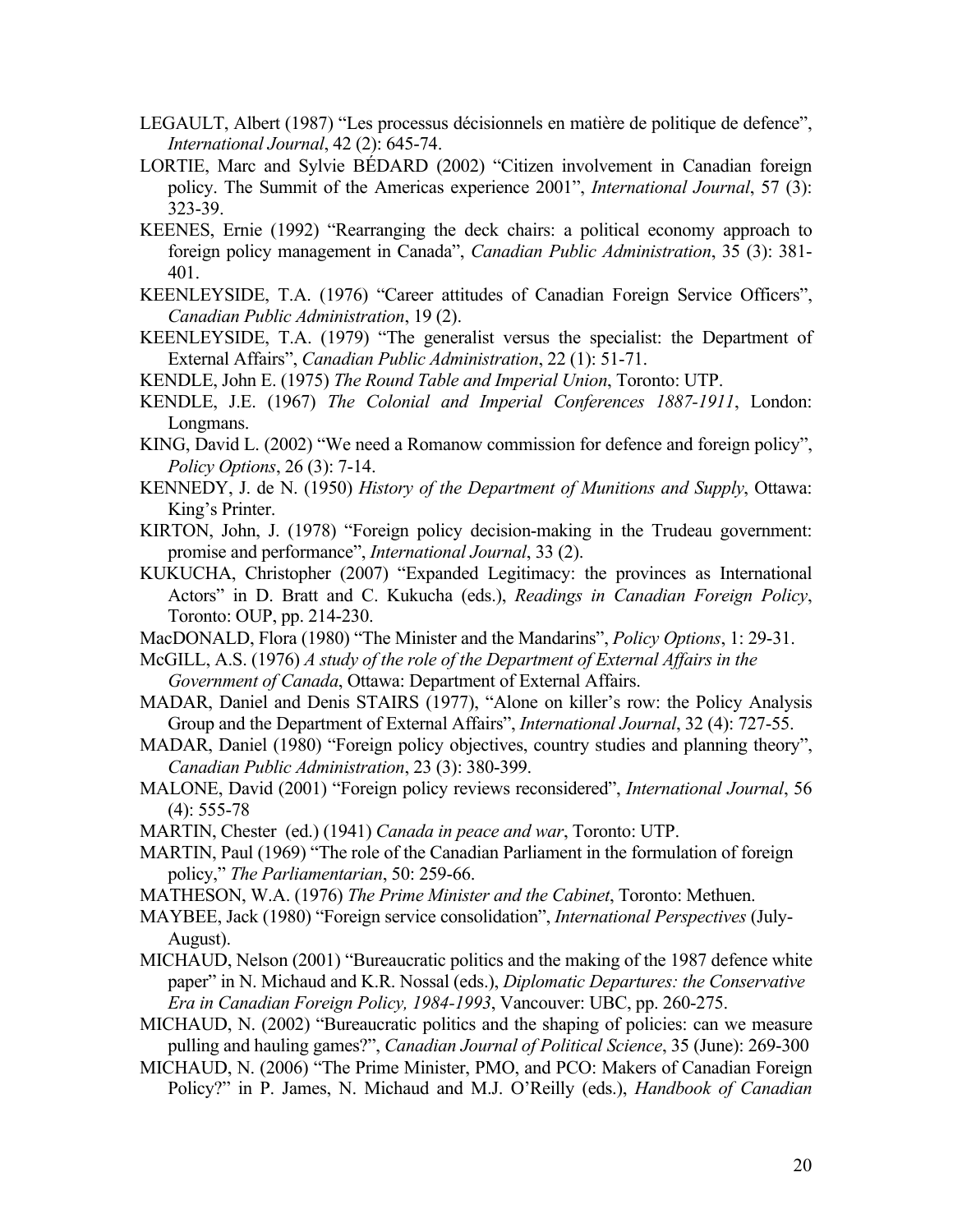*Foreign Policy*, Lanham: Lexington Books, pp. 21-48.

- MICHAUD, N. et Stéphane TREMBLAY (2006) "Les livres blancs en matière de politique étrangère: épistémologie et perspectives analytiques", *Études internationales*, 37 (1):7- 33.
- MIDDLEMISS, Danford W. (1980) "Department of National Defence" in B. Doern (ed.), *Spending tax dollars: federal expenditures 1980-81*, Ottawa: Carleton University, School of Administration, pp. 75-97.
- MORTON, Desmond (1970) *Ministers and Generals*, Toronto: UTP.
- MUNTON, Don and Dale H. POEL (1977-78) "Electoral accountability and Canadian foreign policy: the case of foreign investment", *International Journal*, 33 (1): 217-47.
- MUNTON, D. and D. PAGE (1976-77) "Planning in the East-Block: the post-hostilities problems committees in Canada 1943-45", *International Journal* 32: 687-726.
- NEUFELD, Mark (1999) "Democratization in/of Canadian foreign policy: critical reflections", *Studies in Political Economy*, 58: 29-43.
- NEVITTE, Neil and Roger GIBBINS (1986) "Foreign Policy debates and sleeping dogs: all quiet on the Parliamentary front," *Canadian Public Policy*, 12 (3): 401-12.
- NOBLE, John (2005) "Do foreign policy reviews make a difference?" *Policy options* 26 (2): 41-46.
- NOSSAL, Kim Richard (1979) "Allison through the (Ottawa) looking glass: bureaucratic politics and foreign policy in a parliamentary system", *Canadian Public Administration*, 22 (4): 610-626.
- NOSSAL, K.R. (1983-84) "Analyzing the domestic sources of Canadian foreign policy", *International Journal*, 39 (1): 306-323.
- NOSSAL, K.R. (1989) "Bureaucratic politics and the Westminster model" in R. Matthews, A. Rubinoff and J. Gross Stein (eds.), *International conflict and conflict management: readings in world politics*, Scarborough: Prentice Hall.
- NOSSAL, K.R. (1993) "Contending explanations for the amalgamation of external affairs" in D. Story (ed.), *The Canadian Foreign Service in Transition*, Toronto: Canadian Scholars' Press, pp. 37-58.
- NOSSAL, K. R. (1995-95) "The PM and the SSEA in Canada's foreign policy: dividing the territory, 1968-1994", *International Journal*, 50 (1): 189-208.
- NOSSAL, K.R. (1995) "The democratization of Canadian foreign policy: the elusive ideal" in M.A. Cameron and M. Appel Molot (eds.), *Canada among Nations 1995: Democracy and Foreign Policy*, Ottawa: Carleton University Press, pp. 29-43.
- NOSSAL, K.R. (1999) "The democratization of Canadian foreign policy?", *Canadian Foreign Policy*, 1 (3): 95-105.
- NOSSAL, K.R. (2001) "Opening up the policy process: does party make a difference" in N. Michaud and K.R. Nossal (eds.), *Diplomatic Departures: the Conservative Era in Canadian Foreign Policy, 1984-1993*, Vancouver: UBC, pp. 276-288.
- NOSSAL, K.R. (2006) "Les objectifs politiques des examens de politique étrangère: étude comparée de l'Australie et du Canada", *Études internationales*, 37 (1): 57-69.
- OSBALDESTON, Gordon (1982) "Reorganizing Canada's Department of External Affairs", *International Journal*, 37 (3): 453-66.
- PEARSON, G.A.H. (1977) "Order out of chaos? Some reflections on foreign-policy planning in Canada," *International Journal*, 32 (3).
- PEARSON, Michael (1999) "Reflections on implementing Canadian foreign policy",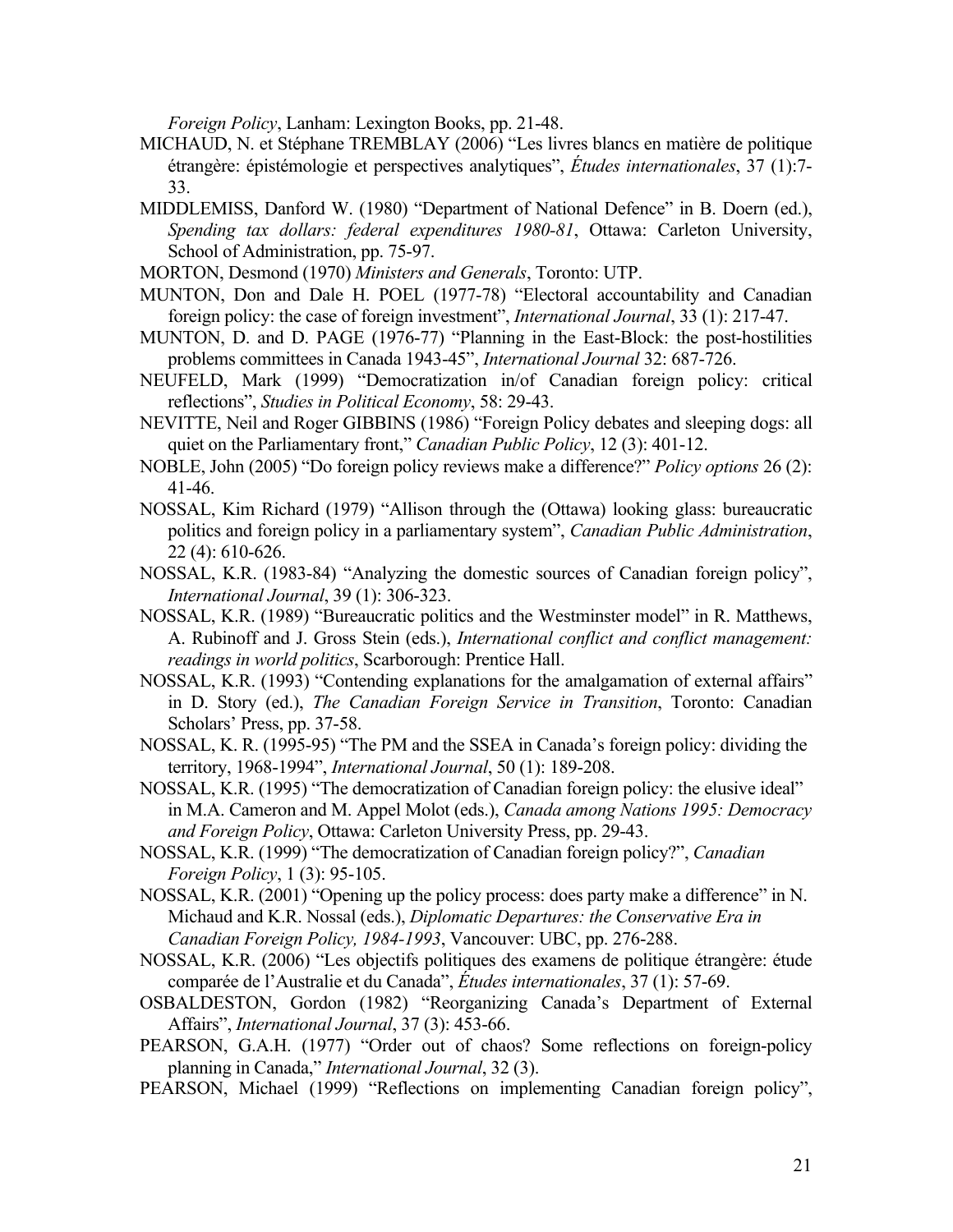*Canadian foreign policy*, 6 (2): 1-18.

- POTTER, Evan (1996) "Widening the foreign policy circle: democratization of cooptation", *Bout de papier*, 13 (1).
- PRESTON, Richard A. (1959) "The discussion and formulation of Canadian national security policy", *R.C.A.F. Staff College Journal*, pp.74-83.
- REMPEL, Roy (2002) *The Chatter Box: an insider's account of the irrelevance of Parliament in the making of Canadian foreign and defence policy*, Toronto: Breakout Educational Network.
- RIDDELL-DIXON, Elizabeth (1994) "Democratizing Canadian foreign policy? NGO participation for the Copenhagen Summit for Social Development and the Beijing Conference on Women", *Canadian Foreign Policy*, 11 (3).
- ROSS, Douglas A. (1981) "The internal policy dynamics of Canadian Indochina diplomacy: Pearson, Holmes and the struggle with the bureaucratic right, 1955" in D. Middlemiss, K. Nossal, D.A. Ross et al. (eds.), *An acceptance of paradox: essays in honour of John W. Holmes*, Toronto: CIIA.
- SHARP, Mitchell (1976) "Decision-making in the federal cabinet", *Canadian Public Administration*, 19 (1): 1-7
- SCHMITZ, Gerald J. (2006) "Les livres blancs sur la politique étrangère et le role du Parlement du Canada. Un paradoxe qui n'est cependant pas sans potentiel", *Études internationales*, 37 (1): 91-120.
- SCHMITZ, G.J. (2015) "Parliament and Canadian Foreign Policy: between paradox and potential" in D. Bratt and C. Kukucha (eds.), *Readings in Canadian Foreign Policy: Classic Debates and New Ideas*, Don Mills: OUP, pp. 224-38.
- SHARP, Mitchell (1981) "The role of Mandarins" *Policy Options*, 2 (1).
- SKILLING, H. Gordon (1945) *Canadian Representation Abroad: from agency to embassy*, Toronto: The Ryerson Press.
- SMITH, Heather A. (1995) "Seeking certainty and finding none: reflections on the 1994 Canadian foreign policy review", *Canadian Foreign Policy*, 3 (1): 117-124.
- SPENCER, Robert A. (1960) "Parliament and foreign policy", *International Journal*, 15 (4): 311-31.
- STAIRS, Denis (1995) "The public politics of the Canadian defence and foreign policy reviews", *Canadian Foreign Policy*, 3 (1): 91-116.
- STAIRS, D. (2000) "Foreign policy consultation in a globalizing world: the case of Canada, the WTO, and the shenanigans in Seattle", *Policy Matters*, 1 (8): 3-44.
- STAIRS, D. (2001) "The changing office and the changing environment of the Minister of Foreign Affairs in the Axworthy era" in F.O. Hampson, N. Hillmer and M.A. Molot (eds.) *Canada among Nations 2001: the Axworthy legacy*, Don Mills: OUP.
- STAIRS, D. (2002) "Transnational pluralism and the 'democratization' of Canadian foreign policy at the turn of the Millennium" in W. Cross (ed.), *Political Parties, Representation, and Electoral Democracy in Canada*, Don Mills: OUP, pp. 161-180.
- TARAS, David (ed.) (1985) *Parliament and Canadian Foreign Policy*, Toronto: CIIA.
- THORDARSON, Bruce (1976) "Posture and policy: leadership in Canada's External Affairs", *International Journal*, 31 (3): 666-91.
- VON RIEKHOFF, Harald (1987) "The structure of foreign policy decision making and management" in B. Tomlin and M. Appel Molot (eds.) *Canada among nations 1986: talking trade*, Toronto: James Lorimer, pp. 14-30.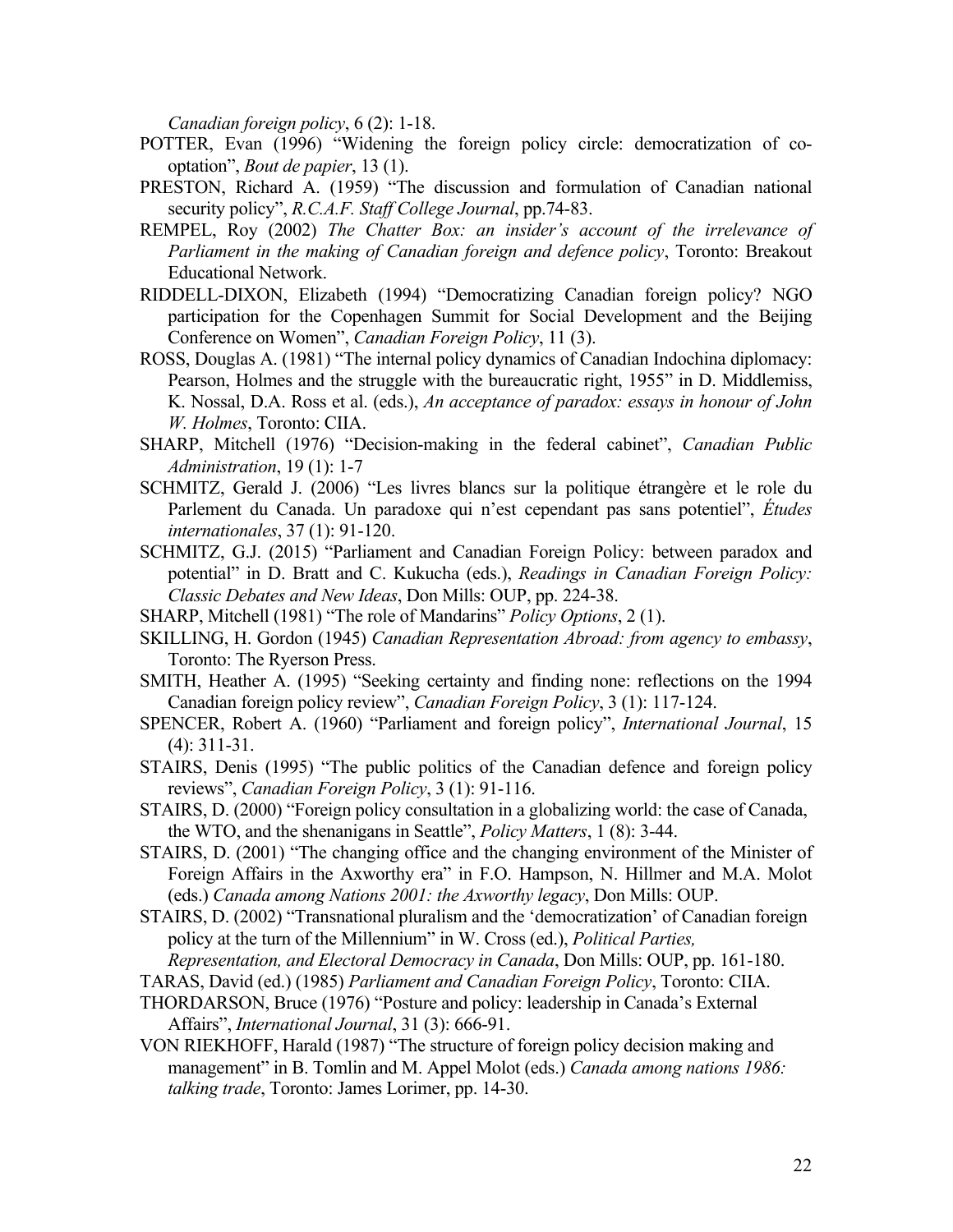WHITTINGTON, Michael (ed) (1985), *The North*, Toronto: UTP.

- WINHAM, Gilbert R. (1978-79) "Bureaucratic politics and Canadian trade negotiations", *International Journal*, 34 (1): 64-90.
- WRIGHT, Gerald (1985), "Bureaucratic Politics and Canada's Foreign Economic Policy," in D. Stairs and G. Winham (eds), *Selected Problems in Formulating Foreign Economic Policy*, Vol. 30 of *The Collected Research Studies of the Royal Commission on the Economic Union and Development Prospects for Canada*, Toronto: UTP, pp. 9-58.

# **Interest Groups and Social Movements**

- ABELSON, D.E. (1995) "Environmental lobbying and political posturing: the role of environmental groups in Ontario's debate over NAFTA," *Canadian Public Administration*, 38 (3): 352-81.
- AYRES, Jeffrey M. (2006) "Civil society participation in Canadian foreign policy: expanded consultation in the Chrétien years" in P. James, N. Michaud and M.J. O'Reilly (eds.), *Handbook of Canadian Foreign Policy*, Lanham: Lexington Books, pp. 491-512.
- BARRY, Donald (1975) "Interest groups and the foreign policy process: the case of Biafra" in P.A. Pross (ed), *Pressure group behaviour in Canadian politics*, Toronto: McGraw Hill Ryerson, pp. 117-147.
- BARRY, D. (2005) *Icy Battleground. Canada, the International Fund for Animal Welfare and the Seal Hunt*, St. John's: Breakwater.
- CAMPBELL, Lara, M. DAWSON and C. GIDNEY (eds.) (2015) *Worth fighting for: Canada's tradition of war resistance from 1812 to the war on terror*, Ottawa: Between the Lines.
- FOREST, P.-G. et T. RODON (1995) "Les activités internationales des autochtones du Canada," *Études internationales*, 26 (1).
- GREENE, Bonnie (1990) *Canadian Churches and Foreign Policy*, Toronto: James Lorimer.
- KIRTON, John and Blair DIMOCK (1983-84) "Domestic access to government in the Canadian foreign policy process", *International Journal*, 39 (1): 68-98.
- MACE, Gordon et Michel ROUSSEL (1990) "Les groups d'intérêt et la politique étrangère canadienne: le cas de l'Amérique central", *Études internationales*, 21 (3): 499-523.
- NORTON, Roy (2001) "Ethnic groups and Conservative foreign policy" in N. Michaud and K.R. Nossal (eds.), *Diplomatic Departures: the Conservative Era in Canadian Foreign Policy, 1984-1993*, Vancouver: UBC, pp. 241-259.
- PRATT, Cranford (1983-84) "Dominant class theory and Canadian foreign policy: the case of the counter-consensus", *International Journal*, 39 (1): 99-135.
- PUE, W. Wesley (ed.) (2000) *Pepper in our eyes: the APEC Affair*, Vancouver: UBC Press.
- RIDDELL-DIXON, Elizabeth (1985) *The Domestic Mosaic: Domestic Groups and Canadian Foreign Policy*, Toronto: CIIA.
- TARAS, D. and D. GOLDBERG (eds.) (1989) *The domestic battleground: Canada and the Arab-Israeli conflict*, Montreal: McGill-Queen's University Press.

# **Provinces including Newfoundland before Confederation**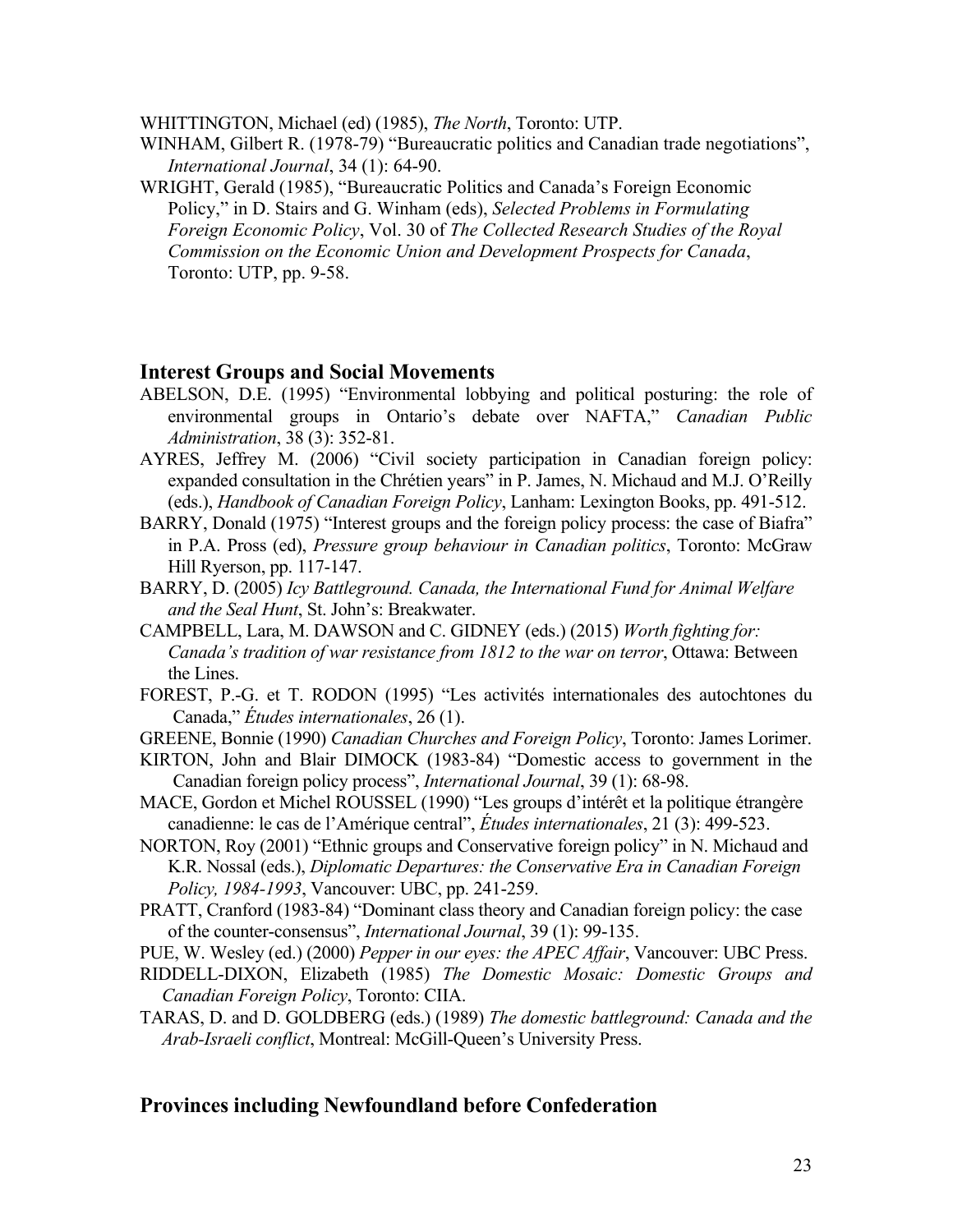- ABELSON, D. and M. LUSZTIG (1996) "The consistency of inconsistency: tracing Ontario's opposition to the North American Free Trade Agreement," *Canadian Journal of Political Science* 29 (4): 681-98.
- AIRD, Robert (2005) *André Patry et la prèsence du Québec dans le monde*, Montréal: VLB.
- ANGUS, H.F. (1946) "The Canadian Constitution and the United Nations Charter", *Canadian Journal of Economics and Political Science*, 12 (2).
- ARMSTRONG, Elizabeth (1938) *The crisis of Quebec 1914-1918*, New York: Columbia University Press.
- ATKEY, Ronald G. (1970-71) "The role of the provinces in international affairs", *International Journal*, 26 (1): 249-273.
- ATKEY, R.G. (1970) "Provincial transnational activity: an approach to a current issue in Canadian federalism", *Ontario Advisory Committee on Confederation: background papers and reports*, Toronto: Queen's Printer.
- BALTHAZAR, Louis and Alfred O. HERO (1999) *Le Quèbec dans l'espace amèricain*, Montréal: Québec-Amérique.
- BALTHAZAR, Louis, Louis BÉLANGER, Gordon MACE et al. (1993) *Trente ans de politique extérieure du Québec*, Québec: CQRI et Septentrion.
- BASTIEN, Frédéric (1999) *Relations particulières : la France face au Québec après de Gaulle*, Montréal : Boréal.
- BÉLANGER, Louis (1996) *Deux analyses sur l'évolution de la politique internationale du Québec (1989-1992)*, Québec: Institut québécois des hautes études internationales, Les Cahiers de l'Institut, No. 5.
- BÉLANGER, L. (1997) "United States and the formative years of an independent Québec's foreign policy," *American Review of Canadian Studies*, 27 (1): 11-25.
- BERGER, Carl (1969) *Conscription 1917*, Toronto: UTP.
- BERNIER, Ivan (1979) "La Constitution canadienne et la réglementation des relations économiques internationales au sortir du Tokyo Round," *Cahiers de Droit*, 20 (4): 673- 94.
- BERNIER, Luc (1996) *De Paris à Washington: la politique internationale du Québec*, Sainte-Foy: Presses de l'Université Laval.
- BERNSTEIN, S. (2002) "International institutions and the framing of domestic policies: the Kyoto protocol and Canada's response to climate change," *Policy Sciences*, 35 (2): 203- 36.
- BLAKE, Raymond (1993) "An old problem in a new province: Canadian sovereignty and the American bases in Newfoundland 1948-1952", *American Review of Canadian Studies*, 23 (2): 183-201.
- BOISSONAULT, C.M. (1967) *Histoire politico-militaire des Canadiens-français*, Trois-Rivières: Éditions du bien public.
- BROWN, Douglas M. and Earl H. FRY (eds.) (1993) *States and provinces in the international economy*, Kingston: Institute of Government Relations, Queen's University.
- BRUNELLE, Dorval and Christian DE BLOCK (1997) "Free Trade and trade-related issues in Quebec: the challenges of continental integration", *American Review of Canadian Studies*, 27 (1): 63-85.
- CANADA, Secretary of State for External Affairs (1968) *Federalism and International*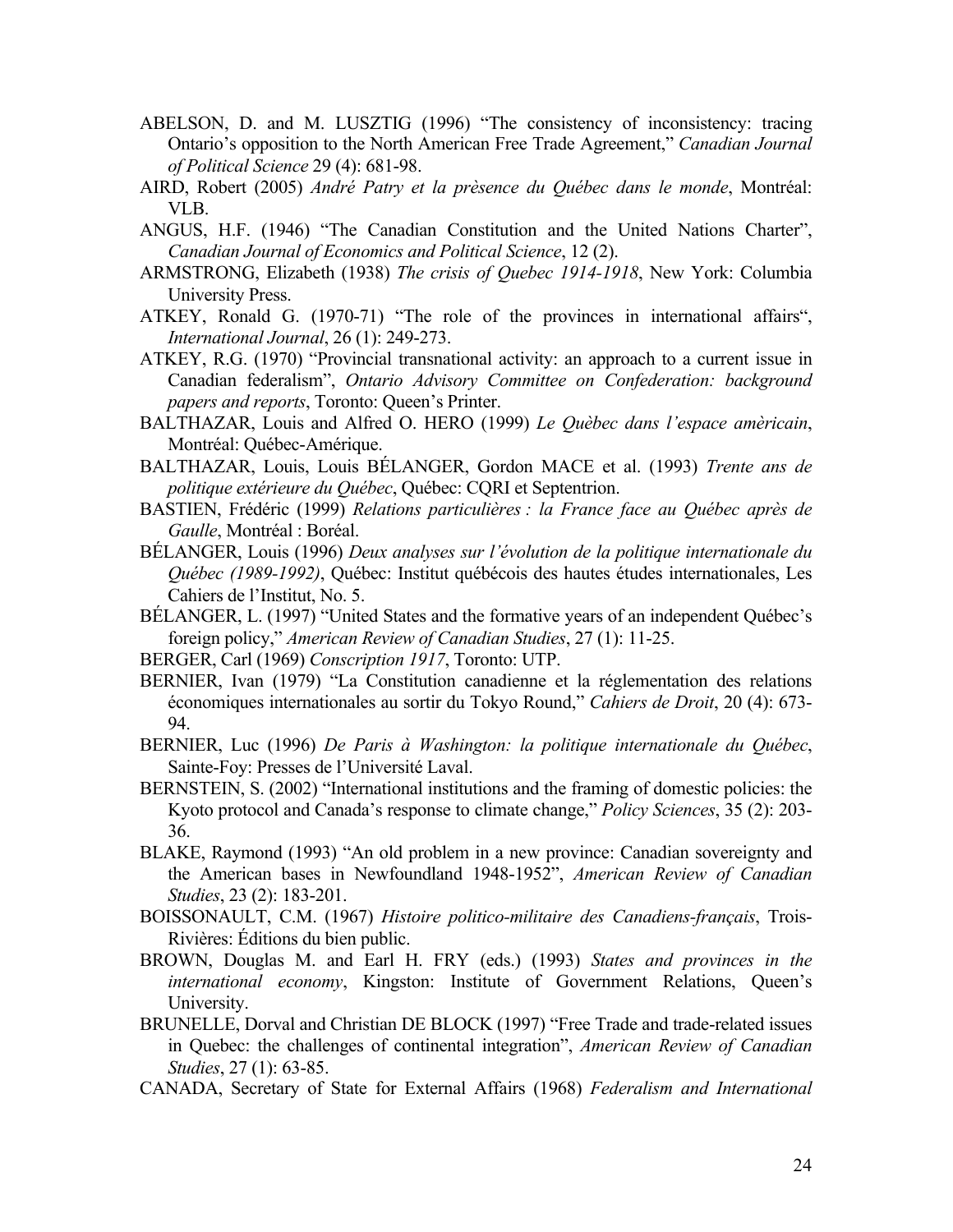*Relations*, Ottawa.

- CANADA, Secretary of State for External Affairs (1968) *Federalism and International Conferences on Education*, Ottawa.
- CHALOUX, A., S. PAQUIN and H. SÉGUIN (2015) "Canada's multiple voices diplomacy in climate change negotiations: a focus on Québec," *International Negotiation*, 20 (2) 291-318.
- CHALOUX, A. and S. PAQUIN (2013) "Green paradiplomacy and water resources management in North America: the case of the Great Lakes-St. Lawrence River basin," *Canadian Foreign Policy Journal*, 19 (3): 308-22.
- COHN, Theodore H. and Patrick J. SMITH (1996) "Subnational governments as international actors: constituent diplomacy in British Columbia and the Pacific Northwest", *BC Studies*, 110 (Summer): 25-59.
- COOPER, A.F. (1986) "Subnational activity and foreign economic policy making in Canada and the United States: perspectives on agriculture", *International Journal*, 41: 655-673.
- CÔTÉ, Jean-Roch (2006) "Une analyse discursive de trois énoncés québécois de politique internationale", *Études internationales*, 37 (1): 121-138.
- COURCHENE, Thomas J. and Colin R. TELMER (1998) *From Heartland to North American region state: the social, fiscal, and federal evolution of Ontario*, Toronto: University of Toronto, Centre for Public Management.
- COUTURE, Paul (1978) "The Vichy-Free French Propaganda War in Quebec 1940-42", *Historical Papers*, pp. 200-210.
- CRIEKEMANS D. (2010) "Regional sub-state diplomacy from a comparative perspective: Quebec, Scotland, Bavaria, Catalonia, Wallonia and Flanders", *The Hague Journal of Diplomacy*, 5 (1): 37-64.
- DE BOER, Stephen (2002) "Canadian provinces, US states and North American integration: bench warmers or key players?" *Choices*, 8(4).
- DELISLE, R.J. (1970) "Treaty-making powers in Canada", *Ontario Advisory Committee on Confederation: background papers and reports*, Toronto: Queen's Printer.
- DIONNE-MARSOLAIS, Rita (1991) "The FTA: a building block for Quebec", *American Review of Canadian Studies* 21 (2-3): 245-252.
- DUCHACEK, I., D. LATOUCHE and G. STEVENSON (eds.) (1988) *Perforated Sovereignties and International Relations: Trans-sovereign contacts of subnational governments*, New York: Greenwood.
- DUROCHER, R. (1989) "L'ouverture du Québec sur le monde extérieur, 1960-1966" dans R. Comeau (dir.), *Jean Lesage et l'éveil d'une nation: les débuts de la Révolution tranquille*, Sillery: Presses de l'Université du Québec.
- EAYRS, J. (1950) "Canadian federalism and the UN", *Canadian Journal of Economics and Political Science*, 16.
- FELDMAN, Elliot J. and Lily Gardner FELDMAN (1984) "The impact of federalism on the organization of Canadian foreign policy", *Publius*, 14 (4): 33-59.
- FILTEAU, G. (1977) *Le Québec, le Canada et la guerre 1914-1918*, Montréal: Éditions de l'Aurore
- FRY, Earl H. (1997) "Economic development strategies in Canada and the United States: linkages between the subnational, national , and global settings", *International Journal of Canadian Studies*, 16 (Fall): 69-91.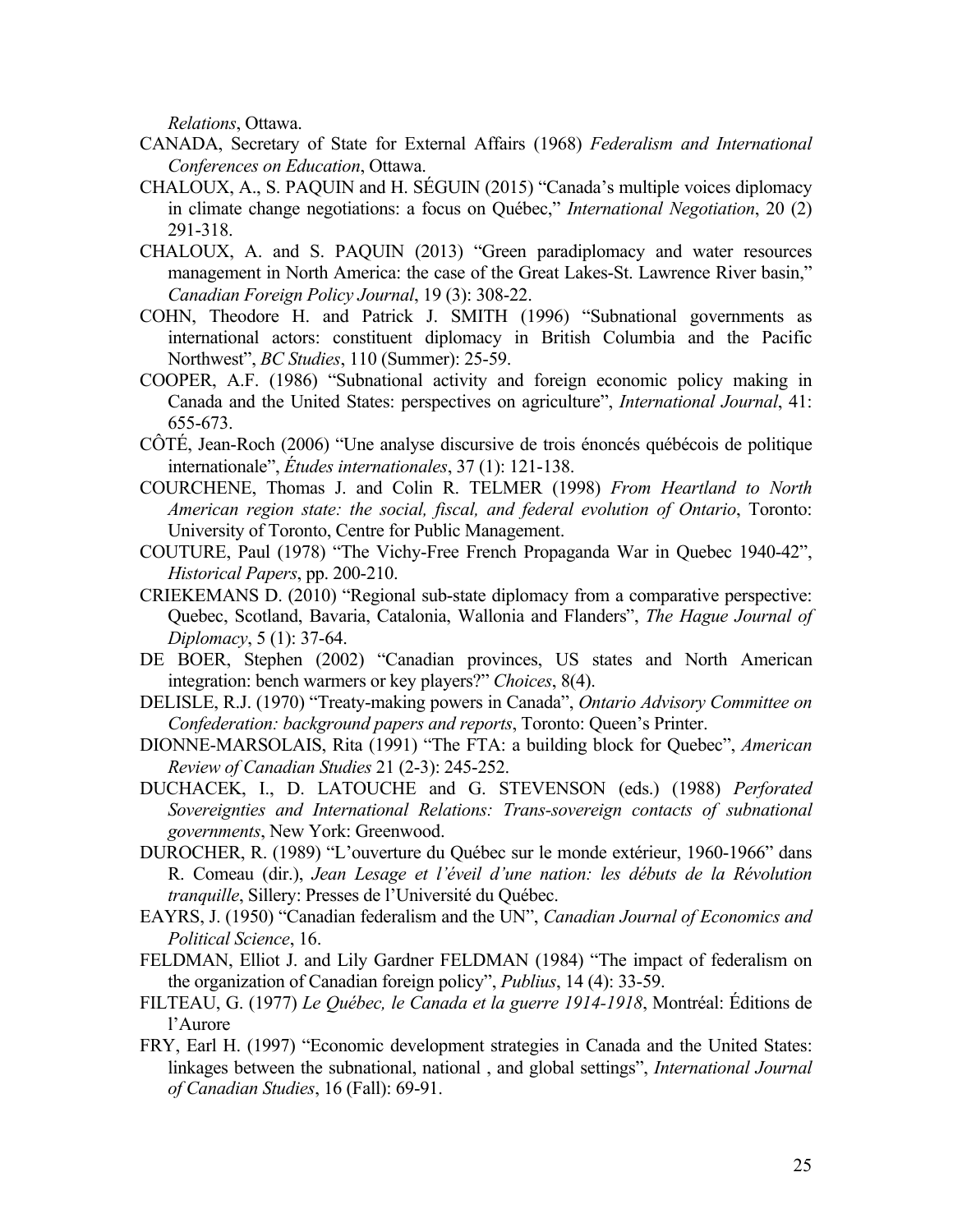- FRY, E.H. (2002) "Québec's relations with the United States", *American Review of Canadian Studies*, 32 (2): 323-342.
- GOW, J. (1970) "Les Québécois, la guerre et la paix", *Canadian Journal of Political Science*, 3 (1): 88-132.
- GOYER, Jean-Pierre (1969) "Foreign policy and the provinces", *External Affairs*, 21.
- GRANATSTEIN, J.L. and J.M. HITSMAN (1977) *Broken promises: a history of conscription in Canada*, Toronto: OUP.
- GRAVEL, Jean-Yves (1974) *L'armée au Québec (1868-1900)*, Montreal: Boréal.
- GRAVEL, J-Y (1974) *Le Québec et la guerre*, Montreal: Boréal.
- HAGLUND, David (2006) "Québec's America problem: differential threat perception in the North America security community", *American Review of Canadian Studies*, 36 (4): 552-567.
- HAGLUND, D. and S. ROUSSEL (2008) "It's a long road from Fort Greely to Chicoutimi: Quebec sovereignty and the issue of missile defense," *Contemporary Strategy*, 27 (4): 361-75.
- HAMELIN, Jean (1969) "Québec et le monde extérieur," *Annuaire statistique du Québec, 1968-69*, Québec.
- HILLER, James K. (1997) "Newfoundland confronts Canada, 1867-1949", in E.R. Forbes and D.A. Muise (eds.), *The Atlantic Provinces in Confederation*, Toronto: UTP, pp. 349-81.
- HOLLETT, Susan M. (1985) *Creating the path of least resistance: the Department of External Affairs and Newfoundland, 1941-1948*, Hons. Dissertation, Memorial University.
- JACOMY-MILLETTE, A. (1976) "L'état fédéré dans les relations internationales contemporaines: le cas du Canada", *Annuaire canadien de droit international*, 3 (56).
- JOHANNSON, Peter R. (1978) "Provincial international activities", *International Journal*, 33 (2): 357-78.
- JOHANNSON, P.R. (1978) "British Columbia's inter-governmental relations with the United States", *Canadian Public Administration*, 21 (2): 212-33.
- KEATING, Tom and Don MUNTON (eds.) (1985) *The Provinces and Canadian Foreign Policy. Proceedings of a Conference University of Alberta, Edmonton, Alberta, 28-30 March 1985*, Toronto: CIIA.
- KEENLEYSIDE, Hugh, James EAYRS et al. (1960) *The growth of Canadian policies in external affairs*, Durham: Duke University Press.
- KRESL, Peter K. (1994) "Sub-national governments and regional trade liberalization in Europe and North America", *Revue d'intégration européenne* 17 (2-3): 309-35.
- KUKUCHA, Christopher J. (2008) *The Provinces and Canadian Foreign Trade Policy*, Vancouver: UBC.
- LALANDE, Gilles (1973) "Quebec and international affairs" in D. Thompson (ed.), *Quebec society and politics: views from the inside*, Toronto: McClelland and Stewart, pp. 239- 250.
- LAMONDE, Yvan (1995) "L'ambivalance historique du Québec à l'égard de sa continentalité: circonstances, raisons, et signification" in G. Bouchard et Y. Lamonde (sous la direction de), *Québécois et Américains: la culture québécoise aux XIXe et XXe siècles*, Montreal: Fides.
- LASKIN, Bora (1967) "The provinces and international agreements", *Ontario Advisory*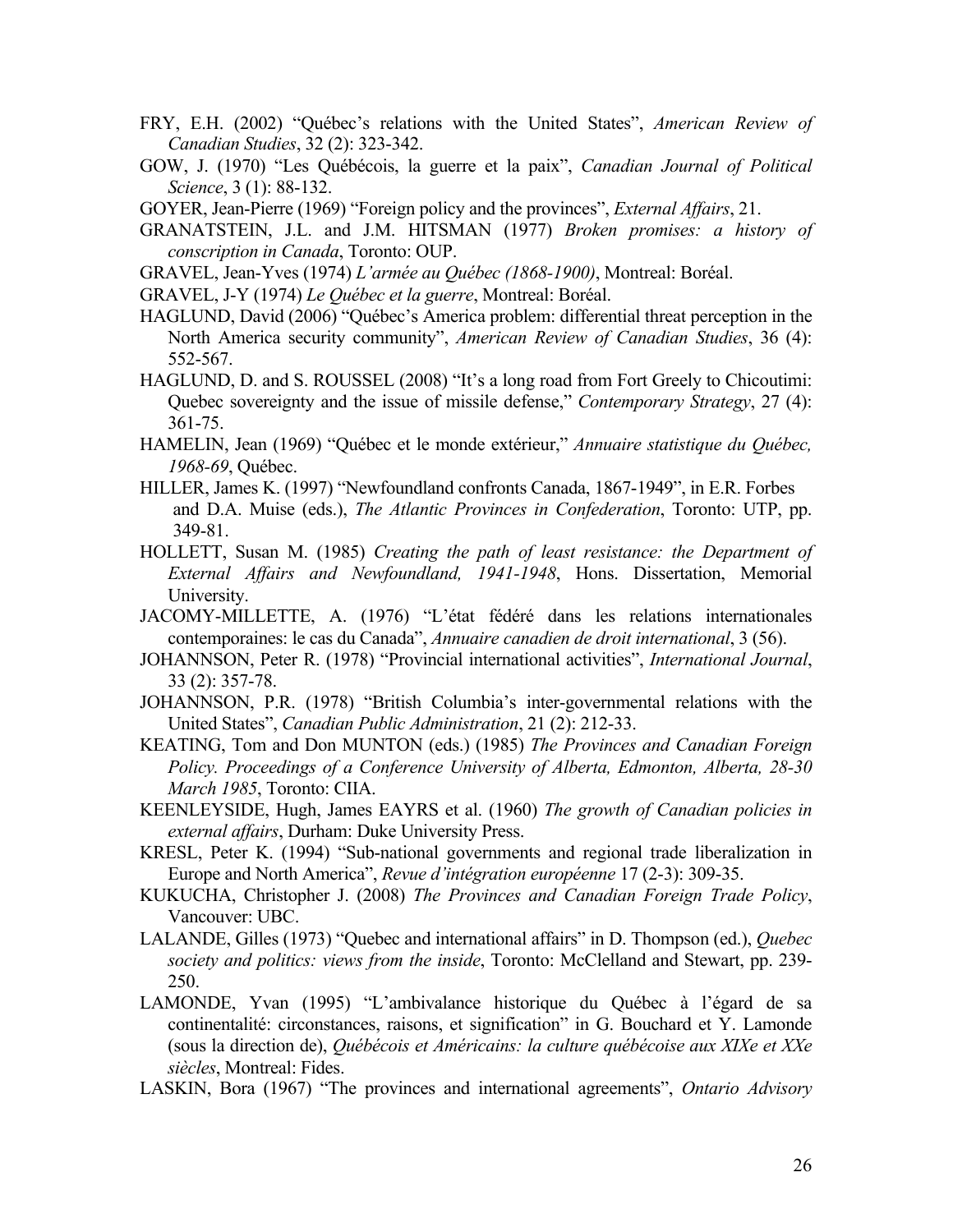*Committee on Confederation: Background papers and reports*, Toronto: Queen's Printer.

- LATOUCHE, Daniel (1974) "Quebec and the North American subsystem: one possible scenario", *International Organization*, 28 (4): 931-960.
- LAURENDEAU, A. (1962) *La crise de la conscription*, Montreal: Editions du jour.
- LEACH, Richard H., Donald E. WALKER and Thomas. A. LEVY (1973) "Trans-border relations: a preliminary assessment", *Canadian Public Administration*, 16 (3): 468-482.
- LEDERMAN, W.R. (1963) "Legislative power to implement treaty obligations in Canada" in J.H. Aitchison (ed.), *The political process in Canada: essays in honor of R. MacGregor Dawson*, Toronto: UTP.
- LEESON, Howard A. (1973) "Foreign relations and Quebec" in J. P. Meekison (ed.), *Canadian federalism: myth or reality*, 2nd edition, Toronto: Methuen, pp. 653-666.
- LEESON, H. and W. VANDERELST (eds.) (1973) *External Affairs and Canadian Federalism: the history of a dilemma*, Toronto: Holt, Rinehart and Winston.
- LEGARÉ, Anne (2003) *Le Québec otage de ses allies: les relations du Québec avec la France et les États-Unis*, Montréal: VLB.
- MacDONALD, Vincent (1933) "Canada's power to perform treaty obligations," *The Canadian Bar Review*, 11.
- MacFARLANE, John (1999) *Ernest Lapointe and Quebec's influence on Canadian Foreign Policy*, Toronto: UTP.
- MacLEAN, G. and K.R. NOSSAL (1993) "Triangular dynamics: Australian states, Canadian provinces and relations with China" in B. Hocking (ed.), *Foreign Relations and Federal States*, London: Leicester University Press, pp. 170-89.
- MacLEOD, Malcom (1982) *Nearer than neighbors: Newfoundland and Canada before Confederation*, St. John's: Harry Cuff Publications.
- MacLEOD, M. (1986) *Peace of the Continent. The impact of the Second World War Canadian and American bases in Newfoundland*, St. John's: Harry Cuff Publications.
- McWHINNEY, E. (1970) "Canadian federalism: foreign affairs and treaty power: the impact of Quebec's 'quiet revolution'" in *Ontario Advisory Committee on Confederation: background papers and* reports, Toronto: Queen's Printer,
- MARTIN, Paul (1968) *Federalism and International Relations*, Ottawa: Queen's Printer.
- MARTIN, Pierre (2005) "All Quebec's fault, again? Quebec public opinion and Canada's rejection of missile defence," *Policy Options*, 26 (4): 41-44.
- MEEKISON, J. Peter (1977) "Provincial activity adds new dimension to federalism", *International Perspectives*, 2 (March-April).
- MICHAUD, Nelson (2004) "Le Québec dans le monde. Faut-il redéfinir les fondements de son action?" in R. Bernier (ed.), *L'État québécois au XXIe siècle*, Sainte-Foy: Presses de l'Université Laval, pp. 125-168.
- MICHAUD, N. et Isabelle RAMET (2004) "Québec et politique étrangère: contradiction ou réalité?", *International Journal*, 59 (2) : 303-24.
- MICHELMANN, Hans J. (1986) "Federalism and international relations in Canada and the Federal Republic of Germany", *International Journal*, 46 (3): 539-71.
- MICHELMANN, H. (ed.) (2009) *Foreign Relations in Federal Countries*, Montreal: McGill-Queen's University Press.
- MICHELMANN, H.J. and Panayotis SOLDATOS (eds.) (1994) *Federalism and international relations: the role of subnational units*, Toronto: Oxford University Press.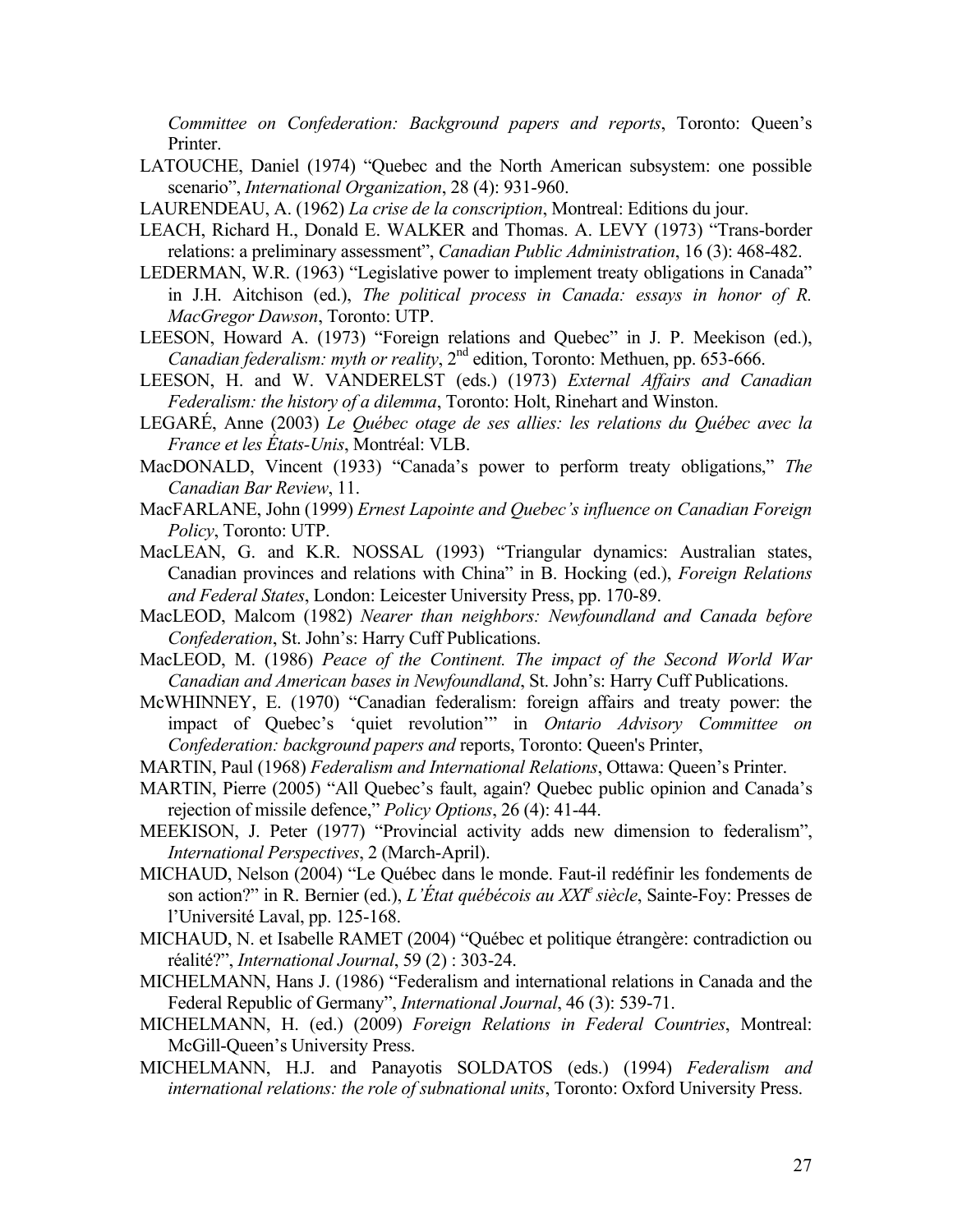- MILNE, David (1986) *Tug of war : Trudeau, Mulroney and the Provinces*, Toronto : Lorimer.
- MINISTÈRE DES RELATIONS INTERNATIONALES (2006) *Contribuer à l`édification d'un monde plus sûr ou le défi de la sécurité pour le Québec*, Québec: Gouvernement du Québec.
- MINISTÈRE DES RELATIONS INTERNATIONALES (2006) *La politique international du Québec: la force de l'action concertée*, Québec: Gouvernement du Québec.
- MINISTÈRE DES RELATIONS INTERNATIONALES (2008) "Quebec: a major partner for North American security", *Quebec's international initiatives*, 3 (October): 1-4.
- MINISTÈRE DES RELATIONS INTERNATIONALES (2009) *La politique international du Québec: plan d'action 2009-2014*, Québec: Gouvernement du Québec.
- MINISTÈRE DES RELATIONS INTERNATIONALES (2010) *Stratégie du gouvernement du Québec à l'égard des Etats-Unis*, Québec: Gouvernement du Québec.
- MORIN, Claude (1987) *L'art de l'impossible : la diplomatie québécoise depuis 1960*, Montréal: Boréal.
- MORIN, J. Y. (1984) "La personalité internationale du Québec", *Revue québécoise de droit international*, 1.
- MORIN, J. Y. (1967) "International law, treaty-making power-constitutional law- position of the government of Quebec", *The Canadian Bar Review*, 65.
- MORTON, Desmond (1969) "French Canada and the Canadian militia 1868-1914", *Social History*, 3: 32-50.
- MORTON, D. (1971) "French Canada and war, 1898-1917: the military background to the conscription crisis" in J.L. Granatstein and R.D. Cuff (eds.), *War and Society in North America*, Toronto: Nelson.
- PAINCHAUD, Paul (dir.) (1977) *Le Canada et le Québec sur la scène internationale*, Sainte-Foy: Presse de l'Université du Québec.
- PAQUIN, Stéphane (2014) "Le federalism d'ouverture et la place du Québec (et des autres provinces) dans les négociations internationales: rupture dans la continuité?" *Canadian Foreign Policy Journal*, 20 (1): 29-38.
- PAQUIN, S. (2014) "La politique international du Québec envers les Ėtats-Unis," *Études internationales*, 45 (2): 261-84.
- PAQUIN, S. (2013) "Federalism and the governance of international trade negotiations in Canada: comparing CUSFTA with CETA," *International Journal*, 68 (4): 545-52.
- PAQUIN, S. (2005) "Quelle place pour les provinces canadiennes dans les organisations et les négociations internationals du Canada à la lumière des pratiques au sein d'autres federations?" *Canadian Public Administration*, 48 (4): 447-505.
- PAQUIN, S. (2001) Le prolongement externe des conflits internes? Les relations internationales du Québec et l'unité nationale," *Bulletin d'histoire politique*, 10 (1): 85- 98.
- PAQUIN, S. et al. (ed.) (2006) *Les relations internationales du Québec depuis la doctrine Gérin-Lajoie (1965-2005)*, Québec: Les Presses de l'Université Laval.
- PAQUIN, S. (sous la direction de) (2006) *Histoire des relations internationales du Québec*, Montreal: VLB.
- PATRY, André. (1980) *Le Québec dans le monde*, Montreal: Leméac.
- PATRY, A. (2003) *La competence internationale des provinces canadiennes*, Montrea: André R. Dorais éditeur.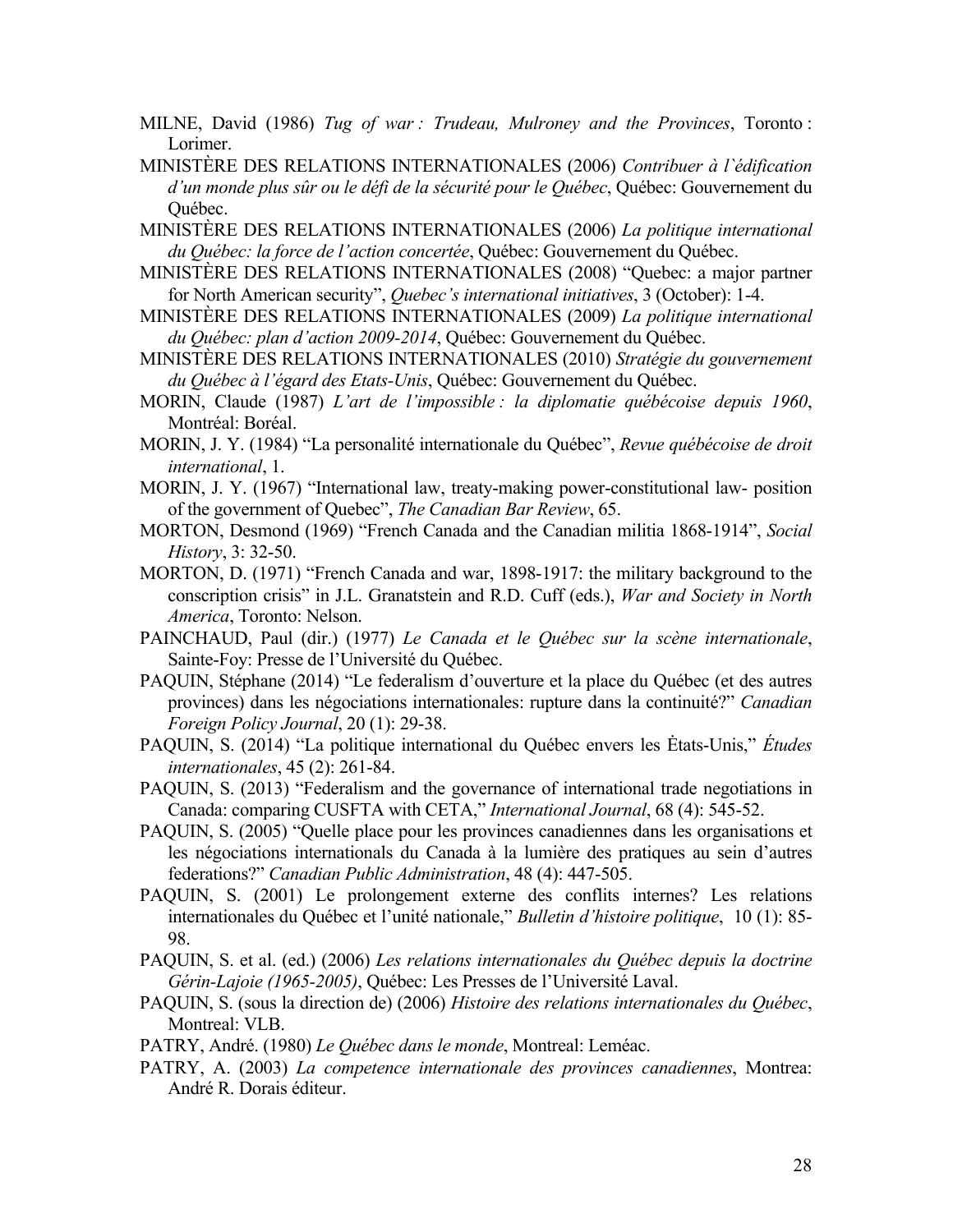- QUÉBEC, Ministère des Relations Internationales (2006) *Québec's international policy: working in concert*, Québec, Gouvernment du Québec.
- QUÉBEC, Ministère des Relations Internationales et de la Francophonie (2014) *Rapport annuel de hestion, 2013-201*, Québec, Gouvernment du Québec.
- ROUSSEL, S. and Charles-Alexandre THÉORÊT (2004) "A 'distinct strategy': the use of Canadian strategic culture by the sovereignist movement in Quebec, 1968-1996", *International Journal*, 59 (3): 557-77.
- ROUSSEL, S. and J.-C. BOUCHER (2015) "The myth of the pacific society: Québec's contemporary strategic culture" in D. Bratt and C. Kukucha (eds.), *Readings in Canadian Foreign Policy: Classic Debates and New Ideas*, Don Mills: Oxford University Press, pp. 308-25.
- ROUSSEL, S. et C. ROBICHAUD (2001) "L'élargissement virtuel: un Québec souverain face à l'OTAN," *Les cahiers d'histire*, 20 (2): 147-93.
- RUMILLY, Robert (1968-69) *Histoire de la province de Québec*, Montreal: Fides.
- RUTAN, Gerald (1971) "Provincial participation in Canadian foreign relations", *Journal of Inter-American Studies and World Affairs*, 13: 230-245.
- RUTAN, G.F. (1981) "Legislative interaction of a Canadian Province and an American State: thoughts upon sub-national cross-border relations," *American Review of Canadian Studies*, 11 (2).
- SABOURIN, L. (1965) "Politique étrangère et état du Québec", *International Journal*, 30.
- SKOGSTAD, Grace (2012) "International Trade Policy and the evolution of Canadian federalism" in H. Bakvis and G. Skogstad (eds.), *Canadian federalism: performance, effectiveness, and legitimacy*, 3rd edition, Don Mills: Oxford University Press.
- SKOGSTAD, Grace (2002) "International Trade Policy and Canadian federalism: a constructive tension?" in H. Bakvis and G. Skogstad (eds.), *Canadian federalism: performance, effectiveness, and legitimacy*, Don Mills: Oxford University Press.
- SOLDATOS, Panayotis (1986) "Les Communautés européennes dans le dessein de politique internationale du Québec", *Actualité et droit international*, 3: 11-25.
- SOWARD, F.H. (1958) "External affairs and Canadian federalism" in A.R.M. Lower, F.R. Scott et. al. *Evolving Canadian federalism*, Durham: Duke University Press.
- STAIRS, Denis (2003) "The Conduct of Canadian Foreign Policy and the Interests of Newfoundland and Labrador" in Royal Commission on Renewing and Strengthening Our Place in Canada, *Collected Research Papers: Volume 2*, St. John's, pp. 147-187.
- STORY, Donald C. (1979) "Government, a 'practical thing': towards a consensus on foreign policy jurisdiction" in R.B. Byers and R.W. Redford (eds.), *Canada challenged: the viability of confederation*, Toronto: CIIA, pp. 108-124.
- SWANSON, Roger F. (1976) "The range of direct relations between states and provinces", *International Perspectives*, March-April.
- THORBURN, H.G. (1984) *Planning and the economy: building federal-provincial consensus*, Ottawa: CIEP.
- TORRELLI, M. (1970) "Les relations extérieures du Québec", *Annuaire Français de Droit International*.
- TURP, Daniel (2002) *Pour une intensification des relations du Québec avec les institutions internationales*, Québec: Ministère des relations internationales.
- VENGROFF, Richard and Jason RICH (2006) "Foreign policy by other means: paradiplomacy and the Canadian provinces" in P. James, N. Michaud and M.J. O'Reilly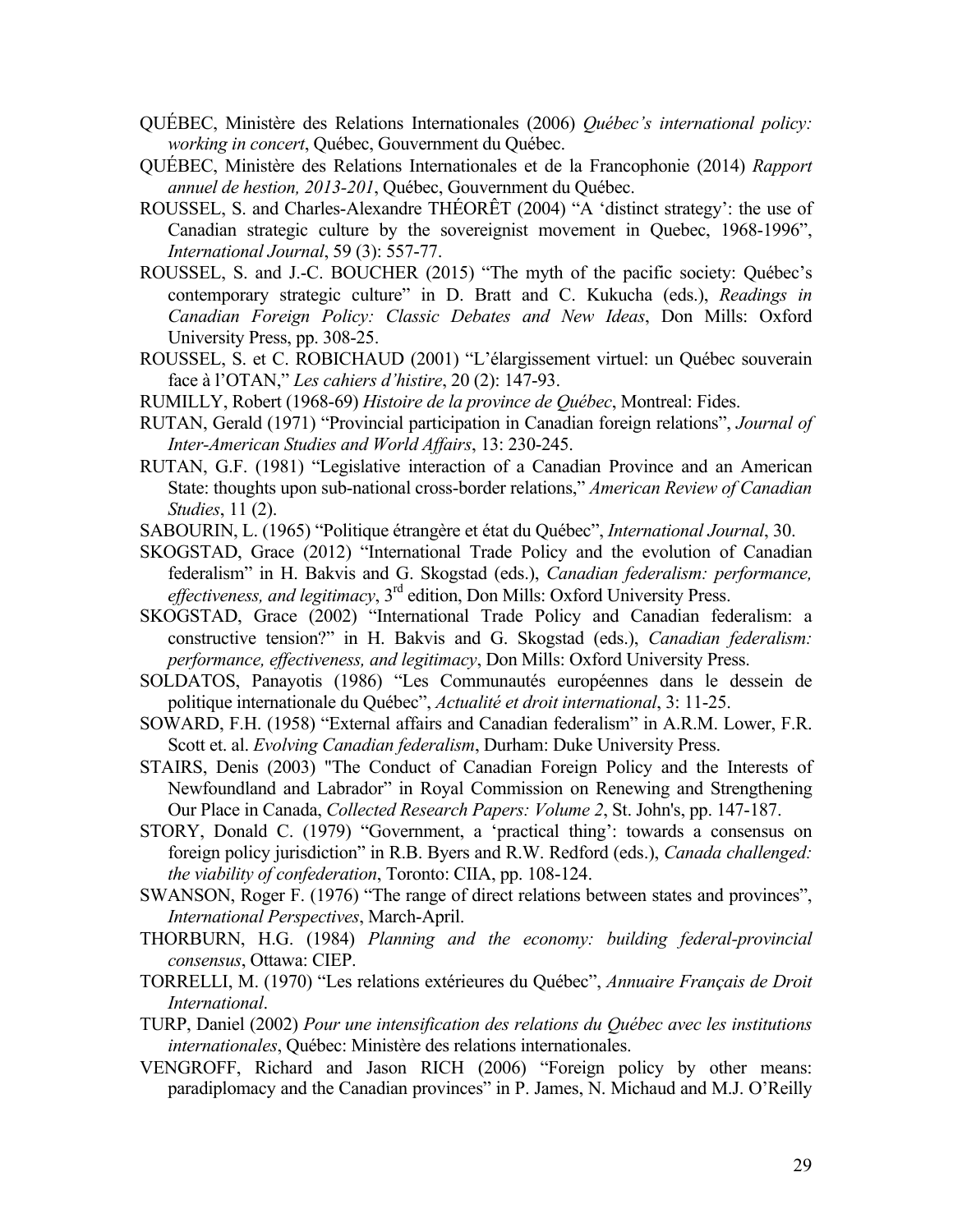(eds.), *Handbook of Canadian Foreign Policy*, Lanham: Lexington Books, pp. 105-132.

- WILLMS, A.M. (1956) "Conscription 1917: a brief for the defence", *Canadian Historical Review*, 37 (4): 338-351.
- WILTSHIRE, K. (1980) "Working with intergovernmental agreements: the Canadian and Australian experience", *Canadian Public Administration*, 23 (3).
- WOLFE, David A. (2000) "Networking among regions: Ontario and the forumotors for Europe," *European Planning Studies*, 8 (3): 267-84.
- ZIEGEL, Jacob S. (1997) "Harmonization of private laws in federal systems of government: Canada, the USA and Australia" in R. Cranston (ed.), *Making Commercial Law: Essays in honour of Roy Goode*, Oxford: Clarendon Press, pp. 131-66.
- ZIEGEL, John (1988) "Treaty making and implementation powers in Canada: the continuing dilemma" in B. Cheng and E.D. Brown (eds.), *ontemporary problems in international law: essays in honour of Georg Schwarzenberger on his eightieth birthday*, Agincourt: Carswell.

## **Political Parties, Leaders and Civil Servants**

- AXWORTHY, Lloyd (1992-93) "Canadian foreign policy: a Liberal party perspective", *Canadian Foreign Policy*, 1 (1).
- AZZI, Stephen (1999) *Walter Gordon and the rise of Canadian nationalism*, Montreal: McGill-Queen's University Press.
- BERCUSON, David (1993) *True patriot: the life of Brooke Claxton, 1898-1960*, Toronto: UTP
- BISSELL, Claude (1981) *The young Vincent Massey*, Toronto: UTP.
- BISTER, Bernard (2008) "William Lyon Mackenzie King: master politician or master procrastinator?" *London Journal of Canadian Studies*, 24: 5-27.
- BLACK, Conrad (1977) *Duplessis*, Toronto: MacClelland and Stewart.
- BLAND, Douglas L. (1995) *Chiefs of Defence*, Toronto: CISS.
- BOTHWELL, Robert (1988) *Loring Christie: the failure of bureaucratic imperialism*, New York: Garland.
- BOTHWELL, R. and William KILBOURN (1979) *C.D. Howe: a biography*, Toronto: McClelland & Stewart.

BOULDEN, Jane (2004) "Paul Heinbecker", *International Journal*, 59 (2): 419-428.

BROWN, Robert C. (1975) *Robert Laird Borden: a biography*, Vol. 1. *1854-1914* and Vol. 2. *1914-1937*, Toronto: Macmillan.

- BROWN, R.C. and D.P. MORTON (1979) "The embarrassing apotheosis of a 'great Canadian': Sir Arthur Currie's personal crisis in 1917", *Canadian Historical Review*, 60: 41-63.
- BUCHAN, John (1924) *Lord Minto. A Memoir*, London: Nelson.
- CADIEUX, Marcel (1963) *The Canadian Diplomat*, Toronto: UTP.
- CAPON, Alan (1969) *His faults lie gently*, Lindsay: Floyd Hall.
- CARELESS, J.M.S. (1959 and 1963) *Brown of the Globe*, Vol. 1, *The voice of Upper Canada 1818-1859*, Vol. 2. *The Statesman of Confederation, 1860-1880*, Toronto Macmillan
- CHAPNICK, Adam (2009) *Canada's Voice. The public life of John Wendell Holmes*,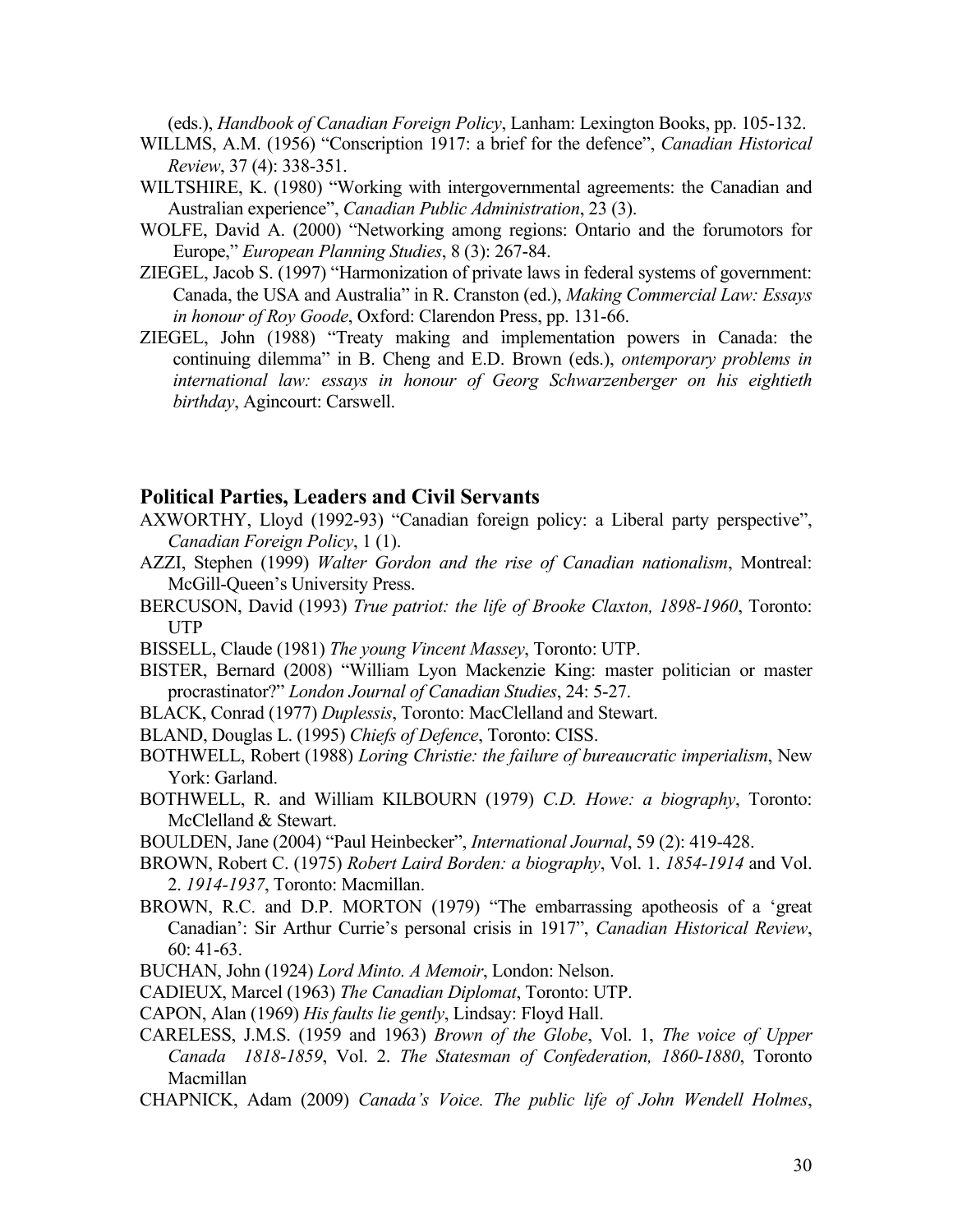Vancouver: UBC.

- CHAPNIK, A. (2011-2) "A diplomatic counterrevolution: Conservative foreign policy 2006-11," *International Journal*, 67 (1): 137-54.
- CLARKSON, S. and Erick LACHAPPELLE (2005) "Jean Chrétien's legacy in managing Canadian-American relations", *Canadian Foreign Policy*, 12 (2): 65-82.
- CLIPPINGDALE, Richard (1979) *Laurier: his life and world*, Toronto: McGraw-Hill Ryerson.
- COHEN, Andrew (2005) "Martin's first year on foreign policy the rhetoric of good intentions", *Policy Options*, 26 (2): 47-50.
- COHEN, A. (2008) *Lester B. Pearson*, Toronto: Penguin.
- COOK, Ramsay (1963) *John W. Dafoe and the Free Press*, Toronto: UTP.
- COOPER, Andrew (1998) "Diplomatic puzzles: a review of the literature" in R. Wolfe (ed.), *Diplomatic missions: the ambassador in Canadian foreign policy*, Montreal: McGill-Queen's University Press, pp. 27-38.
- COPELAND, Daryl (1997) "Foreign policy, foreign service and the  $21<sup>st</sup>$  century: the challenge of globalization", *Canadian Foreign Policy*, 4 (3): 105-112.
- COX, David (1982) "Leadership change and innovation in Canadian foreign policy: the 1979 Progressive Conservative government", *International Journal* 37 (4).
- CREIGHTON, Donald (1952 and 1955) *John A. MacDonald*, Vol. 1. *The Young Politician*, Vol. 2, *The Old Chieftain*, Toronto: Macmillan. Reprinted as one volume in 1998 by UTP.
- CRENNA, C. David (ed.) (1987) *Pierre Elliott Trudeau: lifting the shadow of war*, Edmonton: Hurtig.
- DAWSON, R. M (1958) *William Lyon Mackenzie King: A Political Biography 1874-1923*, Toronto: UTP.
- DONAGHY, Greg (2015) *Grit: the life and politics of Paul Martin Sr.*, Vancouver: UBC Press.
- DONAGHY, Greg and Stéphane ROUSSEL (eds.) (2004) *Escott Reid: diplomat and scholar*, Montreal: McGill-Queen's University Press.
- DORION-SOULIÉ, Manuel (2013) "Le Canada et le monde vus de l'Ouest: la politique étrangère de David Bercuson et de Barry Cooper," *Canadian Journal of Political Science*, 46 (3): 645-64.
- DORION-SOULIÉ, Manuel (2013) "Stephen Harper: un néoconservatisme de l'Ouest," *Policy Options*, 34 (3): 51-52.
- ENGLER, Yves (2012) *Lester Pearson's Peacekeeping: The truth may hurt*, Black Point: Fernwood.
- ENGLER, Y. (2012) *The Ugly Canadian: Stephen Harper's Foreign Policy*, Toronto: Fernwood.
- ENGLISH, John (1992) *The worldly years. The life of Lester Pearson 1949-1972*, Toronto: Alfred A Knopf.
- ENGLISH, J. (1989) *Shadow of heaven: the life of Lester Pearson 1897-1948*, Toronto: Lester & Open Dennys.
- ENGLISH, J. (1977) *Borden: his life and world*, Toronto: McGraw-Hill Ryerson.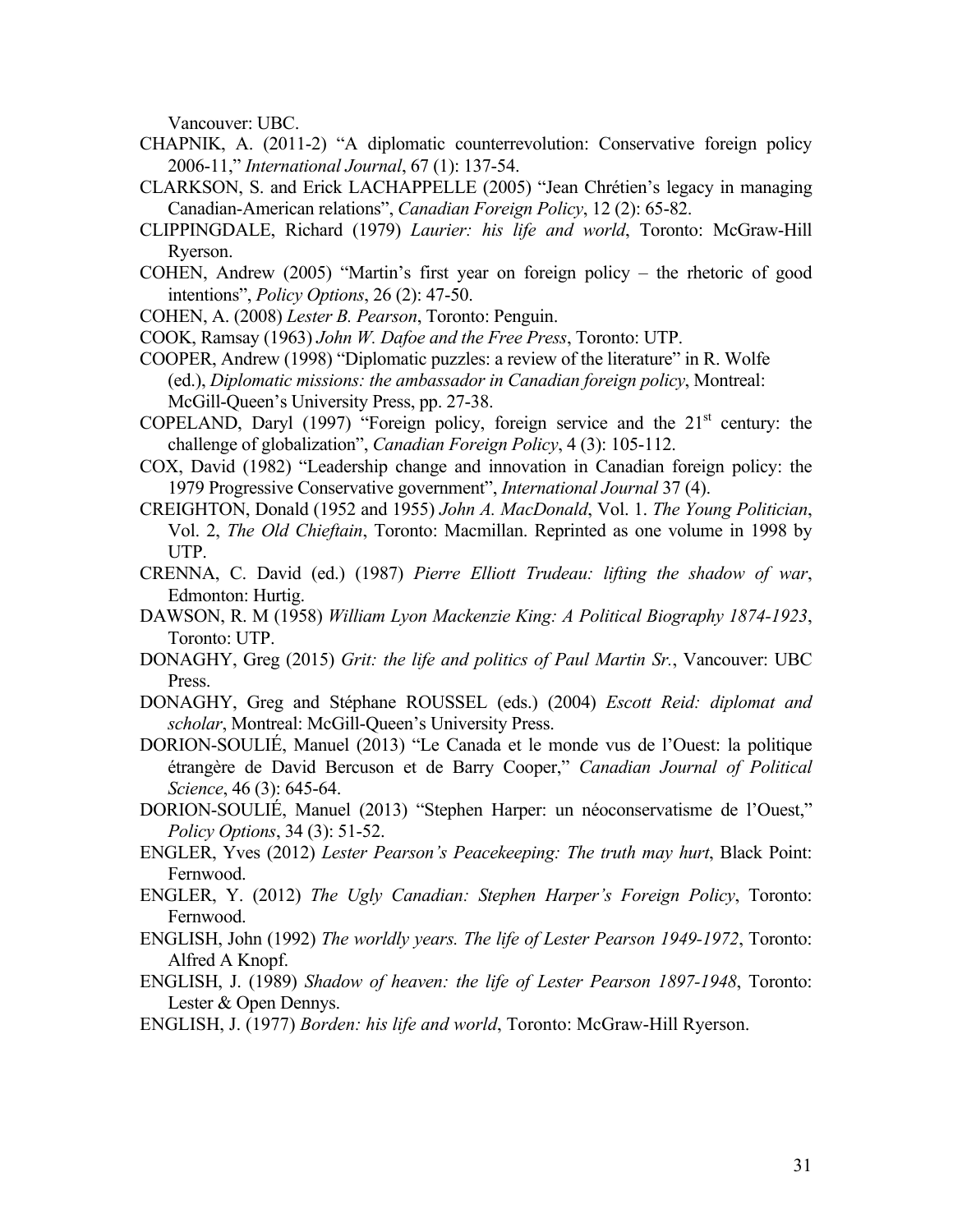- ENGLISH, J. and J. STUBBS (eds.) (1978) *Mackenzie King: widening the debate*, Toronto: Macmillan.
- ESBEREY, Joy (1980) *Knight of the Holy Spirit: A Study of William Lyon Mackenzie King*, Toronto: UTP*.*
- EVANS, Brian L. (2013) *The remarkable Chester Ronning. Proud son of China*, Edmonton: The University of Alberta Press.
- FARR, David (1989) "Prime Minister Trudeau's opening to the Soviet Union, 1971" in J.L. Black and N. Hillmer (eds.), *Nearly Neighbours. Canada and the Soviet Union: from Cold War to Détente and beyond*, Kingston: Ronald P. Frye & Company, pp. 102-118.
- FITZHARDINGE, L.F. (1968) "Hughes, Borden and Dominion representation at the Paris Peace Conference", *Canadian Historical Review*, 49 (2): 160-169.
- FORTMANN, M. and M. LAROSE (2004) "An emerging counterculture? Pierre Elliott Trudeau, Canadian Intellectuals and the Revision of Liberal Defence Policy Concerning NATO (1968-1969)" *International Journal*, 59 (3): 537-56.
- FORTMANN, M. et Gordon MACE (1993) "Le Bloc Québécois et la politique étrangère canadienne," *Canadian Foreign Policy Journal*, 1 (3): 109-12.
- GRAHAM, Roger W. (1960-65) *Arthur Meighen*, 3 vols. *The Door of Opportunity* (1960), *And Fortune Fled* (1963), and *No Surrender* (1965), Toronto: Clark Irwin.
- GRANATSTEIN, J.L. (1966-67) "The Conservative Party and the Ogdensburg agreement", *International Journal*, 22 (1).
- GRANATSTEIN, J.L. (1967) *The politics of survival: the Conservative Party of Canada*, *1939-45*, Toronto: UTP.
- GRANATSTEIN, J.L. (1981) *A man of influence: Norman Robertson and Canadian statecraft, 1929-68*, Ottawa: Deneau.
- GRANATSTEIN, J.L. (1992) *The Ottawa men: the civil service mandarins, 1935-1957*, Toronto: OUP.
- GRANATSTEIN, J.L. and R. BOTHWELL (1990) *Pirouette: Pierre Trudeau and Canadian Foreign Policy*, Toronto: UTP.
- GRANATSTEIN, J.L. and R. BOTHWELL (1975) "A self-evident national duty: Canadian Foreign Policy 1935-39", *Journal of Imperial and Commonwealth History*, 3 (2).
- GRANT, W. L. and Frederick HAMILTON (1905) *George Monro Grant*, Toronto: Morang.
- HALL, D. J. (1981) *Clifford Sifton*, Vol. 1: *The Young Napoleon, 1861-1900*, Vol. 2: *A Lonely Eminence, 1901-1929*, Vancouver: UBC.
- HALSTEAD, John G.H. (1988) "Trudeau and Europe: reflections of a foreign policy adviser", *Journal of European Integration*, 12 (1): 37-50.
- HAMELIN, Marcel (1967) *Les mémoires du sénateur Raoul Dandurand*, Quebec: Les Presses de l'Université Laval.
- HARBRON, John D. (1974) "Canada recognizes China: the Trudeau round 1968-1973", *Behind the Headlines*, 33.
- HARDY, Reginald (1949) *Mackenzie King of Canada: a biography*, Toronto: Oxford University Press.
- HEINBECKER, Paul (2011) *getting back in the game: a foreign policy playbook for Canada*, 2nd edition, Toronto: Dundurn.
- HILLMER, Norman (1976) "The Anglo-Canadian neurosis: the case of O.D. Skelton" in P.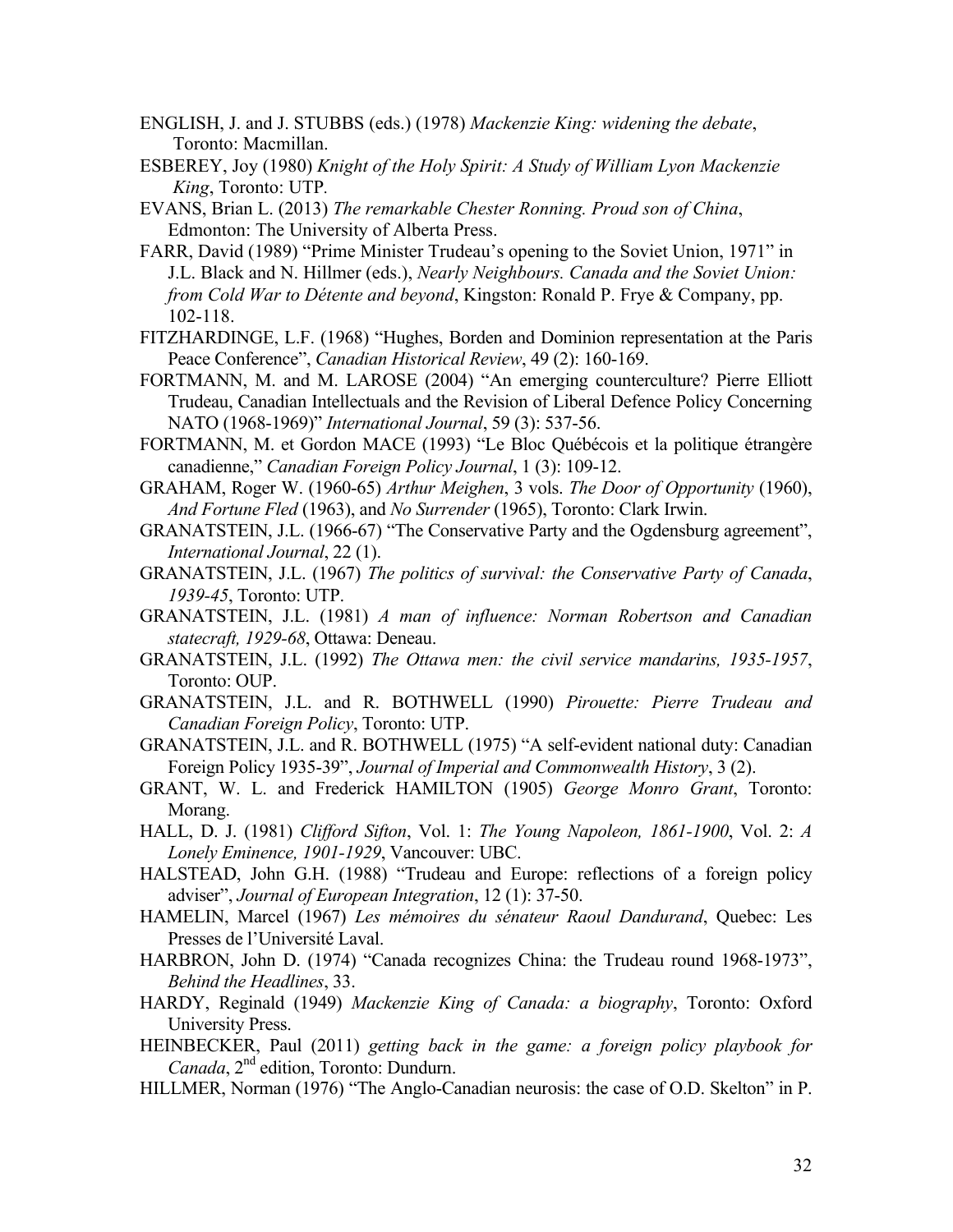Lyon (ed.), *Britain and Canada: survey of a changing relationship*, London: Frank Cass, pp. 61-84.

- HILLMER, N. (2004-5) "O.D. Skelton and the North American mind" *International Journal*, 60.
- HILLMER, N. (ed.) (1999) *Lester Pearson: the unlikely gladiator*, Montreal: McGill-Queen's University Press.
- HILLMER, N. and A. CHAPNICK (2001) "The Axworthy revolution" in F.O. Hampson, N. Hillmer and M.A. Molot (eds.), *Canada among nations 2001: the Axworthy legacy*, Toronto: OUP.
- HUTCHISON, Bruce (1953) *The Incredible Canadian*, Toronto: University of Toronto Press.
- HYATTS, A.M.J. (1979) "Canadian Generals of the First World War and the popular view of military leadership", *Social History*, 24: 418-430.
- JOCKEL, J.T. and J.J. SOKOLSKY (1998-99) "Dandurand revisited: rethinking Canada's defence in an unstable world," *International Journal*, 48 (2): 380-401.
- KEATING, Tom (2006) "A passive internationalist: Jean Chrétien and Canadian foreign policy" in L. Harder and S. Patten (eds.), *The Chrétien legacy: politics and public policy in Canada*, Montreal: McGill-Queen's University Press, pp. 124-141.
- KEATING, T. (1999) "Continuity and change: Trudeau and the world" in A. Cohen and J.L. Granatstein (eds.), *Trudeau's shadow: the life and legacy of Pierre Elliott Trudeau*, Toronto: Vintage Canada.
- KEEBLE, Edna (1997) "Rethinking the 1971 White Paper and Trudeau's impact on Canadian defense policy", *American Review of Canadian Studies*, 27 (4): 545-569.
- LEVITT Joseph (ed.), (1970) *Henri Bourassa on imperialism and biculturalism, 1900-1918*, Toronto: Copp Clark.
- LEVITT, J. (1995) *Pearson and Canada's role in nuclear disarmament and arms control negotiations 1945-1957*, Montreal: McGill-Queen's University Press.
- LYON, P. (1970-71) "The Trudeau Doctrine," *International Journal*, 26 (1): 19-43.
- McCALL, Christina and Stephen CLARKSON (1997) *Trudeau and Our Times*, 2 vols. Toronto: McClelland & Stewart.
- McDONALD, Marci (1995) *Yankee Doodle Dandy: Brian Mulroney and the American Agenda*, Toronto: Stoddart.
- McNAUGHT, Kenneth (1959) *A prophet in politics: a biography of J.S. Woodsworth* , Toronto: UTP.
- McNAUGHT, K. (1957) "Canadian Foreign Policy and the Whig Interpretation: 1936- 1939", *Report of the Annual Meeting of the Canadian Historical Association*, 36 (1): 43- 54.
- MacDONALD, L. Ian (1984) *Mulroney: the making of the Prime Minister*, Toronto: McClelland & Stewart.
- MacDONALD, E.M. (1939) *Recollections political and personal*, Toronto: Ryerson University Press.
- MacKENZIE, Hector (1998) "Recruiting tomorrow's ambassadors: examination and selection for the Foreign Service of Canada, 1925-1997" in R. Wolfe (ed.), *Diplomatic missions: the ambassador in Canadian foreign policy*, Montreal: McGill-Queen's University Press, pp. 97-122.
- MEISEL, John (1962) *The Canadian General Election of 1957*, Toronto: UTP.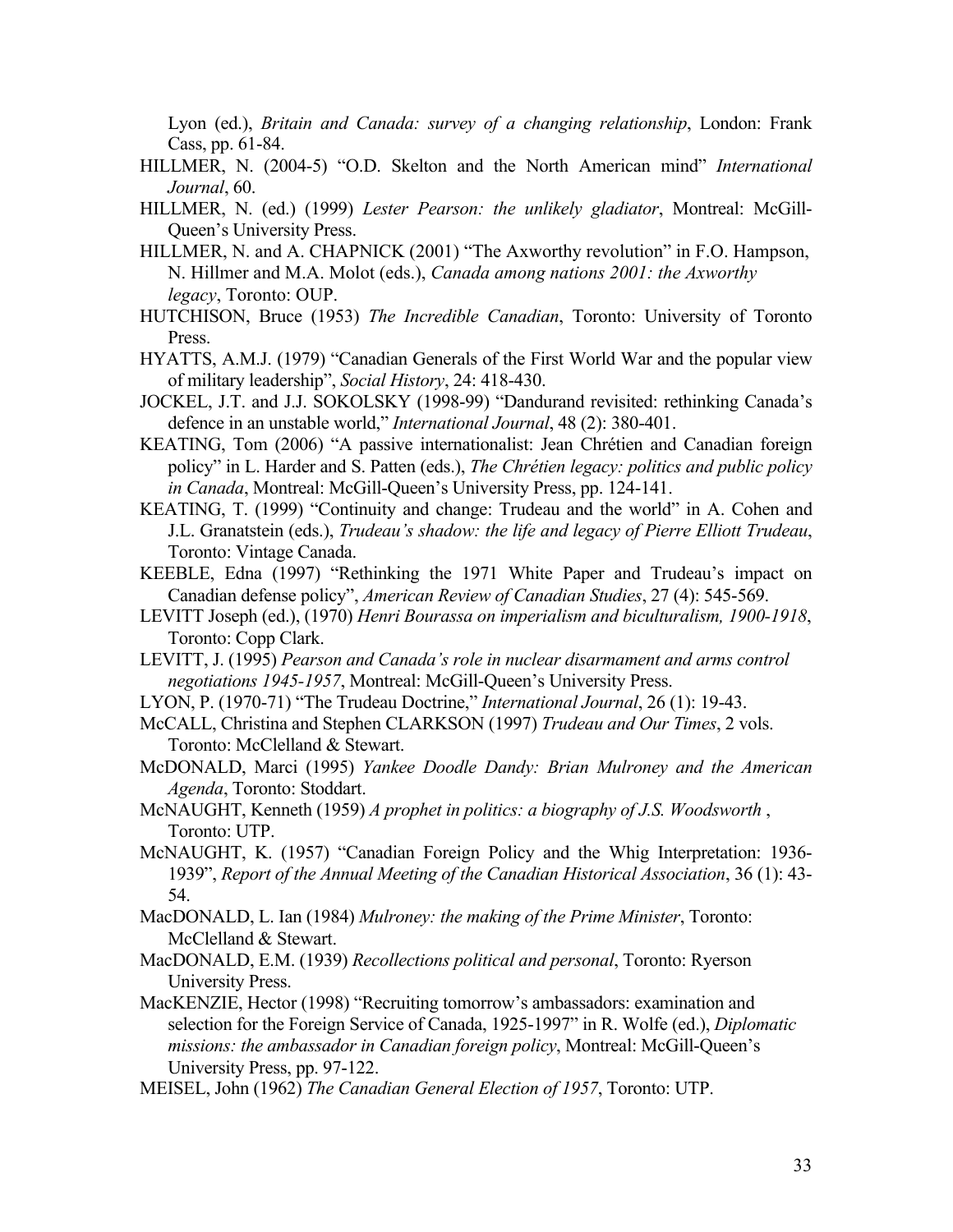- MICHAUD, Nelson and K.R. NOSSAL (2001) "Diplomatic departures? Assessing the Conservative era in foreign policy" in N. Michaud and K.R. Nossal (eds.), *Diplomatic Departures: the Conservative Era in Canadian Foreign Policy, 1984-1993*, Vancouver: UBC, pp. 290-295.
- MORIN, David (2013) "Le côté' obscure de la force: l'unité nationale, victime collatérale de la 'Nation Guerrière' de Stephen Harper," *Études internationales*, 44 (3) 427-52.
- MORIN, D. et S. ROUSSEL (2014) "Autopsie de la politique étrangère de Stephen Harper: un examen préliminaire," *Canadian Foreign Policy Journal*, 20 (2) 1-8.
- NASH, Knowlton (1990) *Kennedy and Diefenbaker: fear and loathing across the undefended border*, Toronto: McClelland & Stewart.
- NEATBY, H. Blair (1966) "Laurier and imperialism" in C. Berger et al. (ed.), *Imperial relations in the age of Laurier*, Toronto: UTP.
- NEATBY, H. B. (1963) *William Lyon Mackenzie King, 1924-1932: The Lonely Heights* Toronto: UTP.
- NEATBY, H.B. (1976), *William Lyon McKenzie King: 1932-1939, The Prism of Unity*, Toronto: UTP.
- NEATBY, H.B. (1969) "Mackenzie King and National Unity" in H.P. Krosby (ed.), *Empire and Nations: Essays in Honour of Frederic P. Soward*, Toronto: UTP.
- NEWMAN, Peter (1989) *Renegade in power: The Diefenbaker years*, Toronto: McClelland & Stewart.
- NOSSAL, Kim R. (1982) "Personal diplomacy and national behaviour: Trudeau's North-South initiative", *Dalhousie Review*, 62 (Summer).
- NOSSAL, K.R. (1988) "Political leadership and foreign policy: Trudeau and Mulroney" in L.A. Pal and D. Taras (eds.), *Prime Ministers and Premiers, Political Leadership and Public Policy in Canada*, Scarborough: Prentice Hall.
- NOSSAL, K.R. (2001) "Opening up the policy process: does party make a difference" in N. Michaud and K.R. Nossal (eds.), *Diplomatic Departures: the Conservative Era in Canadian Foreign Policy, 1984-1993*, Vancouver: UBC, pp. 276-288.
- PEARSON, Geoffrey A.H. (1993) *Seize the day: Lester B. Pearson and crisis diplomacy*, Ottawa: Carleton University Press.
- PEARSON, Lester B. (1967) "Forty years on: reflections on our foreign policy," *International Journal*, 22 (3).
- POWER, Chubby (1966) *A party politician: the memoirs of Chubby Power* (N. Ward ed.), Toronto: Macmillan.
- PRANG, Margaret (1960) "N. W. Rowell and Canada's external policy, 1917-21", *Canadian Historical Review*, 39 (1): 83-103.
- PRANG, M. (1975) *N. W. Rowell: Ontario nationalist*, Toronto: UTP.
- REID, Escott (1937) "Mr. Mackenzie King's foreign policy, 1935-36", *The Canadian Journal of Economics and Political Science*, 3 (1): 86-97.
- RISTELHUEBER, René (1945) "Sir Wilfrid Laurier, précurseur de l'entente cordiale", *Les Cahiers reflets*, 1 (7): 5-6.
- ROBINSON, Basil (1988) *Diefenbaker`s world: a populist in foreign affairs*, Toronto: UTP.
- ROUSSEL, S. et C.-A. THÉORÊT (2008) "Defence policy distorted by the sovereignist prism? The Bloc Québécois on security and defence questions (1990-2005)" in D. Carment and D. Bercuson (eds.), *The World in Canada: diaspora, demography, and domestic politics*, Montreal: McGill-Queen's University Press, pp. 169-188.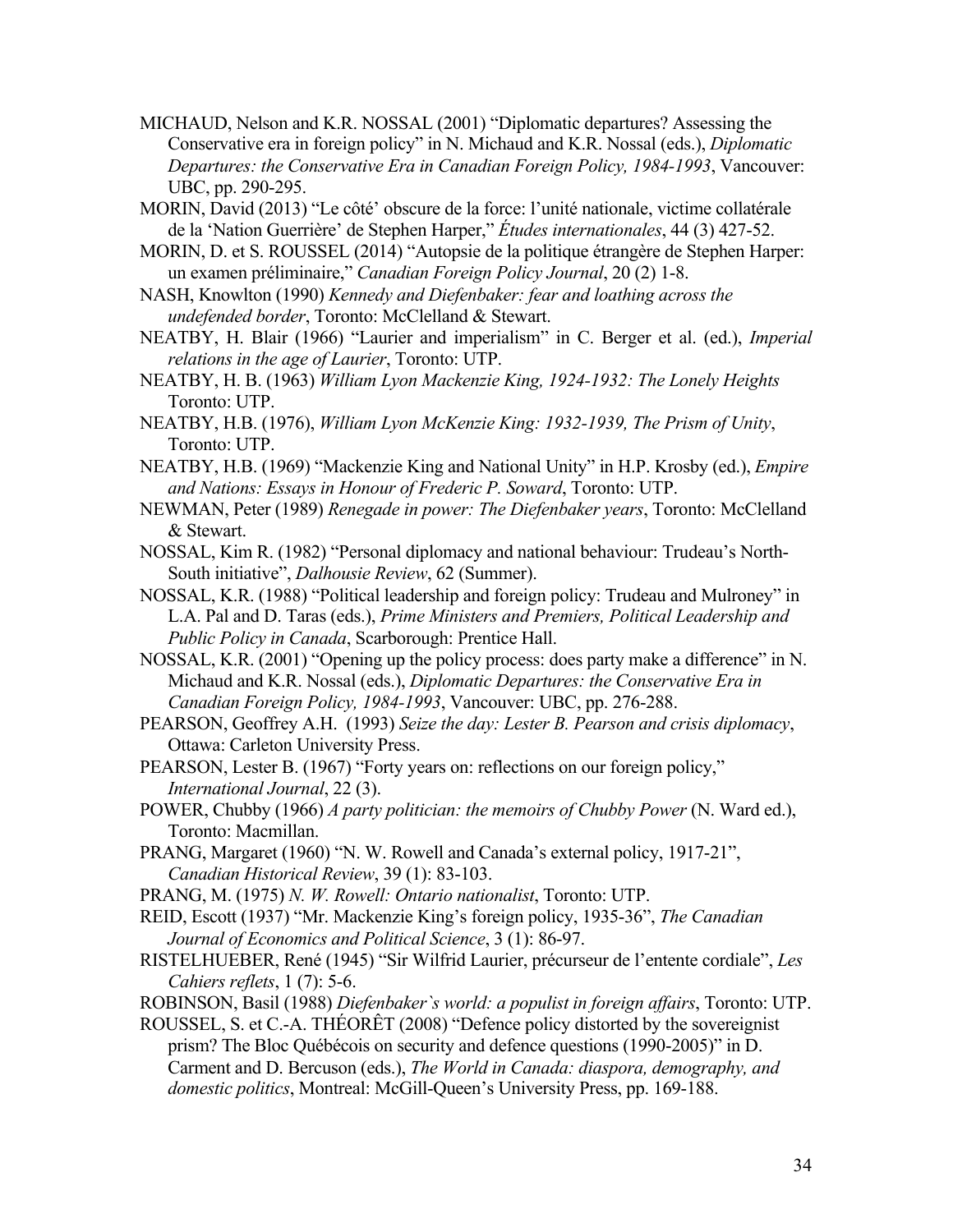ROY, R.H. (1977) *For most conspicuous bravery: a biography of Major-General George R. Pearkes, V.C., through two world wars*, Vancouver: UBCP.

- RUMILLY, Robert (1953) *Henry Bourassa*, Montreal: Chantecler.
- RUMILLY, R. (1973) *Maurice Duplessis et son temps*, Montreal: Fides.
- SCHMITZ, Gerald J. (2014) "The Harper Government and the De-Democratization of Canadian Foreign Policy," *Canadian Foreign Policy Journal*, 20 (2).

SCHULL, Joseph (1965, 1987) *Laurier, the first Canadian*, Toronto: Macmillan.

SJOLANDER, Claire T. (2001) "Adding women but forgetting to stir: gender and foreign policy in the Mulroney era" in N. Michaud and K.R. Nossal (eds.), *Diplomatic Departures: the Conservative Era in Canadian Foreign Policy, 1984-1993*, Vancouver: UBC, pp. 220-240.

SKELTON, O.S. (1920) *Life and times of Sir Alexander Gault*, Toronto: OUP.

SKELTON, O.S. (1921) *Life and letters of Sir Wilfrid Laurier*, 2 vols. Toronto: OUP.

SMITH, Denis (1973) *Gentle patriot: a political biography of Walter Gordon*, Edmonton: Hurtig.

- SMITH, D. (1995) *Rogue Tory: the life and legend of John G. Diefenbaker*, Toronto: Macfarlane, Walter and Ross.
- SPEAIGHT, Robert (1970) *Vanier: soldier, diplomat and Governor General*, Toronto: Collins.
- SPENCER, Robert (1958) "Canadian foreign policy Conservative style", *Behind the Headlines* 18 (3).
- STACEY, Charles P. (1976) *A very double life*: *the private world of Mackenzie King*, Toronto: Macmillan.
- STACEY, C.P. (1969) "From Meighen to King: the reversal of Canadian External Policies, 1921-1923," *Transactions of the Royal Society of Canada*, series IV, vol. 7.

STAIRS, Denis (1973-74) "Present in moderation: Lester Pearson and the craft of diplomacy," *International Journal*, 29 (1)

- STEWART, Robert (1979) *Sam Steele: lion of the frontier*, Toronto: Doubleday.
- STEWART, Walter (1971) *Shrug: Trudeau in Power*, Toronto: New Press.

STRATFORD, Philip (1973) *André Laurendeau: witness for Quebec*, Toronto: Macmillan.

- STURSBERG, Peter (1975) *Diefenbaker: leadership gained*, Toronto: UTP
- STURSBERG, P. (1976) *Diefenbaker: leadership lost*, Toronto: UTP

STURSBERG, P. (1977) *Lester Pearson and the dream of unity*, Toronto: Doubleday.

- STURSBERG, P. (1980) *Lester Pearson and the American dilemma*, Toronto: Doubleday.
- SWETTENHAM, John (1968-9) *John McNaughton*, Vol. 1, *1877-1939*, Vol. 2, *1940-1943*, Vol. 3, *1944-1966*, Toronto: Ryerson Press.
- TARAS, David (1985) "Brian Mulroney's foreign policy: something for everyone", *The Round Table*, 74 (293): 35-46.
- TAYLOR, J. H. (2001) "The Conservatives and foreign policy-making: a foreign service view" in N. Michaud and K.R. Nossal (eds.), *Diplomatic Departures: the Conservative Era in Canadian Foreign Policy, 1984-1993*, Vancouver: UBC, pp. 211-219.
- THOMSON, Dale (1960) *Alexander MacKenzie Clear Grit*, Toronto: UTP.
- THOMSON, D. (1967) *Louis St. Laurent: Canadian*, Toronto: Macmillan.
- THOMSON, D. (1969) "The political ideas of Louis St. Laurent" in M. Hamelin (ed.), *The political ideas of the Prime Ministers of Canada*, Ottawa: Les editions de l'Université d'Ottawa.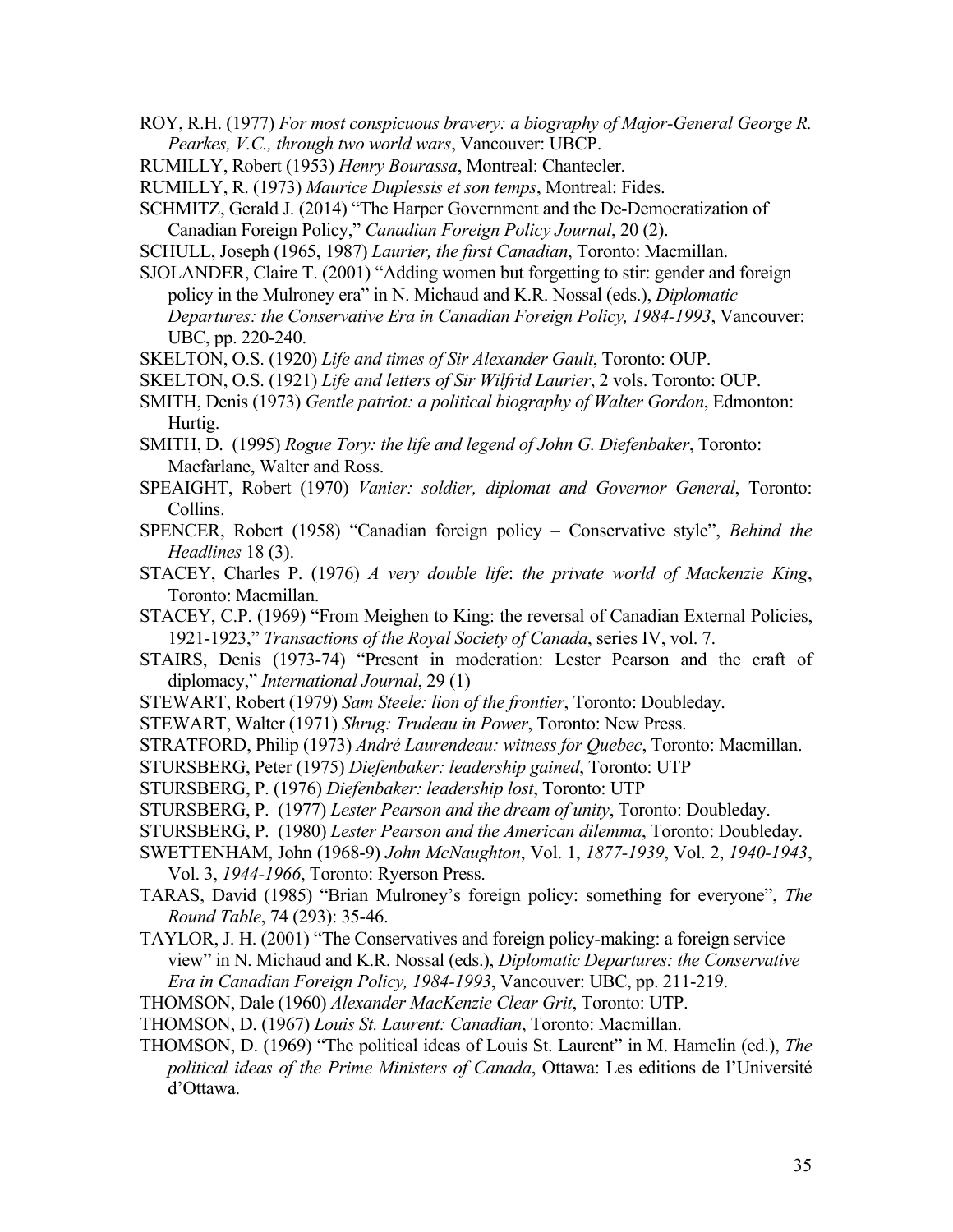- THORDARSON, Bruce (1972) *Trudeau and Foreign Policy: a study in decision-making*, Don Mills: Oxford University Press.
- URQUHART, H.M. (1950) *Arthur Currie: a biography*, Toronto: Dent.
- VON RIEKHOFF, Harald (1978) "The impact of Prime Minister Trudeau on foreign policy", *International Journal*, 33 (Spring).
- WEIERS, Margaret K. (1995) *Envoys extraordinary: women of the Canadian Foreign Service*, Toronto: Dundurn Press.
- WELLS, Paul (2013) *The longer I'm Prime Minister: Stephen Harper and Canada, 2006-*, Toronto: Random House Canada.

WILGRESS, Dana (1967) *Memoirs*, Toronto: Ryerson University Press.

- WILLISON, John (1929) *Sir George Parkin: a biography*, London: Macmillan.
- WINTER, C.F. (1931) *Lr. Gen. Sir Sam Hughes, Canada's War Minister*, Toronto: Macmillan.
- WOLFE, Robert (1998) "The many diplomatic missions of Canada's ambassadors" in R. Wolfe (ed.), *Diplomatic missions: the ambassador in Canadian foreign policy*, Montreal: McGill-Queen's University Press, pp. 1-25.
- YOUNG, Alice K. (1989) "Escott Reid as Cold Warrior? A Canadian Diplomat's Reflections on the Soviet Union" in J.L. Black and N. Hillmer (eds.), *Nearly Neighbours. Canada and the Soviet Union: from Cold War to Détente and beyond*, Kingston: Ronald P. Frye & Company, pp. 29-40.

#### **The 'Cultural Context'**

- BÉLANGER, Louis (1999) "Redefining cultural diplomacy: cultural security and foreign policy in Canada", *Political Psychology*, 20 (4): 677-699.
- BERGER, Carl (1970) *The sense of power: studies in the ideas of Canadian imperialism, 1867-1914*, Toronto: UTP.
- BERGER, C. (ed.) (1969) *Imperialism and nationalism 1884-1914: a conflict in Canadian thought*, Toronto: Copp Clark.
- BERGER, Carl et al. (ed.). (1966) *Imperial relations in the age of Laurier*, Toronto: UTP.
- BLOOMFIELD, Alan and Kim R. NOSSAL (2007) "Towards and explicative understanding of strategic culture: the cases of Australia and Canada", *Contemporary Security Policy*, 28 (2): 286-307.
- BOTHWELL, R. (1998-99) "The Canadian isolationist tradition," *International Journal*, 54  $(1)$ : 76-88.
- CANADA (1994) *Culture and Foreign Policy. Report of the Special Joint Committee reviewing Canadian foreign policy*, Canada's foreign policy position papers, Ottawa.
- COWLEY, George A. (1976) "The emergence of culture as a facet of foreign policy", *International Perspectives*, September-October.
- DEWITT, David B. and Jeffrey P. PLANTE (2004) "National defence vs. foreign affairs: cultural clash in Canada's international security policy?", *International Journal*, 59 (3): 579-592.
- DONAGHY, Greg and Neal CARTER (2006) "There are no half countries: Canada, la francophonie, and the projection of Canadian biculturalism, 1960-2002" in P. James, N. Michaud and M.J. O'Reilly (eds.), *Handbook of Canadian Foreign Policy*, Lanham: Lexington Books, pp. 133-164.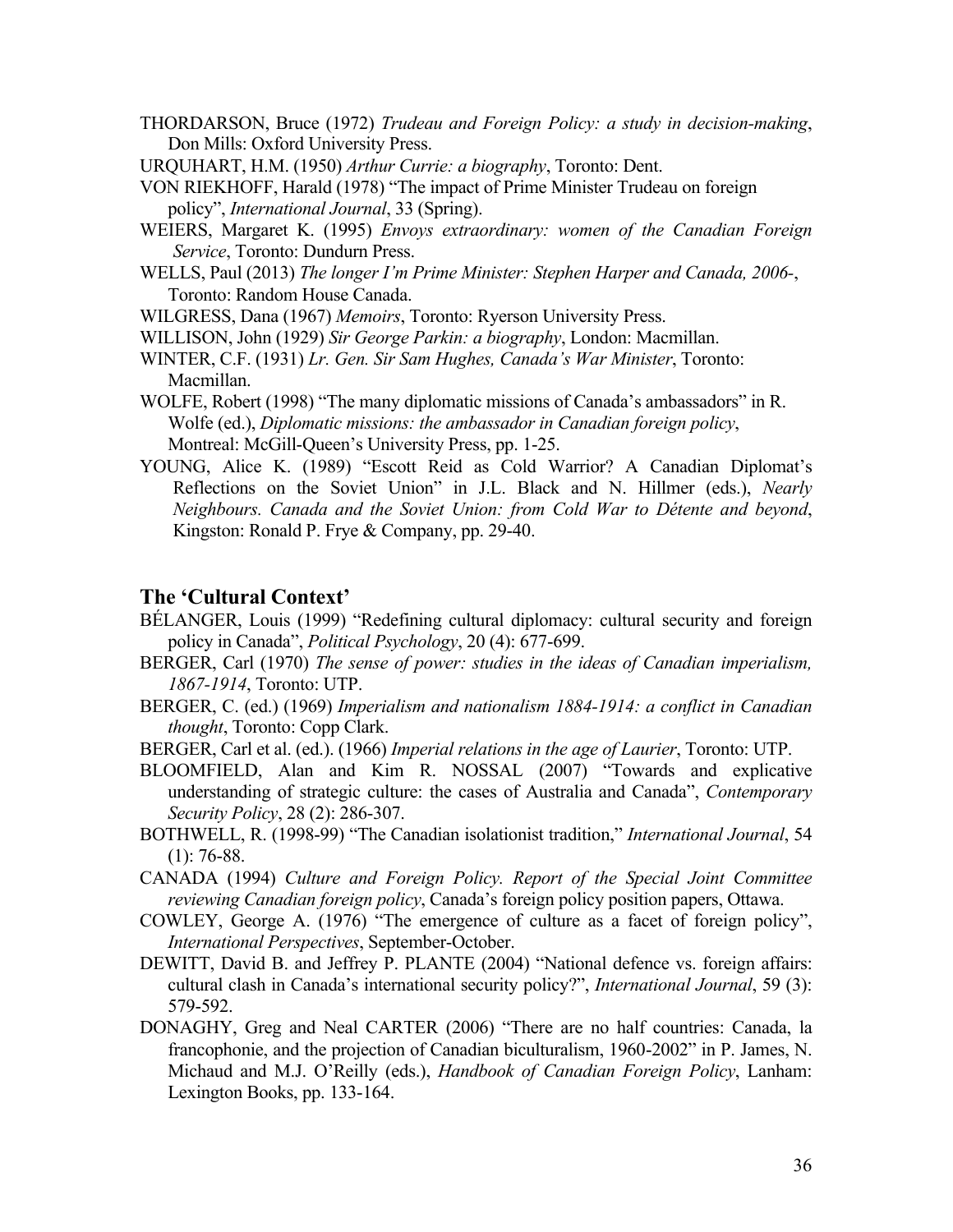- EAYRS, James (1957) "The Round Table movement in Canada, 1909-1920", *Canadian Historical Review* 38 (March).
- CANADA (2005) *Evaluation of the Public Diplomacy Program of Foreign Affairs Canada*, http://www.international.gc.ca/about-a\_propos/assets/pdfs/evaluation/evalPublicDiplomacy05-en.pdf
- GRAHAM, John (1999) "Third pillar or fifth wheel? International education and cultural foreign policy" in F.O. Hampson, M. Hart and M. Rudner (eds.), *Canada among Nations: a big league player?*, Don Mills: OUP.
- GUTIERREZ-HACES, Maria Teresa (2002) "Identity and otherness in Canadian foreign policy" in C. Gaffield and K. L. Gould (eds.) (2002) *The Canadian Distinctiveness into the XXIst Century*, Ottawa: University of Ottawa Press, pp. 231-249.
- HAGLUND, David (2002-03) "Are *We* the isolationists?" *International Journal*, 58 (1) 1- 23.
- HAGLUND, D. (2004) "What good is strategic culture?", *International Journal*, 59 (3): 479-502.
- HAGLUND, D. (2005) "Relating to the anglosphere: Canada, 'culture', and the question of military intervention", *Journal of Transatlantic Studies*, 3: 179-198.
- HAGLUND, D. and Justin MASSIE (2010) "L'abandon de l'abandon: the emergence of a transatlantic 'francosphere' in Quebec and Canada's strategic culture", *Québec Studies*, 49: 59-85.
- HOGG, William (2004) "Plus ça change: continuity, change and culture in foreign policy White Papers", *International Journal*, 59 (3): 521-36.
- HOLMES, John W. (1966) "Nationalism in Canadian foreign policy" in P. Russell (ed.), *Nationalism in Canada*, Toronto: McGraw-Hill Ryerson.
- HOWELL, Alison (2005) "Peaceful, tolerant and orderly? A feminist analysis of discourses of Canadian values", *Canadian Foreign Policy*, 12, 1: 49-69.
- LAGASSÉ, P., J. MASSIE et S. ROUSSEL (2015) "Le néoconservatisme en politique étrangère et en politique de defence canadienne" dans J. Castro-Rea et F.Boily (dir.), *Le fédéralisme selon Harper: la place du Québec dans le Canada conservateur*, Québec: Les Presse de l'Université Laval.
- MASSIE, Justin (2008) "Regional strategic subcultures: Canadians and the use of force in Afghanistan and Iraq", *Canadian Foreign Policy*, 14 (2): 19-48.
- MASSIE, J. (2009) "Making sense of Canada's 'irrational' international security policy: a tale of three strategic cultures", *International Journal*, 64 (3): 625-635.
- MASSIE, J. (2010) "United West, divided Canada? Transatlantic (dis)unity and Canada's Atlanticist strategic culture", *Journal of Transatlantic Studies*, 8 (2): 121-141.
- MASSIE, J. (2012) "Identités ethnoculturelles et politique étrangère: le cas de la politique française du Canada", *Canadian Journal of Political Science*, 45 (1): 119-140.
- MASSIE, J. (2013) *Francosphère : l'importance de la France dans la culture stratégique du Canada*, Québec : Presses de l'Université du Québec.
- MASSIE, J. and S. ROUSSEL (2008) "Au service de l'unité : le rôlr des mythes en politique étrangère canadienne," *Canadian Foreign Policy Journal* 14 (2): 67-93.
- MÉRAND, Frédéric et Antoine VANDEMOORTELE (2009) "L'Europe dans la culture stratégique canadienne", *Études internationales*, 40 (2): 241-259.
- MÉRAND, F. et A. VANDEMOORTELE (2011) "Europe's place in Canadian strategic culture (1949-2009)", *International Journal*, 66 (2).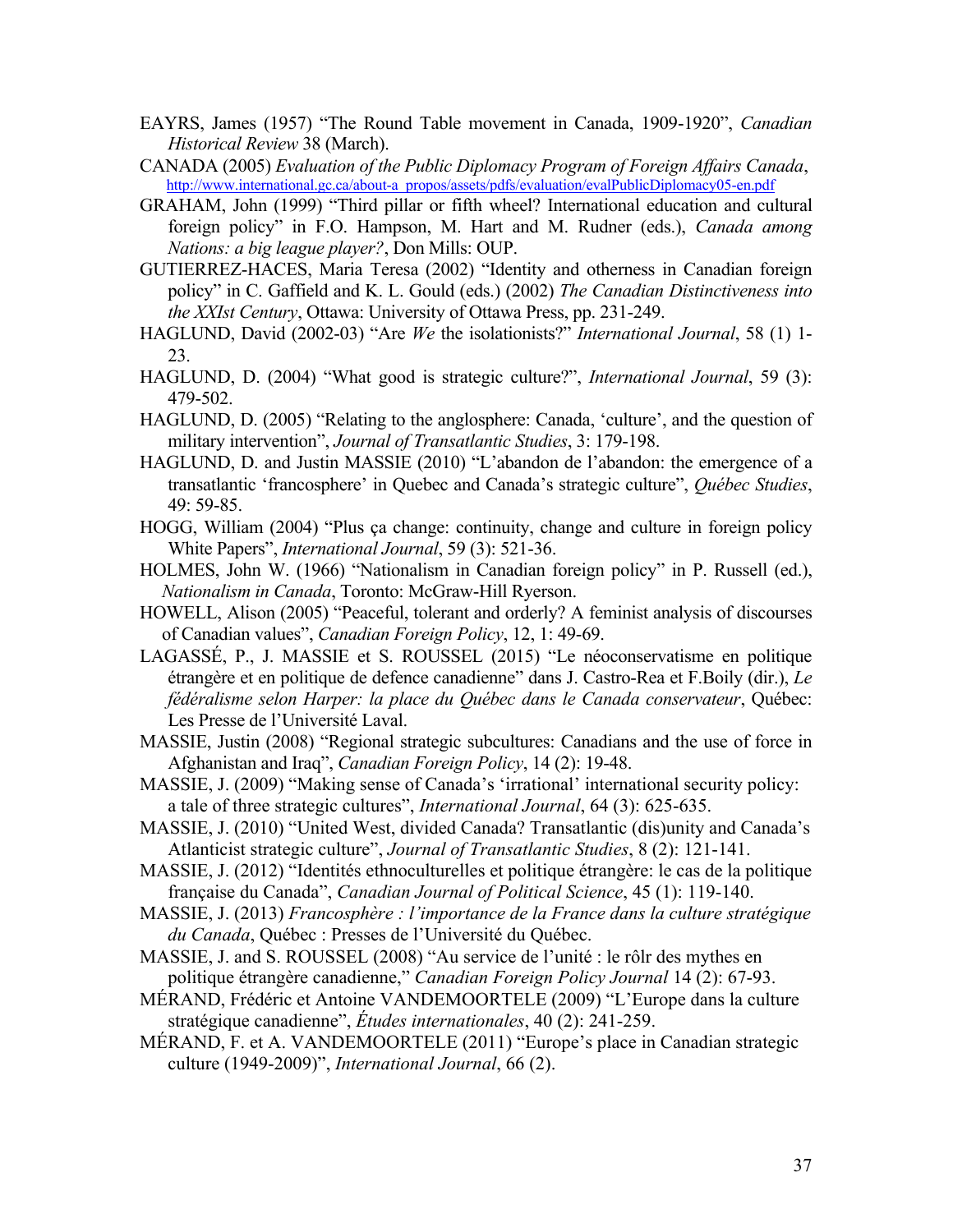- MICHAUD, Nelson (2007) "Values and Canadian foreign policy-making: inspiration or hindrance?" in D. Bratt and C. Kukucha (eds.), *Readings in Canadian Foreign Policy*, Toronto: Oxford University Press, pp. 341-356.
- NEUFELD, Mark (1999) "Democratization in/of Canadian foreign policy: critical reflections", *Studies in Political Economy*, 58: 97-119.
- NOSSAL, Kim R. (2004) "Defending the 'realm': Canadian strategic culture revisited", *International Journal*, 59 (3): 503-513.
- NOSSAL, K.R. (2007) "Towards an *explicative understanding* of strategic culture: the cases of Australia and Canada", *Contemporary Security Policy*, 28 (2): 286-307.
- PAGE, Don (1994) **"**Populism in Canadian foreign policy: the 1986 review revisited" *Canadian Public Administration*, 37 (4): 573-597.
- PAGE, Don and Don MUNTON (1977) "Canadian images of the Cold War 1946-7", *International Journal*, 32 (3): 577-604.
- PAGE, Robert J.D. (ed.) (1972) *Imperialism and Canada, 1895-1903*, Toronto: Holt, Rinehart and Winston.
- PARIS, Roland (2014) "Are Canadians still Liberal Internationalists? Foreign Policy and Public Opinion in the Harper Era," *International Journal*, 69 (3): 274-307.
- PENLIGTON, Norman (1965) *Canada and imperialism 1896-1899*, Toronto: UTP.
- RIOUX, J.-F. and R. HAY (1998-99) "Canadian foreign policy: from internationalism to isolationism," *International Journal*, 54 (1): 57-75.
- STAIRS, Denis (1982) "The political culture of Canadian foreign policy", *Canadian Journal of Political Science*, 15 (4): 667-90.
- STAIRS, D. (2003) "Myths, morals and reality in Canadian foreign policy", *International Journal*, 57 (2): 239-256.
- STEIN, Janice (1994-95) "Ideas, even good ideas, are not enough: changing Canada's foreign and defence policies", *International Journal*, 50 (1): 40-70.
- WAITE, P.B. (1983) "French-Canadian isolationism and English Canada: an elliptical foreign policy, 1935-1939", *Journal of Canadian Studies*, 18 (Summer).
- WELSH, Jennifer M. (2005) "Reality and Canadian Foreign Policy" in A.F. Cooper and D. Rowlands (eds.), *Split Images. Canada among nations 2005*, Montreal: McGill-Queen's University Press, pp. 23-46.

## **Press and Public Opinion**

- BURTON, B.E., W.C. SODERLUND and T.A. KEENLEYSIDE (1995) "The press and Canadian foreign policy: a re-examination ten years on", *Canadian Foreign Policy*, 3 (2): 51-69.
- EVANS, P. and Daphne GOTTLIEB TARAS (1985) "Canadian public opinion on relations with China: an analysis of existing survey research" in *Canada and the Pacific: Agenda for the Eighties*, Toronto: Working Paper Series, 33.
- EVANS, R.A. (1970) "The editorial position and possible influence of Toronto *Globe and Mail* on Canadian Defence Policy 1945-1970" in *Occasional papers on changing patterns of Canadian Defence Policy, 1904-1970*, Kingston: Royal Military College.
- FINAN, J.S. and S.B. FLEMMING (1995) "Public attitudes toward defence and security in Canada" in D. Dewitt and D. Leyton-Brown (eds.), *Canada's International Security Policy*, Scarborough: Prentice Hall.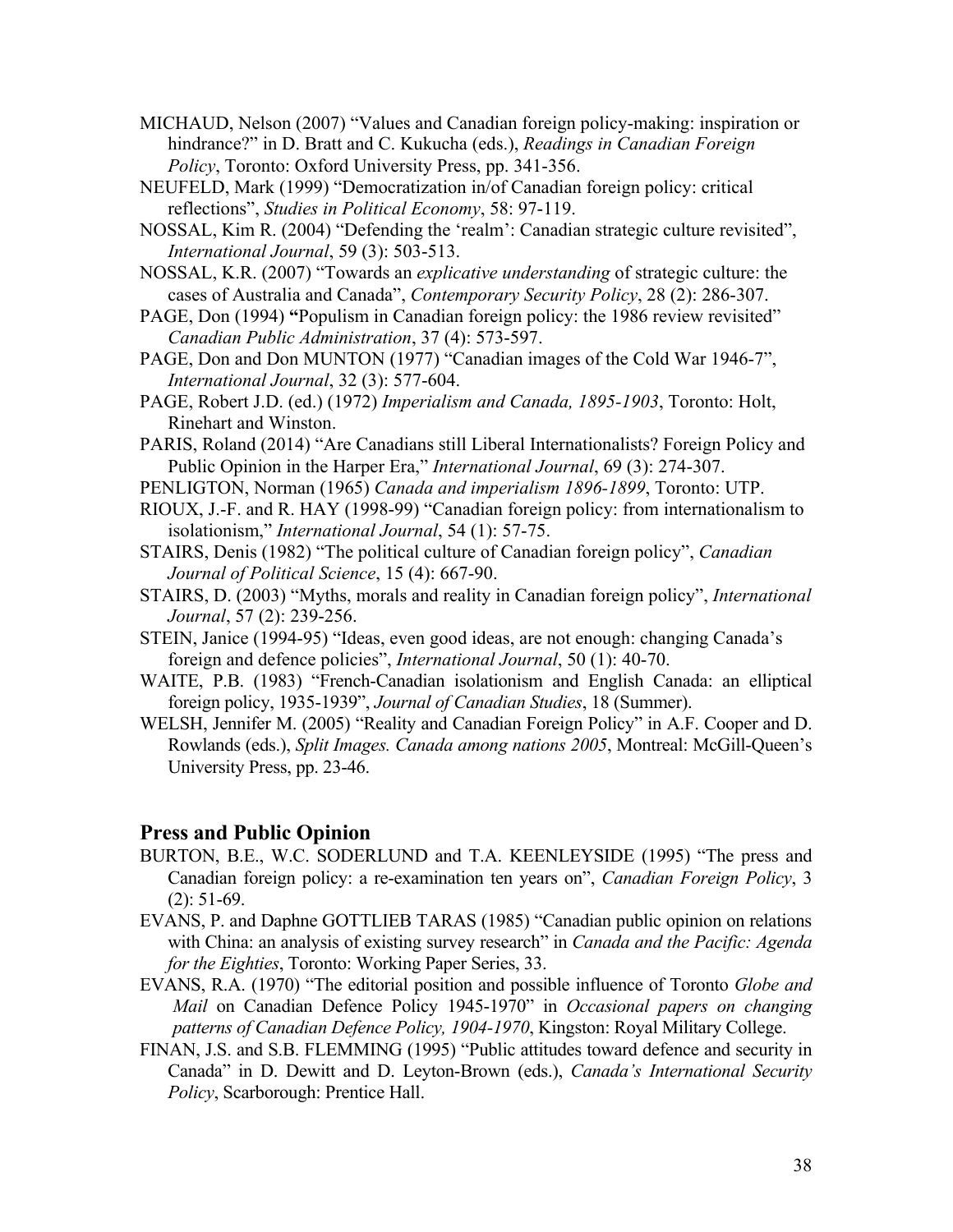- FLETCHER, Joseph and Jennifer HOWE (2012) "Emotional determinants of support for the Canadian mission in Afghanistan: a view from the bridge", *Canadian Journal of Political Science*, 45 (1): 33-62.
- FLETCHER, Joseph, Heather BASTEDO and Jennifer HOWE (2009) "Losing heart: declining support and the political marketing of the Afghanistan mission", *Canadian Journal of Political Science*, 42 (4): 911-937.
- GLAZEBROOK, G. P. de T. (1970) "Canadian opinion and foreign policy" in J. S. Moir (ed.), *Character and circumstance: essays in honour of Donald Grant Creighton*, Toronto: Macmillan, pp. 128-142.
- GRAVELLE, T.B., T.J. SCOTTO, J. REIFLER and H.D. CLARKE (2014) "Foreign policy beliefs and support for Stephen harper and the Conservative Party," *Canadian Foreign Policy Journal*, 20 (2): 111-30.
- HAWKINS, Freda (1972) *Canada and Immigration: Public Policy and Public Concern*, Montreal: McGill-Queen's University Press.
- KEENLEYSIDE, Terence, L. LEDUC and J.A. MURRAY (1976) "Public opinion and Canada-United States economic relations", *Behind the Headlines*, 35.
- LEDUC, Lawrence and J. Alex MURRAY (1976) "Public attitudes towards foreign policy issues: some recent trends", *International Perspectives*, May-June, pp. 38-40.
- McINNES, E. (1956) "Canadian Public Opinion and Foreign Policy", *Queen's Quarterly*, 76.
- MARTIN, Pierre and Michel FORTMANN (1995) "Canadian public opinion and peacekeeping in a turbulent world", *International Journal*, 50 (2): 370-400.
- MARTIN, P. and M. FORTMANN (2001) "Support for international involvement in Canadian public opinion after the Cold War", *Canadian Military Journal*, 2 (3): 43-52.
- MUNTON, Don and Tom KEATING (2001) "Internationalism and the Canadian public", *Canadian Journal of Political Science*, 34 (3): 517-549.
- MURRAY, J. Alex and Lawrence LEDUC (1976-77) "Public opinion and foreign policy options in Canada", *Public Opinion Quarterly*, 40: 488-496.
- MURRAY, J. Alex and Mary C. GERACE (1972) "Canadian attitudes toward the US presence", *Public Opinion Quarterly*, 36: 388-397.
- NEVITTE, Neil and Roger GIBBINS (1986) "Foreign policy debates and sleeping dogs: all quiet on the public front", *Canadian Public Policy,* 12 (3): 401-412,
- PAGE, Donald (1972) "The development of a Western Canadian Peace Movement" in S. Trofimenkoff (ed.), *The Twenties in Western Canada*, Ottawa: National Museum.
- PAGE, D. ((1977-78) "The Institute's Popular Arm: the League of Nations' Society in Canada", *International Journal*, 33 (1): 28-65.
- PARKIN, Andrew (2003) "Pro-Canadian, anti-American or anti-war? Canadian public opinion on the eve of war", *Policy Options*, April.
- PAUL, John and Jerome LAULICHT, (1963) *In your opinion: leaders' and voters' attitudes on defence and disarmament*, Oakville: Ontario Esperanto Press.
- PEARSON, Geoffrey (1990) "Canada, NATO and the public mood" in M. MacMillan and D.S. Sorenson (eds.), *Canada and NATO: uneasy past, uncertain future*, Waterloo: University of Waterloo Press.
- POTTER, Evan H. (2002) "Le Canada et le monde. Continuité et evolution de l'opinion publique au sujet de l'aide, de la securité et du commerce international, 1993-2002", *Études internationales*, 33 (4): 697-722.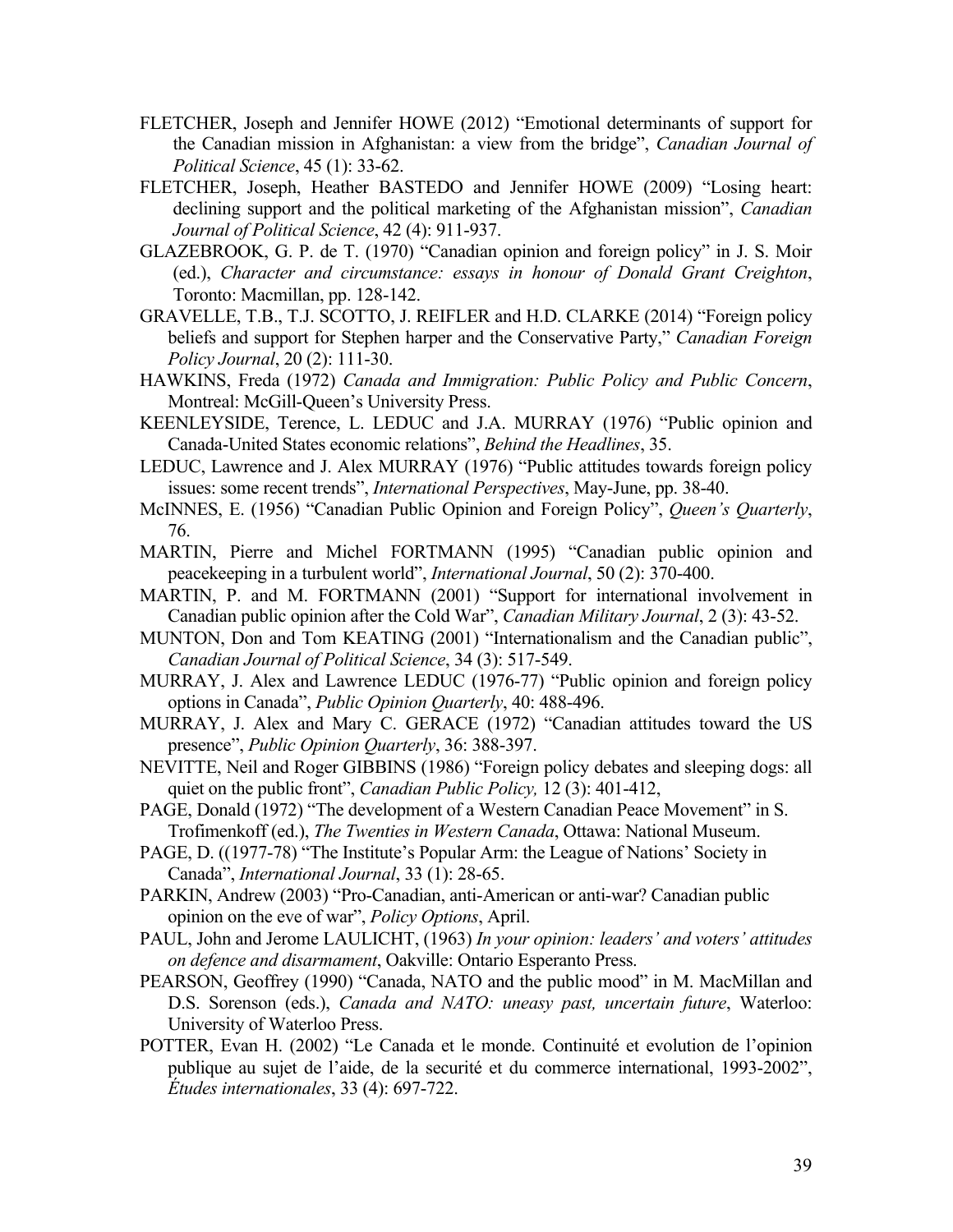- REFORD, Robert W. (1995) "The Public and public policy: the impact of society on the Canadian security policy process" in D. Dewitt and D. Leyton-Brown (eds.), *Canada's International Security Policy*, Scarborough: Prentice Hall.
- RIDDELL-DIXON, Elizabeth (2008) "Assessing the impact of recent immigration trends on Canadian Foreign Policy" in D. Carment and D. Bercuson (eds.), *The world in Canada: diaspora, demography and domestic politics*, Montreal: McGill-Queen's University Press, pp. 31-49.
- SOCKNAT, Thomas (1987) *Witness against war: Pacifism in Canada, 1900-1945*, Toronto: UTP.
- STAIRS, Denis (1970-71) "Publics and policy-makers: the domestic environment of Canada's foreign policy", *International Journal*, 26 (1): 221-248.
- STAIRS, D. (1976) "The press and foreign policy", *International Journal*, 31: 223-243.
- STAIRS, D. (1977-78) "Public opinion and external affairs: reflections on the domestication of Canadian foreign policy", *International Journal*, 33 (1): 128-149.
- YOUNG, W.R. ((1978) "Academics and Social Scientists vs. the Press: the policies of the Bureau of Public Information and the Wartime Information Board, 1939-45", *Historical papers*.

#### **Middle-Power, functionalism, internationalism, multilateralism**

- ANDREW, Arthur (1993) *The rise and fall of a middle power: Canadian diplomacy from King to Mulroney*, Toronto: James Lorimer.
- BAKER FOX, Annette (1977) *The politics of attraction: four middle powers and the United States*, New York: Columbia University Press.
- BAXTER, Laurence (1998) "Uncharted ground: Canada, middle power leadership and public diplomacy", *Journal of Public International Affairs*, 9: 84-101.
- BÉLANGER, Louis and Gordon MACE (1997) "Middle powers and regionalism in the Americas" in A.F. Cooper (ed.), *Niche diplomacy: middle powers after the Cold War*, London: Macmillan.
- BÉLANGER, Louis and Gordon MACE (1997) "Building role and region: middle states and regionalism in the Americas" in L. Bélanger and G. Mace (eds.), *The Americas in transition: the contours of regionalism*, Boulder: Lynne Rienner.
- BLACK, David and Claire TURENNE SJOLANDER (1996) "Multilateralism reconstituted and the discourse of Canadian foreign policy", *Studies in Political Economy*, 49 (Spring): 7-36.
- CANADA, Parliament, Special Joint Committee of the Senate and of the House of Commons on Canada's International Relations (1986) *Independence and Internationalism*, Ottawa.
- CANADA, Department of External Affairs (1986) *Canada's International Relations: Response of the Government of Canada to the Report of the Special Joint Committee of the Senate and the House of Commons*, Ottawa.
- CANADA25 (2004) *From middle power to model power: recharging Canada's role in the world*, Toronto http://www.canada25.com/collateral/canada25\_from\_middle\_to\_model\_power\_en.pdf
- CARVIN, Stephanie (2007) Make law not war? Canada and the challenge of international law in the age of terror", *International Journal*, 62 (3).
- CHAPNICK, Adam (1999) "The middle power", *Canadian Foreign Policy*, 7 (2): 73-82.
- CHAPNICK, A. (2000) "The Canadian middle power myth", *International Journal*, 55 (2):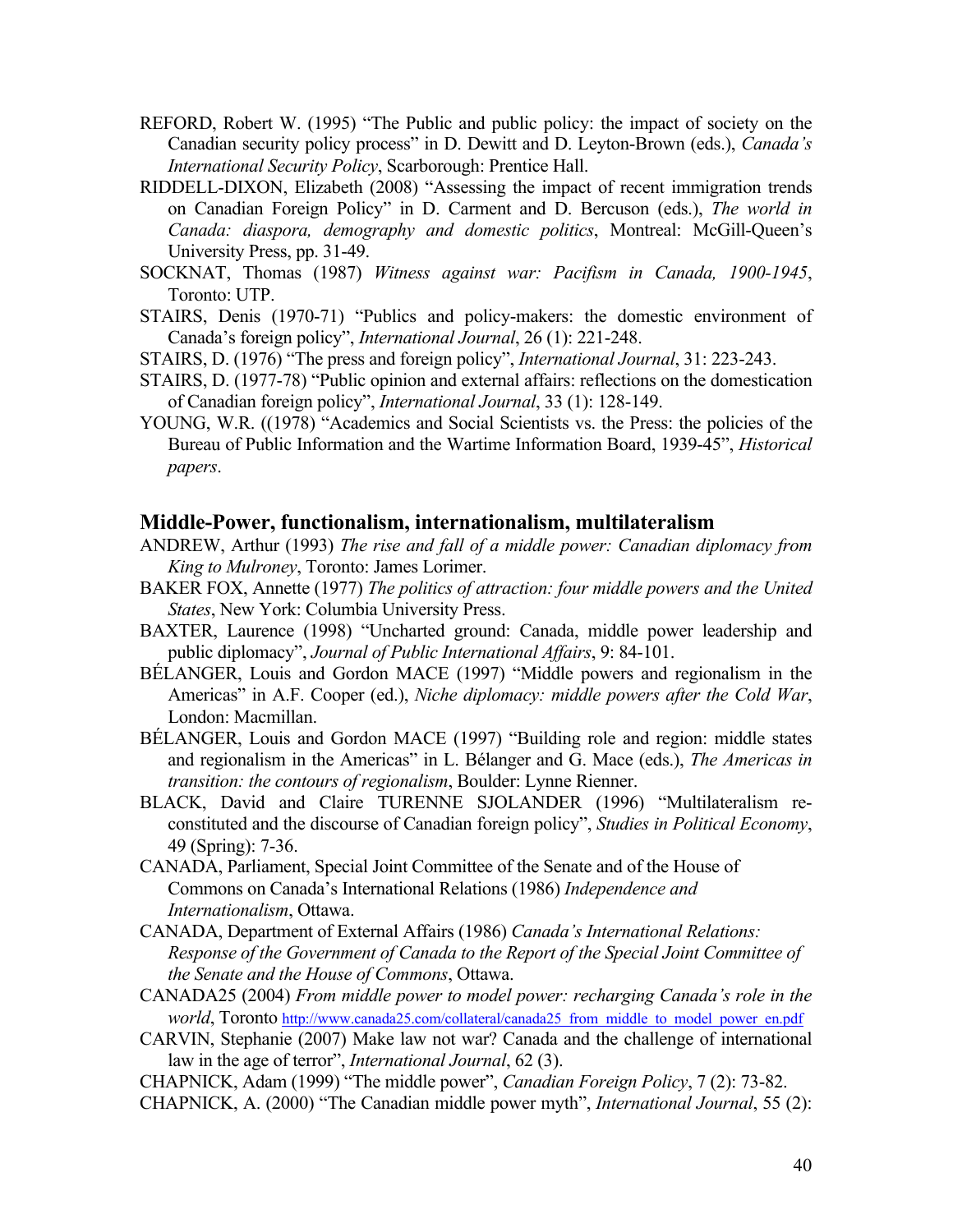188-206.

- CHAPNICK, A. (2005) *The Middle Power Project. Canada and the founding of the United Nations*, Vancouver: UBC.
- CLARKSON, Stephen (2002) "Canada's secret constitution: NAFTA, WTO and the end of sovereignty", Ottawa: Canadian Centre for Policy Alternatives.
- CLAXTON, Brooke (1944) "The place of Canada in the post-war organization", *Canadian Journal of Economics and Political Science*, 10 (4).
- COOPER, Andrew F. (1995) "In search of niches: saying 'yes' and saying 'no' in Canada's international relations", *Canadian Foreign Policy*, 3 (3): 1-13.
- COOPER, A.F. (1997) "Niche diplomacy: a conceptual overview" in A.F. Cooper (ed.), *Niche diplomacy: middle powers after the Cold War*, London: Macmillan.
- COOPER, A.F. (2000) "Coalition of the willing: the search for like-minded partners in Canadian diplomacy" in L.A. Pal (ed.), *How Ottawa spends 1999-2000 shape shifting. Canadian governance towards the 21st. Century*, Don Mills: Oxford University Press, pp. 224-244.
- COOPER, Andrew F., Richard A. HIGGOTT and Kim Richard NOSSAL (1993) *Relocating Middle Powers: Australia and Canada in a Changing World Order*, Vancouver: UBC.
- COULON, Jocelyn (1995) "L'option multilatérale affichée", *International Journal*, 50 (4): 738-742.
- COX, Robert W. (1989) "Middlepowermanship, Japan, and future world order", *International Journal*, 44 (4): 823-862.
- CUTLER, Claire and Mark ZACHER (eds.) (1992) *Canadian foreign policy and international economic regimes*, Vancouver: UBC.
- DAVID, Charles-Philippe et S. ROUSSEL (1996-97) "Une espèce en voie de disparition? La politique de puissance moyenne du Canada après la Guerre froide" *International Journal* 52 (1): 39-68.
- DELVOIE, Louis A. (2004) "Canadian multilateralism: back to basics" in G.E. Walker (ed.), *Independence in an age of empire: assessing unilateralism and multilateralism*, Halifax: Dalhousie University, Centre for Foreign Policy Studies.
- DEWITT, David B. (ed.) (1987) *Nuclear non-proliferation and global security*, London: Croom Helm.
- DONAGHY, Greg et Hector MacKENZIE (1996) "Le Canada et la sécurité collective, 1943-1950", *Relations internationales*, 86: 163-183.
- DONNEUR, André and Caroline ALAIN (1997) "Canada: a reassertion of its role as a middle power" in P.G. Le Prestre (ed.), *Role quests in the post-Cold War*, Montreal and Kingston: McGill-Queen's University Press.
- EAYRS, James (1975) "From middle power to foremost power: defining a new place for Canada in the hierarchy of world power", *International Perspectives*, (May-June): 15- 24.
- EDEN, Lorraine and Fen O. HAMPSON (1999) "Clubs are trump: the formation of international regimes in the absence of a hegemon" in J.R. Hollingworth and R. Boyer (eds.), *Contemporary Capitalism: the embeddedness of institutions*, Cambridge: CUP, pp. 361-394.
- FRASER, Blair (1966) "Canada: mediator or busybody?' in J. King Gordon (ed.) (1966) *Canada's role as a middle* pow*er*, Toronto: CIIA.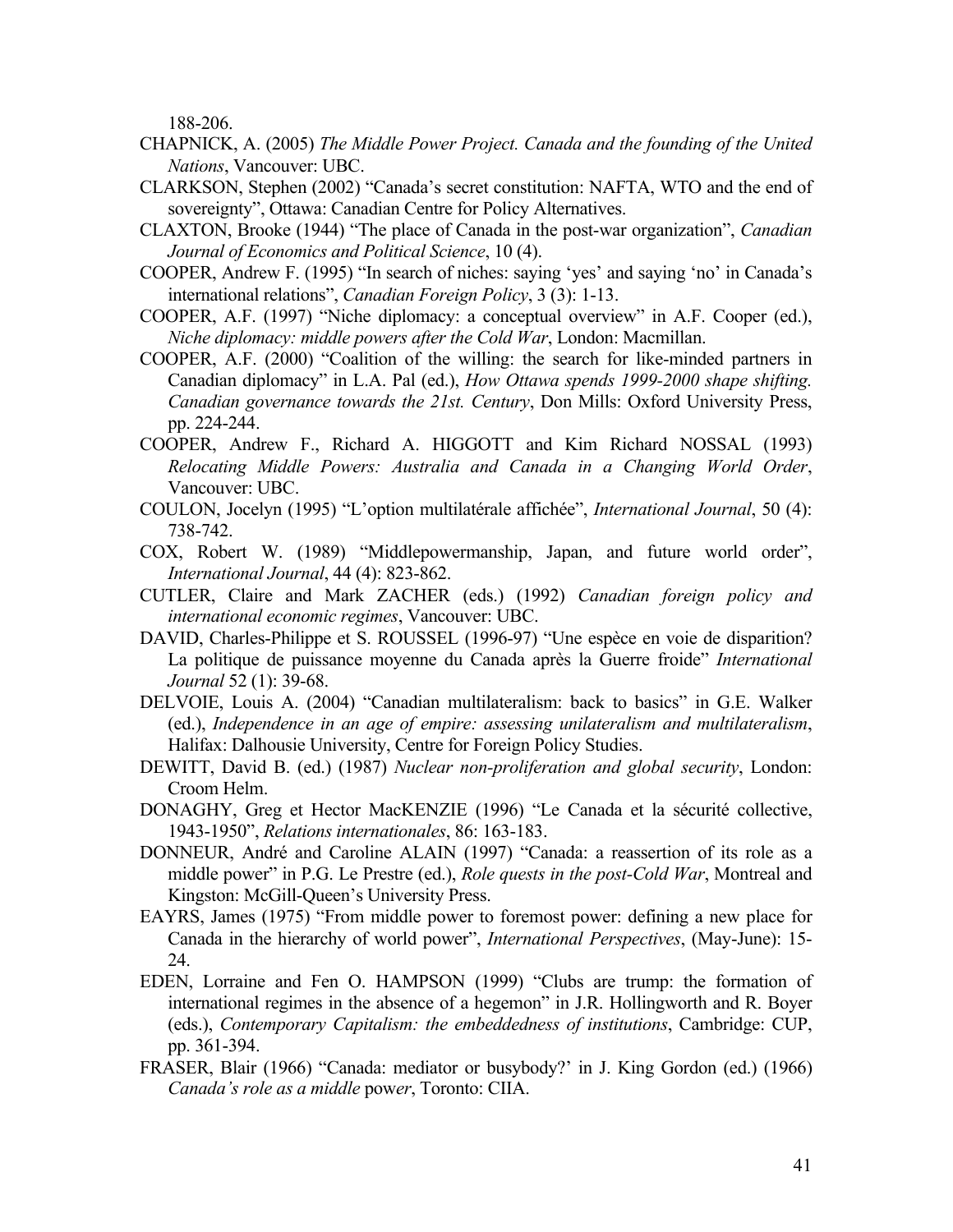- GECELOWSKY, Paul (2009) "Constructing a middle power: ideas and Canadian foreign policy", *Canadian Foreign Policy*, 15 (1): 77-93.
- GELBER, Lionel (1945-46) "Canada's new stature", *Foreign Affairs*, 24.
- GIZEWSKI, Peter (1987) *Biological weapons control*, Ottawa: Canadian Centre for Arms Control and Disarmament.
- GLAZEBROOK, G.P.deT. (1947) "The middle powers in the United Nations system", *International Organization*, 1:307-15.
- GORDON, Donald (1966) "Canada as a peace-keeper" in J. King Gordon, (ed.) *Canada's role as a middle* pow*er*, Toronto: CIIA
- GRANATSTEIN, J.L. (1983) "Hume Wrong's road to the functional principle" in K. Neilson and R.A. Prete (eds.), *Coalition Warfare: an uneasy accord*, Waterloo: Wilfrid Laurier Press.
- HAY, John (1995) "Projecting Canadian values and culture: an episode in the making of Canadian foreign policy", *Canadian Foreign Policy*, 3 (autumn).
- HAYES, Geoffrey (1993-94) "Middle powers in the new world order", *Behind the Headlines* 51.
- HAYES, G. (1997) "Canada as a middle power: the case of peacekeeping" in A.F. Cooper (ed.), *Niche diplomacy: middle powers after the Cold War*, London: Macmillan.
- HENRICKSON, Alan K. (1997) "Middle powers as managers: international mediation within, across and outside institutions" in A.F. Cooper (ed.), *Niche diplomacy: middle powers after the Cold War*, London: Macmillan.
- HILLMER, Norman (2005) "The secret life of Canadian foreign policy", *Policy Options*, 26 (2): 32-33.
- HOLBRAAD, Carsten (1984) *Middle powers in international politics*, New York: St. Martin's.
- HOLBRAAD, Carsten (1981) "The role of middle powers", *Cooperation and Conflict*, 7 (2).
- HOLMES, John (1966) "Is there a future for middlepowermanship?" in J. King Gordon, (ed.) *Canada's role as a middle* pow*er*, Toronto: CIIA
- HOLMES, J. W. (1970) "Les institutions internationales et la politique extérieure", *Études internationales* 1 (2).
- HOLMES, J. (1984) "Most safely in the middle", *International Journal*, 39 (2): 366-388.
- HOLMES, J. and J. KIRTON (eds.) (1988) *Canada and the new internationalism*, Toronto: CIIA.
- KEATING, Tom (2002) *Canada and world order. The multilateralist tradition in Canadian foreign policy*,  $2^{nd}$  edition, Toronto: OUP.
- KEATING, T. and P. GECELOWSKY (2001) "Liberal internationalism for Conservatives: the good government initiative" in N. Michaud and K.R. Nossal (eds.), *Diplomatic departures: the Conservative era in Canadian foreign policy, 1984-93*, Vancouver: UBC.
- KEOHANE, Robert (1969) "Lilliputians's dilemmas: small states in international politics", *International Organization*, 23 (2).
- MacDONALD, R. St.J., Gerald L. MORRIS and Douglas M. JOHNSTON (eds.), (1974) *Canadian Perspectives on International Law and Organization*, Toronto: UTP.
- MacKAY, R.A. (1969) "The Canadian doctrine of the middle powers" in H.L. Dyck and H.P. Krosby (eds.), *Empire and nations: essays in honour of Frederic H. Soward*,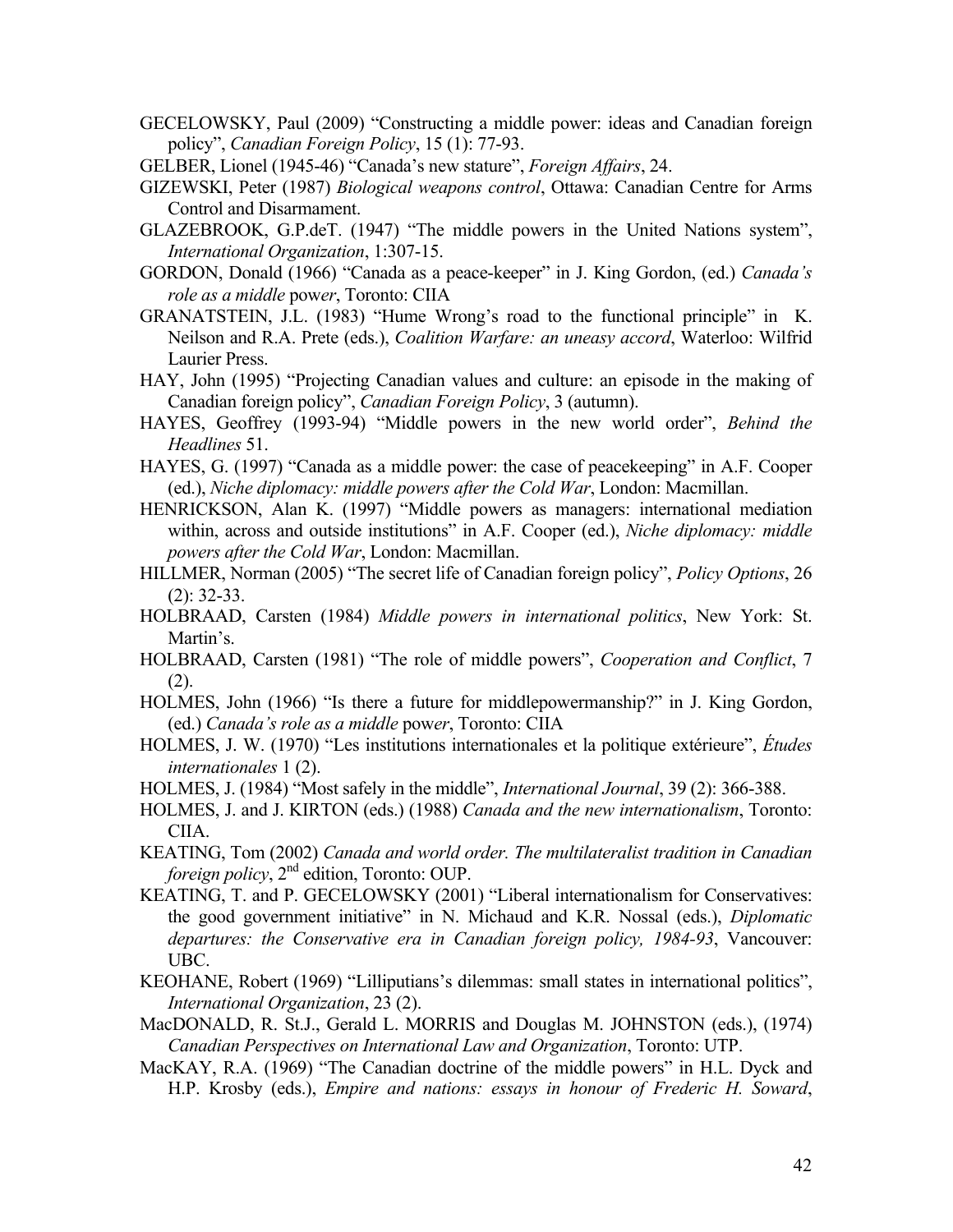Toronto: UTP, pp. 133-143.

- MacKAY, R.A. (1992), "The Canadian doctrine of the middle powers" in J.L. Granatstein (ed.) *Towards a new world: readings in the history of Canadian foreign policy*, Toronto: Copp Clark Pitman.
- MACKENZIE, Hector (2007) "Canada's nationalist internationalism: from the League of Nations to the United Nations" in N. Hillmer and A. Chapnik (eds.), *Canadas of the mind: the making and unmaking of Canadian nationalisms in the Twentieth Century*, Montreal: McGill-Queen's University Press.
- McINNIS, Edgar (1960) "A middle power in the cold war" in H.L. Keenleyside et al. (eds.), *The growth of Canadian policies in external affairs*, Durham: Duke University Press.
- MacINTOSH, James (1985) *Confidence (and security) building measures in the Arms Control Process: a Canadian perspective*, Ottawa: Department of External Affairs.
- MASSIE, Justin (2008) "Quadrilatère transatlantique: sources de légitimité politique de l'usage de la force au Canada", *Revue international d'études canadiennes*, 37: 83-114,
- MICHAUD, Nelson and Louis BELANGER (2000) "Canadian institutional strategies: new orientations for a middle power foreign policy?", *Australian Journal of International Affairs*, 54 (1): 97-110.
- MILLER, A.J. (1980) "The functional principle in Canada's external relations", *International Journal*, 35 (2): 309-328.
- MUNTON, Don (2002-03) "Whither internationalism?", *International Journal*, 58 (1): 155- 180.
- MUNTON, Don and Tom KEATING (2001) "Internationalism and the Canadian public", *Canadian Journal of Political Science*, 34 (3): 517-549.
- NEACK, Laura (1992) "Empirical observations on 'middle-state' behaviour at the start of a new international system", *Pacific Focus*, 7 (1): 5-21.
- NEACK, L. "Delineating state groups through cluster analysis", *The Social Sciences Journal*, 30 (3): 347-371.
- NEACK, L. (1995) "Linking state type with foreign policy behavior" in L. Neack, J. Hey and P. Haney (eds.), *Foreign Policy Analysis: continuity and change in its second generation*, Englewood Cliffs: Prentice Hall
- NEUFELD, Mark (1995) "Hegemony and foreign policy analysis: the case of Canada as a middle-power", *Studies in Political Economy*, 48 (3): 7-29.
- NOSSAL, K.R. (2010) "'Middlepowerhood' and 'Middlepowermanship' in Canadian Foreign Policy" in N. Hynek and D. Bosold (eds.), *Canada's Foreign and Security Policy: Soft and Hard Strategies of a Middle Power*, Toronto: Oxford University Press, pp. 20-34.
- NOSSAL, K.R. (2016) "Kicking it old school: romanticism with conservative characteristics" in R. Murray (ed.), *Multilateralism as State Strategy: seeking order in an anarchic society*, Edmonton: University of Alberta Press.
- PAINCHAUD, Paul (1966) "Middlepowermanship as an ideology" in J. King Gordon (ed.) *Canada's role as a middle power*, Toronto: CIIA.
- PEARSON, Lester (1951) "The development of Canadian Foreign Policy", *Foreign Affairs*, 30 (1): 17-30.
- PEARSON, L. (1966) "Canada's role as a middle power?" in J. King Gordon, (ed.) *Canada's role as a middle power*, Toronto: CIIA
- POTTER, Evan H. (1995) "Canada and the reform of international organizations: visions for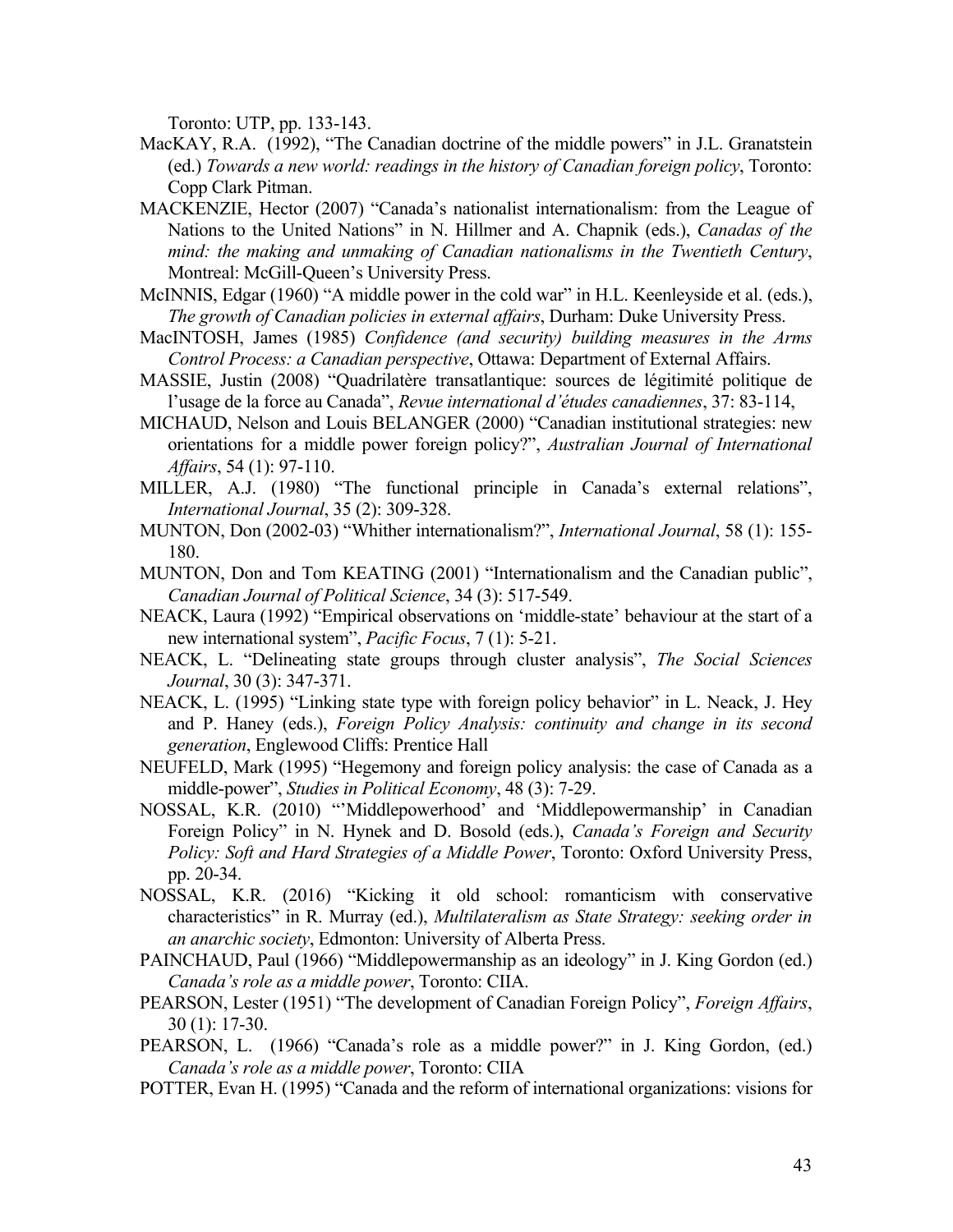the future", *Canadian Foreign Policy*, 3 (2): 83-103.

- PRATT, Cranford (1989) "Middle power internationalism and North-South issues: comparisons and prognosis" in C. Pratt (ed.), *Internationalism under strain: the North-South policies of Canada, the Netherlands, Norway and Sweden*, Toronto: UTP, pp. 193-220.
- PRATT, C. (1990) "Has Middle power internationalism a future?" in C. Pratt (ed.), *Middle power internationalism: the north-south dimension*, Montreal: McGill- Queen's University Press, pp. 143-67.
- PRATT, C. (1990) "Middle power internationalism and global poverty" in C. Pratt (ed.), *Middle power internationalism: the north-south dimension*, Montreal: McGill- Queen's University Press.
- RAVENHILL, John (1998) "Cycles of middle powers activism: constraints and choice in Australian and Canadian foreign policy", *Australian Journal of International Affairs*, 52 (3): 309-27.
- RIDDELL-DIXON, Elizabeth (2004) "Walking the talk: a prerequisite for effective multilateralism in the twenty-first century" in G. Walker (ed.), *Independence in the age of empire: assessing unilateralism and multilateralism*, Halifax: Dalhousie University, Centre for Foreign Policy Studies.
- RIOUX, Jean-François and Robin HAY (1998-99) "Canadian foreign policy: from internationalism to isolationism?", *International Journal*, 54 (1): 57-75.
- ROPP, Theodore (1963) "Politics, strategy and the commitment of a middle power" in D. Deneer (ed.), *Canada and United States Treaty relations*, Durham: Duke University Press.
- ROSS, Douglas A. (1982) "Middlepowers as extra-regional balancer powers: Canada, India, and Indochina, 1954-62", *Pacific Affairs*, 55 (2): 185-209.
- ROUSSEL, Stéphane (1995-96) "Une espèce en voie de disparition? La politique de puissance moyenne du Canada après la guerre froide", *International Journal*, 52 (Winter): 39-68.
- ROUSSEL, S. et Chantal ROBICHAUD (2004) "L'État post-moderne par excellence? Internationalisme et promotion de l'identité internationale du Canada", *Études internationales*, 35 (1): 149-170.
- SARTY, Leigh (1993) "Sunset Boulevard revisited? Canadian internationalism after the Cold War", *International Journal*, 48 (4): 749-777.
- SOWARD, F.H. (1963) "On becoming and being a middle power: the Canadian experience", *Pacific Historical Review*, 32.
- STAIRS, Denis (1994) *Choosing multilateralism: Canada's experience after World War II*, Toronto: York University, CANCAP Papers No.4.
- STAIRS, D. (1994) "Of medium powers and middling roles" in K. Booth (ed.), *Statecraft and security: the Cold War and beyond*, Cambridge: Cambridge University Press.
- TAYLOR, J.H. (1995) "Preparing the Halifax summit: reflections on past summits", *Canadian Foreign Policy*, 3 (Spring).
- VEATCH, Richard (1975) *Canada and the League of Nations*, Toronto: UTP.
- VITAL, David (1967) *The inequality of states: a survey of the small power in international relations*, Oxford: Clarendon Press.
- WALKER, Graham E. (ed.) (2004) *Independence in an age of empire: assessing unilateralism and multilateralism*, Halifax: Dalhousie University, Centre for Foreign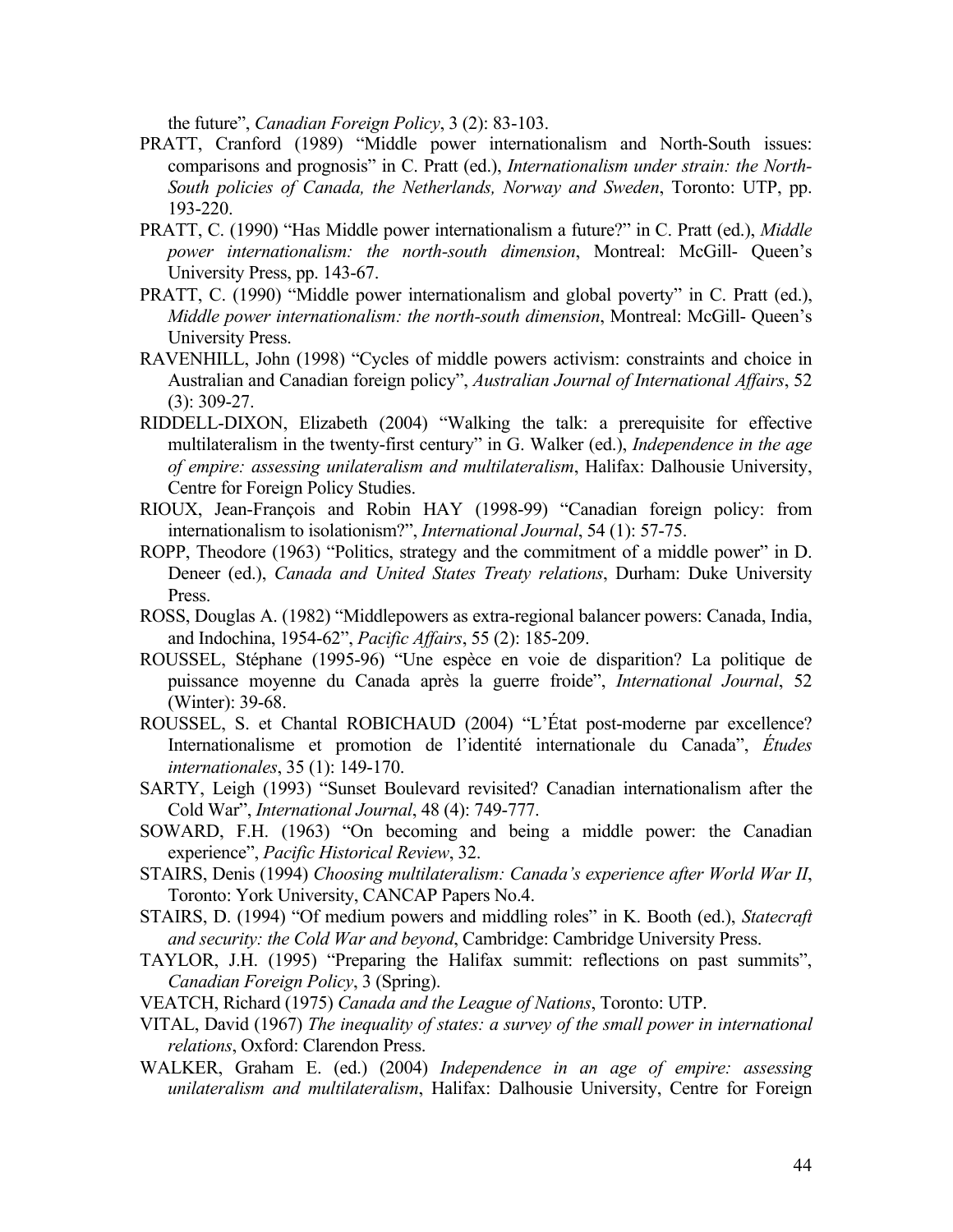Policy Studies.

WOOD, Bernard (1988) *The middle powers and the general interest*, Ottawa: North-South Institute.

# **Security, Defence, Military, Intelligence**

- ANDREW, Arthur (1970) *Defence by other means: diplomacy for the underdog*, Toronto: CIIA.
- ASTER, Sidney (ed.) (1981 *The Second World War as a national experience*, Ottawa: Committee for the History of the Second World War.
- AUGER, Martin F. (2005) *Prisoners of the home front. German POWs and 'enemy aliens' in Southern Quebec, 1940-46*, Vancouver: UBC.

BARNES, Thomas G. (2006) "Canada's military capability and sovereignty at the dawn of the new century" in P. James, N. Michaud and M.J. O'Reilly (eds.), *Handbook of Canadian Foreign Policy*, Lanham: Lexington Books, pp. 411-430.

- BARRETT, John (1987) "Arms control and Canada's security policy", *International Journal*, 42 (4): 731-765.
- BARRY, Donald and Duane BRATT (2008) "Defence against help: explaining Canada-US security relations", *American Review of Canadian Studies*, 38 (1): 63-89.
- BEATTY, Perrin (1987) "Sovereignty and security: Canada's new defence policy", *Canadian Business Review*, 14 (Autumn): 8-15.
- BEATTY, P. (1987) "A defence policy for Canada", *Canadian Defence Quarterly*, 17  $(1): 7-12.$
- BEATTY, P. (1988) "The White Paper one year later", *Aerospace and Defence Technology*, 12: 3-15.
- BEATTY, P. (1988) "Gaining public support for greater defence efforts: a Herculean task", *NATO Review* (April): 1-6.
- BÉLANGER, Louis and Nelson MICHAUD (2004) "Looking for new voice opportunities: Canada and international security institutions after the Cold War" in O. Beylerian and Jacques Lévesque (eds.) *Inauspicious beginnings: principal powers and international security after the Cold War 1989-1999*, Montreal: McGill-Queens University Press, pp. 189-216.
- BELELIEU, André (2004) "The recent evolution in Canadian Security Policy*", Hemisphere Focus*, 12 (10), Washington DC: CSIS http://csis.org/files/media/csis/pubs/hf\_v12\_10.pdf
- BELL. Stewart (2004) *Cold terror: how Canada nurtures and exports terrorism around the world*, Toronto: Wiley.
- BELL, S. and Rohan GUNARATNA (2007) *Cold terror: how Canada nurtures and exports terrorism around the world*, Toronto: Wiley.
- BENNETT, Y.A. (2009) *Kiss the kids for dad, don't' forget to write. The wartime letters of George Timmins, 1916-18*, Vancouver: UBC.
- BERCUSON, David at al. (2003) "National defence, national interest: sovereignty, security and Canadian military capability in the post 9/11 world", a report prepared by the Canadian Defence and Foreign Affairs Institute for the Canadian Council of Chief **Executives**

http://www.cdfai.org/PDF/National%20Defence%20National%20Interest.pdf BERCUSON, D. (1996) *Significant Incident: Canada's Army, the Airborne, and the*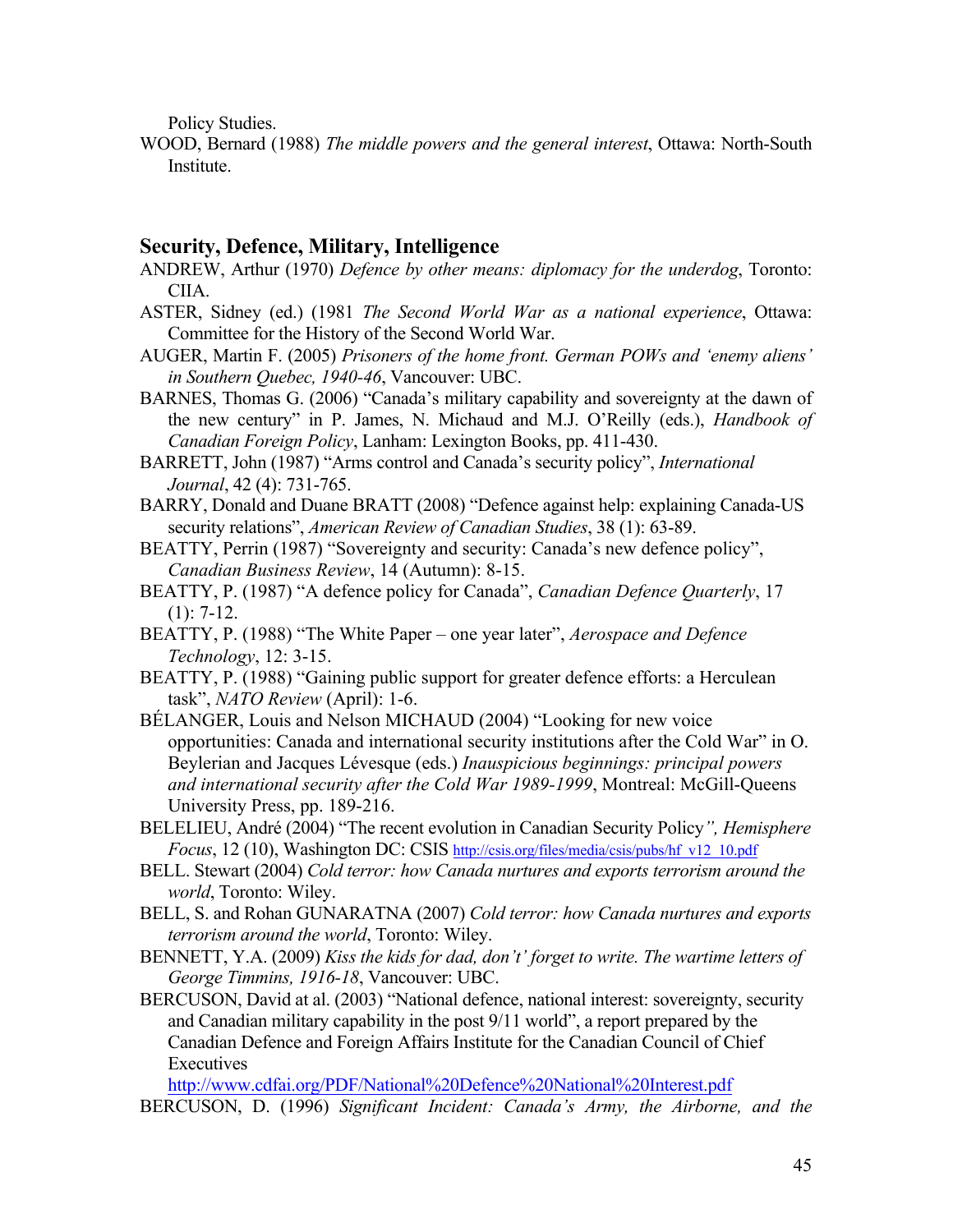*Murder in Somalia*, Toronto: McClelland & Stewart.

- BERCUSON, D. (1989) "SAC vs. sovereignty: the origins of the Goose Bay Lease, 1946- 52", *Canadian Historical Review*, 70 (2): 206-222.
- BERTRAND, Serge (2002-03) "Fighting Islamist terrorism: an indirect strategic approach", *Canadian Military Journal*, 3 (4).
- BLAND, Douglas (1985) "A conceptual approach to defence policy", *Canadian Defence Quarterly*, 14 (4): 23-29.
- BLAND, D. (1987) "Institutionalizing ambiguity: the management review group and the reshaping of the defence policy process in Canada", *Canadian Public Administration*, 30 (4): 527-549.
- BLAND, D. (1987) *The administration of defence policy in Canada, 1947 to 1985*, Kingston: Ronald P. Frye.
- BLAND, D. (1988) "Controlling the defence policy in Canada. White papers on defence and the bureaucratic politics in the Department of Defence", Kingston: Queen's Centre for International Relations.
- BLAND, D. (2002) "Canada and military coalitions: where, how and with whom?", *Policy Matters*, 3 (3).
- BLAND, D. (ed.) (1997) *Canada's National Defence*, Vol. 1. *Defence Policy*, Montreal: McGill-Queen's University Press.
- BLAND, D. (ed.) (2004) *Canada without armed forces?*, Montreal: McGill-Queen's University Press.
- BLAND, Douglas and John D. YOUNG (1988) "Trends in Canadian security policy and commitments", *Armed Forces and Society*, 15 (1): 113-130.
- BLAXLAND, John C. (2006) *Strategic cousins: Australian and Canadian expeditionary forces and the British and American empires*, Montreal: McGill-Queen's University Press.
- BOTHWELL, Robert (1988) *Nucleus*, Toronto: UTP.
- BOTHWELL, R. (2011) *Eldorado: Canada's National Uranium Company*, Toronto: UTP.
- BOURNE, Kenneth (1967) *Britain and the balance of power in North America 1815-1908*, Berkeley: University of California Press.
- BOUTILIER, James A. (ed.) (1982) *R.C.N. in retrospect, 1910-1968*, Vancouver: UBC.
- BOW, Brian (2009) "Defence dilemmas: continental defence cooperation, from Bomarc to BMD", *Canadian Foreign Policy*, 15 (1): 40-59.
- BRAY, R.M. (1980) "Fighting as an ally: the English-Canadian patriotic response to the Great War", *Canadian Historical Review*, 61 (2): 141-168.
- BRAY, R.M. (1980-81) "A conflict of nationalisms: the win-the-war and National Unity Conventions 1917", *Journal of Canadian Studies*, 15 (4).
- BREWIN, Andrew (1965) *Stand on guard: the search for a Canadian defence policy*, Toronto: McClelland & Stewart.
- BRUCE, Herbert (1919) *Politics and the Canadian Army Medical Corps*, Toronto: BiblioLife.
- BURNHAM, J.H. (1891) *Canadians in the Imperial naval and military service abroad*, Toronto: Williamson & Co.
- BUTEUX, Paul (1993) Commitment or retreat: redefining the Canadian role in the Alliance", *Canadian Defence*, 23 (2): 12-16.
- BUTEUX, P. (1994) "Sutherland revisited: Canada's long term strategic situation",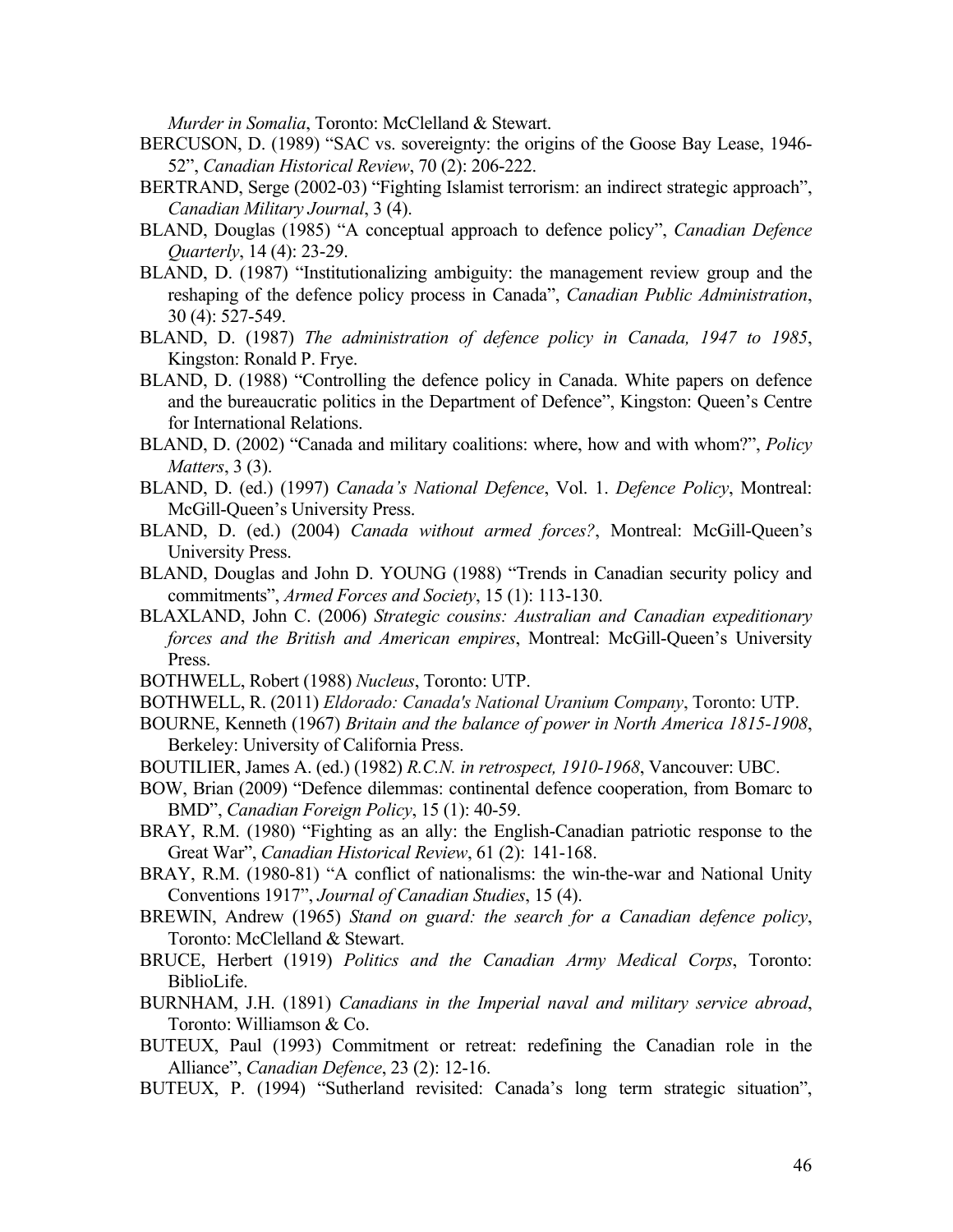*Canadian Defence Quarterly*, 24 (1): 5-9.

BUTEUX, P. (1995) Constructing a new consensus", *International Journal*, 50 (Fall).

- BUTEUX, P. Michel, FORTMANN and Pierre MARTIN (1996) "Canada and the expansion of NATO: a study in élite attitudes and public opinion" in D. Haglund (ed.), *Will NATO go east? The debate over enlarging the Atlantic Alliance*, Kingston: Queen's Centre for International Relations, pp. 147-179.
- BYERS, R.B. (1985) "Canada's Defence Review strategic doctrine and military commitments", *Canadian Defence Quarterly*, 14 (4): 11-21.
- BYERS, R.B. (1986) *Canadian Security and Defence: the legacy and the challenges*, Adelphi Papers 214.
- BYERS, R.B. (1987) "The 1987 Defence White Paper: an analysis", *Canadian Defence Quarterly*, 17 (2): 11-18
- BYERS, R.B. (1975) "The Canadian Military and the use of force: end of an era?", *International Journal*, 30 (2).
- BYERS, R.B. and Michael SLACK (eds.) (1988) *The Canadian Strategic Review 1985- 1986*, Toronto: CIIS.
- CALDER, Kenneth J. (1995) "Doing the things that matter: Canada and Euro-Atlantic security", *International Journal*, 50 (Fall).
- CALDWELL, Nathaniel F. (1991) "La souveraineté du Canada et le programme de sousmarins nucléaires," *Défense nationale*, 47 (3): 83-91.
- CAMERON, Brian (1978) "The Bonne Entente Movement, 1916-17: from cooperation to conscription", *Journal of Canadian Studies*, 13 (2): 42-55.
- CAMPBELL, Isabel (2000) *Harmony and Dissonance: a study of the influence of foreign policy goals on military decision-making with respect to the Canadian NATO brigade in Germany, 1951-1964*, Unpublished Ph.D. dissertation, Laval University.
- CANADA, Department of National Defence (1964) *White Paper on Defence*, Ottawa.
- CANADA, Department of National Defence (1969) *Canada's Organization for Defence*, Ottawa.
- CANADA (1971) *Defence in the 70's: the White Paper on Defence*, Ottawa: Government of Canada.
- CANADA, Department of External Affairs (1985) *Competitiveness and Security: Directions for Canada's International Relations*, Ottawa.
- CANADA, Department of National Defence (1987) *Challenge and Commitment: a defence policy for Canada*, Ottawa Supply and Services
- CANADA, House of Commons Standing Committee on National Defence (1988) *The Canadian submarine acquisition project.*
- CANADA (1994) *Security in a changing world 1994: Report of the Special Joint Committee on Canada's Defence Policy*, Ottawa.
- CANADA, Department of National Defence (1994) *1994 Defence White Paper*, Ottawa
- CANADA, Standing Senate Committee on National Security and Defence (2002) *Canadian Security and Military Preparedness*, Ottawa.
- CANADA, Standing Senate Committee on National Security and Defence (2002) *Defence of North America: A Canadian Responsibility*, Ottawa.
- CANADA, Privy Council Office (2004) *Securing an Open Society: Canada's National Security* http://www.army.dnd.ca/lf/Downloads/natsecurnat\_e.pdf
- CANADA (2004) *National Security Policy*, Ottawa: Privy Council Office, March.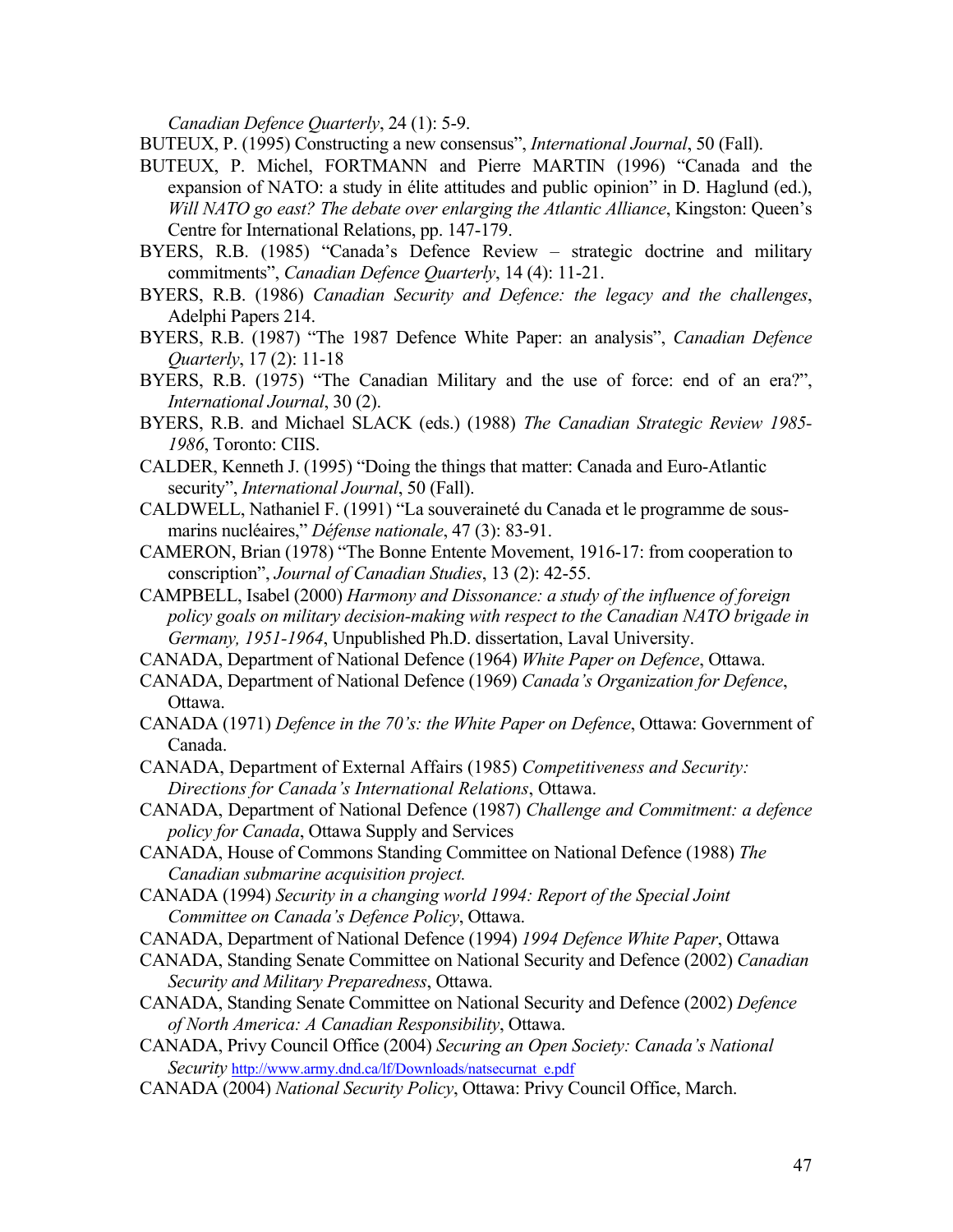- CANADA, Department of National Defence (2008) *Canada First Defence Strategy,*  http://www.forces.gc.ca/site/pri/first-premier/June18\_0910\_CFDS\_english\_low-res.pdf
- CANADA 21 COUNCIL (1994) *Canada and Common Security in the Twenty-First Century*, Toronto: University of Toronto, Centre for International Studies.
- CANADA SECURITY INTELLIGENCE SERVICES, *Annual Public Reports*, http://www.csis-scrs.gc.ca/pblctns/nnlrprt/2005/rprt2005-eng.pdf
- CANADIAN INSTITUTE FOR INTERNATIONAL PEACE AND SECURITY (1989) *The guide to Canadian policies on arms control, disarmament, defence and conflict resolution*, Ottawa: CIIPS.
- CANADIAN INSTITUTE OF INTERNATIONAL AFFAIRS (1987) "Challenge and commitment: comments on the Defence White Paper", *Behind the Headlines*, 45 (1): 1- 22.
- CANBY, Steven L. and Jean E. SMITH (1987) "Restructuring Canada's defence contribution: a possible key to Western security", *Political Science Quarterly*, 102 (3).
- CDAI-CDFAI (2010) *Security in an uncertain world: a Canadian perspective on NATO's new strategic concept*,

http://www.cdfai.org/PDF/Security%20in%20an%20Uncertain%20World%20- %20A%20Canadian%20Perspective%20on%20NATOs%20New%20Strategic%20Concept.pdf

- CLARK, Sean (2015) "Primus inter pares? The military under Harper in historical perspective," *Canadian Foreign Policy Journal*, 20 (2): 188-92.
- CLEARWATER, John (1998) *Canadian nuclear weapons: the untold story of Canada's cold war arsenal*, Toronto: Dundurn Press.
- COOK, Tim (1999) *No place to run. The Canadian Corps and gas warfare in the First World War*, Vancouver: UBC.
- COOK, T. (2006) *Clio's warriors. Canadian historians and the writing of the World Wars*, Vancouver: UBC.
- COOK, T. (2014) *The Necessary War: Canadians fighting the Second World War: 1939-43*, Vol. 1, Toronto: Allen Lane.
- COOPER, Andrew (2004) "Canadian foreign policy after September 11: patterns of change and continuity" in J. Bickerton and A. Gagnon (eds.), *Canadian Politics*,  $4<sup>th</sup>$  edition, Toronto: Broadview Press, pp. 447-465.
- COOPER, A.F. (2002) "La politique étrangère du Canada après le 11 septembre: une analyse préliminaire", *Études internationales*, 23 (4): 629-645.
- COOPER, Andrew F. and Leslie A. PAL (1996), "Human rights and security policy" in B. Doern, L.A. Pal and B. Tomlin (eds.). *Border Crossings: The Internationalization of Canadian Public Policy*, Toronto: Oxford University Press, pp. 209-238.
- COOPER, Barry, Mercedes STEPHENSON & Ray SZETO (2004) "Canada's Military Posture: An Analysis of Recent Civilian Reports" Vancouver: The Fraser Institute, Critical Issues Bulletin. https://www.fraserinstitute.org/research-news/display.aspx?id=12869
- COX, David (1987) "Living along the flight path: Canada's defense debate", *The Washington Quarterly*, 10 (4): 99-112.
- COX, D. (1988) "Mixed signals from the north: Canada' defense debate", *World Policy Journal*, 5 (3): 469-496.
- CRICKARD, F.W. (1988) "Nuclear-fuelled submarines: the strategic rationale", *Canadian Defence Quarterly*, 17 (3): 17-23.
- CROCI, Osvaldo (2010) "Canada: facing up to regional security challenges" in E.J. Kirchner and J. Sperling (eds.), *National Security Cultures: patterns of global*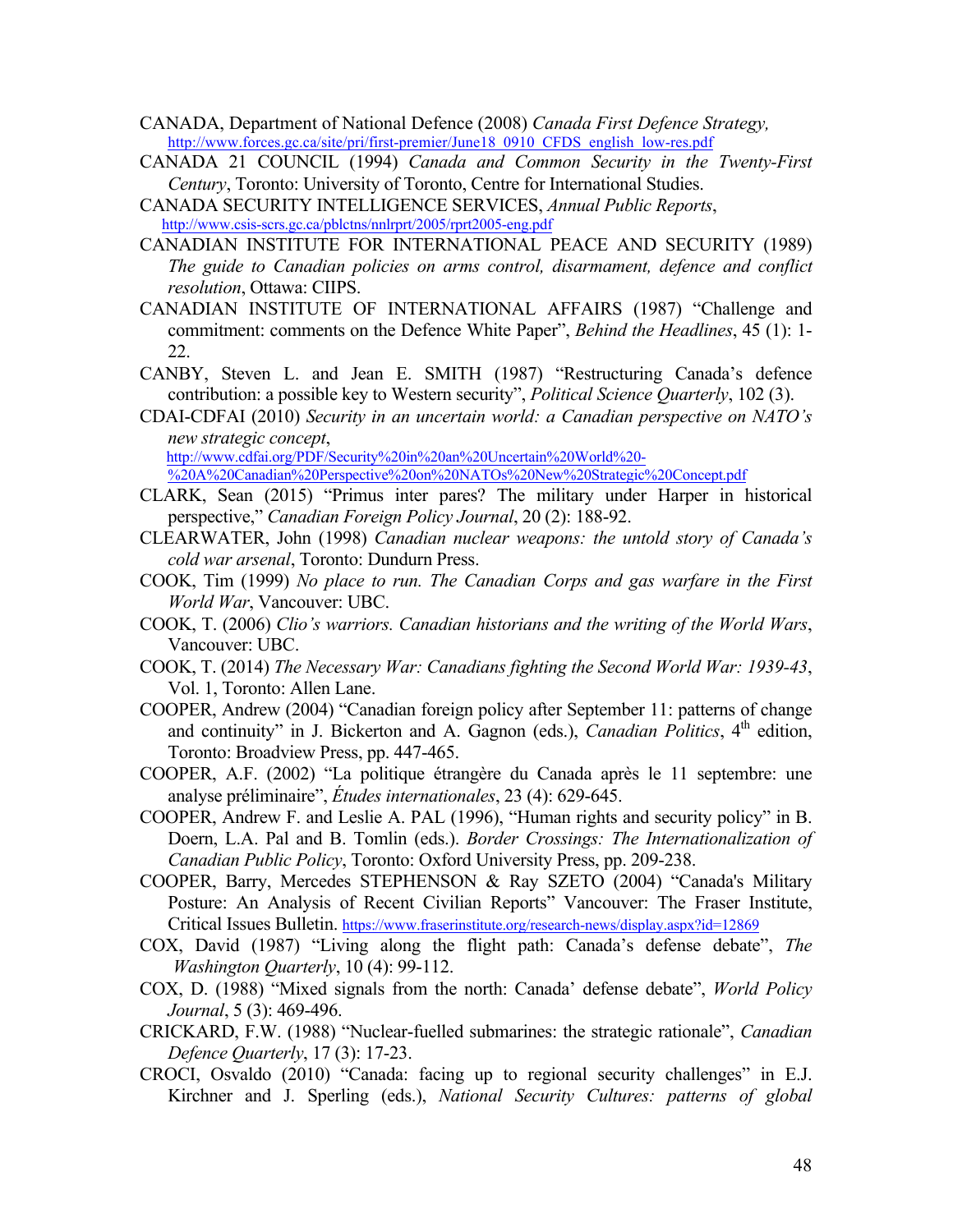*governance*, London: Routledge, pp. 127-151.

- CROCI, Osvaldo and A. VERDUN (2007) "Canada: Taking security seriously after 11 September?" in E. Kirchner and J. Sperling (eds.), *Global Security Governance. Competing perceptions of security in the 21<sup>st</sup> century*, London: Routledge, pp. 137-160.
- CROSBY, Ann D. (1997) "A middle-power military in alliance: Canada and NORAD", *Journal of Peace Research*, 34 (1): 37-52.
- CROSBY, A.D. (1997) "The relations of economic integration to the making of Canadian defence policy", *Studies in Political Economy*, 52 (1): 39-72.
- CROSBY, A.D. (1998) *Dilemmas in defence decision-making : constructing Canada's role in NORAD, 1958-1996*, London : Macmillan.
- CUTHBERTSON, Brian (1977) *Canadian military independence in the age of the superpowers*, Toronto: Fitzhenry & Whiteside.
- DALE, Stephen (2014) *Noble illusion : Young Canada goes to war*, Toronto: Fernwood.
- DANIELS, Ronald J. et al (eds.) (2001) *The security of freedom: essays on Canada's antiterrorism bill*, Toronto: UTP.
- DASHWOOD, Hevina (2000) "Canadian participation in the NATO-led intervention in Kosovo" in M. Appel Molot and F.O. Hampson (eds.), *Canada Among Nations 2000: Vanishing Borders*, Toronto: Oxford University Press.
- DAVIS, S. Mathwin (1987) "It has all happened before: the RCN nuclear-propulsion and submarines 1958-68", *Canadian Defence Quarterly*, 17 (2): 34-40.
- DAVIS, S.M. (1988) "Le mieux est l'ennemi du bien: the nuclear-powered submarine programme", *Canadian Defence Quarterly*, 18 (2): 47-56.
- DAWSON, R. McGregor (1961) *The conscription crisis of 1944*, Toronto: UTP.
- DELANEY, Douglas E. (2005) *The Soldiers' General: Bert Hoffmeister at war*, Vancouver: UBC.
- DENISON, G.T. (1901) *Soldiering in Canada: recollections and experiences*, Toronto: G.N. Morang.
- DEWITT, David B. (1994) "Common, comprehensive, and cooperative security", *Pacific Review*, 7 (1).
- DEWITT, D.B. and David LEYTON-BROWN (eds.) (1995) *Canada's International Security Policy*, Scarborough: Prentice-Hall.
- DITTER, Al (1987) "Air Command Canada's Air Force", *Aerospace and Defence Technology*, 11: 15-21.
- DONAGHY, Greg (ed.) (1999) *Canada and the Cold War, 1943-1957*, Ottawa: DFAIT.
- DONNEUR, André and Martin BOURGEOIS (1999) "Canada and the enlargement of NATO" in C.-P. David and J. Lévesque (eds.), *The future of NATO: enlargement, Russia, and European security*, Montreal: McGill-Queen's University Press, pp. 119- 137.
- DOUGLAS, W.A.B. and B. GREENHOUS (1977) *Out of the shadows*, Toronto: OUP.
- DREW, George (1930) *Canada's fighting airmen*, Toronto: Maclean Publishing
- DUGUID, A. Fortescue (1947) *Histoire officielle de l'armée canadienne dans la Grande guerre, 1914-1919*, Ottawa: Ministère de la Défense nationale du Canada.
- DUGUID, A.F. (1939) *Official history of the Canadian forces in the Great War, 1914-1919*, Ottawa: King's Printer.
- DURFLINGER, Serge (2010) *Veterans with a vision. Canada's war blinded in peace and war*, Vancouver: UBC.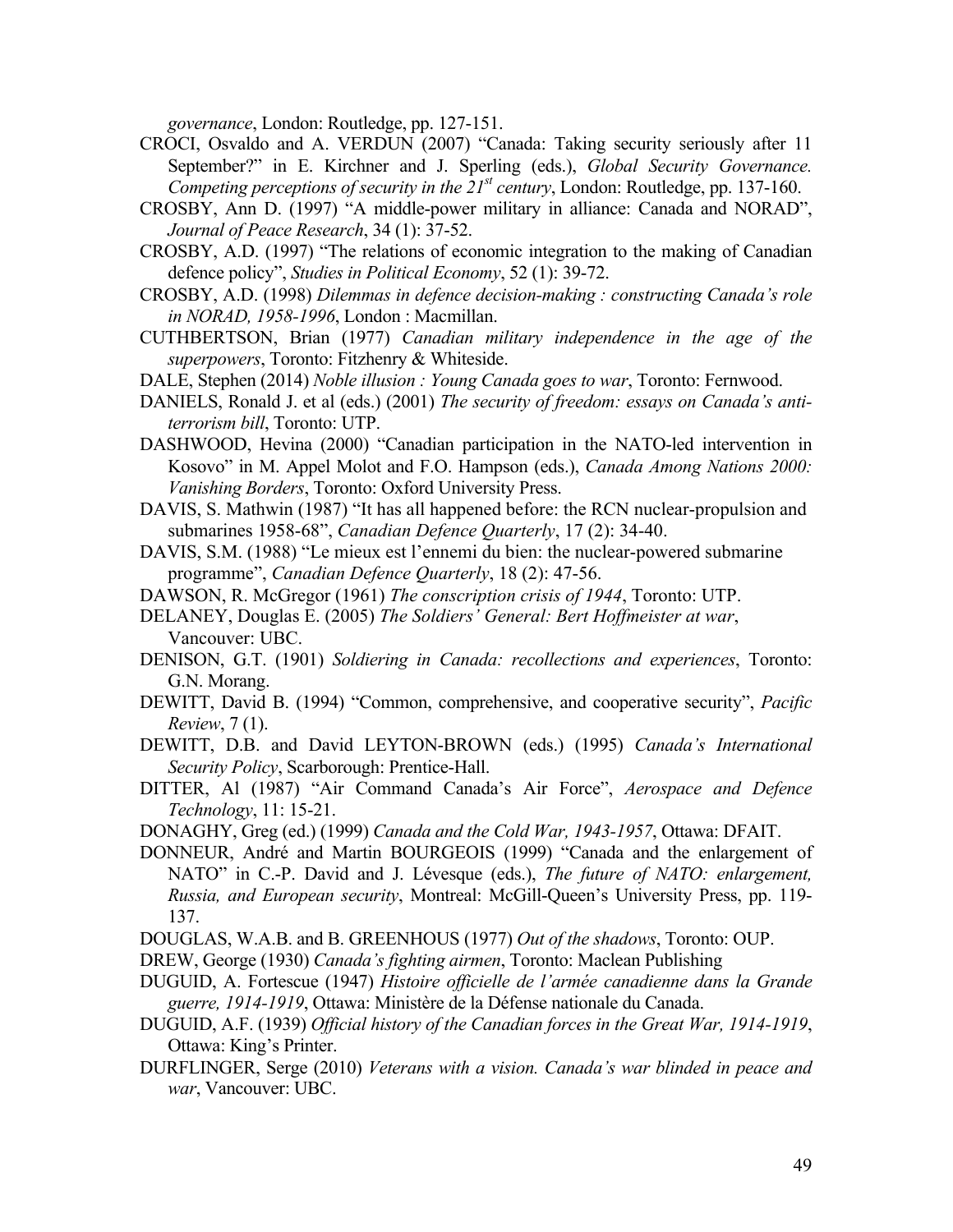- DURGLINGER, S. (2006) *Fighting from home. The Second World War in Verdun, Quebec*, Vancouver: UBC.
- DYER, Gwynne and Tina VILJOEN (1990) *The Defence of Canada. In the Arms of the Empire 1790-1939*, Toronto: McClelland &Stewart.
- EAYRS, James (1964) *In Defence of Canada: from the Great War to the Great Depression*, Toronto: UTP
- EAYRS, J. (1965) *In Defence of Canada: appeasement and rearmament*, Toronto: UTP
- EAYRS, J. (1972) *In Defence of Canada: peacemaking and deterrence*, Toronto: UTP
- EAYRS, J. (1980) *In Defence of Canada: Growing up Allied*, Toronto: UTP
- FAWN, Rick (2003) "Canada: reluctant moral middle power" in M. Buckley and R. Fawn (eds.), *Global responses to terrorism. 9/11, Afghanistan and beyond*, London: Routledge, pp. 79-89.
- FERGUSON, Julie (1995) *Through a Canadian periscope: the story of the Canadian submarine service*, Toronto: Dundurn.
- FERGUSSON, James (2010) *Canada and ballistic missile defence, 1954-2009. Déjà-vu all over again*, Vancouver: UBC.
- FERGUSSON, J. (2000) "Not home alone: Canada and ballistic missile defence", *International Journal*, 56 (4): 678-85.
- FERGUSSON, J., F. HARVEY and R. HUEBERT (2001) *To secure a nation: the case for a new defence white paper*, Calgary: Center for Military and Strategic Studies.
- FITZ-GERALD, Ann M. (2004) "Addressing the security-development nexus: implications for joined-up government", *Policy Matters*, 5 (5).
- FOULKES, Charles (1961) "Canadian defence policy in the nuclear age", *Behind the headlines*, 21.
- FRY, Michael (1972) *Illusions of Security: North Atlantic Diplomacy 1918-22*, Toronto: UTP.
- GABOR, Thomas (2004) *The views of Canadian scholars on the impact of the antiterrorism act*, Ottawa: Research and Statistics Division, Department of Justice,
- GEARTY, Conor (2005) "11September 2001, counter-terrorism and the Human Rights Act", *Journal of Law and Society* 32: 18-31.
- GERVAIS, Myriam et André DONNEUR (1996) "Le Canada et la securité: l'exemple de l'assistance technique à l'Europe central et de l'est (1989-1995)", *Revue de sciences politiques*, 36: 15-40.
- GOREN, Lilly J and P. Witney LACKENBAUER (2000) "The comparative politics of military base closures", Canadian-American Public Policy, 43.
- GOVERNMENT OF CANADA (2005) *International Policy Statement, A Role of Pride and Influence in the World: Defence*, Ottawa.

http://www.forces.gc.ca/site/reports/dps/pdf/summary\_e.pdf

- GRANATSTEIN, J.L. (2013) *The Greatest Victory: Canada's One Hundred Days, 1918*, Don Mills: Oxford University Press.
- GRANATSTEIN, J. L. (2007) *Whose War is it? How Canada can survive in the post-9/11 world*, Toronto: HarperCollins.
- GRANATSTEIN, J. L. (2004) *Who killed the Canadian Military?*, Toronto: HarperCollins.
- GRANATSTEIN, J.L. (2002) *Canada`s Army: waging war and keeping the peace*, Toronto: UTP
- GRANATSTEIN, J.L. (1975) *Canada's War: the politics of the Mackenzie King government 1939-45*, Toronto: OUP.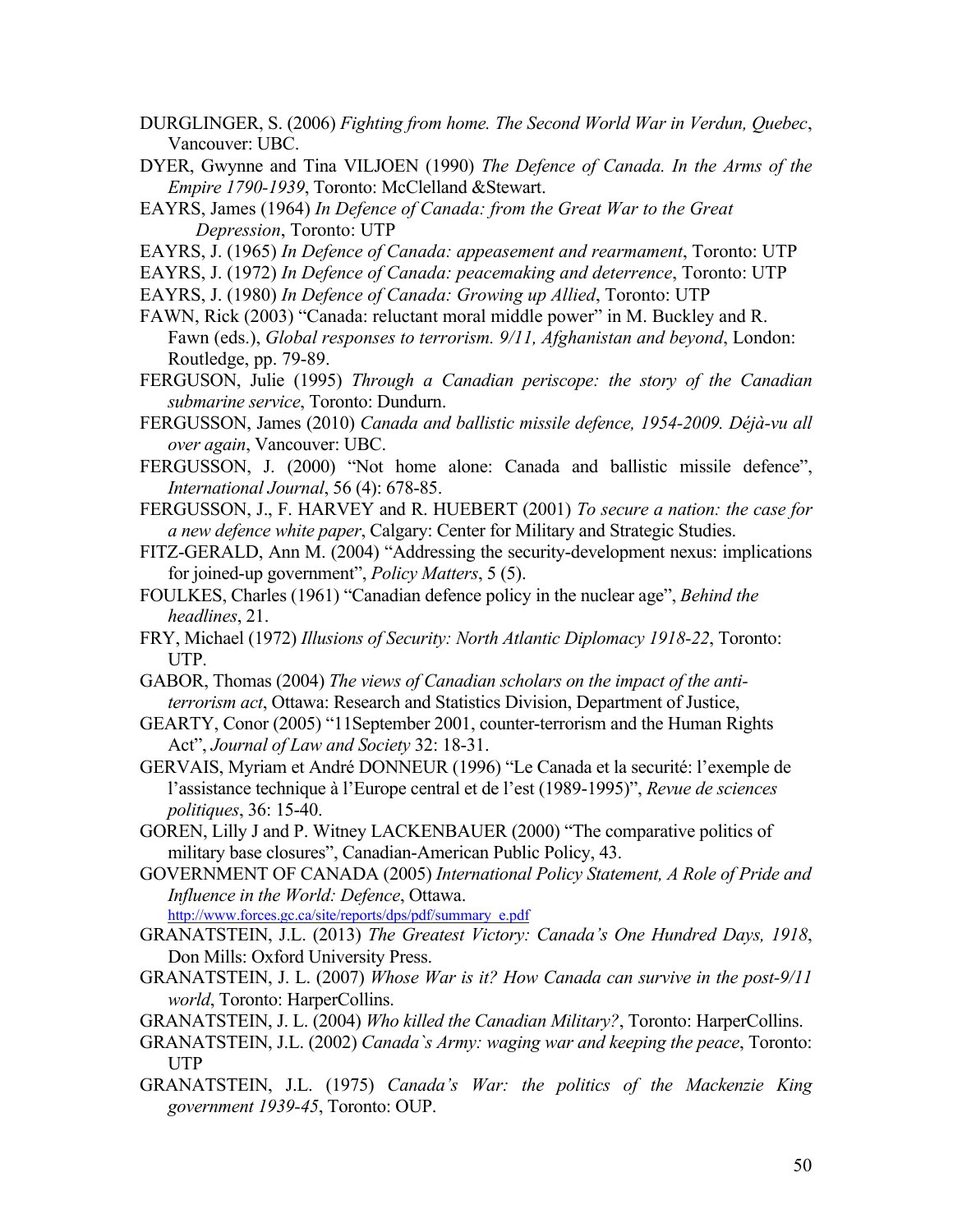- GRANATSTEIN, J.L. and Desmond MORTON (2003) *Canada and the two world wars*, Toronto: Key Porter.
- GRANATSTEIN, J.L. and J.M. HITSMAN (1977) *Broken promises: a history of conscription in Canada*, Toronto: Oxford University Press.
- GRAY, Colin (1972) *Canadian Defence priorities*, Toronto: Clark, Irwin.
- GRAY, C. (1971) "The need for independent Canadian strategic thought", *Canadian Defence Quarterly*, 1 (1): 6-12.
- GRIFFITHS, A., R. GIMBLETT and P. HAYDON (eds.) (2000) *Canadian Gunboat Diplomacy: the Canadian Navy and Foreign Policy*, Halifax: Centre for Foreign Policy Studies, Dalhousie University.
- HADLEY, M.L., R. N. HUEBERT, R. HUEBERT and F.W. CRICKLAND (eds.) (1996) *A Nation's Navy: in quest of Canadian naval identity*, Montreal: McGill-Queen's University Press.
- HAGLUND, David G. (1999) "The NATO of its dreams? Canada and the cooperativesecurity alliance" in C.-P. David and J. Lévesque (eds.), *The future of NATO*: *enlargement, Russia, and European security*, Montreal: McGill-Queen's University Press, pp. 138-153.
- HAGLUND, D. (2004) "The comparative 'continentalization' of security and defence policy in North America and Europe: Canadian multilateralism in a unipolar world?", *Journal of Canadian Studies*, 38.
- HAGLUND, D.G. (ed.) (1988) *Canada's Defence Industrial Base*, Kingston: Ronald P Frye.
- HALSTEAD, John (1983) "Canada's security in the 1980s: options and pitfalls", *Behind the Headlines*, 41 (September).
- HALSTEAD, J. (1988) "Looking afresh at Canada's defence", *The World Today*, 44 (4): 61-64.
- HALSTEAD, J. (1989) "A defence policy for Canada: the White Paper two years on", *Behind the Headlines*, 47 (2).
- HALSTEAD, J. (1994) "International security institutions: NATO and the CSCE", *Canadian Foreign Policy*, 2 (1): 45-62.
- HARRIS, Stephen J. (1988) *Canadian Brass: the making of a professional army*, Toronto: UTP.
- HARTFIELD, Robert M. (2010) "Planning without guidance: Canadian defense policy and planning, 1993-2004", *Canadian Public Administration*, 53 (3): 323-249.
- HARVEY, Frank P. (2004) *Smoke and Mirrors: Globalized terrorism and the illusion of multilateral security*, Toronto: UTP.
- HARVEY, F. (2007) "The homeland security dilemma: imagination, failure and the escalating costs of perfecting security", *Canadian Journal of Political Science*, 40 (2): 283-316.
- HAYDON, Peter (2010) "The Canadian Navy 1945 to 2010", *Canadian Naval Review*, 6 (2).
- HAYDON, P. (1991) *When military plans and policies collide: the case of Canada's general purpose frigate problem*, Toronto: CISS.
- HEININEN, L. (ed.) (2014) *Security andsovereignty in the North Atlantic*, Basingstoke, Palgrave Macmillan.
- HERTZMAN, Lewis, John W. WARNOCK and Thomas A. HOCKIN (1969) *Alliances and*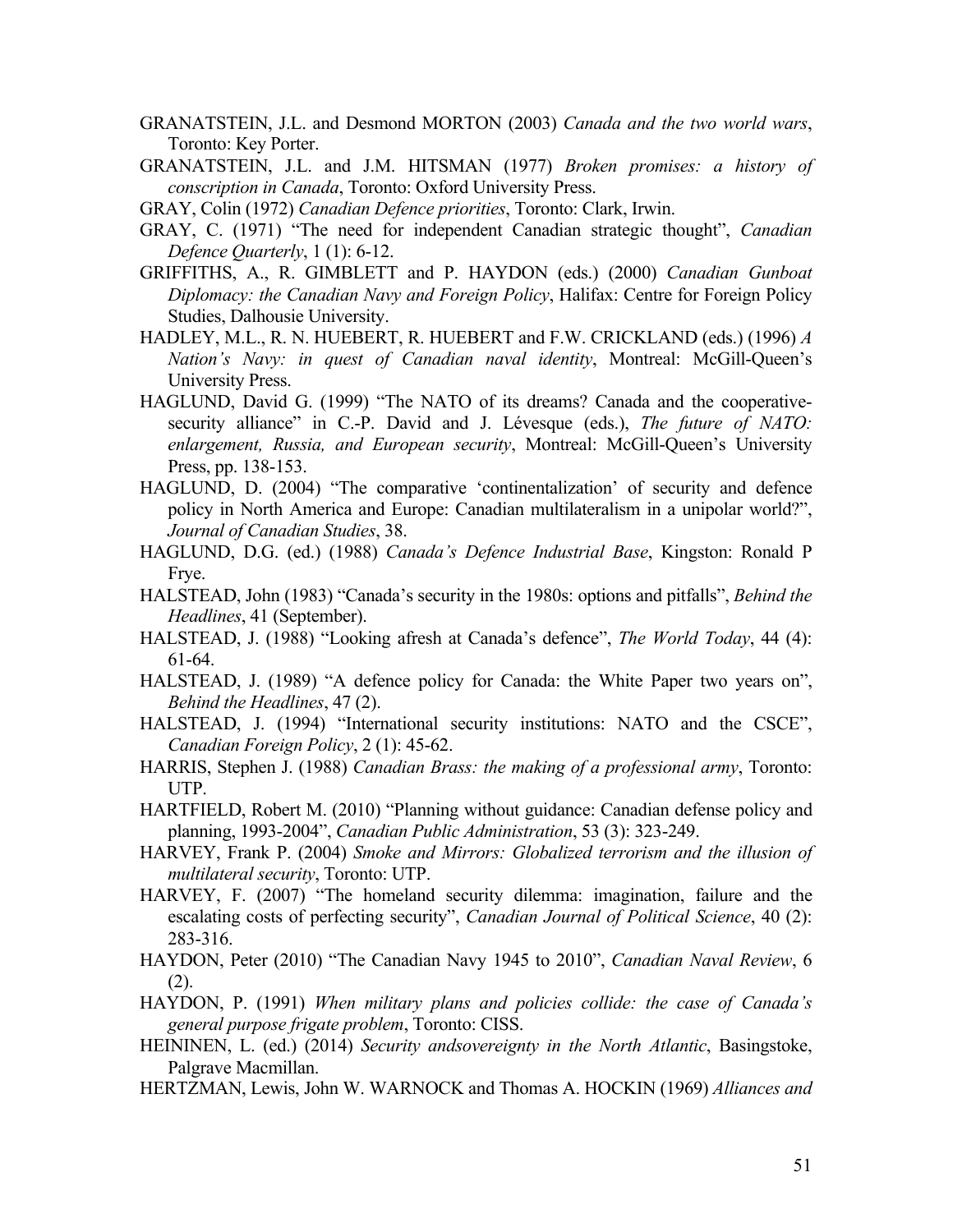*illusions; Canada and the NATO-NORAD question*, Edmonton: M.G. Hurtig.

- HILLIKER, John (1980) "No bread at the table: Canada and the European settlement, 1943- 7", *Canadian Historical Review*, 61 (1): 69-86.
- HOAR, Victor (1969) *The Mackenzie-Papineau Battalion*, Toronto: Copp Clark.
- HOBSON, Sharon (1988-89) "What to do about the submarines", *Peace & Security*, 3.
- HOLLAND, K.M. (2012) "How unipolarity impacts Canada's engagement with the North Atlantic Treaty Organization," *Canadian Foreign Policy Journal*, 18 (1): 51-64.
- HOPKINS, J. Castell (1919) *Canada at war 1914-18*, Toronto: The Canadian Annual Review Limited.
- INDEPENDENT PANEL (2008), *Report of the Independent Panel on Canada's future role in Afghanistan* http://dsp-psd.pwgsc.gc.ca/collection\_2008/dfait-maeci/FR5-20-1-2008E.pdf
- ISITT, Benjamin (2010) *From Victoria to Vladivostock. Canada's Siberian expeditions, 1917-19*, Vancouver: UBC.
- JAMES, Carolyn C. (2006) "Civil-military relations and Canadian foreign policy: the case of gender integration and the Canadian navy" in P. James, N. Michaud and M.J. O'Reilly (eds.), *Handbook of Canadian Foreign Policy*, Lanham: Lexington Books, pp. 457-491.
- JENSEN, Kurt (2008) *Cautious beginnings: Canadian intelligence, 1939-51*, Vancouver: UBC.
- JOCKEL, Joseph T. (1982) "The military establishments and the creation of NORAD," *American Review of Canadian Studies*, 12 (3): 1-16.
- JOCKEL, J.T. (1987) "Canada's new military plans", *International Perspectives*, (Sept.- Oct.): 17-19.
- JOCKEL, J.T. (2003) "Four US military commands: NORTHCOM, NORAD, SPACECOM, STRATCOM: the Canadian opportunity", IRPP working paper series, no. 2003-03.
- JOCKEL, J.T. and Joel SOKOLSKY (2001) "Lloyd Axworthy's legacy: human security and the rescue of Canadian defence policy", *International Journal*, 56 (1): 1-18.
- JOHNSON, Bruce (1988) "Three ocean strategy: right for Canada, right for NATO", *Canadian Defence Quarterly*, 17 (1): 32-39.
- JOHNSTON, William (2003) *A war of patrols: Canadian army operations in Korea*, Vancouver: UBC.
- KAUFMAN, David and Michiel HORN (1980) *A liberation album*: *Canadians in the Netherlands, 1944-45*, Toronto: McGraw-Hill Ryerson.
- KEATING, Tom and Larry PRATT (1988) *Canada, NATO and the bomb: the Western Alliance in crisis*, Edmonton: Hurtig.
- KEEBLE, Edna (1997) "Rethinking the 1971 White Paper and Trudeau's impact on Canadian Defence Policy", *American Review of Canadian Studies*, 27 (4): 545-569.
- KEEBLE, E. (2005) "Defining Canadian security: continuities and discontinuities", *The American Review of Canadian Studies*, 35 (1) 1-23.
- KEEBLE, E. (2005) "Immigrants, civil liberties, and national/homeland security", *International Journal*, 60 (Spring): 359-372.
- KESHEN, Jeffrey A. (2004) *Saints, sinners, and soldiers. Canada's Second World War*, Vancouver: UBC.
- KLEPAK, Hal P. (1993-94) "The impact of international narcotics trade on Canada's foreign and security policy", *International Journal*, 49 (1): 66-92.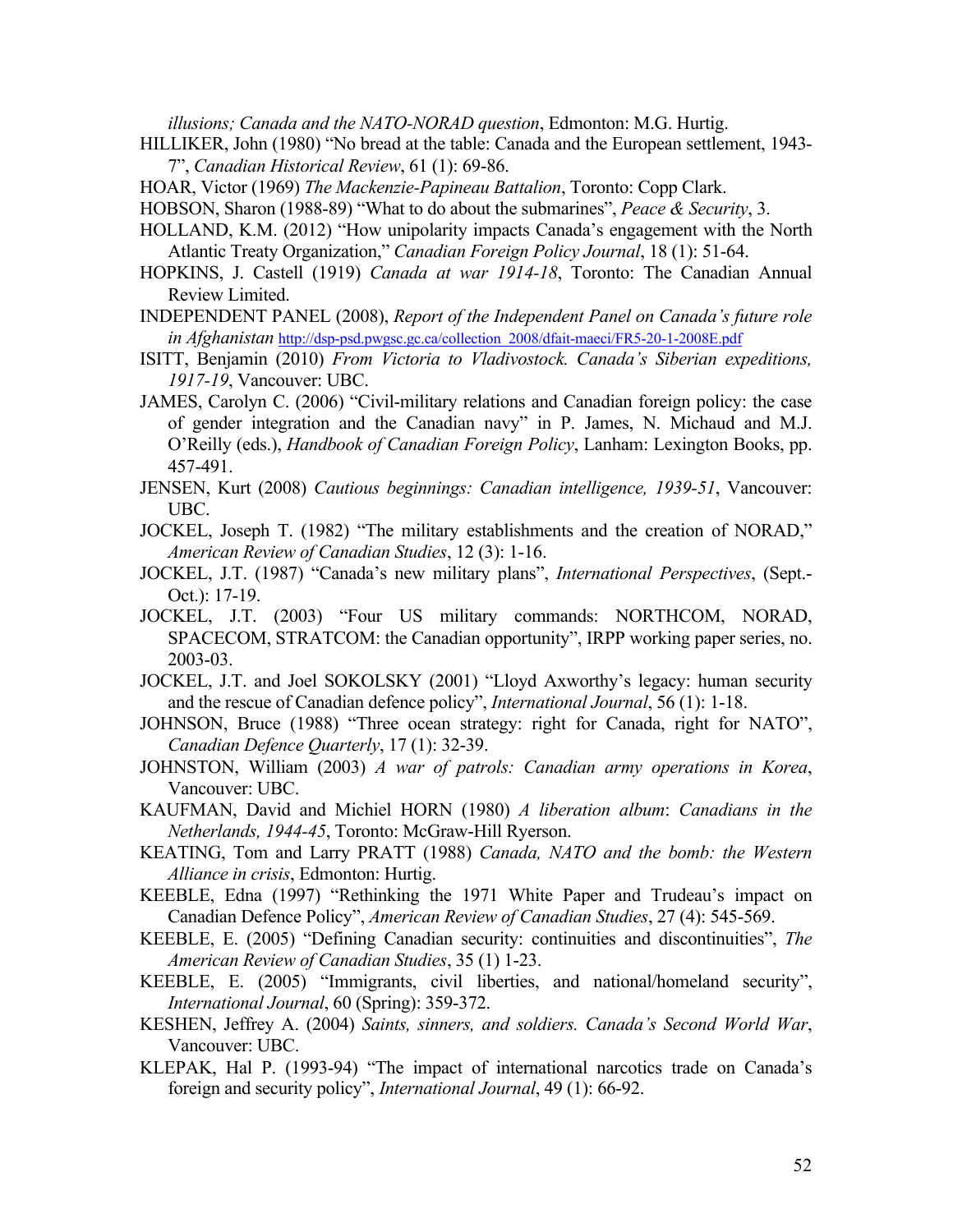- KOTTMAN, Richard (1968) *Reciprocity and the North Atlantic Triangle 1932-38*, Ithaca: Cornell University Press.
- LABARRE, Frederic (2005) "Is missile defence moral?", *International Journal*, 60 (2): 553-573.
- LACKENBAUER, P. Whitney (2006) *Battle grounds: the Canadian military and aboriginal lands*, Vancouver: UBC.
- LAFONTAINE, Fannie (2010) "Canada's crimes against humanity and war crimes act on trial: an analysis of the Munyaneza case", *Journal of International Criminal Justice*, 8 (1).
- LAGASSÉ, Philip (2005) "Matching ends and means in Canadian defence" in D. Carment, F.O. Hampson and N. Hillmer (eds.), *Setting Priorities Straight, Canada Among Nations 2004*, Montreal: McGill-Queen's University Press, pp. 73-92.
- LAJEUNESSE, Adam (2007-08) "Sovereignty, security and the Canadian submarine program", *Canadian Military Journal*, 6 (4): 74-82.
- LANGDON, Frank and Douglas ROSS (1987) "Towards a Canadian Maritime Strategy in the North Pacific Region", *International Journal*, 42: 848-889.
- LANGILLE, Howard P. (1990) *Changing the guard: Canada's defence in a world in transition*, Toronto: UTP.
- LAST, David (1988) "Equipping the total force army", *Canadian Defence Quarterly*, 18 (2): 17-32.
- LEGAULT, Albert (1981) "Les autres engagements internationaux du Canada en matière de défense" in *Les politiques de défense du Canada dans les années 1980*, Sainte-Foy: Centre québécois des relations internationales.
- LENNOX, Patrick (2007) "From golden straitjacket to Kevlar vest: Canada's transformation to a security state", *Canadian Journal of Political Science*, 40 (4): 1017-1038.
- LENTNER, Howard H. (1976) "Foreign policy decision making: the case of Canada and nuclear weapons", *World Politics*, 29 (1): 29-66.
- LERHE, Eric. (2010) "Future Canadian security challenges and some responses", *Canadian Naval Review*, 5 (4): 11-17.
- LÉTOURNEAU, P. (dir.), *Le Canada et l'OTAN après 40 ans, 1949-1989*, Quebec: CQRI.
- LÉTOURNEAU, Charles et Justin MASSIE (2006-07) "L'Afghanistan: archétype d'une 'nouvelle' politique étrangère canadienne?". *Policy Options*, 28 (1): 28-34,
- LINDSAY, George (1991) "Space surveillance and Canada", *Canadian Defence Quarterly*, 21 (2): 7-12.
- LINDSAY, George at al. (2002-2003) "Canada's security policies", *Behind the Headlines*, 60 (2).
- MacDONALD, Brian S. (1988) "The White Paper, the Army reserve and Army reform 1987-2002", *Canadian Defence Quarterly*, 17 (4): 9-20.
- MacDONALD, George E.C. (1988) "The Air Force Programme: implementing the White Paper", *Canadian Defence Quarterly*, 17 (4): 35-39.
- MacLAREN, Roy (2004) *Canadians behind enemy lines, 1939-45*, Vancouver: UBC.
- MacMILLAN, Margaret and David SORENSON (eds.) (1990) *Canada and NATO: uneasy past, uncertain future*, Waterloo: University of Waterloo Press.
- MacNAMARA, W.D. and Ann FITZ-GERALD (2005) "A national security framework for Canada" in H. Segal (ed.), *Geopolitical integrity: Essays on Canada's place in the world order*, Montreal: McGill-Queen's University Press, pp. 81-101.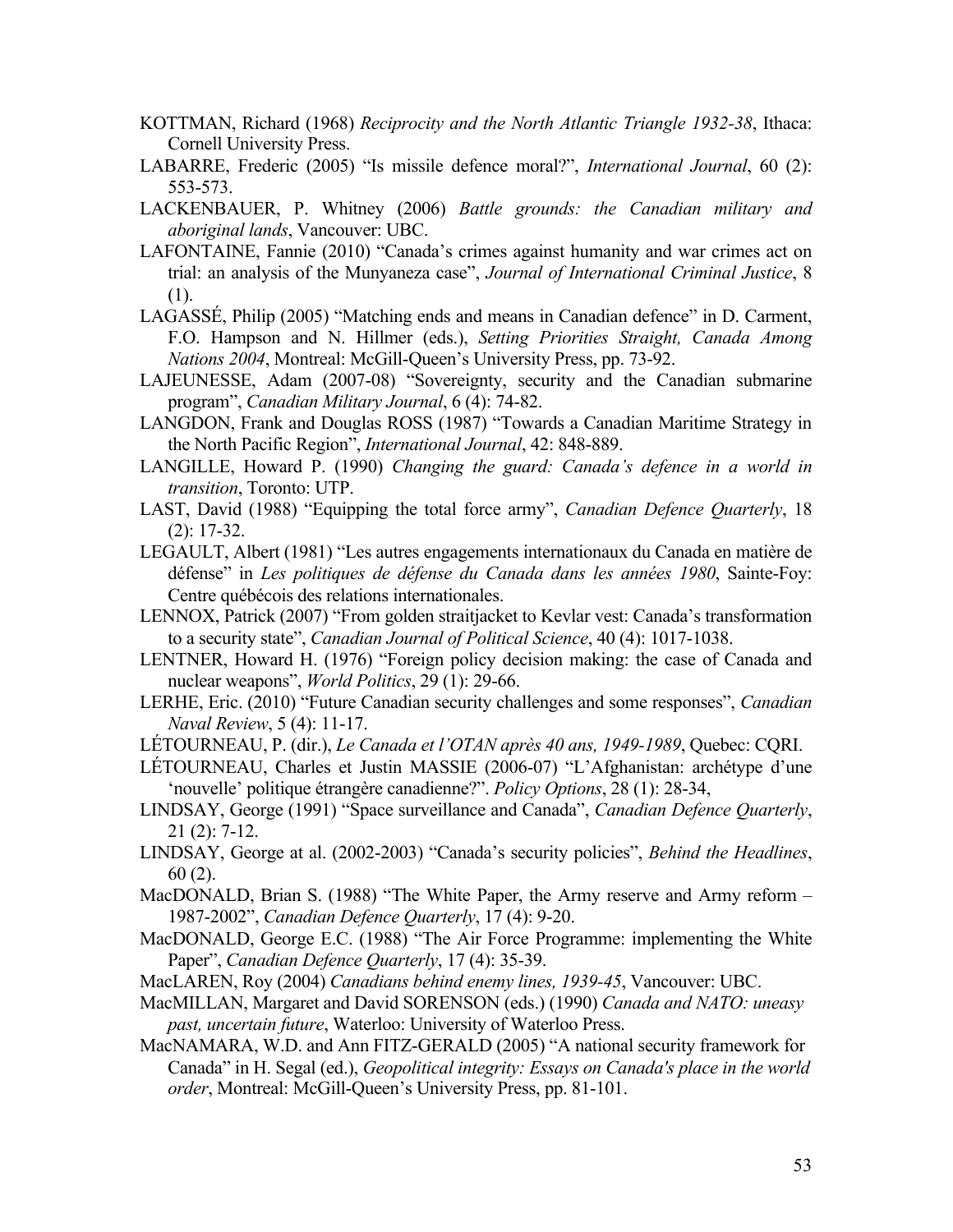- McDONOUGH, David S. (2007) "The paradox of Afghanistan. Stability operations and the renewal of Canada's international security policy?", *International Journal*, 62 (3): 620- 42.
- McDONOUGH, D.S. (ed.) (2012) *Canada's national security in the post-9/11 world: strategy, interests and threats*, Toronto: UTP.
- McGEER, Eric and Matt SYMES (2010) *The Canadian battlefields in Italy: Gothic line and the battle of the rivers*, Waterloo: Center for Military Strategic and Disarmament Studies.
- McKAY I. and J. SWIFT (2012) *Warrior nation: rebranding Canada in an age of anxiety*, Toronto: Between the Lines.
- McLIN, Jon (1967) *Canada's changing defense policy, 1957-1963: the problem of a middle power in alliance*, Toronto: Copp Clark Publishing
- McMAHON, Patricia (1999) *The politics of Canadian nuclear policy: 1957-1963*, Unpublished Ph.D dissertation, University of Toronto.
- MADOKORO, Laura (2000) *Canada and the Berlin Crisis of 1958: a study in alliance politics*, Unpublished M.A. essay, University of Toronto.
- MADSEN, Chris (1999) *Another kind of justice. Canadian military law from Confederation to Somalia*, Vancouver: UBC.
- MALONEY, Sean (1997) *War without battles: Canada's NATO Brigade in Germany, 1951-1993*, Toronto: McGraw-Ryerson
- MALONEY, S. (2005) *The roots of soft power: the Trudeau government, de-NATOization and denuclearization*, Kingston: Queen's University, Centre for International Relations, Martello Papers No. 27.
- MALONEY, S. (2007) *Learning to love the bomb: Canada's nuclear weapons during the Cold War*, Washington DC: Potomac.
- MANSON, Paul D. (1988) "Consolidation in Europe: implementing the White Paper", *Canadian Defence Quarterly*, 17 (1): 21-30.
- MARRIOTT, Koren and David CARMENT (2006) "International Conflict Prevention: an assessment of Canadian perceptions and policies" in P. James, N. Michaud and M.J. O'Reilly (eds.), *Handbook of Canadian Foreign Policy*, Lanham: Lexington Books, pp. 189-208.
- MASON, Dwight N. (2004) "Canadian defense priorities: what might the United States like to see?", Center for strategic and international studies, Policy Papers on the Americas, Vol. XV, Study 1 (March).
- MASSEY, Hector (ed.) (1972) *The Canadian military: a profile*, Toronto: Copp Clark.
- MAYNE, Richard O. (2006) *Betrayed: scandal, politics and Canadian naval leadership*, Vancouver: UBC.
- MELADY, John (1981) *Escape from Canada. Toronto: Macmillan.*
- MICHAUD, Nelson (2002) "Souverainité et sécurité: le dilemma de la politique étrangère canadienne dans l'après 11 septembre", *Études internationales*, 23 (4):647-666.
- MICHAUD, Nelson et Louis BÉLANGER (1999) "Les politiques canadiennes en matière de sécurité: vers une australisation?" *Études internationales*, 30 (3): 373-396.
- MIDDLEMISS, Danford (1982-83) "Paying for National Defence: the pitfalls of formula financing", *Canadian Defence Quarterly*, 12 (3): 24-29.
- MIDDLEMISS, D. (1991) "Canadian defence funding: heading towards crisis?", *Canadian Defence Quarterly*, 21 (2): 13-20.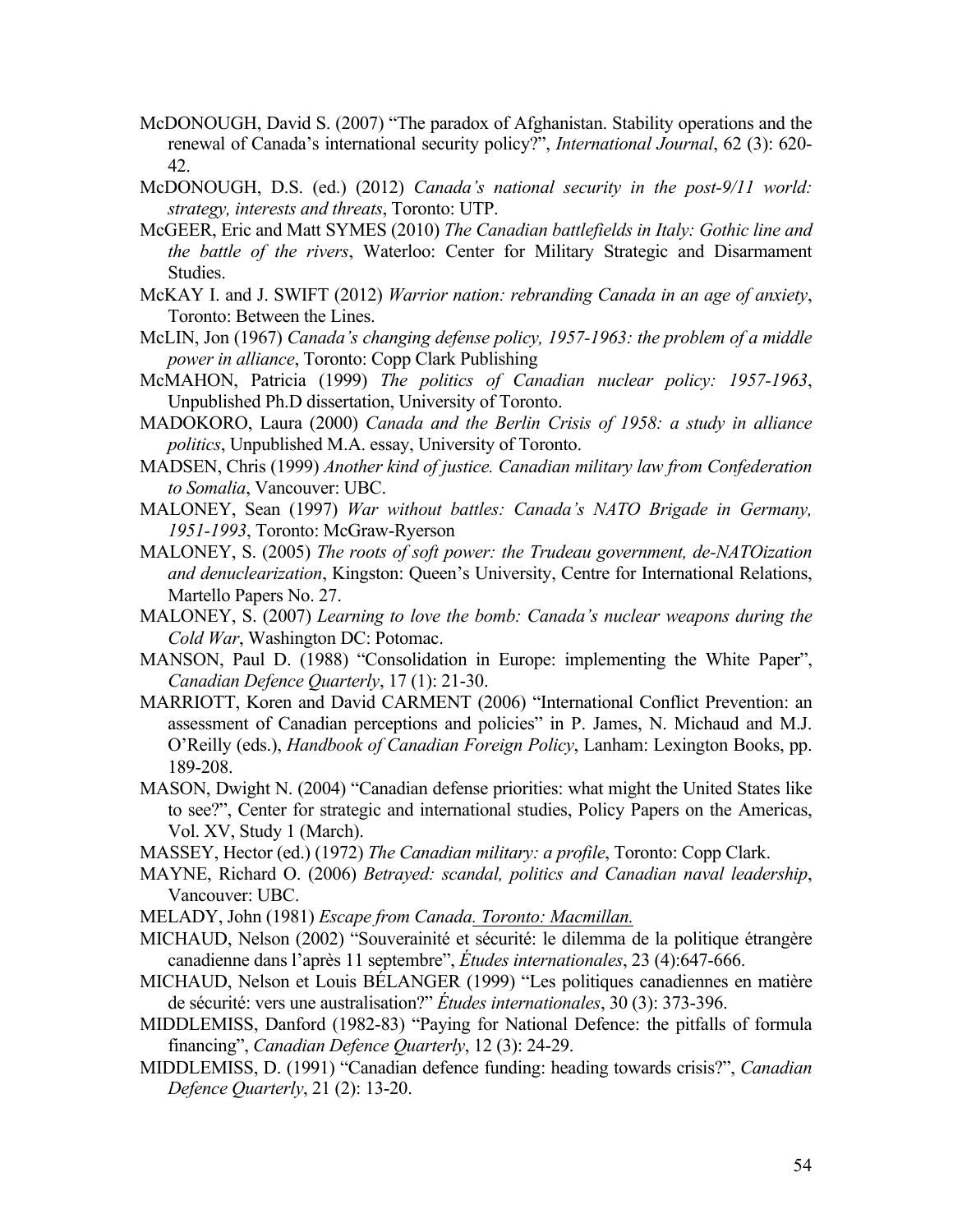- MIDDLEMISS, D. and J. SOKOLSKY (1989) *Canadian Defence: decisions and determinants*, Toronto: Harcourt Brace Jovanovich.
- MILBERRY, Larry (1981) *The AVRO-CF-100*, Toronto: CANAV Books.
- MILLAN, William (1985) "Canadian Defence: the need to focus on essentials", *Canadian Defence Quarterly*, 15 (2): 29-32.
- MILLER, C. Dustin and Sharon HOBSON (1995) *The Persian Excursion: the Canadian Navy in the Gulf War*, Mississauga: The Canadian Institute of Strategic Studies.
- MILLOY, John (2006) *The North Atlantic Treaty Organization, 1948-1957: Community or Alliance?*, Montreal: McGill-Queen's University Press
- MOENS, Alexander (2002) "NATO's latest challenges", *Policy Options*, 26 (3): 38-45.
- MORIN, Jean H. (1997) *Operation Friction 1990-1991*, Toronto: Dundurn Press
- MORTON, Desmond (2004) *Fight or pay. Soldiers' families in the Great War*, Vancouver: UBC.
- MORTON, D. (2003) *Understanding Canadian Defence*, Toronto: Penguin.
- MORTON, D. (2007) *A military history of Canada*, 5<sup>th</sup> edition, Toronto: McClelland and Stewart.
- MORTON, D. (1982) *A peculiar kind of politics: Canada's overseas Ministry in the First World War*, Toronto: UTP.
- MORTON, D. (1981) *Canada and war: a military and political history*, Toronto: Butterworth.
- MORTON, D. (1972) *The last war drum*, Toronto: Hakkert.
- MORTON, D. and R.H. ROY (1972) *Telegrams of the North-West campaign 1885*, Toronto: Champlain Society.
- MUNTON, Don (1988-89) "Canadians and their defence", *Peace & Security*, 3 (Winter).
- MUNTON, D. (1991) "Old thinking, new thinking", *Peace & Security*, 6 (1).
- MUNTON, D. (1996) "Going fission: tales and truths about Canada's nuclear weapons", *International Journal*, 51 (3): 506-528.
- MUTIMER, David (2010) "No CANDU: the multiply-nuclear Canadian self" in J. Marshall Beier and Lana Wylie (eds.), *Canadian foreign policy in a critical perspective*, Toronto: Oxford University Press.
- MYERS, Deborah W. (2003) "Does 'smarter' lead to 'safer'? An assessment of the US border accords with Canada and Mexico", *International Migration*, 41.
- NEARY, Steve (1994) *The enemy on our doorstep : the German attacks at Bell island, Newfoundland, 1942*, St. John's: Jesperson Press.
- NEWMAN, Peter C. (1983) *True North: not strong and free*, Toronto : McClelland & Stewart.
- NICHOLSON, G.W.L. (1962) *The Canadian expeditionary force 1914-19*, Ottawa: Queen's Printer.
- NICHOLSON, G.W.L. (1957) *The Canadians in Italy*, Ottawa: Queen's Printer.
- NOSSAL, Kim R. (2002) "Le Canada après le 11 septembre. Les défis d'une ère nouvelle", *Études Internationales*, 23 (4): 621-627.
- NOSSAL, K.R. (2003) "Canadian foreign policy after 9/11: realignment, reorientation or reinforcement" in L. Cohen, B. Job and A. Moens (ed.), *Foreign policy realignment in the age of terror*, Toronto: The Canadian Institute of Strategic Studies, pp. 20-34.
- NOSSAL, K.R. (2007) "Defense policy and the atmospherics of Canada-U.S. relations: the case of the Harper Conservatives", *American Review of Canadian Studies*, 37 (1): 23-34.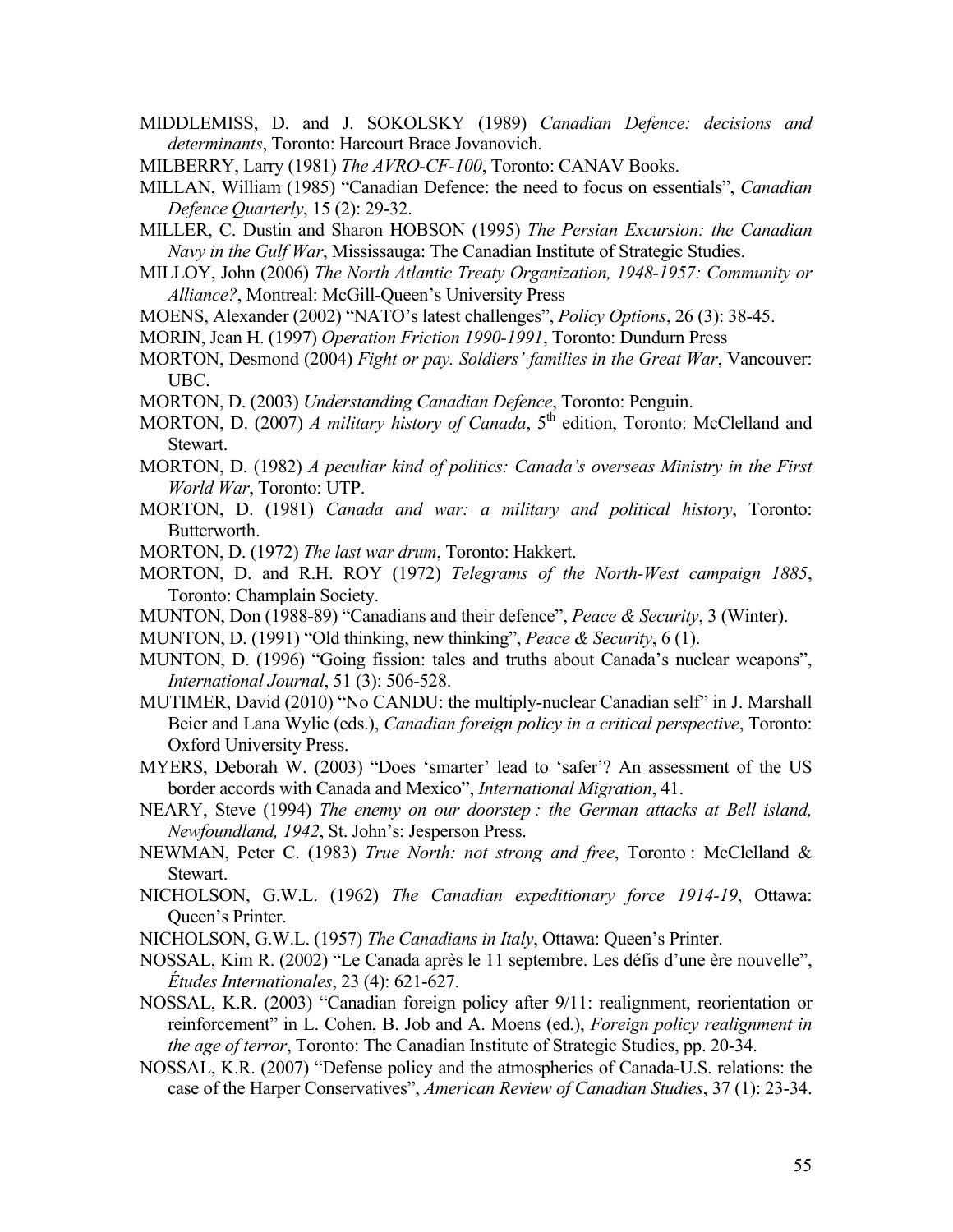- OBRIST, Urs (2006) *An essential endeavour: Canada and West Germany, 1946-1957*, Unpublished Ph.D. dissertation, University of Toronto.
- ØRVIK, Nils (1973) "Defence against help: a strategy for small states", *Survival*, 15 (5): 228-231.
- ØRVIK, N. (1990) *Canadian Defence Policy: choices and directions*, Kingston: Center for International Relations, Queen's University.
- ØRVIK, N. (1989) "The basic issue in Canadian security: defence against help/defence to help others", *Canadian Defence Quarterly*, 11 (1): 8-15.
- ØRVIK, N. (1981) "The basic issue in Canadian national security: defence against help, defence to help others", *Canadian Defence Quarterly*, 11 (1): 8-15.
- ØRVIK, N. (ed.) (1982) *Canada and NATO*, Kingston, Center for International Relations, Queen's University.
- PERRY, David (2014) *Doing less with less: Canadian defence transformation and renewal*, Ottawa: Conference of Defence Associations Institute.
- PERRY J. Harvey (1986) *Unfinished business: the great trade debate; defence: the continuing dilemma*, Toronto: Canadian tax Foundation.
- PETROU, Michael (2008) *Renegades: Canadians in the Spanish civil war*, Vancouver: UBC.
- PLAMONDON, Aaron (2009) *The politics of procurement. Military acquisition in Canada and the Sea King helicopter*, Vancouver: UBC.
- PORTER, Gerald (1978) *In retreat: the Canadian Forces in the Trudeau years*, Ottawa: Deneau and Greenberg.
- PRATT, David (2008) "Canadian grand strategy and lessons learned," *Journal of Transatlantic Studies*, 6 (1): 61-78.
- PRESTON, Adrian (1968) "The higher study of defence in Canada", *Journal of Canadian Studies*, 3 (3): 17-28.
- PRESTON, Richard A. (1969) *Canada's RMC*, Toronto: UTP.
- PRESTON, R.A. (1967) *Canada and 'Imperial Defence': a study of the origins of the British Commonwealth's defense organization 1867-1919*, Durham: Duke University Press.
- PRESTON, R.A. (1983) "The cost of palimony: Canada's military dependence on the United States", *War and Society*, 1 (2): 85-104.
- PROJECT PLOUGHSHARES and CANADIAN PEACE ALLIANCE (1992) *Transformation Moment: a Canadian vision of common security. The report of the citizens' inquiry into peace and security*
- REID, Escott (1967) "The birth of the North Atlantic Alliance", *International Journal*, 22 (3): 426-440.
- REID, Escott (1937) "Canada and the threat of war", *University of Toronto Quarterly*, 6 (January).
- REID, E. (1975) "Canada and the creation of the North Atlantic Alliance, 1948-1949" in M. Fry (ed.), *Freedom and change: essays in honour of Lester B. Pearson*, Toronto: McClelland & Stewart.
- REID, E. (1977) *Time of fear and hope: the Making of the North Atlantic Treaty 1947-1949*, Toronto: McClelland & Stewart
- RICHTER, Andrew (2002) "Strategic ambitions and fiscal realities: give the navy priority", *Policy Options*, 26 (3): 27-31.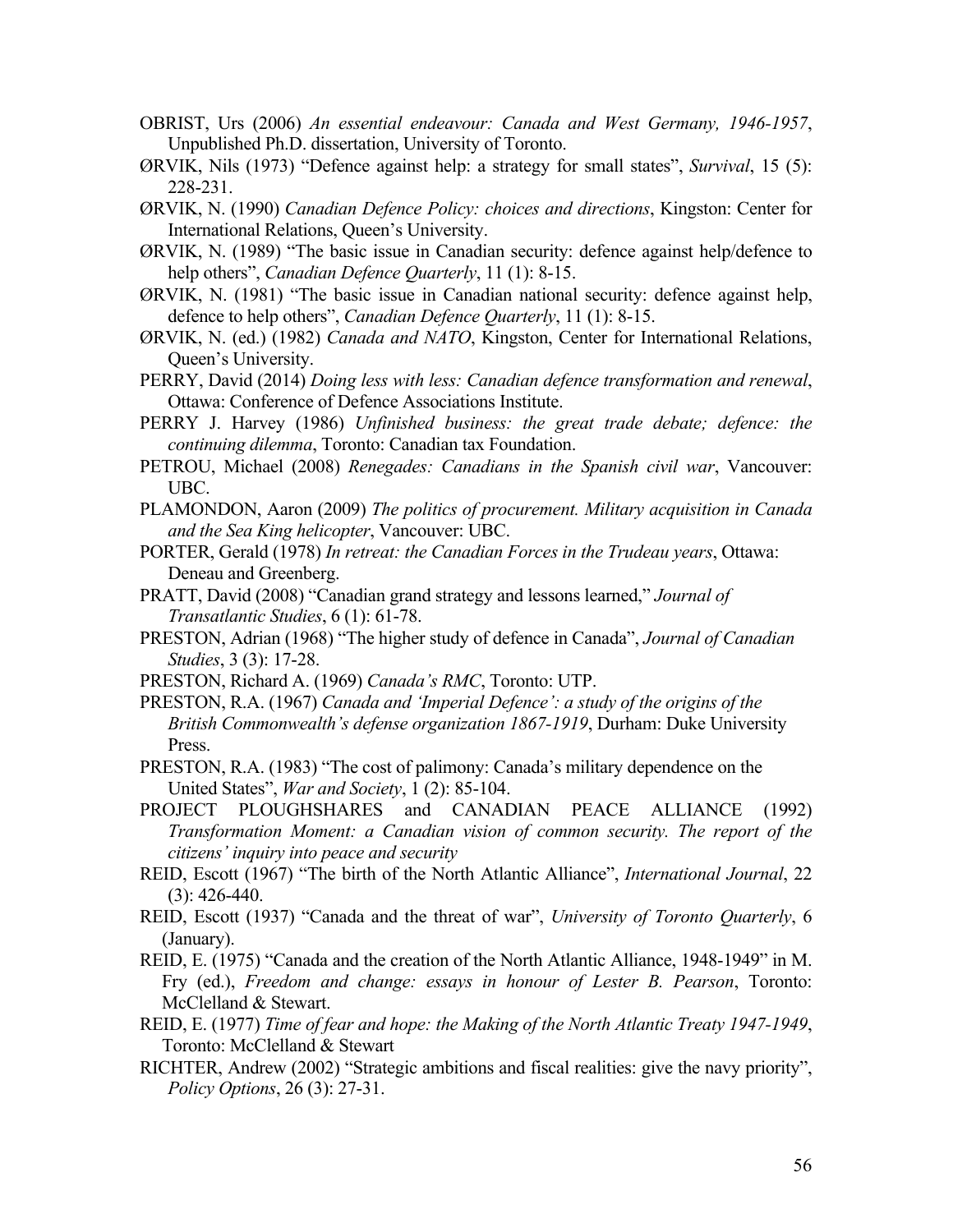- RICHTER, A. (2002) *Avoiding Armageddon. Canadian military strategy and nuclear weapons, 1950-63*, Vancouver: UBC.
- RICHTER, A. (2006) "Forty years of neglect, indifference and apathy: the relentless decline of Canada's armed forces', in P. James, N. Michaud and M.J. O'Reilly (eds.), *Handbook of Canadian Foreign Policy*, Lanham: Lexington Books, pp. 51-82.
- RICKARD, John (2010) *The politics of command: Lieutenant-General A.G.L. McNaughton and the Canadian Army, 1939-1943*, Toronto: UTP.
- ROACH, Kent (2002) "Did September 11 change everything? Struggling to preserve Canadian values in the face of terrorism", *McGill Law Journal*, 47: 894-947.
- ROACH, K. (2003) *September 11: consequences for Canada*, Montreal: McGill-Queen's University Press.
- ROBERTSON, Scot (2003-04) "Finding a way: national security and defence policy for a new liberal leadership". *Policy Options*, 25 (1): 56-61.
- ROBINSON, C.W. (1910) *Canada and Canadian defence: the defensive policy of the Dominion in relation to the character of her frontier, the events of the war of 1812-14, and her position today*, Toronto: Musson*.*
- ROBINSON, David A. and Fred W. CRICKARD (eds.) (1990) *The Canadian Army in the 21st Century*, Halifax: Centre for Foreign Policy Studies, Dalhousie University
- ROSENBLUTH, G. (1967) *The Canadian Economy and Disarmament*, Toronto: MacMillan.
- ROSS, Douglas A. (1995) "From a cheap ride to a free ride to no ride at all?", *International Journal*, 50 (Fall): 721-730.
- ROSS, D.A. (2003) "Foreign policy challenges for Paul Martin. Canada's international security policy in an era of American hyperpower and continental vulnerability", *International Journal*, 58 (4): 533-569.
- ROSS, D.A. (2010) Canada's international security strategy: beyond reason but not hope", *International Journal*, 65 (2): 349-360.
- ROSS, Richard G. (1968) *A paradigm in defence organization: unification of the Canadian Armed Forces*, Fort Lee: United States Army Logistics Management Center.
- ROSSETTO, L. (1977) "A final look at the 1971 White Paper on Defence", *Queen's Quarterly*, 84 (2): 61-74.
- ROSSIGNOL, Michael (1988) *Canadian Defence Policy*, Ottawa : Library of Parlaiment.
- ROSTEK, Michael (2004) "The Canadian Forces: a cosmopolitan-minded military?" in L. Elliott and G. Cheeseman (eds.), *Forces for Good : Cosmopolitan Militaries in the Twenty-First Century*, Manchester : Manchester University Press, pp. 217-18.
- ROUSSEL, Stéphane (1993) "Amère Amérique … L;'OTAN et l'intérêt national du Canada," *Canadian Defence Quarterly*, 22 (4): 35-42.
- ROUSSEL, S. (1999) "L'instant Kantien: la contribution canadienne à la création de la 'communauté nord-atlantique" in G. Donaghy (ed.), *Canada and the Cold War, 1943- 1947*, Ottawa: DFAIT, pp. 119-156.
- ROUSSEL, S. (2002) "Le Canada et le périmètre de sécurité nord-Américain: sécurité, souveraineté ou prosperité?", *Policy Options*, 23 (3) 15-22.
- RUDD, David (2005) "Muddling through on missile defence: the politics of indecision", *Policy Options*, 26 (4): 30-34.
- RUSSELL, W.H. (1865) *Canada; its defenses, condition, and resources*, London: Bradbury and Evans http://catalog.hathitrust.org/Record/000236709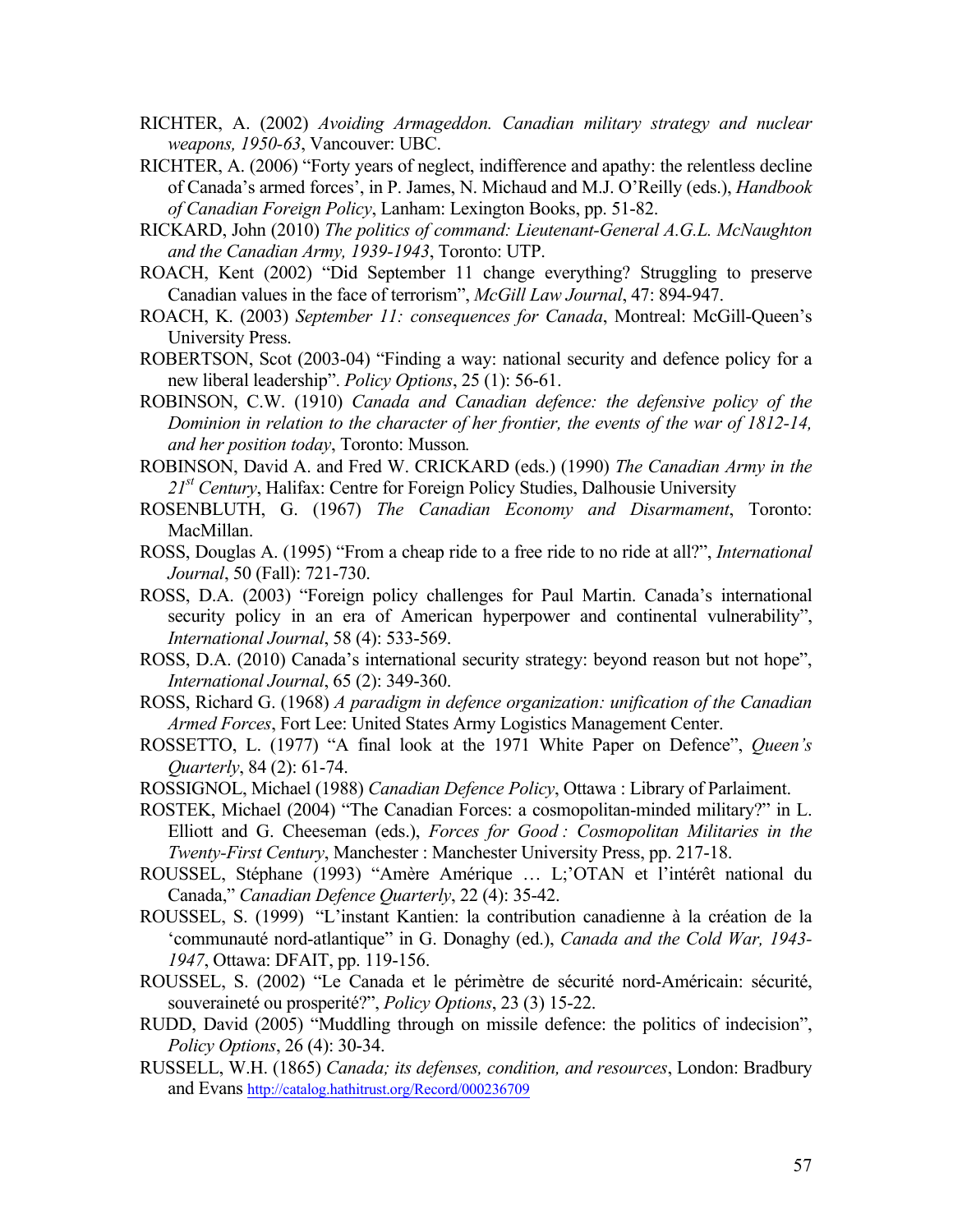- RUSSELL, W.N. (1983) "The making of Canadian Defence Policy", *Canadian Defence Quarterly*, 12 (4): 18-24.
- RUSSELL, W.N. (1984) "The management of Canada's defence resources", *Canadian Defence Quarterly*, 14: 17-22.
- RUTHERDALE, Robert (2004) *Hometown horizons. Local responses to Canada's great wars*, Vancouver: UBC.
- SANDS, Christopher (2002) "Fading power or rising power: 11 September and lessons from the Section 110 Experience" in N. Hillmer and M. Appel Molot (eds), *Canada among nations 2002: a fading power*, Toronto: Oxford University Press, pp. 49-73.
- SANDS, C. (2008) "An independent security policy for Canada in the age of sacred terror?" in B. Bow and P. Lennox (eds.), *An independent foreign policy for Canada? Challenges and choices for the future*, Toronto: UTP
- SAUER, Angelika (1994) *The respectable course: Canada's Department of External Affairs, the Great Powers, and the 'German problem'*, Unpublished Ph.D. Dissertation, University of Waterloo.
- SAWATSKY, John (1980) *Men in the Shadows: the RCMP Security Service*, Toronto: Doubleday.
- SCHOFIELD, Julian and Ara KARABOGHOSSIAN (2005) "National missile defence: a wise decision for the moment", *Policy Options*, 26 (4): 51-56.
- SCHULL, Joseph (1950) *The far distant ships: an official account of Canadian naval operations in the Second World War*, Ottawa: Ministry of Defence.
- SELIN, Shannon (ed.) (1987) *Canada, NATO and Arms Control*, Ottawa: Canadian Centre for Arms Control and Disarmament.
- SENS, Allen (1991) "Canada, NATO, and the widening Atlantic: Canadian defence policy into the 1990s", *Canadian Defence Quarterly*, 21 (February), pp. 11-016
- SENS, A. (1995) "Saying yes to expansion: the future of NATO and Canadian interests in a changing Alliance", *International Journal*, 50 (Fall).
- SHARP. M. (1988) "NATO: reviewed, revised and renewed", *Bout de papier*, 6 (1).
- SHAW, Amy J. (2008) *Crisis of conscience. Conscientious objection in Canada during the First World War*, Vancouver: UBC.
- SHEFFIELD, R. Scott (2004) *The red man's on the warpath. The image of the 'Indian' and the Second World War*, Vancouver: UBC.
- SIEGEL, Marc (2005) *False alarm: the truth about the epidemic of fear*, Toronto: John Wiley and Sons.
- SIMPSON, Erika (2001) *NATO and the bomb: Canadian defenders confront critics*, Montreal: McGill-Queen's University Press.
- SLACK, Michael (1990) "Security policy at the crossroads: what direction for Canada in Europe?", *Canadian Defence Quarterly*, 19 (June),
- SLOAN, Mark (2010) "A concept for the future of Canadian maritime operations", *Canadian Defence Review*, 16 (1).
- SLOAN, E. (2006) "Canada's international security policy under a Conservative government" in A. F. Cooper and D. Rowlands (eds.), *Canada among nations 2006: minorities and priorities*, Montreal: McGill-Queen's University Press.
- SOKOLSKI, Joel (1989) *Defending Canada: US-Canadian Defence Policies*, New York: Priority Press.
- SOKOLSKI, J. (1987) "Trends in United States strategy and the 1987 White Paper on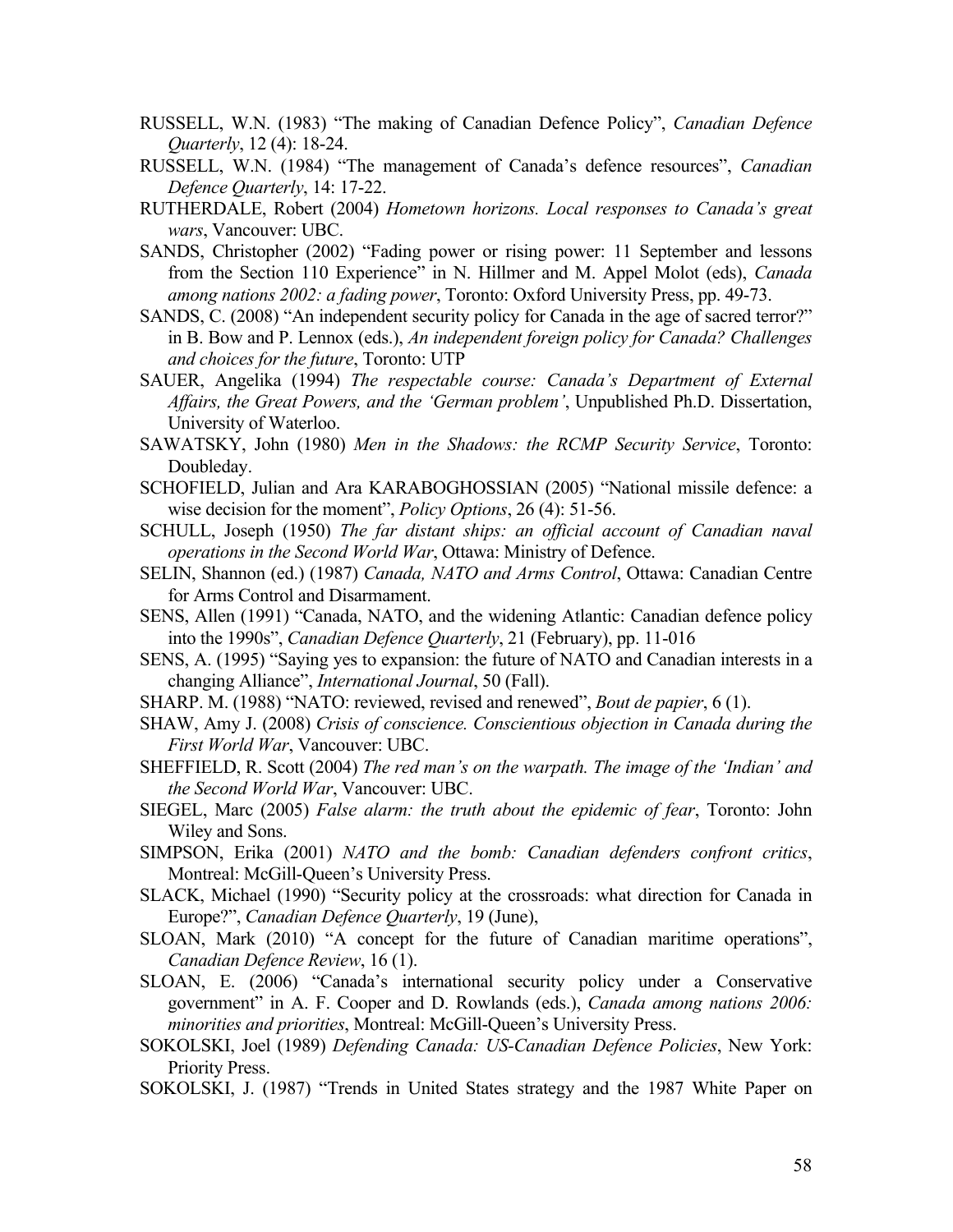Defence", *International Journal*, 42 (4): 675-706.

- SOKOLSKI, J. (1986) "Changing strategies, technologies and organization: the continuing debate on NORAD and the Strategic Defence Initiative", *Canadian Journal of Political Science*, 19 (4): 751-774.
- SOKOLSKI, J. and J.T. JOCKEL (1984) "Canada: the not so faithful ally", *Washington Quarterly*, 7 (Fall).
- SPENCER, Robert (1959) "Triangle into treaty: Canada and the origins of NATO", *International Journal* 14 (2): 87-98.
- SPENCER, R. (ed.) (1984) *Canada and the Conference on Security and Cooperation in Europe*, Toronto: University of Toronto, Centre for International Studies
- SPENCER, R. (1989) "Canadian and Australian defence policies in an era of détente", *Australian Outlook*, 43 (2) 33-52.
- SMITH, Denis (1988) *Diplomacy of fear. Canada and the Cold War 1941-1948*, Toronto: UTP.
- STACEY, C.P. (1970) *Arms, men, and governments: the war policies of Canada, 1939- 1945*, Ottawa: Queen's Printer.
- STACEY, C.P. (1960) *The victory campaign*, Ottawa: Queen's Printer.
- STACEY, C.P. (1955) *Official History of the Canadian Army in the Second World War*, Vol. 1, *Six Years of War*, Ottawa : Queen's Printer.
- STACEY, C.P. (1952) *Records of the Nile Voyageurs 1884-5*, Toronto: Champlain Society.
- STACEY, C.P. (1948) *The Canadian Army. 1938-1945: an official historical summary*, Ottawa: Department of National Defence http://www.ibiblio.org/hyperwar/UN/Canada/CA/OpSumm/

- STACEY, C.P. (1940) *The Military Problem of Canada*, Toronto: Ryerson.
- STAIRS, D. (1999) "Canada and the security problem," *International Journal*, 54 (3): 386- 403.
- STANCATI, Bernard (2006) "The future of Canada's role in hemispheric defense", *Parameters*, 36 (3): 103-116.
- STANLEY, George F.G. (1960) *Canada's soldiers: the military history of an unmilitary people*, Toronto: Macmillan of Canada.
- STATFORD, David (ed.) (1987) "Challenge and commitment. Comments on the Defence White Paper", *Behind the Headlines*, 45 (1).
- STEIN, Janice Gross (1994-95) "Ideas, even good ideas, are not enough: changing Canada's foreign and defence policies", *International Journal*, 50 (1): 40-69.
- SUTHERLAND, R.J. (1962) "Canada's long term strategic situation", *International Journal*, 17 (3): 199-201.
- SWETTENHAM, John (1965) *To seize the victory*, Toronto: Ryerson.
- TOMAN, Cynthia (2007) *An officer and a lady. Canadian military nursing and the Second World War*, Vancouver: UBC.
- TRACY, Nicholas (1988) "Why does Canada want nuclear submarines?", *International Journal*, 43 (3): 499-518.
- TUCKER, Michael (1981) "Canada and arms control: perspectives and trends", *International Journal*, 36 (3): 635-656.

TUCKER, G.N. (1952) *The Naval Service of Canada*, Ottawa: King's Printer.

TURENNE-SJOLANDER, Claire (1996) "Cashing in on the 'peace dividend': National defence in the post-Cold War world" in G. Swimmer (ed.), *How Ottawa spends 1996-*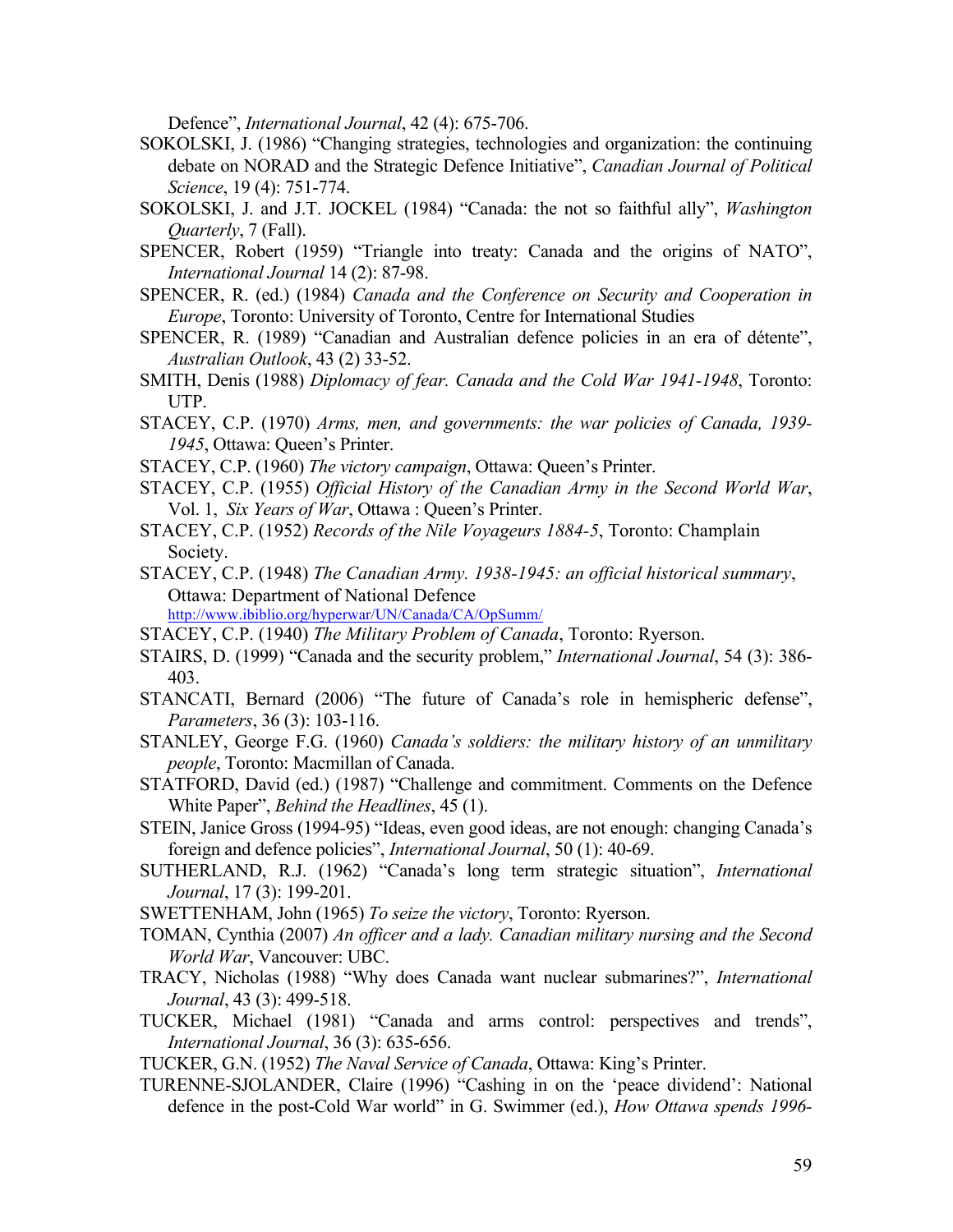*97: life under the knife*, Ottawa: Carleton University Press.

- VANCE, Jonathan (1994) *Objects of concern. Canadian prisoners of war through the twentieth century*, Vancouver: UBC.
- VANCE, J. (1997) *Death so noble. Memory, meaning, and the First World War*, Vancouver: UBC.
- WARK, Wesley (2004-05) "Learning lessons (and how) in the war on terror: the Canadian experience", *International Journal*, 60 (1): 71-90.
- WARNOCK, John. (1970) *Partner to Behemoth: the military policy of a satellite Canada*, Toronto: new press.
- WEINTRAUB, Sidney (2004) "Migration, trade, and security: big issues come in combinations", *Policy Options*, 25 (6).
- WEST, Christopher (1913) *Canada and Sea Power*, Toronto: McClelland and Goodchild.
- WHITAKER, Reginald (2003) "More or less than meets the eye? The new security agenda" in G. Bruce Doern (ed.), *How Ottawa spends 2003-2004: Regime change and policy shift*, Don Mills: Oxford University Press, pp.44-58.
- WHITAKER, R. and Gary MARCUSE (1994) *Cold War Canada: the Making of a national insecurity state*, Toronto: UTP.
- WHITBY, Michael (2005) *Commanding Canadians. The Second World War diaries of A.F.C. Layard*, Vancouver: UBC.
- WHITMAN, Shelly (2010) "Child pirates and the Canadian Navy", *Canadian Naval Review*, 6 (2).
- WILLIS, John (1988) "Defence spending 1988-89", *Canadian Defence Quarterly*, 18 (1) 48-53.
- WILLIS, J. (1985-86) "The economics of Canadian defence", *Canadian Strategic Review*
- WILNER, Alex (2010) "Targeted killings in Afghanistan: measuring coercion and deterrence in counterterrorism and counterinsurgency", *Studies in Conflict and Terrorism*, 33 (4).
- WINSLOW, Donna (2002) "The Canadian military in the security environment of the twenty-first century" in C. Gaffield and K.L. Gould (eds.) (2002) *The Canadian Distinctiveness into the XXIst Century*, Ottawa: University of Ottawa Press, pp. 253-266.

WISE, S.F. (1980) *Canadian airmen and the First World War*, Toronto: UTP.

- WOOD, James A. (2010) *Militia myths: Ideas of the Canadian citizen soldier, 1896-1921*, Vancouver: UBC.
- WOOD, Herbert F. (1966) *Strange battleground: the official history of the Canadian army in Korea*, Ottawa: Queen's Printer.
- WU, Terry and Ross FETTERLY (1990), "Canadian defence policy: an analysis", *Canadian Public Policy*, 16 (2): 161-73.
- YOST, W.J. (ed.) (1988) *In defence of Canada's oceans*, Ottawa: Conference of Defence Associations.
- ZYLA, Benjamin (2014) *Sharing the burden? NATO and its second-tier powers*, Toronto: UTP.

#### **Human Rights and Human Security**

*Human security network* http://www.humansecuritynetwork.org/

ACHARYA, Amitav (2001) "Human security: east versus west", *International Journal*, 56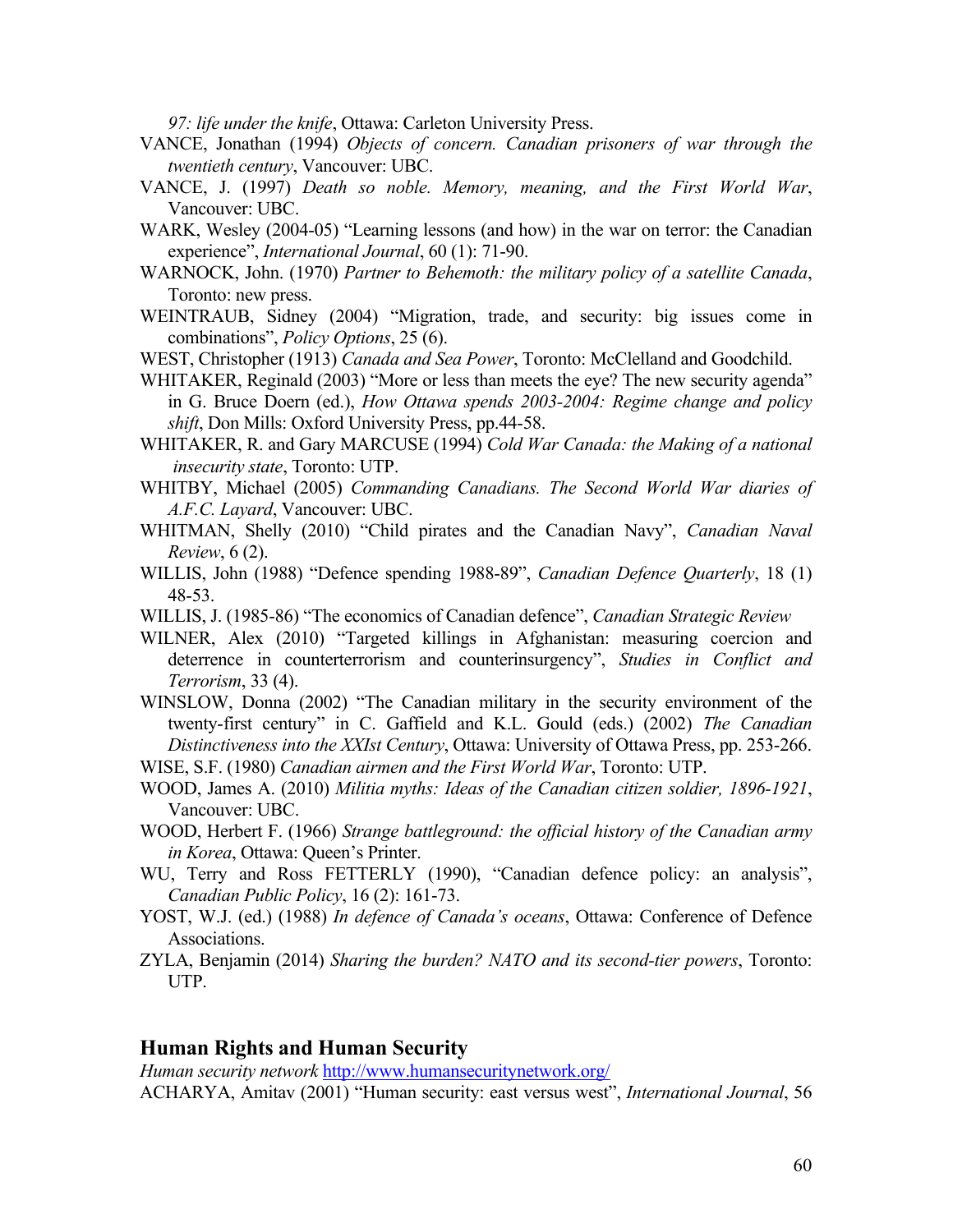(3).

- Lloyd (2003) *Navigating a New World: Canada's Global Future*, Toronto: Alfred A. Knopf.
- AXWORTHY, L. (1999) "La sécurité humaine. La sécurité des individus dans un monde en mutation", *Politique étrangère*, 99: 333-342.
- AXWORTHY, L. (1999) "La nouvelle vocation de sécurité de l'OTAN", *Revue de l'OTAN*, 47 (4): 8-11.
- AXWORTHY, L. (1997) "Canada and human security: the need for leadership", *International Journal*, 52 (2): 183-96.
- AXWORTHY, L. (1997) "Entre mondialisation et bipolarité: pour une politique étrangère du Canada globale et humaine", *Ėtudes internationals*, 28 (1): 105-21.
- AXWORTHY, L. and Sarah TAYLOR (1998) "A ban for all seasons", *International Journal*, 53 (2).
- BAIN, William W. (1999) "Against crusading: the ethics of human security and Canadian foreign policy", *Canadian Foreign Policy*, 6 (3): 85-98.
- BETTATI, Mario (1997) "La convention sur l'interdiction de l'emploi, du stockage, de la production et du transfert des mines antipersonnel et sur leur destruction", *Annuaire français de droit international*, 43.
- BOSOLD, D. and W. VON BREDOW (2006) "Human security: a radical or rhetorical shift in Canada's foreign policy", *International Journal*, 61 (4): 829-44.
- CAMERON, Maxwell, Robert J. LAWSON and Brian W. TOMLIN (eds.) (1998) *To Walk without Fear: The global movement to ban landmines*, Toronto: Oxford University Press, 1998.
- CHALK, F., R. DALLAIRE, K. MATTHEWS, C. BARQUEIRO and S. DOYLE (2010) *Mobilizing the will to intervene: leadership to prevent mass atrocities*, Montreal: Montreal Institute for Genocide and Human Rights Studies, Concordia University.
- CHEUNG-GERTLER, Jasmin H. (2007) "A model power for a troubled world? Canadian national interests and human security in the 21<sup>st</sup> century", *International Journal*, 62(3).
- COPELAND, Daryl (2001) "The Axworthy years: Canadian foreign policy in the era of diminished capacity" in F.O. Hampson, N. Hillmer and M.A. Molot (eds.), *Canada among nations 2001: the Axworthy legacy*, Toronto: OUP.
- CROSBY, Ann Denholm (2003) "Myths of Canada's human security pursuits: tales of tool boxes and tickle trunks" in C. Turenne Sjolander, H.A. Smith and D. Stienstra (eds.), *Feminist perspectives on Canadian Foreign Policy*, Toronto: Oxford University Press, pp. 90-107.
- DFAIT (2000) *Freedom from fear: Canada's foreign policy for human security*  http://pubx.dfaitmaeci.gc.ca/00\_Global/Pubs\_Cat2.nsf/56153893FF8DFDA285256BC700653B9F/\$file/Freedom\_from Fear-e.pdf
- DONAGHY, Greg (2003) "All God's Children: Lloyd Axworthy, Human security and Canadian Foreign Policy, 1996-2000," *Canadian Foreign Policy*, 10 (2): 39-58.
- ENGLISH, John (2001) "In the Liberal tradition: Lloyd Axworthy and Canadian foreign policy" in F.O. Hampson, N. Hillmer and M.A. Molot (eds.), *Canada among nations 2001: the Axworthy legacy*, Toronto: OUP.
- GERVAIS. Myriam et Stéphane ROUSSEL (1998) "De la sécurité de l'État à celle de l'individu. L'évolution du concept de sécurité au Canada (1990-1996)", *Études internationales*, 29 (1): 25-51.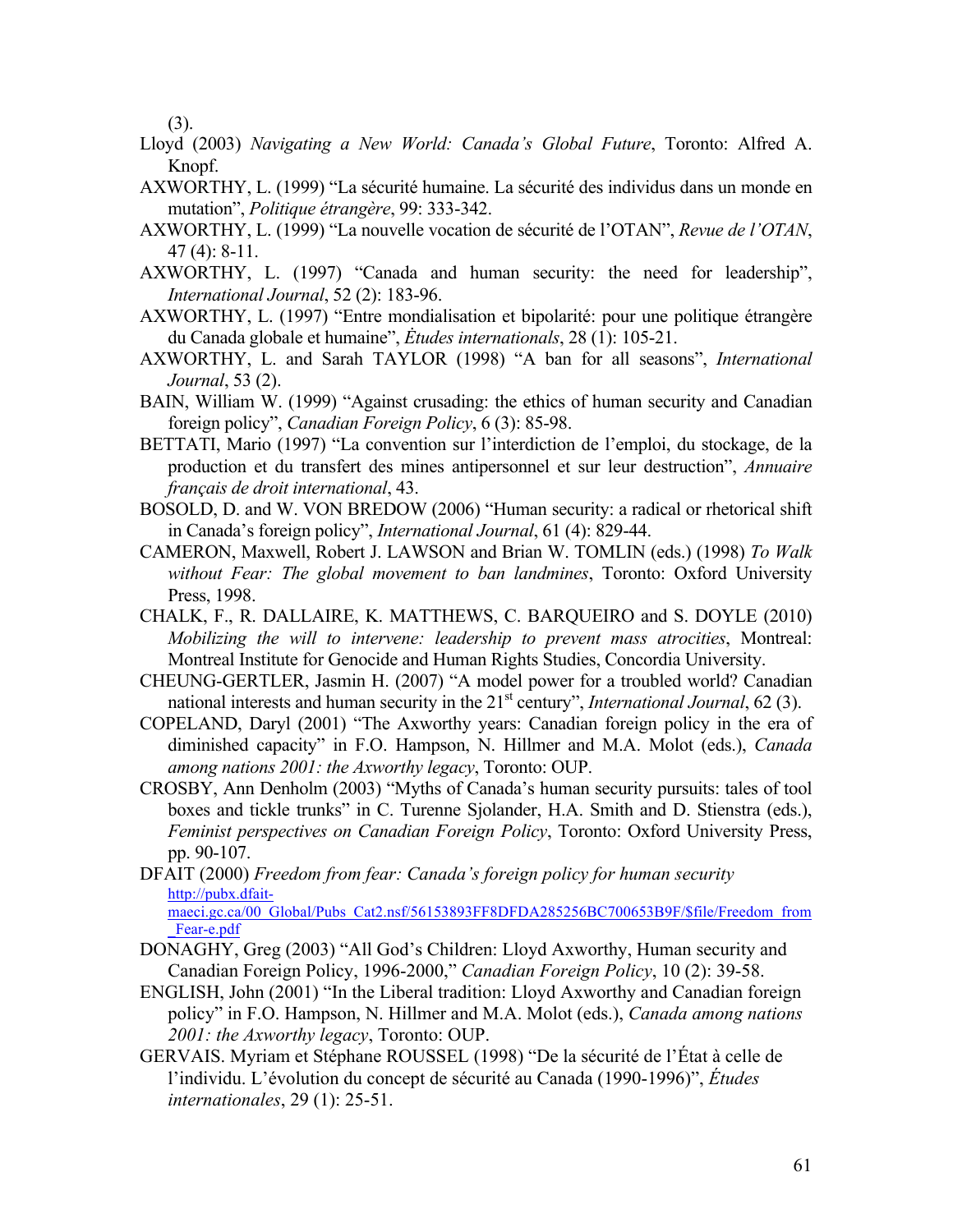- GIONET, Marc (2009) "Canada the failed protector: transfer of Canadian captured detainees to third parties in Afghanistan", *The Journal of Conflict Studies*. 29: 5-24.
- GORDON, Sheldon (1983) "The Canadian government and human rights abroad", *International Perspectives* (November-December).
- HAMPSON, Fen Osler and Dean OLIVER (1998) "Pulpit diplomacy: a critical assessment of the Axworthy doctrine", *International Journal*, 53 (3): 379-407.
- HATALEY, T.S. and K.R. NOSSAL (2004) "The Limits of the Human Security Agenda: the case of Canada's response to the Timor crisis," *Global Change, Peace and Security*, 16 (1): 5-17.
- HAY, Robin J. (2001) "Present at the creation? Human security and Canadian foreign policy in the twenty-first century" in F.O. Hampson, N. Hillmer and M.A. Molot (eds.), *Canada among nations 2001: the Axworthy legacy*, Toronto: OUP.
- HEINBECKER, Paul (1999), "Human Security", *Canadian Foreign Policy*, 7 (1): 19-25.
- HEIBECKER, P. (2000) "Human security: the hard hedge", *Canadian Military Journal*, 1: 11-16.
- HEINBECKER, P. and R. McRAE (2001) "The Kosovo air campaign" in R. McRae and D. Hubert (eds.), *Human security and the new diplomacy*, Montreal: McGill-Queen's University Press, pp. 122-133.
- KILGOUR, David (2000) "Human security and Canadian foreign policy", *Canadian Social Studies*, 34 (2):
- INTERNATIONAL COMMISSION ON INTERVENTION AND STATE SOVEREIGNTY (2001) *Responsibility to protect*, Ottawa: International Development Resource Centre.
- LUI, Andrew (2012) *Why Canada cares: human rights and foreign policy in theory and practice*, Montreal: McGill-Queen's University Press.
- MAMUJI, Aaida (2012) "Canadian military involvement in humanitarian assistance: progress and prudence in natural disaster response," *Canadian Foreign Policy Journal*, 18 (2).
- McRAE, Rob and Don HUBERT (eds.) (2001) *Human security and the new diplomacy: protecting people, promoting peace*, Montreal: McGill-Queen's University Press.
- MAHONEY, Kathleen (1992) "Human rights and Canadian foreign policy", *International Journal*, 47.
- MATTHEWS, Robert and Cranford PRATT (1985) "Human rights and foreign policy: principles and Canadian practice", *Human Rights Quarterly*, 7: 159-188.
- NELLES, Wayne (2002) "Canada's human security agenda in Kosovo and beyond: military intervention versus conflict prevention", *International Journal*, 57 (3): 459- 479.
- NOSSAL, Kim Richard (1980) "Les droits de la personne et la politique étrangère canadienne: le cas de l'Indonésie", *Études internationales*, 11 (Juin): 223-38.
- NOSSAL, K.R. (1998-99) "Pinchpenny diplomacy: the decline of 'good international citizenship'", *International Journal*, 54 (1): 88-105.
- NOSSAL, K.R. (2005) "Ear candy: Canadian policy toward humanitarian intervention and atrocity crimes in Darfur", *International Journal*, 60 (4): 1017-32.
- NOSSAL, K.R. (2013) "The use and misuse- of R2P: the case of Canada" in A. Hehir and R. Murray (eds.), *Lybia, the Responsibility to Protect and the Future of Humanitarian Intervention*, London: Palgrave Macmillan, pp. 110-29.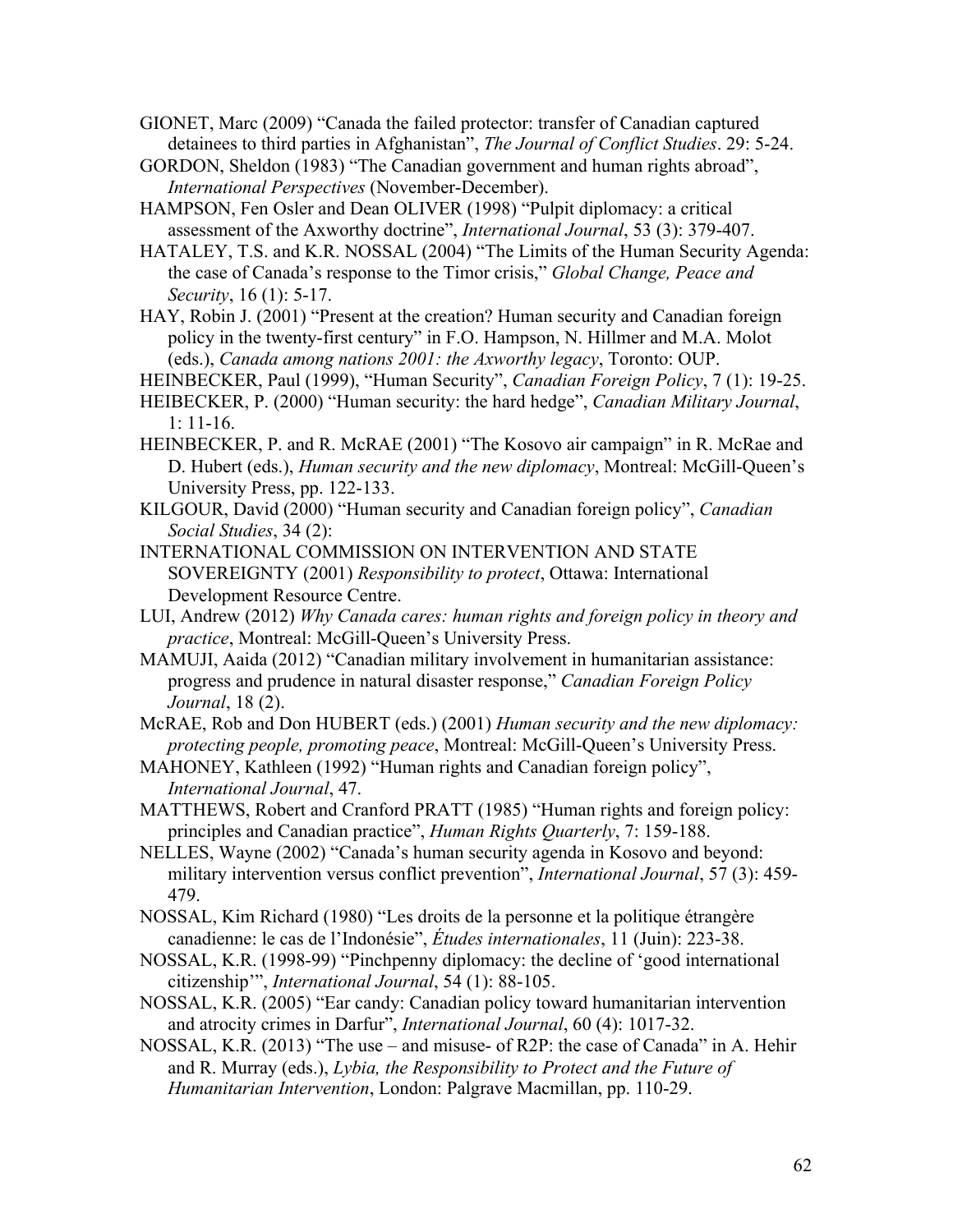- NOSSAL, K.R. and S. ROUSSEL (2000) "Canada and the Kosovo war: the happy follower" in P. Martin and M. Brawley (eds.), *Alliance politics, Kosovo and NATO: Allied force or forced allies?*, New York: Palgrave, pp. 181-199.
- PARIS, Roland (2001) "Human Security: paradigm shift or hot air?" *International Security* 26 (2): 87-102
- PROSPER, Bernard Jr. (2006) "Canada and human security: from the Axworthy doctrine to middle power internationalism", *American Review of Canadian Studies*, 36 (2): 233- 261.
- RAMEL, Frédéric (2003) "La sécurité humaine: une valeur de rupture dans les cultures stratégiques au Nord?", *Études internationales*, 34 (1): 79-104.
- RIOUX, Jean-François and Robin HAY (1998-99) "Canadian foreign policy: from internationalism to isolationism?", *International Journal*, 54 (1): 57-75.
- RIOUX, J.-F. (2002) *La sécurité humaine*, Paris: L'Harmattan.
- ROBINSON, D. (2001) "The International Criminal Court" in R. McRae and D. Hubert (eds.), *Human security and the new diplomacy: protecting people, promoting peace*, Montreal: McGill-Queen's University Press.
- ROSS, Jennifer (1999) "Is Canada's human security policy really the 'Axworthy' doctrine?", *Canadian Foreign Policy*, 8 (2): 75-93.
- ROYDS, Mollie (2000) "Middlepowerism in the post-Cold War Era: a critique of Axworthy's security policy", J*ournal of Military and Strategic Studies*, 3 (1).
- SCHARFE, Sharon (1996) *Complicity: human rights and Canadian foreign policy: the case of East Timor*, Montreal: Black Rose Books.
- STOETT, Peter (1999) *Human and Global Security: an exploration of terms*, Toronto: UTP.
- TOMLIN, Brian W. (1998) "On a fast-track to ban: the Canadian Policy Process", *Canadian Foreign Policy Journal*, 5 (3): 3-24.
- WELSH, Jennifer M. (2001) "From right to responsibility: humanitarian intervention and international society," *Global Governance*, 8 (4): 503-21.
- WILLIAMS, Jody, Mary WAREHAM and Stephen GOOSE (eds.), *Banning landmines: disarmament, citizen diplomacy, and human security*, New York: Rowman and Littlefield, 2008.
- ZAHAR, M.-J. (2005) "Intervention, prevention, and the 'Responsibility to Protect': Considerations for Canadian Foreign Policy," *International Journal*, 25 (6).

## **League of Nations, UN, peacekeeping, peace-support operations, refugees**

- ABELLA, Irving and Harold TROPER (1983) *None is too many: Canada and the Jews of Europe, 1933-1948*, Toronto: Lester and Orpen Dennys.
- ABELLA, I. and H. TROPER (1979) "The line must be drawn somewhere: Canada and the Jewish refugees, 1933-9", *Canadian Historical Review*, 60 (2): 178-209.
- ADELMAN, Howard (1982) *Canada and the Indochinese refugees*, Regina: Weigl Educational.
- AXWORTHY, Lloyd, Pauline JEWETT and Thomas A. HOCKIN (1987) "Three-party debate: can Canada really be an effective peacekeeping middle power? in True North Strong and Free Inquiry Society, *The true north strong and free? Proceedings of a public inquiry into Canadian defence policy and nuclear arms*, West Vancouver: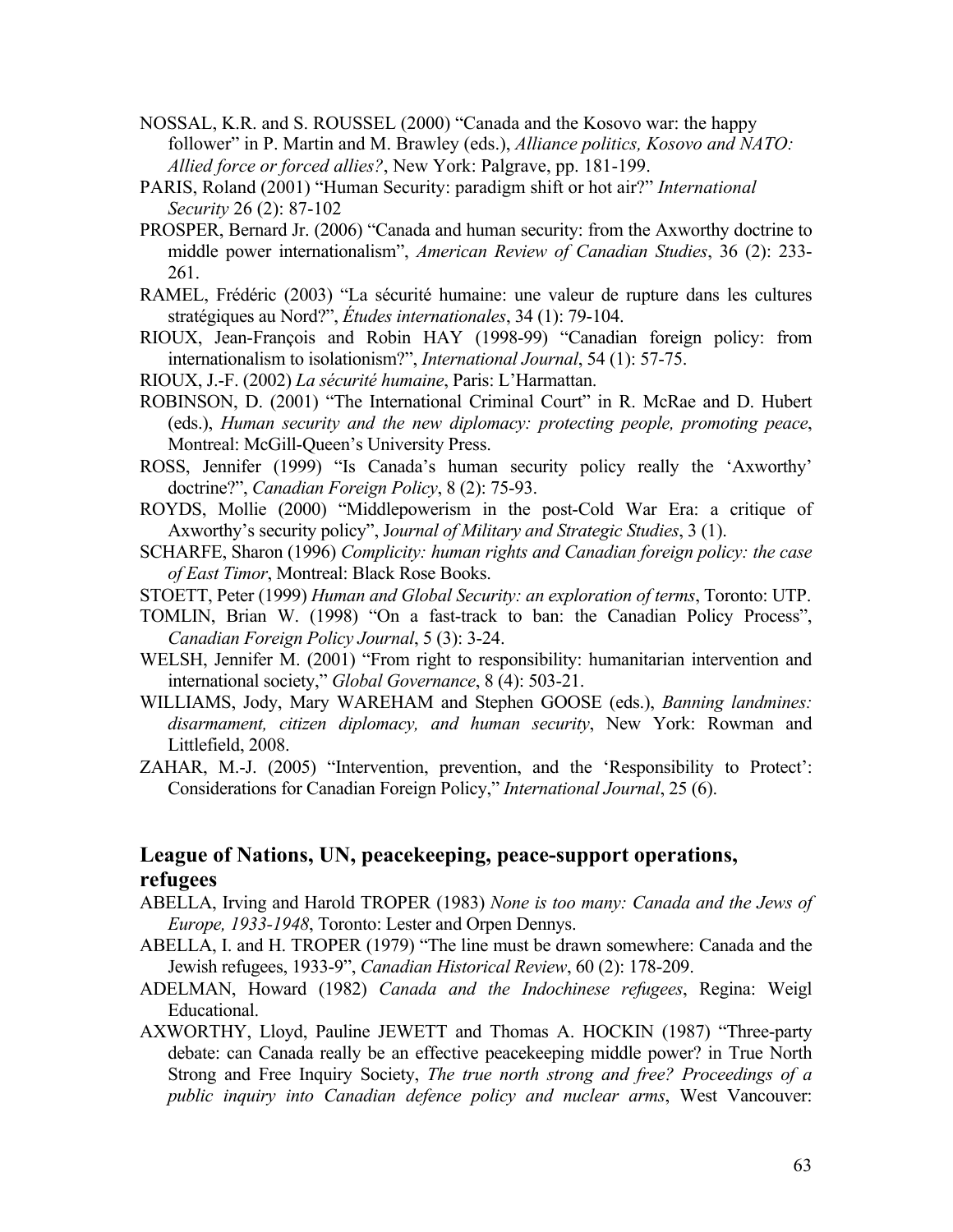Gordon Soules Publishers, pp. 161-182.

- BRATT, Duane (2007) "Warriors or Boy Scouts? Canada and Peace Support Operations", in D. Bratt and C. Kukucha (eds.), *Readings in Canadian Foreign Policy*, Toronto: Oxford University Press, pp. 238-248.
- BOTHWELL, R. and J. ENGLISH (1972) "Dirty work at the crossroads: new perspectives on the Riddell incident", *Historical Papers*, 7 (1): 263-285.
- CARROLL, Michael K. (2009) *Pearson's peacekeepers. Canada and the United Nations Emergency Force, 1956-67*, Vancouver: UBC.
- CHAPNICK, Adam (2005) *The Middle Power Project: Canada and the founding of the United Nations*, Vancouver: UBC.
- CHARTERS, David (1993) "From October to OKA: peacekeeping in Canada, 1970-1990" in M. Milner (ed.), *Canadian Military History: selected readings*, Toronto: Copp, Clark, Pittman.
- CHARTERS, D. and James LeBLANC (1989) "Peace-keeping and internal security: the Canadian Army in low intensity operations" in M. Charters and M. Tugwell (eds.), *Armies in low intensity conflict: a comparative analysis*, Toronto: Brassey.
- COULON, Jocelyn (1998) *Soldiers of diplomacy: the United Nations, peacekeeping and the new world order*, Toronto: UTP.
- COX, David (1968) "Issues and options: a report on the Queen's/CIIA conference on peacekeeping, February 24-26, 1967" in *Peacekeeping: international challenge and Canadian response*, Lindsay: John Dyell Ltd., pp. 63-92.
- DAI, Poeli (1974) "Canada and the review of UN peacekeeping operations", *Yearbook of International Law*, 12: 186-210.
- DAWSON, Grant (2006) *Here is hell: Canada's engagement in Somalia*, Vancouver: UBC.
- DIRKS, Gerald (1977) *Canada's refugee policy: indifference or opportunism?*, Montreal: McGill-Queen's University Press.
- DIRKS, G. (1988) "World refugees: the Canadian response", *Behind the Headlines*, 45: 1- 18.
- DORN, Walter (2005) "Canadian Peacekeeping: proud tradition, strong future?" *Canadian Foreign Policy*, 12 (2): 7-32.
- EASTMAN, S. Mack (1946) *Canada at Geneva*, Toronto: Ryerson.
- FARLEY, John (2008) *Brocj Chisholm, the World Health Organization, and the Cold War*, Vancouver: UBC.
- FELTHAM, Andrew (2009) "Spy versus spy? Rethinking the dynamic of Canadian Forces Intelligence sharing in Afghanistan", *Paterson Review*, 10: 25:40.
- FERGUSSON, J. and B. Levesque (1996-97) "The best-laid plans: Canada's proposal ofr a United Nations rapid reaction capability", *International Journal*, 52 (1)
- FETTERLY, Ross (2006) "The cost of peacekeeping: Canada", *The Economics of Peace and Security Journal*, 1 (2): 46-53.
- GAFFEN, Fred (1989) *In the eye of the storm: a history of Canadian peacekeeping*, Ottawa: Deneau and Wayne.
- GAMMER, Nicholas (2001) *From peacekeeping to peacemaking: Canada's response to the Yugoslav crisis*, Montreal: McGill-Queen's University Press.
- GRANATSTEIN, J.L. and D. BERCUSON (1991) *War and peacekeeping: from South Africa to the Gulf – Canada's limited wars*, Toronto: Key Porter.
- HAWRYLAK, Maciek and David M. MALONE (2005) "Haiti, again! A tough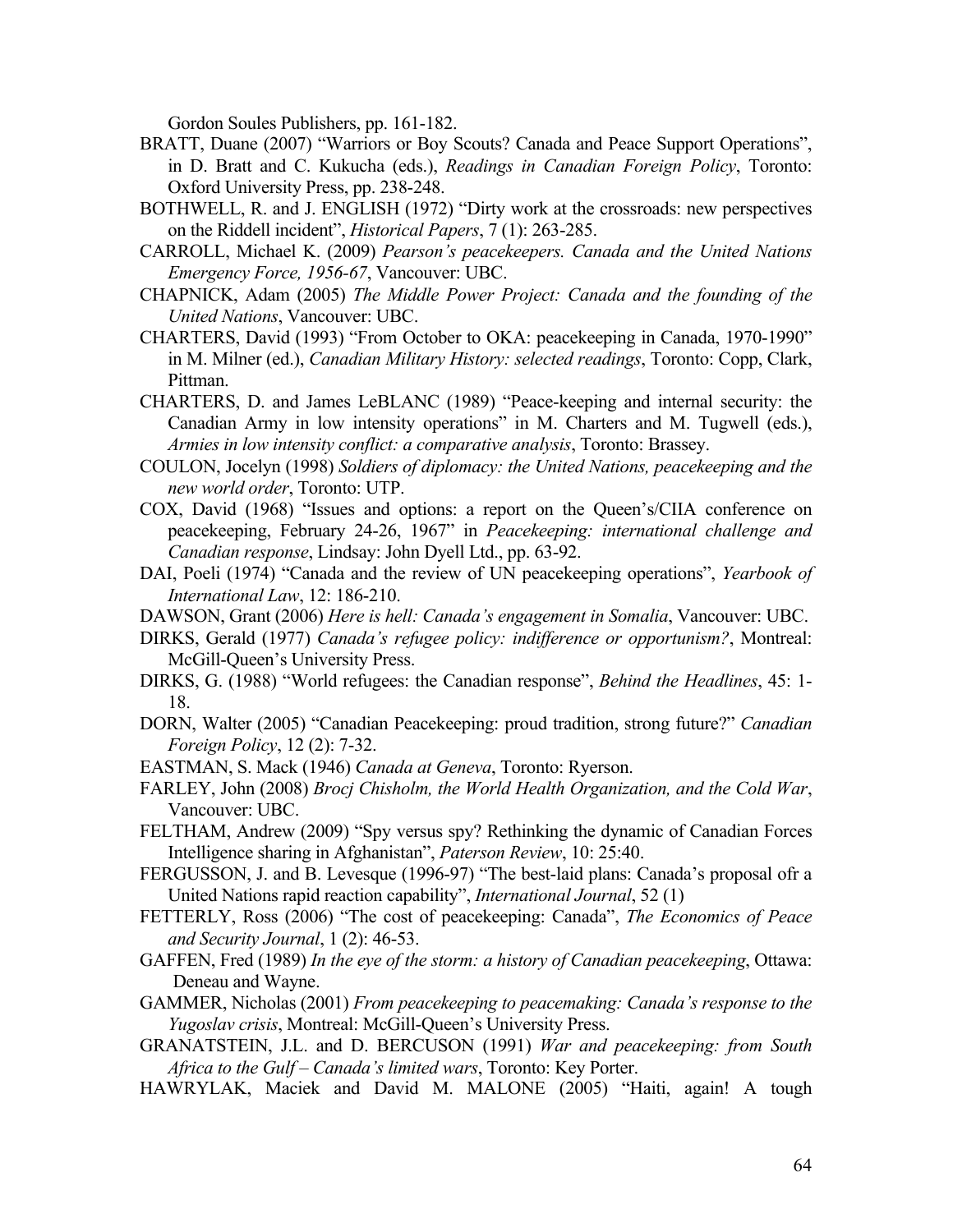peacebuilding task", *Policy Options*, 26 (7): 33-39.

- HILLMER, Norman (1995) "Peacekeeping, Canadian invention, Canadian myth" in J.L. Granatstein and S. Akerman (eds.), *Welfare states in trouble: historical perspectives on Canada and Sweden*, North York: Swedish-Canadian Academic Foundation. KOCH, Eric (1980) *Deemed suspect*, Toronto: Methuen.
- JAMES, Allan (2002) *Keeping the peace in the Cyprus crisis of 1963-64*, London: Palgrave.
- JOCKEL, J. T. (1994) *Canada International Peacekeeping*, Washington/Toronto: CSIS/CISS.
- LEGAULT, Albert (1999) *Canada and peacekeeping: three major debates*, Clementsport: Canadian Peacekeeping Press
- LEGAULT, A. (1982) "Canada's contribution to peacekeeping operations" in J. Sigler (ed.), *International peacekeeping in the eighties: global outlook and Canadian priorities,*  Ottawa: Carleton University Press, pp. 17-28.
- LEGAULT, A. and M. FORTMANN (1992) *A diplomacy of hope: Canada and disarmament, 1945-1988*, Montreal: McGill-Queen's University Press.
- LÉTOURNEAU, Charles (2006) *L'influence canadienne à travers les operations de paix, 1956 à 2005*, Centre d'étude des politiques étrangères et de sécurité, UQAM.
- McNAUGHT, Kenneth (1955) "Ottawa and Washington look at the U.N.", *Foreign Affairs*, 33 (July): 663-678.
- MALONEY, Sean M. (2001) "Helpful fixer or hired gun? Why Canada goes overseas?", *Policy Options*, 22 (1).
- MALONEY, S.M. (2002) *Canada and UN peacekeeping: cold war by other means, 1945- 1970*, St. Catharines: Vanwell Publishing Limited.
- MALONEY, S.M. (2003) "The International Security Assistance Force: the origins of a stabilization force", *Canadian Military Journal*, 4 (2): 3-11.
- MALONEY, S.M. (2005) "From myth to reality check; from peacekeeping to stabilization", *Policy Options*, 26 (7): 40-46.
- MARTIN, Pierre and Michel FORTMANN (1995) "Canadian public opinion and peacekeeping in a turbulent world", *International Journal*, 50 (2): 370-400.
- MARTEN, Kimberly (2006) Marten, "Lending forces: Canada's military peacekeeping" in P. James, N. Michaud and M.J. O'Reilly (eds.), *Handbook of Canadian Foreign Policy*, Lanham: Lexington Books, pp. 165-188.
- MASSIE, J. et D. BRIZIC (2014) "Rupture idéologique et redefinition de l'identité international du Canada: Harper et Chrétien face aux guerres en Libye et au Kosovo," *Canadian Foreign Policy Journal*, 20 (1): 19-28.
- OFF, Carol (2004) *The Ghosts of Medak Pocket: the story of Canada's secret war*, Toronto: Random House.
- REID, E. (1983) *On duty: a Canadian at the making of the United Nations, 1945-1946* , Toronto: McClelland & Stewart
- RIDDEL-DIXON, Elizabeth (2003) "Canada at the United Nations in the new millennium" in D. Carment, F. O. Hampson and N. Hillmer (eds.), *Canada among nations 2003: coping with the American colossus*, Toronto: UTP, pp. 256-286.
- RIDDEL-DIXON, E. (2007) "Canada and the United Nations, 1945-1989", *International Journal*, 62 (1): 145-160.
- ROTHWELL, David (1973) "United Church Pacifism October 1939", *The Bulletin*, 22.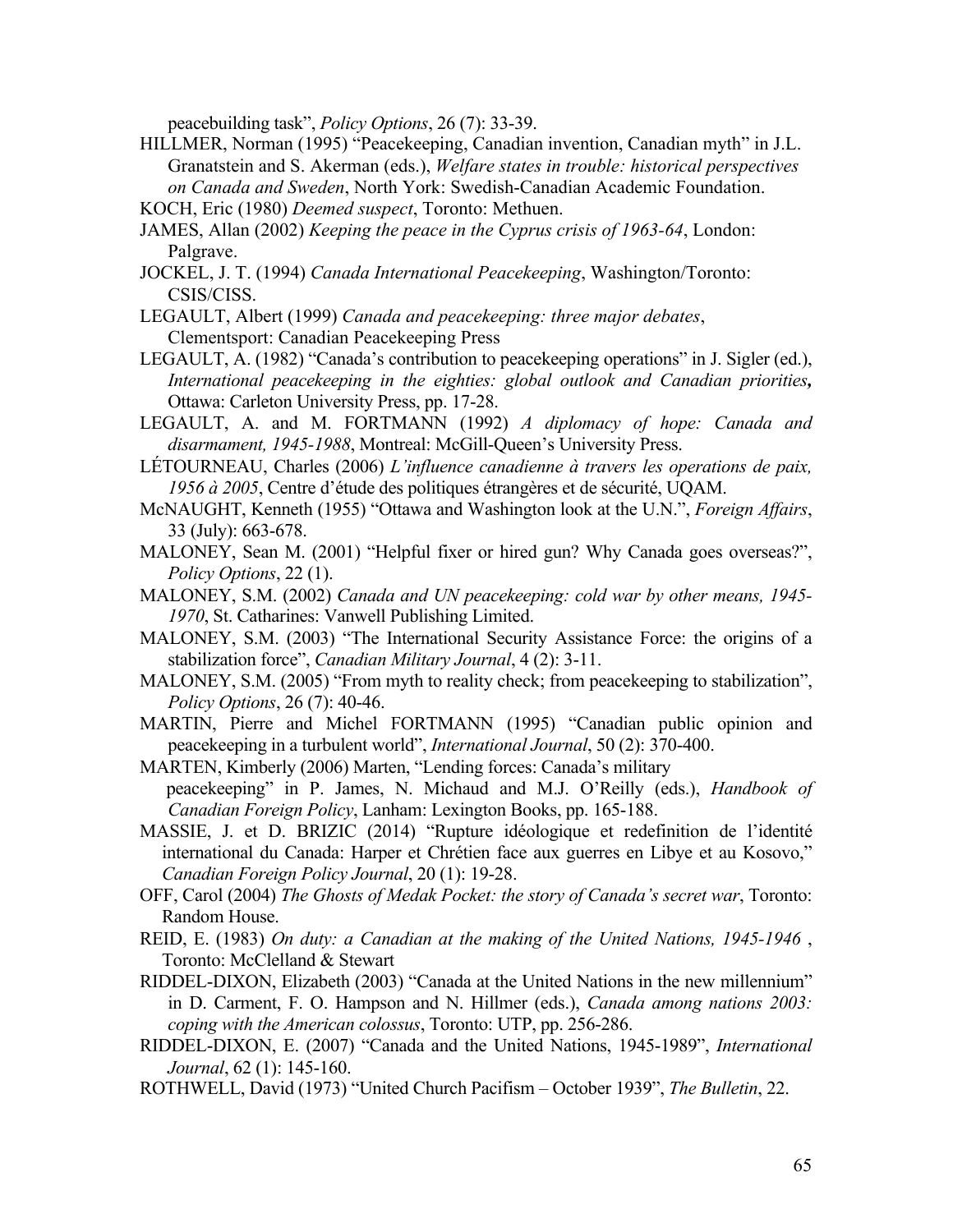- RUDD, David (2005) "Canada" in D. S. Sorenson and P. C. Wood (eds.), *The Politics of Peacekeeping in the post-Cold War era*, London: Franc Cass, pp. 158-175.
- RUDDERHAM, M. A. (2008) "Canada and United Nations peace operations", *International Journal*, 63 (2): 359-384.
- SENS, Allen G. (1997) *La Somalie et le maintien de la paix, les conséquences pour le Canada*, , Ottawa : Gouvernement du Canada.
- SIGLER, J. (ed.) (1982) *International peacekeeping in the eighties: global outlook and Canadian priorities,* Ottawa: Carleton University Press, pp. 17-28.
- SOWARD, F. H. and E. MacINNIS (1956) *Canada and the United Nations*, New York: Manhattan Publishing Co.
- SPOONER, Kevin A. (2009) *Canada, the Congo Crisis, and UN Peacekeeping, 1960-64*, Vancouver: UBC.
- STANDING SENATE COMMITTEE ON FOREIGN AFFAIRS (2000) *The new NATO and the evolution of peacekeeping: implications for Canada*, *http://www.parl.gc.ca/36/2/parlbus/commbus/senate/Com-e/FORE-E/REP-E/rep07apr00-e.htm*
- STAPLES, Steven (2006) *Marching orders: how Canada abandoned peacekeeping and why the UN needs us now more than ever*, A report commissioned by the Council of Canadians, October, http://www.canadians.org/peace/issues/Marching\_Orders/index.html
- STEIN, Janice G. and Eugene LANG (2007) *The Unexpected War: Canada in Kandahar*, Toronto: Viking
- STOKES, Lawrence (1976) "Canada and the Academic refugees from Nazi Germany: the case of Gerhard Hertzberg", *Canadian Historical Review*, 57 (2): 150-170.
- TAYLOR, Alastair, David COX and J.L. GRANATSTEIN (1968) *Peacekeeping: international challenge and Canadian response*, Toronto: CIIA.
- THAKUR, Ramesh (1980) "Peacekeeping and foreign policy: Canada, India and the International Commission in Vietnam, 1954-1965", *British Journal of International Studies*, 6: 125-153.
- VEATCH, Richard (1975) *Canada and the League of Nations*, Toronto: UTP.
- WINDSOR, Lee (2001) "Professionalism under fire: Canadian implementation of the Medak Pocket agreement, Croatia 1993", *The Army Doctrine and Training Bulletin*, 4 (3): 20-27.
- WIRICK, Gregory (1992) "Canada, peacekeeping and the United Nations" in F.O. Hampson and C. Maule (eds.), *Canada among nations 1992-93*, Ottawa: Carleton University Press.
- WU, David A. (2006) "Canada's past, present and potential future contributions to a United Nations high-readiness, rapid reaction military capability", *Canadian Military Journal*, 6 (3): 25-32.

### **International Aid and Development**

- ADAMS, J.V. (1980) *Liaison dangereuse: promotion des exportations et aide au développement*, Ottawa: Institut Nord-Sud.
- ADAMS, Patricia and Lawrence SOLOMON (1984) *In the name of progress: the underside of foreign aid*, Toronto: Energy probe.
- APPAVOO, Patricia (1989) *The small state as donor: Canadian and Swedish development*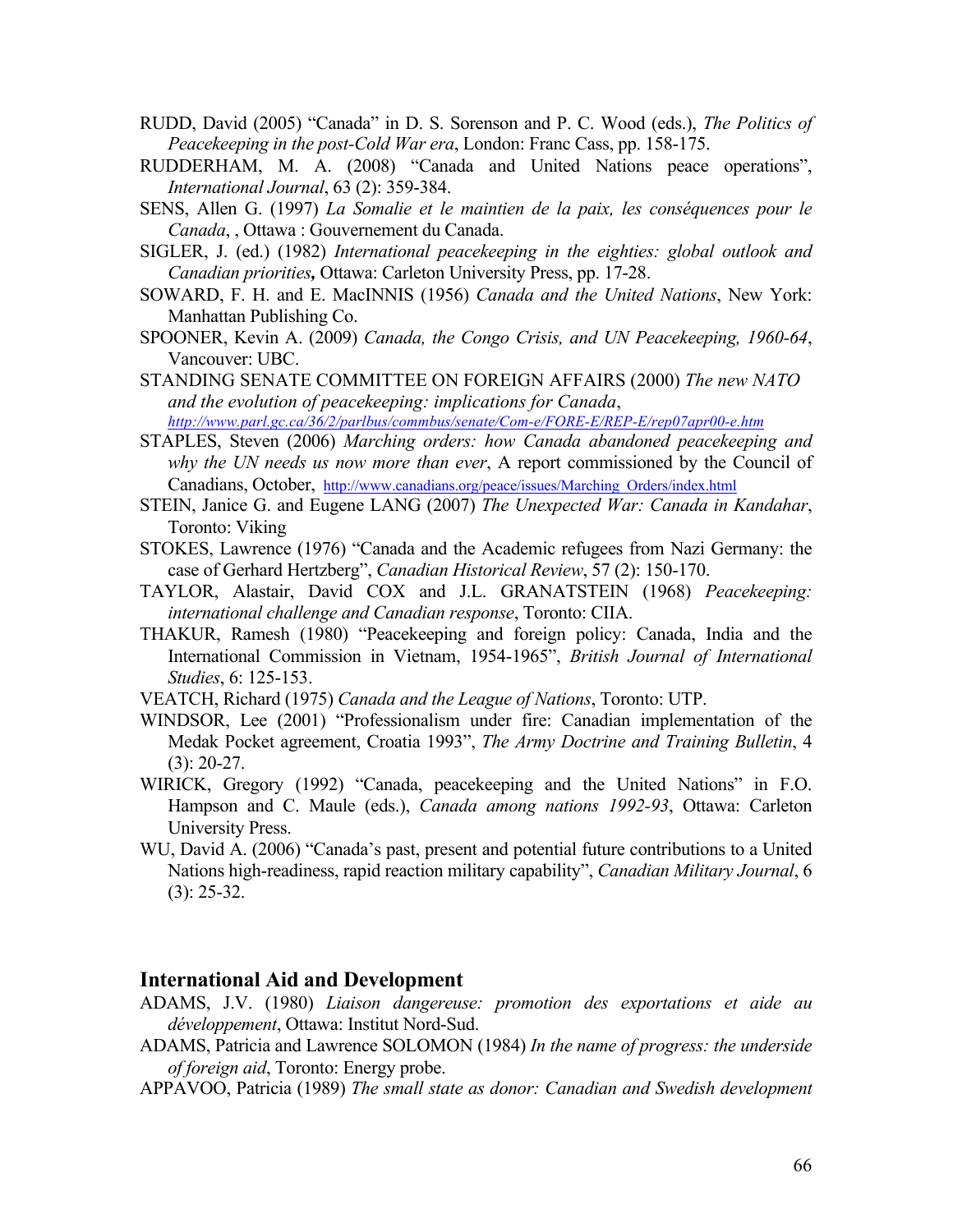*assistance policies compared, 1960-1976*, University of Toronto Ph.D. thesis.

- BARRATT, Bethany (2006) "Canadian Official development assistance policy: juggling the national interest and humanitarian impulses", in P. James, N. Michaud and M.J. O'Reilly (eds), *Handbook of Canadian Foreign Policy*, Lanham: Lexington Books, pp. 209-233.
- BROWN, S., M. DEN HEYER and D.R. BLACK (eds.) (2014) *Rethinking Canadian Aid*, Ottawa: University of Ottawa Press.
- BRUNEAU, Thomas et al. (1978) *CIDA: the organization of Canadian overseas assistance*, Montreal, McGill University, Centre for Developing Area Studies
- BRYANT, Peter C. (1965) *Canada's external aid program*, Ottawa: Private Planning Association of Canada
- CANADA, Parliamentary Task Force on North-South relations (1980) *Interim report to parliament on the relations between developed and developing countries*, Ottawa.
- CANADA, Standing Committee External Affairs and International Trade (1986) *Discussion Paper on issues in Canada's Official Development Assistance Policies*, Ottawa.
- CANADA, Standing Committee External Affairs and International Trade (1987) *For whose benefit? Report of the Standing Committee on External Affairs and International Trade on Canada's official development assistance and programs*, Ottawa: Supply and **Services**
- CANADIAN COUNCIL FOR INTERNATIONAL COOPERATION (1999) *A call to end global poverty: renewing Canadian aid policy and practice*, Ottawa: CCIC.
- CANADIAN COUNCIL FOR INTERNATIONAL COOPERATION (2001) *Putting poverty on the trade agenda*, Ottawa: CCIC.
- CARIN, B. and G. SMITH (2010) *Reinventing CIDA*, Calgary: Canadian Defence and Foreign Affairs Institute.
- CARTY, Robert and Virginia SMITH (1981) *Perpetuating poverty: the political economy of Canadian foreign aid*, Toronto: Between the lines.
- CHARLTON, Mark W. (1992) *The making of Canadian food aid policy*, Montreal: McGill-Queen's University Press.
- CLARKE, Robert and Richard SWIFT (eds.) (1982) *Ties that bind. Canada and the Third World*, Toronto: Between the Lines.
- CIDA (1975) *Strategy for international development cooperation 1975-1980*, Ottawa.
- CIDA (1987) *Sharing our future: Canada's international development assistance*, Ottawa.
- CIDA (1995) *CIDA's policy on poverty reduction*, Hull.
- CIDA, *Statistical Report(s) on Official Development Assistance* http://www.acdi-cida.gc.ca/acdicida/acdi-cida.nsf/eng/JUD-4128122-G4W#PDF
- CIDA (1996) *Government of Canada Policy for CIDA on Human Rights, Democratization and Good Governance,*

http://www.acdi-cida.gc.ca/INET/IMAGES.NSF/vLUImages/HRDG2/\$file/HRDG-Policy-e.pdf

- DESMARAIS, Jean-Claude (1986) *Study of Policy and Organization of Canada's Official Development Aid*, Ottawa: CIDA.
- DUDLEY, Leonard and Claude MONMARQUETTE (1978) *The supply of Canadian foreign aid: explanation and evaluation*, Ottawa: Economic Council of Canada.
- EHRARDT, Robert (1983) *Canadian Development Assistance to Bangladesh*, Ottawa: North South Institute.
- FITZ-GERALD, Ann M. (2004) "Addressing the security-development nexus: implications for joined-up government**",** *Policy Matters***, 5 (5).**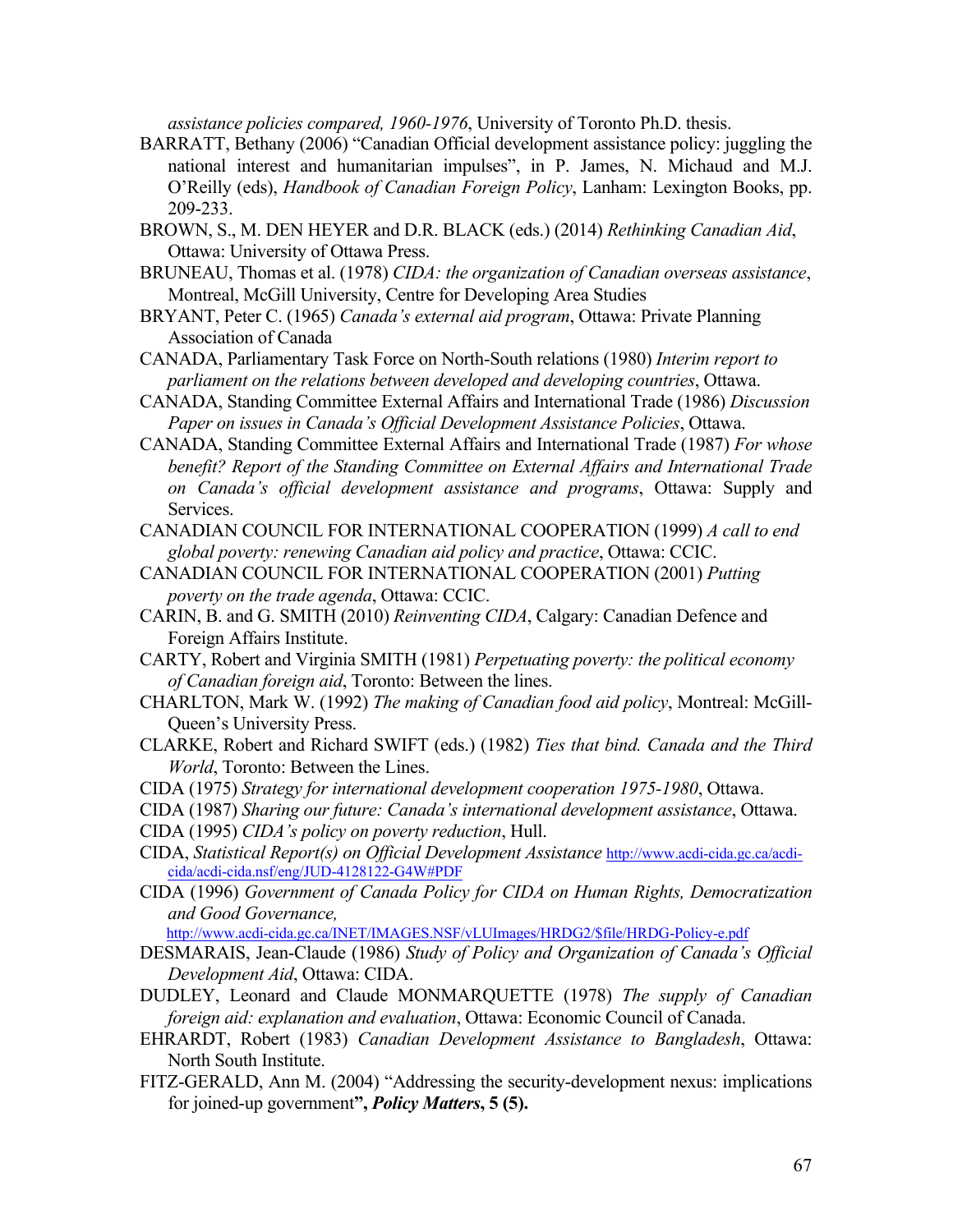- FREEMAN, Linda (1982) "CIDA, wheat, and rural development in Tanzania", *Canadian Journal of African Studies*, 16 (3): 479-504.
- GILLIES, David (ed.) (1997) *Strategies of public engagement: shaping a Canadian agenda for international co-operation*, Montreal: McGill-Queen's University Press.
- GOVERNMENT OF CANADA (2005) *International Policy Statement, A Role of Pride and Influence in the World: Development*, Ottawa. http://www.acdi-cida.gc.ca/ips-development
- HEAD, Ivan (1991) *On a hinge of history: the mutual vulnerability of South and North*, Toronto: UTP.
- HELLEINER, Gerald (ed.) (1990) *The other side of international development policy: the non-aid economic relations with developing countries of Canada, Denmark, the Netherlands, Norway, and Sweden*, Toronto: UTP.
- HELLEINER, G.K. (1984-85) "Canada, the developing countries and the international economy: what next?", *Journal of Canadian Studies*, 19 (4).
- INTERNATIONAL DEVELOPMENT RESEARCH AND POLICY TASK FORCE (1994) *Connecting with the world: priorities for Canadian internationalism in the 21<sup>st</sup> century,* Ottawa: IDRC.
- LAVERGNE, Réal (1988) "Determinants of Canadian aid policy" in O. Stokke (ed.), *Middle powers and global poverty: the determinants of the aid policies of Canada, Denmark, the Netherlands, Norway and Sweden*, Uppsala: Scandinavian Institute of African Studies.
- MORRISON, David R. (1984-85) "The Mulroney government and the Third World", *Journal of Canadian Studies*, 19 (4): 3-15.
- MORRISON, D.R. (1998) *Aid and ebb tide: a history of CIDA and development assistance*, Waterloo: Wilfrid Laurier University Press.
- NOËL, Alain and Jean-Philippe THÉRIEN (1994) "Welfare institutions and foreign aid: domestic foundations of Canadian foreign policy", *Canadian Journal of Political Science*, 37 (3): 529-558.
- NOËL, A. and J.-P. THÉRIEN (1995) "From domestic to international justice: the welfare state and foreign aid", *International Organization*, 43 (2): 523-553.
- NORTH-SOUTH INSTITUTE (1980) *In the Canadian Interest? Third World Development in the 1980s*, Ottawa: North-South Institute.
- NORTH-SOUTH INSTITUTE (1977) *North-South Encounter: the Third World and Canadian Performance*, Ottawa: NSI.
- NOSSAL, K.R. (1988) "Mixed motives revisited: Canada's international development assistance", *Canadian Journal of Political Science*, 21 (2): 35-56.
- PARLIAMENTARY TASK FORCE ON NORTH SOUTH RELATIONS (1980) *Report to the House of Commons on the relations between developed and developing countries*, Hull: Supply and Services.
- PELLETIER, I. (1971) *La politique canadienne d'aide au développement*, Paris: Librairie de droit et de jusrisprudence.
- PRATT, Cranford (1984) "Canadian policy towards the third world: basis for an explanation", *Studies in Political Economy* 13.
- PRATT, C. (1988) "Ethics and foreign policy: the case of Canada's development assistance", *International Journal*, 43 (2): 264-301.
- PRATT, Cranford (ed.) (1989) *Internationalism under strain: the North-South policies of Canada, the Netherlands, Norway and Sweden*, Toronto: UTP.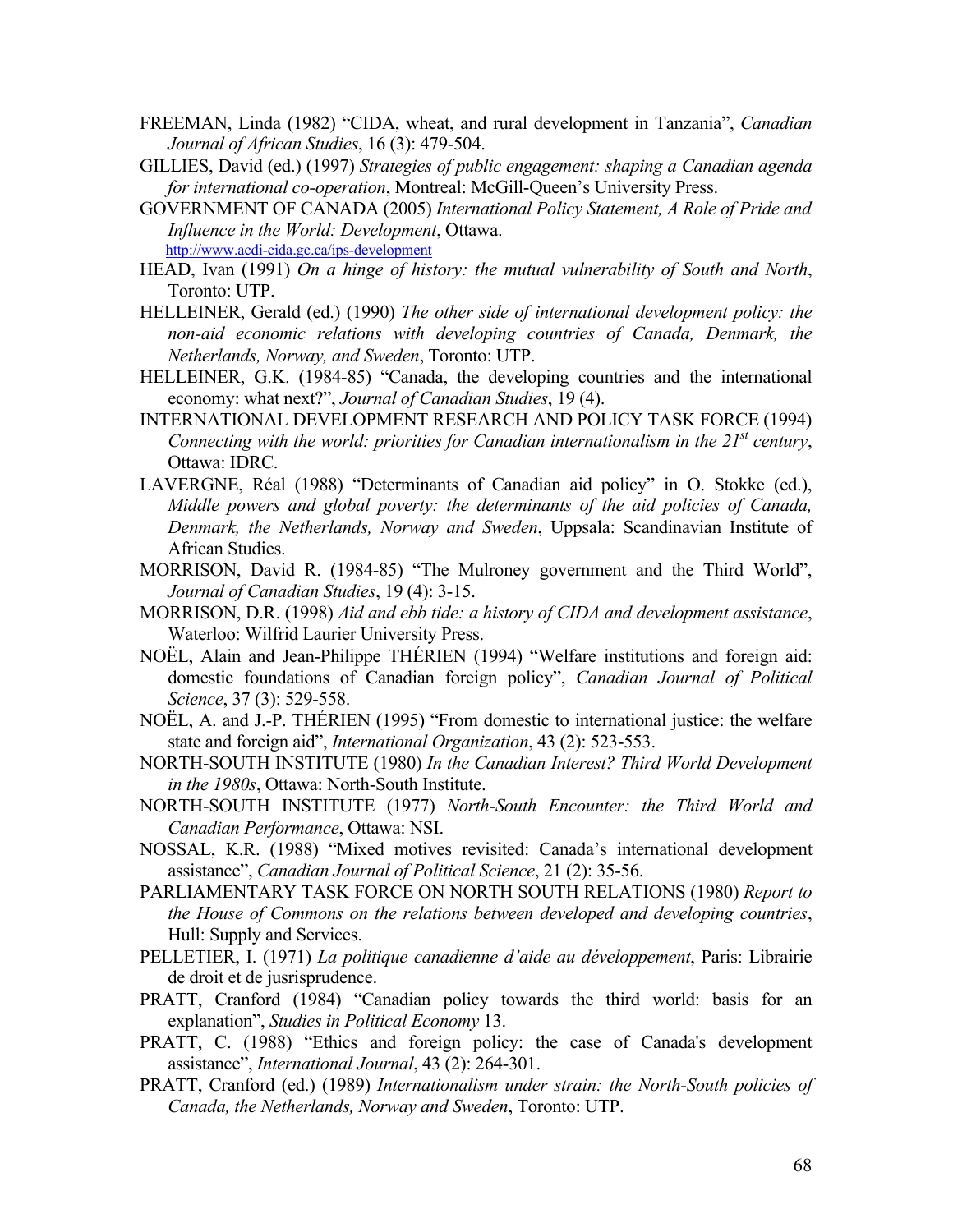- PRATT, C. (ed.) (1990) *Middle power internationalism: the north-south dimension*, Montreal: McGill- Queen's University Press.
- PRATT, C. (1994-95) "Development assistance and Canadian foreign policy: where we are now", *Canadian Foreign Policy*, 2 (3): 77-85.
- PRATT, C. (ed.) (1996) *Canadian International Development Assistance Policies: an appraisal*, 2<sup>nd</sup> edition, Montreal: McGill-Queen's University Press.
- PRATT, C. (1996) "Competing perspectives on Canadian Development Assistance Policy", *International Journal*, 51 (2): 235-258.
- PRATT, C. (1998) "DFAIT's takeover bid of CIDA: the institutional future of the Canadian International Development Agency", *Canadian Foreign Policy*, 5 (2): 1-14.
- PRATT, C. (1999) "Competing rationales for Canadian development assistance", *International Journal*, 54 (2): 306-323.
- PRATT, C. (2000) "Alleviating global poverty or enhancing security: competing rationales for Canadian development assistance" in J. Freeman (ed.), *Transforming development aid in a changing world*, Toronto: UTP.
- PRATT, C. (2001) "The impact of ethical values on Canadian foreign aid policy", *Canadian Foreign Policy*, 9 (1): 43-53.
- PRATT, C. (2003) "Moral vision and foreign policy: the case of Canadian development assistance" in R. Irwin (ed.), *Ethics and Security in Canadian Foreign Policy*, Vancouver: UBC, pp. 59-76.
- RIOUX, Jean-Sébastien (2002) "Les défis pour le Canada en matière d'aide publique au développement", *Études internationales*, 33 (4): 723-743.
- RIOUX, Jean-Sébastien (2006) "Canadian Official Development Assistance Policy: juggling the national interest and humanitarian impulses" in P. James, N. Michaud and M.J. O'Reilly (eds.), *Handbook of Canadian Foreign Policy*, Lanham: Lexington Books, pp. 209-234.
- RUDNER, Martin (1996) "Le Canada et le monde en développement: l'aide et le commerce dans le cadre de la nouvelle politique étrangère canadienne," *Études internationals*, 27 (2): 381-95.
- RUDNER, M. (1991) "Canada's official development strategy: process, goals and priorities", *Canadian Journal of Development Studies*, 12 (1): 1-19.
- SANGER, Clyde (1969) *Half a loaf: Canada's semi-role among developing countries*, Toronto: Ryerson.
- SANGER, C. (1974) "Canada and development in the Third World" in P. Lyon and T. Ismael (eds.), *Canada and the Third World*, Toronto: Macmillan.
- SANGER, Clyde and Ann WESTON (1994) "Caring about the South with good reason", *Canadian Foreign Policy*, 2 (2): 41-67.
- SCHMITZ, Gerald (2004) "The role of international democracy promotion in Canada's foreign policy", *Policy Matters*, 5 (10).
- SPICER, Keith (1966) *A Samaritan State? External Aid in Canadian Foreign Policy*, Toronto: UTP.
- SPICER, K. (1969-70) "Clubmanship upstaged: Canada's twenty years in the Colombo plan" *International Journal*, 25 (1).
- STOKKE, Olav (ed.). (1988) *Middle powers and global poverty: the determinants of the aid policies of Canada, Denmark, the Netherlands, Norway and Sweden*, Uppsala: Scandinavian Institute of African Studies.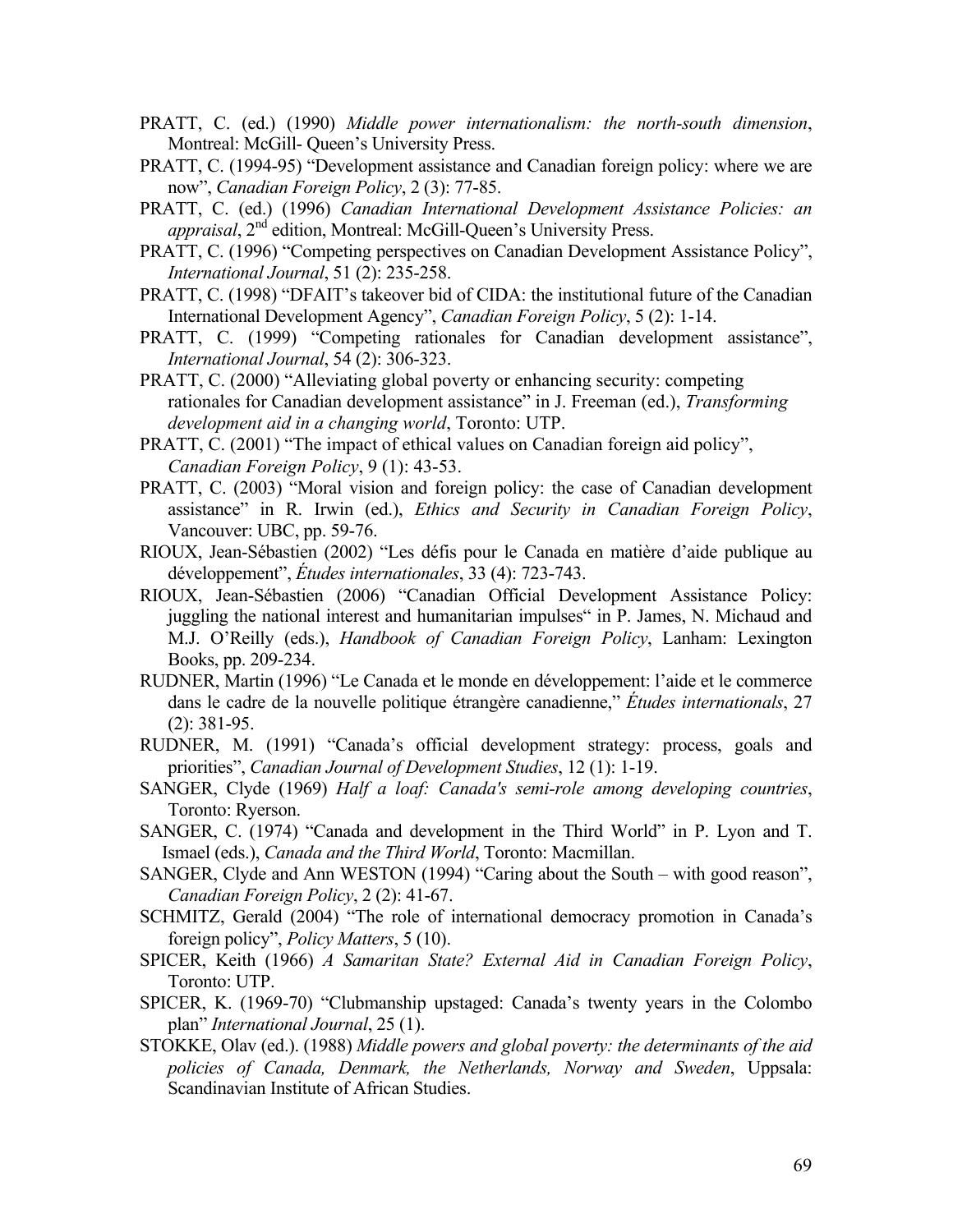- SUNDSTROM, Lisa (2005) "Hard choices, good causes: exploring options for Canada's overseas democracy assistance", *Policy Matters*, 6 (4).
- THÉRIEN, J.-P. and Alain NOËL (1994) "Welfare institutions and foreign aid: domestic foundations of Canadian foreign policy," *Canadian Journal of Political Science*, 27 (3): 529-58.
- TOMLINSON, Brian (2001) "Tracking change in Canadian aid: new directions for poverty reduction", *International Journal* 56 (3): 54-72.
- WYSE, Robert (1983) *Canadian Foreign Aid in the 1970s: an organizational audit*, Montreal: McGill Center for Developing Area Studies.

### **Investment and finance**

- AITKEN, Hugh G.J. (1961) *American capital and Canadian resources*, Cambridge: Harvard University Press.
- BEIGIE (1972) "Foreign investment in Canada: the shading is Gray", *Columbia Journal of World Business*, 7: 23-32.
- BLISS, Michael (1984) "Founding FIRA: the historical background" in J.M. Spence and W.P. Rosenfeld (eds.), *Foreign Investment Review Law in Canada*, Toronto: Butterworths, pp. 1-11.
- CANADA, Royal Commission on Canada's Economic Prospects (1958) *Final report (Gordon Report)*, Ottawa: Queen's Printer.
- CANADA (1972) *Foreign Direct Investment in Canada (Gray Report)*, Ottawa: Government of Canada
- CLARKE, Robert and Richard SWIFT (eds.) (1982) *Ties that bind. Canada and the Third World*, Toronto: Between the Lines.
- CLARKE Tony and Maude BARLOW (1997) *The Multilateral Agreement on Investment and the threat to Canadian sovereignty*, Toronto: Stoddart.
- CLARKSON, Stephen (2000) "The joy of flux: what Europe may learn from North America's preference for national currency sovereignty" in C. Crouch (ed.), *After the Euro*, Oxford: OUP.
- COURCHENE, Thomas and Richard HARRIS (1999) "From fixing to monetary union: options for North American currency integration", C.D. Howe Institute Commentary, No. 127.
- DALY, D.J., B.A. KEYS and E.J. SPENCE (1965) *Scale and Specialization in Canadian Manufacturing*, Ottawa: Economic Council of Canada.
- DEHEM, Roger (1962) "The economics of stunted growth", *Canadian Journal of Economics and Political Science*, 28: 502-510.
- DONALDSON, R.A. and J.D.A. JACKSON (1975) "The Foreign Investment Review Act: an analysis of the legislation", *Canadian Bar Review*, 53: 171-236.
- DRACHE, Daniel (1983) "The crisis of Canadian political economy: dependency theory vs. the new orthodoxy", *Canadian Journal of Political and Social Theory*, 7 (3): 25-49.
- DUNN, Robert M. (1973) "Canada and its economic discontents", *Foreign Affairs*, 52 (1) 119-140.
- ENGLISH, H.E. (1964) *Industrial Structure in Canada's International Competitive Position*, Montreal: Canadian Trade Committee.
- ESPINOSA, W.H. (1973) "The Canadian Foreign Investment Review Act: Red, White and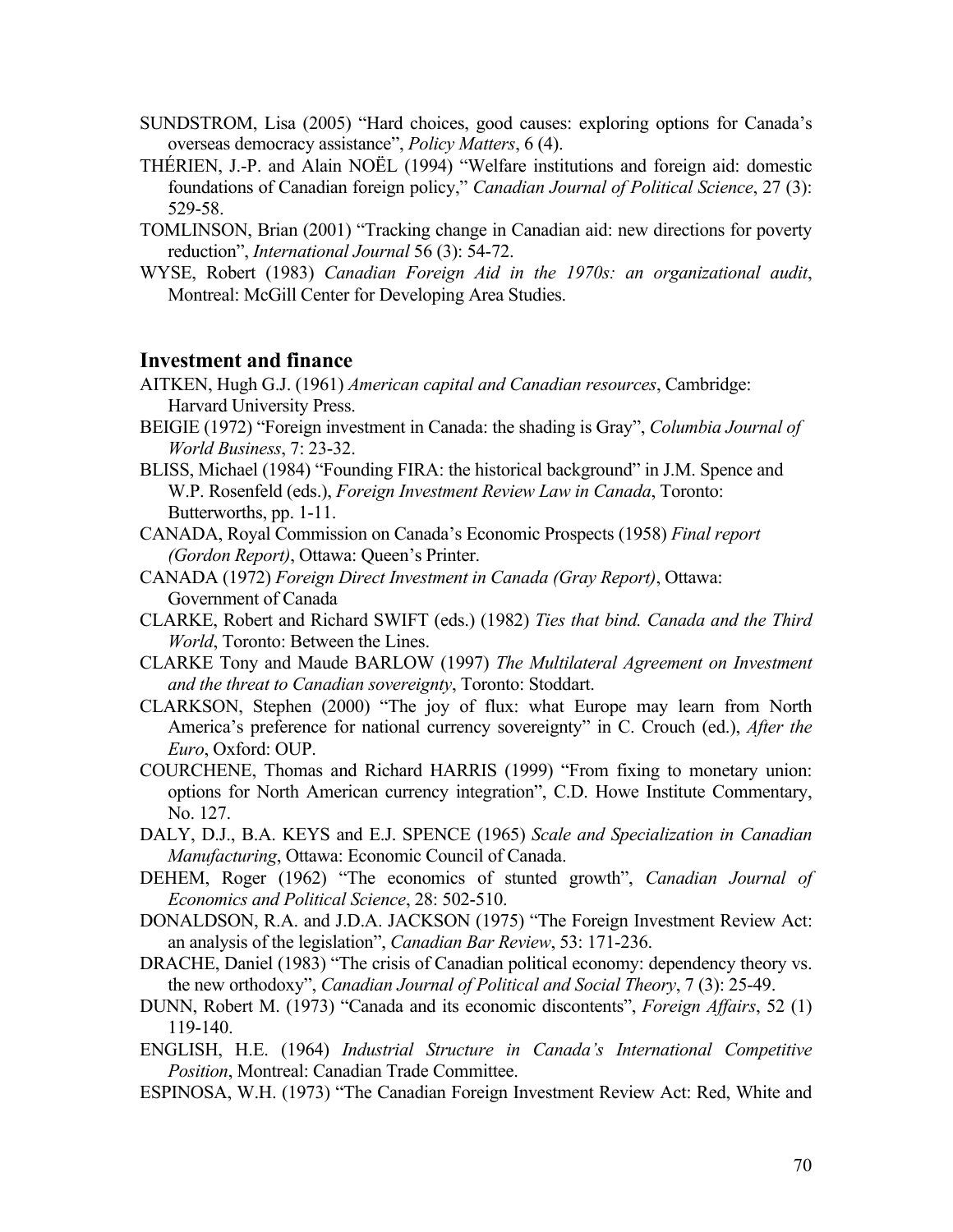Gray", *Law and Policy in International Business*, 5: 1018-1041.

- FAYERWEATHER, John (1974) *Foreign investment in Canada: prospects for a national policy*, Toronto: International Arts and Sciences Press.
- *Foreign Ownership and the structure of Canadian industry* (1968) Report prepared for the Privy Council Office, Ottawa.
- FRANCK, Thomas M. and K.S. GUDGEON (1975) "Canada's foreign investment control experiment: the law, the context and the practice", *New York University law review*, 50.
- GOVERNMENT OF CANADA (1972) *Foreign Direct Investment in Canada (Grey Report)*, Ottawa.
- GUALTIERI, Roberto D. (1973) "Canadian foreign investment policy", *Case Western Reserve Journal of International Law*, 6.
- GUALTIERI, R.D. (1975) "Canada's new foreign investment policy", *Texas International Law Journal*, 10: 46-66.
- HALE, Geoffrey (2008) "The dog that hasn't barked: the political economy of contemporary debates on Canadian foreign investment policies", *Canadian Journal of Political Science*, 41 (3): 719-747.
- HELLEINER, Eric (2005) "A fixation with floating: the politics of Canada's exchange rate regime", *Canadian Journal of Political Science*, 38 (1): 23-44.
- HYMER, Stephen (1966) "Direct foreign investment and the national economic interest" in P. Russell (ed.), *Nationalism in Canada*, Toronto: McGraw-Hill, pp. 191-202.
- KLASSEN, Jerome (2014) *Joining Empire: the political economy of the new Canadian foreign policy*, Toronto: UTP.
- LEVITT, Kari (1970) *Silent surrender: the multinational corporation in Canada*, Toronto: Macmillan.
- LEYTON-BROWN, David and John G. RUGGIE (1986-87) "The North American political economy in the global context: an analytical framework", *International Journal*, 42.
- McBRIDE, Stephen (2001) *Paradigm Shift: globalization and the Canadian state*, Toronto: Fernwood Books.
- McMILLAN, Charles J. (1974) "After the Gray Report: the tortuous evolution of foreign investment policy", *McGill Law Journal*, 20: 213-260.
- OSTRY, Sylvia and Alan ALEXANDROFF (1994) "The challenge of global trade, investment and finance for Canada" in *Canada's Foreign Policy: Principles and Priorities for the Future – The position papers*, Ottawa: Special Joint Committee Reviewing Foreign Policy
- PLUMPTRE, A.F. (1977) *Three decades of decision: Canada and the world monetary system, 1944-75*, Toronto: McClelland & Stewart.
- RESNICK, Philip (1989) "From semiperiphery to perimeter of the core: Canada's place in the capitalist world economy", *Review* (Fernand Braudel Center), 12 (2): 263-297.
- ROYAL COMMISSION ON CANADA'S ECONOMIC PROSPECTS (1957) *Final Report*, Ottawa.
- SAFARIAN, A. E. (1966) *Foreign Ownership in Canadian Industry*, Toronto: McGraw Hill.
- SAFARIAN, A. (1974) "Foreign Direct Investment from a Canadian Perspective" in A. Axline, J. Hyndman, P. Lyon and M. Molot (eds.), *Continental Community? Independence and integration in North America*, Toronto: McClelland and Stewart, pp. 274-301.z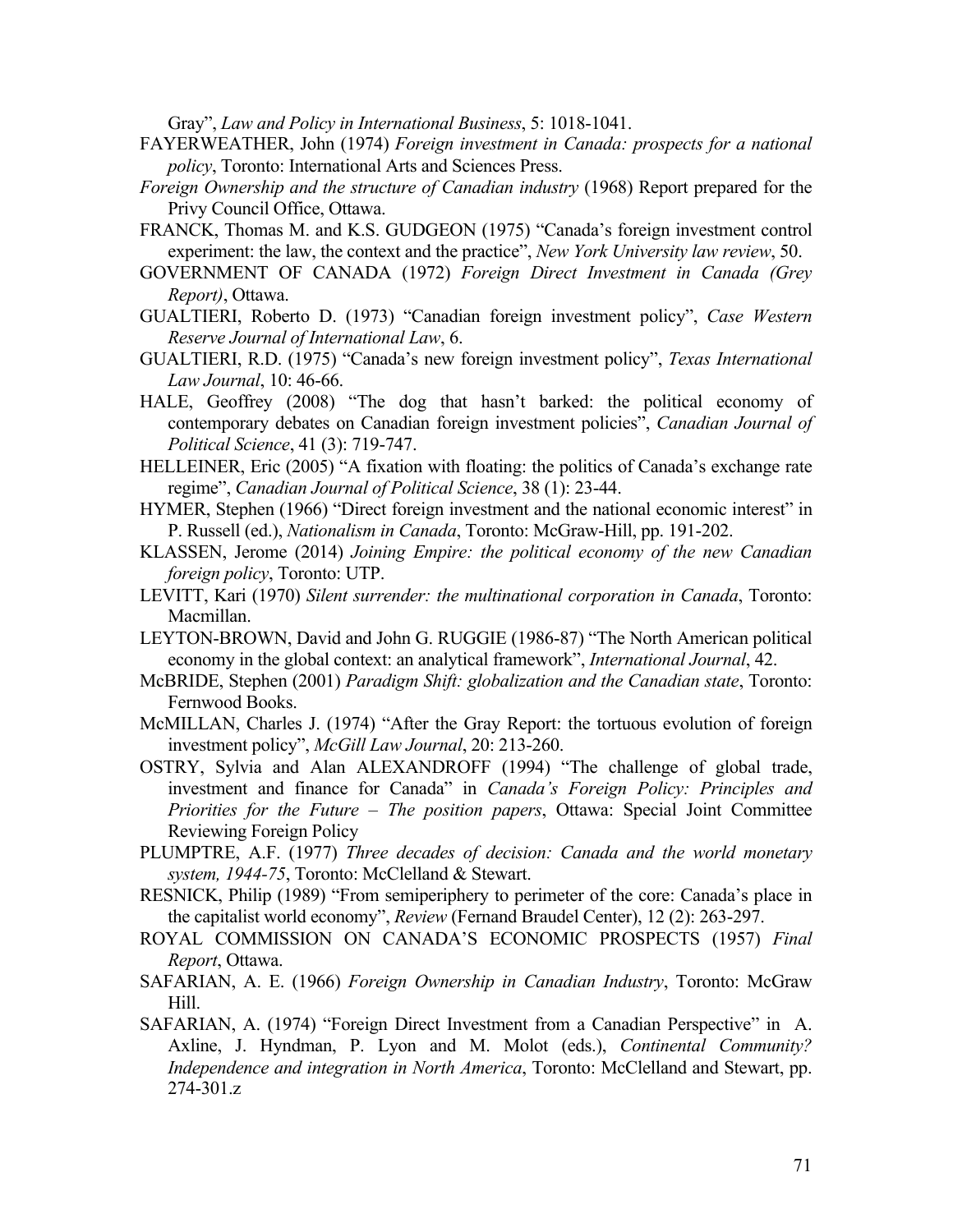- SMYTHE, Elizabeth (1995) "Multilateralism or bilateralism in the negotiation of traderelated investment measures?", *Canadian American Public Policy*, 24.
- SMYTHE, E. (2007) "Canada and the negotiations over investment rules at the WTO" in D. Bratt and C. Kukucha (eds.), *Readings in Canadian Foreign Policy*, Toronto: Oxford University Press, pp. 316-334.
- SPENCE, James M. and William P. ROSENFELD (eds.) (1984) *Foreign Investment Review Law in Canada*, Toronto: Butterworths.
- STEVENSON, Garth (1974) "Foreign direct investment and the provinces" *Canadian Journal of Political Science*, 7: 630-647.

TASK FORCE ON CANADIAN INDUSTRIAL STRUCTURE (1968) *Report*, Ottawa.

- WATSON, William (2003) "Memo to Prime Minister Paul Martin", *International Journal*, 58 (4): 507-531.
- WILLIAMS, Glen (1988) "On determining Canada's location within the international political economy", *Studies in Political Economy*, 25 (Spring): 107-140.
- WILLIAMS, Glen (1989) "Canada in the international political economy" in W. Clemet and G. Williams (eds.), *The New Canadian Political Economy*, Montreal: McGill-Queens University Press, pp. 116-137.
- WOOD, Duncan (2006) "Canada and International Financial Policy: non-hegemonic leadership and systemic stability" in P. James, N. Michaud and M.J. O'Reilly (eds), *Handbook of Canadian Foreign Policy*, Lanham: Lexington Books, pp. 265-288.
- WRIGHT, Gerald (1985), "Bureaucratic Politics and Canada's Foreign Economic Policy," in D. Stairs and G. Winham (eds.), *Selected Problems in Formulating Foreign Economic Policy*, Vol. 30 of *The Collected Research Studies of the Royal Commission on the Economic Union and Development Prospects for Canada*, Toronto: UTP, pp. 9-58.

### **Trade and energy**

- ANASTAKIS, Dimitry (2005) *Auto Pact: creating a borderless North-American auto industry, 1960-1971*, Toronto: UTP
- AYRES, Jeffrey (1998) *Defying conventional wisdom: political movements and popular contention against North-America free trade*, Toronto: UTP.
- BARBER, Clarence L. (1955) "Canadian tariff policy", *Canadian Journal of Economics and Political Science*, 21: 513-530.
- BARRY, Donald (1987) "Eisenhower. St. Laurent and free trade, 1953", *International Perspectives*, March-April: 8-10.
- BOTHWELL, R. and J. ENGLISH (1978) "Canadian Trade Policy in an Age of American Dominance and British Decline, 1943-1947", *Canadian Review of American Studies*, 8  $(1)$ : 54-65.
- BOWKER, Marjorie M. (1988) *On guard for thee. An independent analysis, based on the actual text of the Canada-US free trade agreement*, Quebec: Voyageur Publishing
- BRATT, D. (2006) *The politics of CANDU exports*, Toronto: UTP.
- CASHORE, Benjamin (1997) "Flights of the phoenix: explaining the durability of the Canada-U.S. softwood lumber dispute", *Canadian-American Public Policy*, 32.
- CAMERON, Duncan (ed.) (1986) *The Free Trade papers*, Toronto: James Lorimer.
- CANADA, Standing Committee on External Affairs and International Trade, Sub-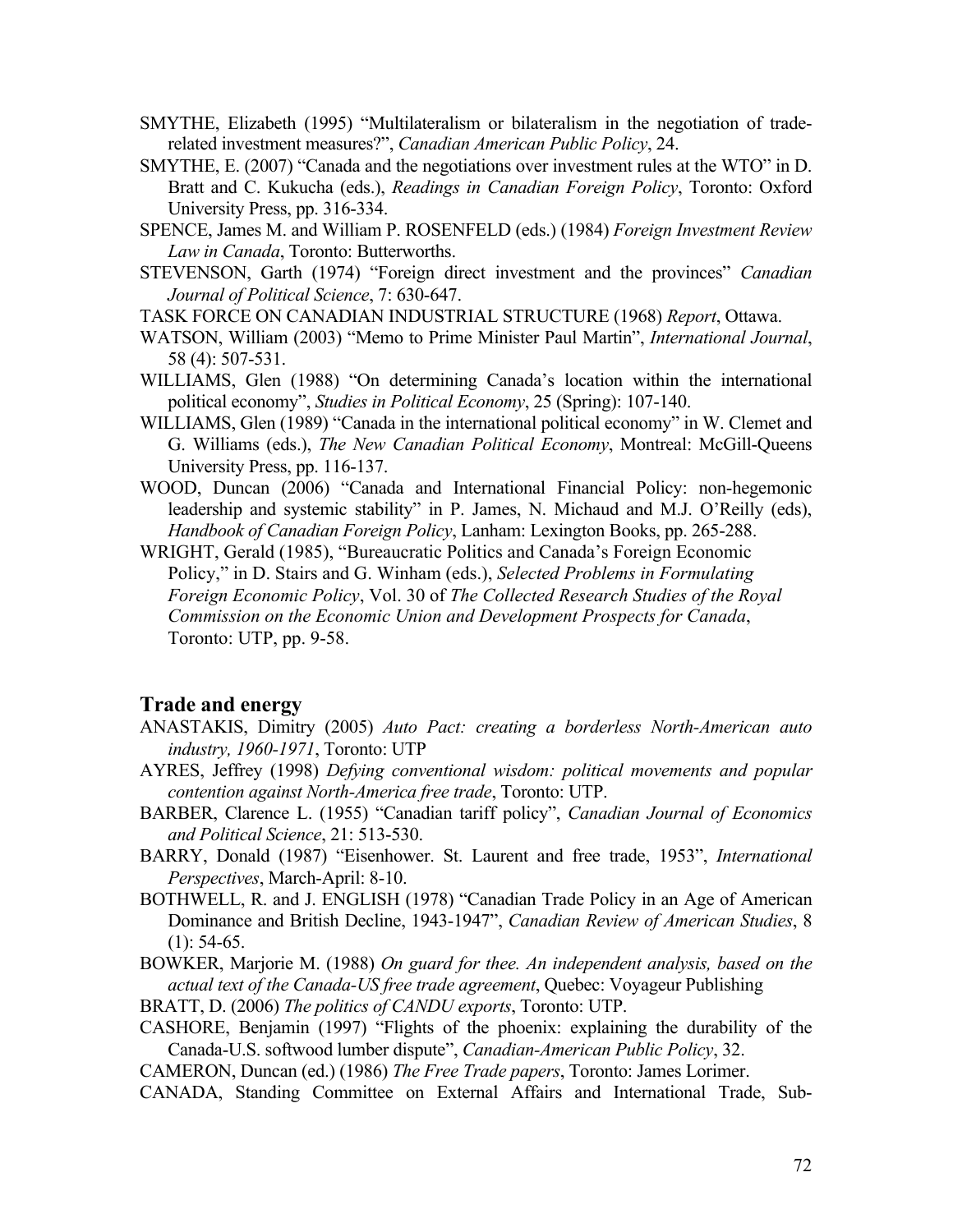committee on arms exports (1992) *The future of Canadian military goods production and export*, Ottawa.

- CANADA, Department of External Affairs (1983) *Canadian trade policy for the 1980s*, Ottawa.
- CANADA, Department of External Affairs (1983) *A review of Canadian trade policy: a background document to Canadian trade policy for the 1980s*, Ottawa.
- CARR, Graham (1991) "Trade liberalization and the political economy of culture: an international perspective on FTA", *Canadian American Public Policy*, 6.
- CHODOS, R., R. MURPHY and E. HAMOWITCH (1993) *Canada and the global economy: alternatives to the corporate strategy*, Toronto: Lorimer.
- COHN, Theodore H. (1993) "The intersection of domestic and foreign policy in the NAFTA agricultural negotiations", *Canadian-American Public Policy*, 14.
- COHN, T.H. (1992) "Emerging issues in Canada-U.S. agricultural trade under the GATT and FTA", *Canadian-American Public Policy*, 10.
- COOPER, Andrew (1998) *In between countries: Australia, Canada and the search for order in agricultural trade*, Montreal: McGill-Queen's University Press.
- DOERN, G. Bruce and Glen TONER (1985) *The politics of energy: the development and implementation of NEP*, Toronto: Methuen.
- DOERN, G.B. and Brian TOMLIN (1991) *Faith and Fear: The Free Trade Story*, Toronto: Stoddart.
- DOERN, G.B. and Mark R. MacDONALD (1999) *Free trade federalism: negotiating the Canadian agreement on international trade*, Toronto: UTP.
- DRUMMOND, Ian (1974) *Imperial Economic Policy 1917-1939*, Toronto: UTP.
- DUTIL, Patrice and David McKENZIE (2011)
- ECONOMIC COUNCIL OF CANADA (1975) *Looking outward: a new trade strategy for Canada*, Ottawa.
- ENGEL, Charles and J.H. ROGERS (1996) "How wide is the border?" *American Economic Review* 86 (4): 1112-1125.
- FROESE, Marc D. (2010) *Canada and the WTO: trade litigation and the future of public policy*, Toronto: UTP
- GOLD, Marc and David LEYTON-BROWN (eds.) (1988) *Trade-Offs on Free Trade: the Canada-US Free Trade Agreement*, Toronto: Carswell.
- GOVERNMENT OF CANADA (2005) *International Policy Statement, A Role of Pride and Influence in the World: Commerce*, Ottawa.
- GRINSPUN, Ricardo and Maxwell, CAMERON (eds.) (1993) *The Political Economy of North American Free Trade*, Ottawa: Centre for Policy Alternatives/
- HART, Michael (with B. Dymond and C. Robertson) (1994) *Decision at Midnight: inside the Canada-U.S. Free Trade Negotiations*, Vancouver: UBC.
- HART, M. (2003) *A trading nation: Canadian trade policy from colonialism to globalization*, Vancouver: UBC.
- HART, M. (1998) *Fifty years of Canadian Tradecraft: Canada at the GATT, 1947-1997*, Ottawa: Centre for Trade Policy and Law.
- HART, M. and B. DYMOND (2004) "Canadian trade policy at the crossroads", *Policy Options*, February.
- HAZLEDINE, Tim and Bernard LAPOINTE (1991) *Canadian adjustment to trade with developing countries: the case of the textile and clothing sector*, Ottawa: The North-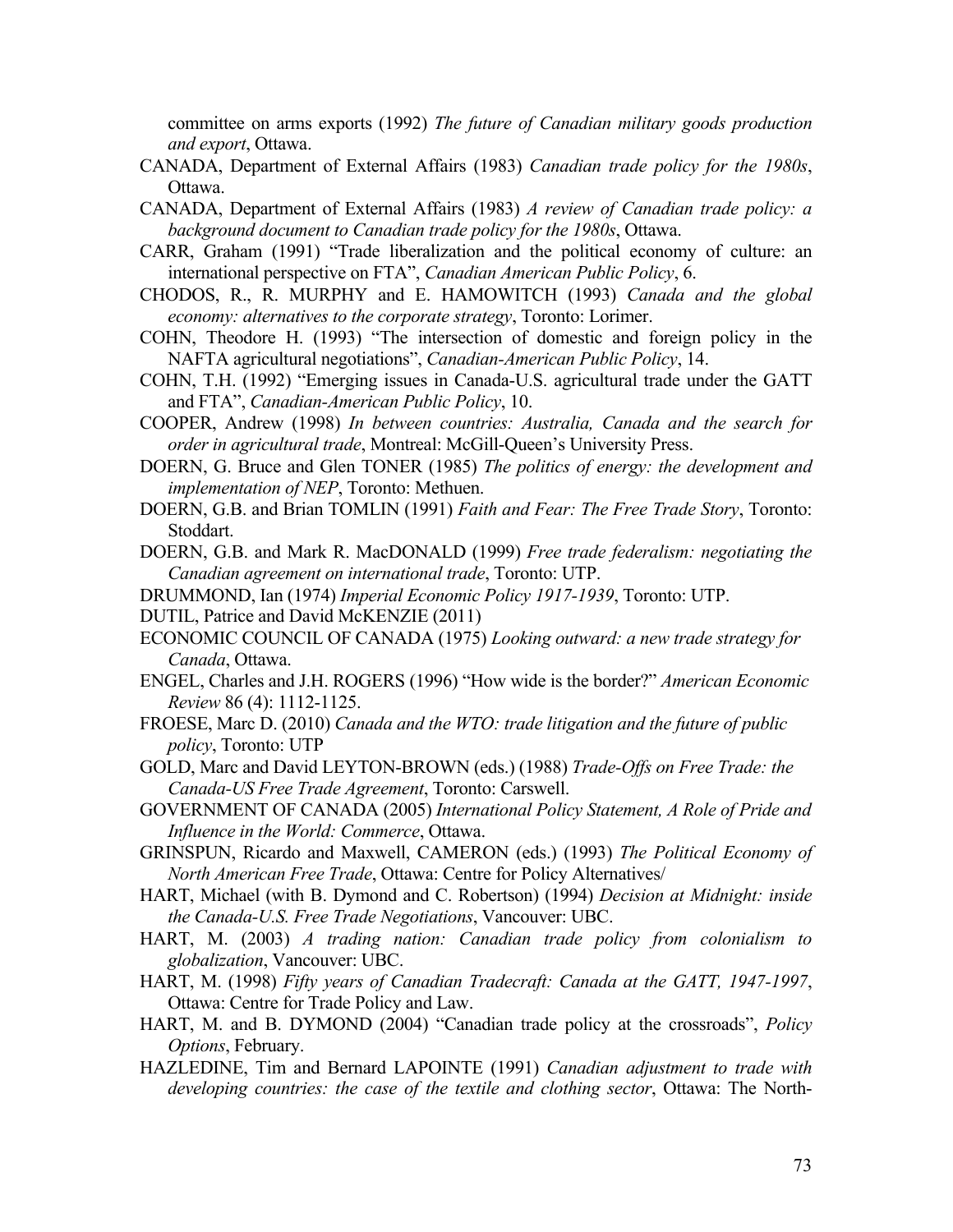South Institute.

- HELLIWELL, John F. and John McCALLUM (1995) "National borders still matter for trade policy", *Policy Options*, 16: 44-48.
- HESTER, Annette (2007) "Canada as the 'emerging energy superpower'? Testing the case", Canadian Defence and Foreign Affairs Institute,

http://www.cdfai.org/PDF/Canada%20as%20The%20Emerging%20Superpower.pdf

- KEENES, Ernie (1995) "The myth of multilateralism: exception, exemption, and bilateralism in Canadian international economic relations", *International Journal*, 50.
- KIERANS, Eric W. (1962) "Wanted a new commercial policy", *Canadian Chartered Accountant*, 80.
- KUKUCHA, Christopher J. (2008) *The Provinces and Canadian Foreign Trade Policy*, Vancouver: UBC.
- LUSZTIG, Michael (2006) "The evolution of liberalization in Canada's trade policy" in P. James, N. Michaud and M.J. O'Reilly (eds), *Handbook of Canadian Foreign Policy*, Lanham: Lexington Books, pp. 83-104.
- MARYSE, Robert (2000) *Negotiating NAFTA: explaining the outcome in culture, textile, autos and pharmaceuticals*, Toronto: UTP.
- McBRIDE, Stephen (2001) *Paradigm Shift: globalization and the Canadian state*, Toronto: Fernwood Books.
- McCALLUM, John (1995) "National borders matter: Canada-U.S. regional trade patterns", *American Economic Review*, 85 (2): 615-623.
- MacDONALD, Laura (1997) "Going global: the politics of Canada's foreign economic relations" in W. Clement (ed.), *Understanding Canada. Building the New Canadian Political Economy*, Montreal: McGill-Queen's University Press, pp. 172-196.
- MacLAREN, Roy (1994) "The road from Marrakech: the quest for economic internationalism in the age of ambivalence", *Canadian Foreign Policy*, 2: 1-8.
- MOLOT, Maureen (ed.) (1993) *Driving continentally: national policies and the North American Auto Industry*, Ottawa: Carleton University Press.
- MORICI, Peter (1996) "Resolving the North American subsidies war", *Canadian-American Public Policy*, 27.
- NAFTA (2005) *Security and prosperity partnership of North America: report to leaders*, Ottawa: Nafta Secretariat.
- PHIDD, Richard W. and G. Bruce DOERN (1978) *The politics and management of Canadian economic policy*, Toronto: Macmillan.
- PRATT, Larry (1981) "Petro-Canada" in A. Tupper and G.B. Doern (eds.), *Public corporations and public policy*, Montreal: IRPP, pp. 95-148.
- PROTHEROE, David R. (1980) *Imports and Politics: trade decision-making in Canada, 1968-1979*, Montreal: IRPP.
- RANDALL, Stephen J. (1994) "Managing trilateralism: the United States, Mexico and Canada in the post-NAFTA era" in S.J. Randall and R. Gibbins (eds), *NAFTA in transition*, Calgary: University of Calgary Press, pp. 37-46.
- RASMUSSEN, Kathleen (2001) *Canada and the Reconstruction of the International Economy, 1941-1947*, Unpublished Ph. D. Dissertation, University of Toronto.
- RAYNAULD, A. (1979) *Le financement des exportations*, Montreal: Presses de l'Université de Montréal.
- REGEHR, Ernie (1987) *Arms Canada: the deadly business of military export*, Toronto: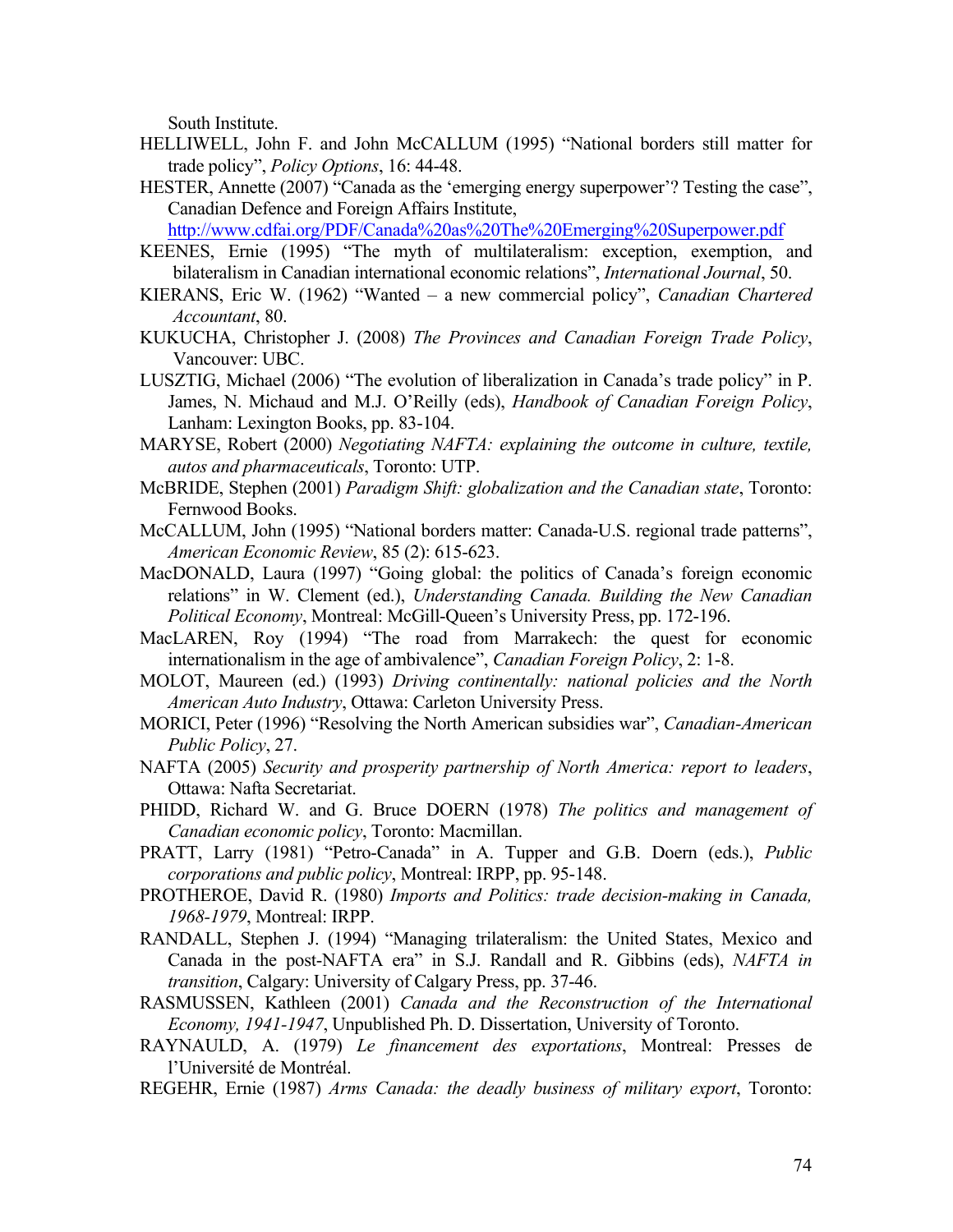James Lorimer.

- REID, Tim (1991-92) "Challenging Canada's international business paradox: a private sector perspective", *Canadian Foreign Policy*, 1 (1): 87-102.
- RIGGS, A.R. and Tom VELK (eds.) (1993) *Beyond NAFTA: an economic, political, and sociological perspective*, Vancouver: The Fraser Instiutute.
- SCHWANEN, Daniel (1991) "Securing market access: Canada's trade agenda for the 1990s", Toronto: C.D. Howe Institute Commentary 32.
- SKOGSTADT, Grace (1995) "Canadian agricultural trade policy: continuity amidst change" in F.O. Hampson, M. Hart and M. Rudner (eds.), *Canada among Nations 1999: a big league player?*, Toronto: OUP, pp. 73-90.
- SKOGSTADT, G. (2008) "Canadian federalism, international trade, and regional market integration in an era of complex sovereignty" in H. Bakvis and G. Skogstadt (eds.), *Canadian federalism: performance, effectiveness, and legitimacy*, Toronto: Oxford Universitt Press, 2<sup>nd</sup> edition, pp. 223-245.
- SKOGSTAD, G. and A.F. COOPER (eds.) (1990) *Agricultural trade: domestic pressures and international tensions*, Ottawa: IRPP.
- SINCLAIR, Helen (1995) *Beyond the Third Option: trade policy in the 1990s*, Toronto: Éditions du GREF.
- SLATER, David W. (1967) "Canada in the Kennedy Round", *Canadian banker*, 74.
- STONE, Franck (1984) *Canada, the GATT and the International Trade System*, Montreal: IRPP.
- TAWFIK, Myra J. (1994) "The secret of transforming art into gold: intellectual property issues in Canada-U.S. relations", *Canadian-American Public Policy*, 20.
- TOMLIN, Brian (2001), "Leaving the past behind: the free trade initiative assessed" in N. Michaud and K.R. Nossal (eds.), *Diplomatic departures: the conservative era in Canadian foreign policy*, Vancouver: UBC.
- TURENNE SJOLANDER, Claire (1998) "International trade as foreign policy: 'anything for a buck'" in G. Swimmer (ed.), *How Ottawa Spends 1997-98*, Ottawa: Carleton University Press, pp. 111-134.
- TURENNE SJOLANDER C. (2003) "Of playing fields, competitiveness, and the will to win: representations of gender and globalization" in C. Turenne Sjolander, H.A. Smith and D. Stienstra (eds.), *Feminist perspectives on Canadian Foreign Policy*, Toronto: Oxford University Press, pp. 55-73.
- WATSON, Peter (1999) "Dispute settlement under FTA-NAFTA", *Policy Options*, 20 (5): 33-36.
- WESTON, Ann (1993) "The development impact of the NAFTA: a Canadian perspective" in R. Belous and J. Lemco (eds.), *NAFTA as a model of development: the benefits and costs of merging high and low wages areas*, Washington DC: National Planning Association.
- WHALLEY, John (ed.) (1985) *Canada and the multilateral trading system*, Toronto: UTP.
- WILGRESS, L.D. (1963) *Canada's approach to trade negotiations*, Montreal: Canadian Trade Committee, Private Planning Association of Canada
- WILLIAMS, G. (1983) *Not for export: towards a political economy of Canada's arrested industrialization*, Toronto: McClelland &Stewart.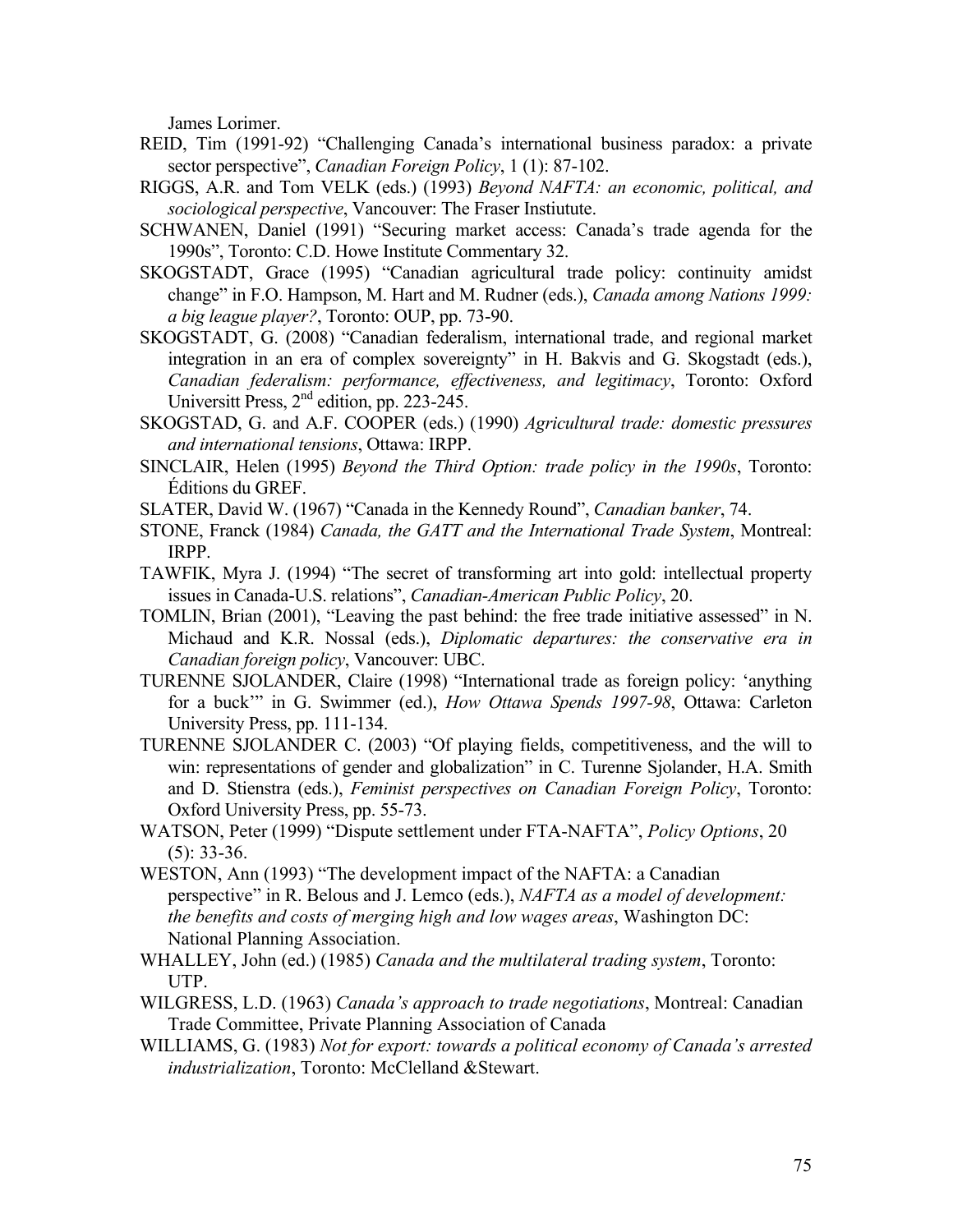- WILSON, Charles (1978) *A Century of Canadian Grain*, Saskatoon: Western Producer Prairie Books.
- WINHAM, Gilbert R. (1978-79) "Bureaucratic politics and Canadian trade negotiations", *International Journal*, 34 (1): 64-90.
- YOUNG, John H. (1957) *Canadian Commercial Policy*, Ottawa: Study for the Royal Commission on Canada's Economic Prospect.

### **Law of the sea and fisheries**

- APPLEBAUM, B. (1993) "Straddling stocks: international law and the Northwest Atlantic problem", in L.S. Parsons and W.H. Lear (eds.), *Perspectives on Canadian marine fisheries management*, Ottawa: National Research Council, pp. 193-208.
- BARRY, D. (1998) "The Canada-European Union turbot war: internal politics and transatlantic bargain", *International Journal*, 53 (2): 253-284.
- BARRY, D., APPLEBAUM, Bob and WISEMAN, Earl (eds.) (2014) *Fishing for a solution: Canada's fisheries relations with the European Union 1977-2013*, Calgary: University of Calgary Press.
- BARSTON, Ronald (1995) "United Nations Conference on straddling and highly migratory fish stocks", *Marine Policy*, 19 (2): 159-166.
- BEESLEY, Alan (1972) "The Law of the Sea Conference: factors behind Canada's stance", *International Perspectives*, July-August.
- BEESLEY, A. and Malcom ROWE (1995) "The basis in international law for Canada's actions in the 'turbot war'", *Canadian Council on International law*, 22 (2).
- CANADA -TASK FORCE ON ATLANTIC FISHERIES (1983) *Navigating in troubled waters: a new policy for the Atlantic fisheries*, Ottawa.
- CROSBIE, John (1997) *No holds barred: my life in politics*, Toronto: McClelland & Stewart, pp. 392-397.
- DAY, Douglas (1995) "Tending the Achilles' heel of NAFO: Canada acts to protect the nose and tail of the Grand Banks" *Marine Policy*, 19.
- DOERINGER, Peter B., David G. TERKLA and Audrey WATSON (1995) "Regulation, industry, structure and the future of the North Atlantic fishing industry", *Canadian-American Public Policy*, 22.
- GARCIA-ORELLÀN, Rosa and David CLOSE (2003) *The Estai and the post-turbot war international fishery*, La Coruña: Instituto Universitario de Estudios Marìtimos.
- GREENE, S. and T. KEATING (1980) "Domestic factors and Canada-United States fisheries relations", *Canadian Journal of Political Science*, 13 (4): 731-50.
- HAGE, Robert E. (1983) "The third United Nations Conference on the Law of the Sea: a Canadian retrospective", *Behind the Headlines*, 40 (5).
- HAGE, R. (1984) "Canada and the law of the sea", *Marine Policy*, 8.
- HARRIS, Michael (1998) *Lament for an ocean: the collapse of the Atlantic cod fishery. A true crime story*, Toronto: McClelland & Stewart.
- HOWE, Brendan and Matthew KERBY (2009) "The Canada-EU turbot war of 1995 and the cybernetic model of decision-making", *The Round Table*, 98 (401): 161-179.
- HUEBERT, Rob (1996-97) "Canada and the Law of the Sea Convention", *International Journal*, 52 (1): 69-88.
- JOHNSON, Barbara and M.W. ZACHER (eds.) (1977), *Canadian foreign policy and the*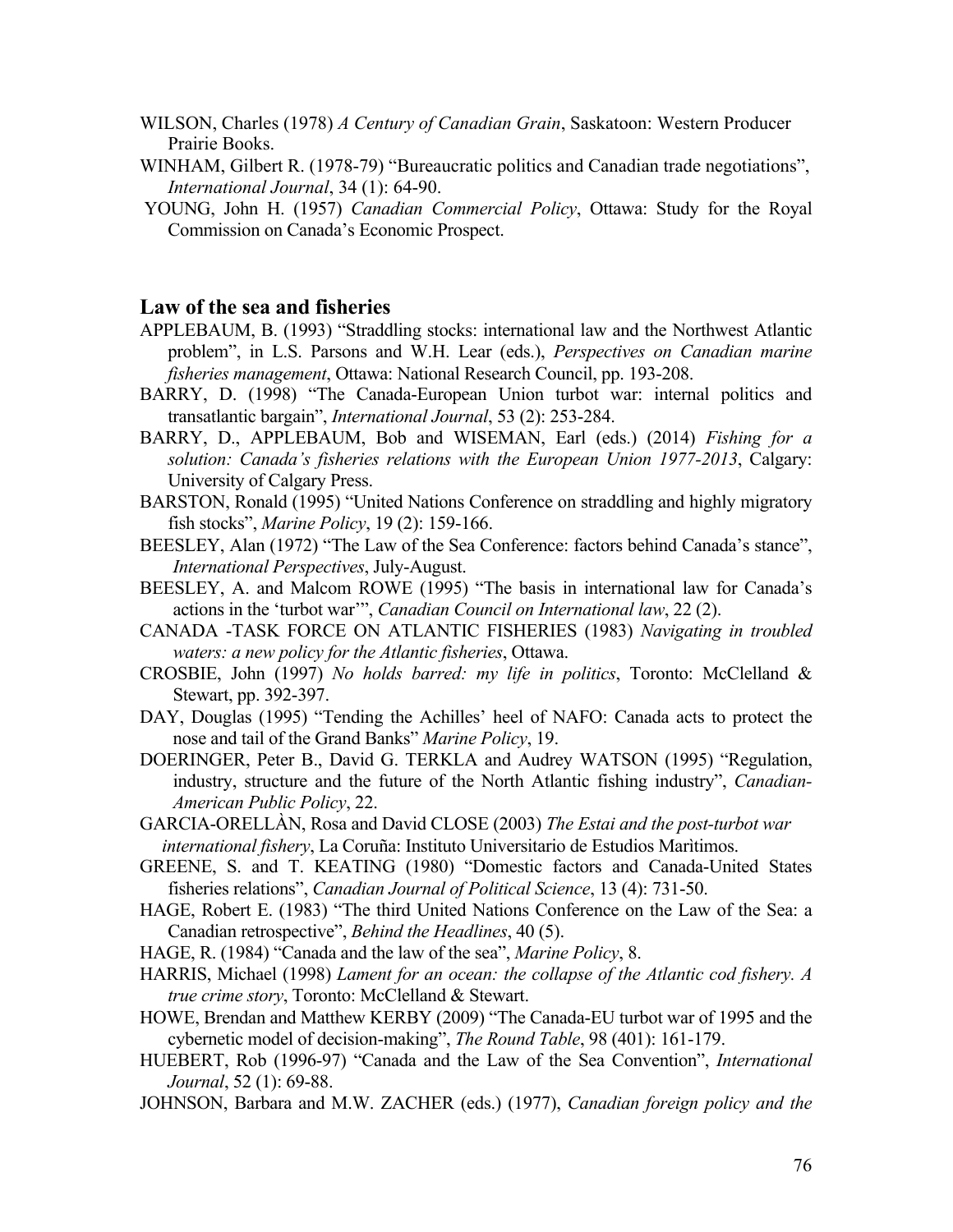*Law of the Sea*, Vancouver: UBC.

- KEATING, Thomas (1983-84) "Domestic groups, bureaucrats, and bilateral fisheries relations", *International Journal*, 39 (1): 146-70
- LÉGER, G.A. (1978) "Les accords bilatéraux régissant la pêche étrangère dans les eaux canadiennes", *Canadian yearbook of international Law*, 16.
- McCORQUODALE, Susan (1994) "The fisheries crisis in Newfoundland" in D.M. Brown and J. Hiebert (eds.), *Canada: the State of the federation 1994*, Kingston: Institute of intergovernmental relations, pp. 85-108.
- McDORMAN, Ted (1994-95) "Canada's aggressive fisheries actions: will they improve the climate for international agreements?", *Canadian Foreign Policy*, 2 (3): 5-28.
- McRAE, Donald and Gordon MUNRO (eds.) (1989) *Canada's Ocean Policy: national strategies and the new Law of the Sea*, Vancouver: UBC.
- MUNRO, Gordon R. (1978) "Extended fisheries jurisdiction and international cooperation", *International Perspectives*, March-April, pp. 12-18.
- MUNRO, G., Ted McDORMAN and Robert McELVEY (1998) "Transboundary fishery resources and the Canada-United States Pacific salmon treaty", *Canadian-American Public Policy*, 33.
- RIDDELL-DIXON, Elizabeth (1989) *Canada and the International Seabed: domestic interests and external constraints*, Kingston and Montreal: McGill-Queen's University Press.
- RIDDELL-DIXON, E. (1988) "State autonomy and Canadian foreign policy" the case of deep seabed mining", *Canadian Journal of Political Science*, 21.
- ROWE, Malcom (1993) "An overview of straddling stocks in the Northwest Atlantic peace in our time?" in K. Storey (ed.), *The Newfoundland groundfish fisheries.*

*Defining the reality*, St. John's, Institute of Social and Economic Research, pp. 9-20.

- SANGER, Clyde (1987) *Ordering the oceans: the making of the law of the sea*, Toronto: UTP.
- SANGER, C. (1988) "Law of the sea: a Canadian opportunity", *International Perspectives*, 16 (1)
- SCHMIDT, Robert J. Jr. (1996) "International negotiations paralyzed by domestic politics: two-level game theory and the problem of the Pacific Salmon Commission", *Environmental Law* 26 (1): 95-139.
- SCHRANK, William (1995) "Extended fisheries jurisdiction: origins of the current crisis in Atlantic Canada's fisheries", *Marine Policy*, 19.
- SPRINGER, Allen L. (1997) "The Canadian turbot war with Spain: unilateral state action in defense of environmental interests", *Journal of Environment and Development* 6 (1).

TOBIN, Brian (2002) *All in good time*, Toronto: Penguin.

WRIGHT, Miriam (1997) "Fishing in the cold war: Canada, Newfoundland and the international politics of the twelve-mile fishing limit, 1958-1969", *Journal of the Canadian Historical Association*, 8: 239-258.

### **Arctic, the environment and climate change**

ANGUS, Ian (1997) *A border within: national identity, cultural plurality, and wilderness*, Montreal: McGill-Queen's University Press.

ARMSTRONG, T., G. ROGERS and G. ROWLEY (1978) *The circumpolar north: a*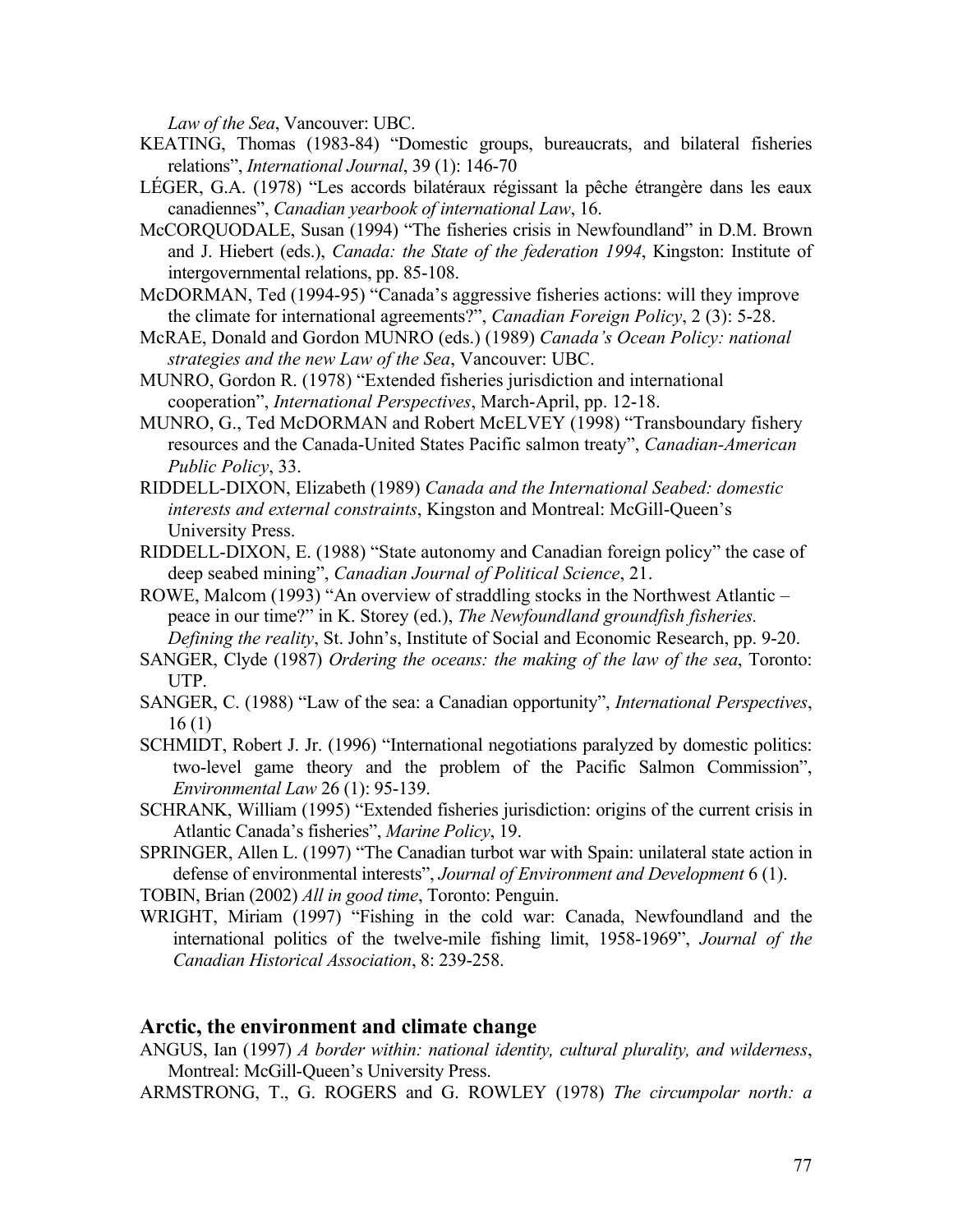*political and economic geography of the Arctic and Sub-Arctic*, London: Methuen.

- BERNSTEIN, S. (2002) "International institutions and the framing of domestic policies: the Kyoto protocol and Canada's response to climate change," *Policy Sciences*, 35 (2): 203- 36.
- BOARDMAN, Robert (1991) "Approaching regimes: Australia, Canada and environmental policy", *Australian Journal of Political Science*, 26: 446-471.
- BOARDMAN, R. (1992) "The multilateral dimension of policy: Canada in the international system" in R. Boardman (ed.), *Canadian environmental policy: ecosystems, politics and process*, Toronto: OUP.
- CANADA, Department of National Defence (1987) *The strategic importance of the Arctic: understanding the military issues*, Ottawa, Strategic Issue Papers, n.1/87.
- CANADA (1997) *Canada and the circumpolar world: meeting the challenges of cooperation into the twenty-first century*, Report of the Standing Committee on Foreign Affairs and International Trade, Ottawa (April).
- CANADA (1998) *Government of Canada response to the report of the Standing Committee on Foreign Affairs and International Trade* '*Canada and the circumpolar world: meeting the challenges of cooperation into the twenty-first century*' Ottawa (May).
- CANADA, Department of Foreign Affairs and International Trade (1998) *Toward a Northern Foreign Policy for Canada, a consultation paper*, September
- CANADA (2009) *Canada's Northern Strategy: our north, our heritage, our future*, Ottawa.
- CHALOUX, A., S. PAQUIN and H. SÉGUIN (2015) "Canada's multiple voices diplomacy in climate change negotiations: a focus on Québec," *International Negotiation*, 20 (2) 291-318.
- CHARRON, Andrea (2005) "The Northwest passage: is Canada's sovereignty floating away?," *International Journal*, 60 (3): 831-48.
- CHARRON, A. (2005) "Canada, the United States and the Northwest Passage: sovereignty to this side," *Polar Geography*, 29 (2): 139-55.
- CHARRON, A. (2015) "Canada, the Arctic and NORAD: status quo or new ball game?" *International Journal* 70 (2): 215-31.
- CHARRON, A. (2015) "Place holding but noteworthy: Canada and the Arctic Council" in L. Heininen, H. Exner-Pirot and J. Plouffe (eds.), *Arctic Yearbook 2013*, Akureyri: Northern Research Forum.
- COATES, Ken, S., P. Whitney LACKENBAUER, William R. MORRISON and Greg POELZER, (2008), *Arctic Front: defending Canada in the North*, Toronto: Thomas Allen Publishers.
- COX, David (1988) "Canada's changing defence priorities: comparing notes with the nordic states" in K. Mottola (ed), *The Arctic Challenge: Nordic and Canadian Approaches to Security and Cooperation in an Emerging International Region*, Boulder: Westview, pp. 15-38
- CRITCHLEY, W. Harriet (1984) "The Arctic", *International Journal*, 42 (4): 769-788.
- CRITCHLEY, W. H. (1987) "Defence and policing in Arctic Canada" in F. Griffiths (ed.), *Politics of the Northwest Passage*, Montreal: McGill-Queen's University Press, pp. 200- 215.
- DINWOODIE, D.H. (1972) "The politics of international pollution control: the trail smelter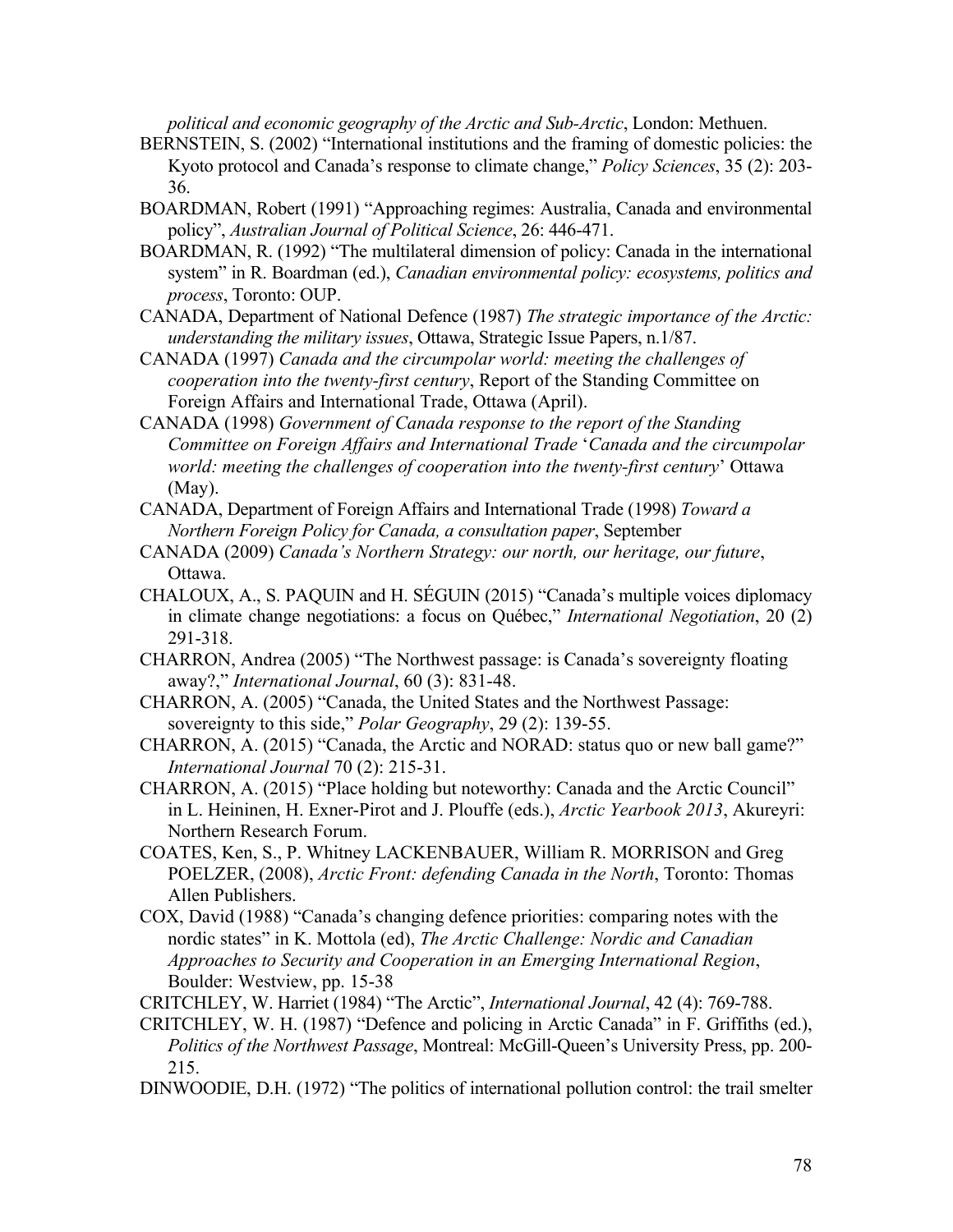case", *International Journal*, 27 (1): 219-235.

- ELLIOT-MEISEL, Elizabeth B. (1998) *Artic diplomacy: Canada and the United States in the Northwest passage*, New York: Peter Lang.
- ELLIOT-MEISEL, E.B. (1999) "Still unresolved after fifty years: the Northwest Passage in Canadian-American relations", *The American Review of Canadian Studies*, 29 (3): 407- 430.
- EYRE, K.C. (1987) "Forty years of military activity in the Canadian North, 1947-1987," *Arctic* 40 (4): 292-9.
- FOLOW, Fred and Fred CRICKARD (eds.) (1990) *Maritime defence strategy and resource development in Canada's Arctic*, Niobe Papers no.1, Halifax: Nautica.
- FRANCKX, E. (1993) *Maritime claims in the Arctic*, Dordrecht: Martinus Nijhoff Publishers.
- FRIELE, Shawn (2009) "The law of the north: an examination of the role of international law in Canadian claims over and policy toward Arctic waters", *Paterson Review*, 10: 41- 52.
- GELLNER, John (1976) "The military task: sovereignty and security, surveillance and control in the Far North" in E.J. Dosman (ed.). *The Artic in question*, Oxford: Oxford University Press.
- GRANT, Shelagh D. (1994) *Sovereignty or security. Government policy in the Canadian North, 1936-1950*, Vancouver: UBC.
- GRIFFITHS, Franklyn (1979) "A northern foreign policy", CIIA Wellesley Papers no. 7/
- GRIFFITHS, F. (1987) "Where vision and illusion meet" in F. Griffiths (ed.), *Politics of the Northwest Passage*, Montreal: McGill-Queen's University Press, pp. 3-21.
- GRIFFITHS, Franklyn (1987) "Beyond the Arctic sublime" in F. Griffiths (ed.), *Politics of the Northwest Passage*, Montreal: McGill-Queen's University Press, pp. 241-267.
- GRIFFITHS, F. (ed.) (1987), *Politics of the Northwest Passage*, Montreal: McGill-Queen's University Press.
- GRIFFITHS, F. (ed.) (1992) *Arctic alternatives: civility or militarism in the circumpolar world*, Toronto: Science for peace.
- GRIFFITHS, F. (1994) "Canada as a sovereign state", *Canadian Foreign Policy*, 2 (Spring).
- GRIFFITHS, F. (1999) "The Northwest Passage in transit", *International Journal*, 54 (2): 189-202.
- GRIFFITHS, F. (1999) "Environment and security in Arctic waters: a Canadian perspective" in W. Østreng (ed.), *National security and international environmental cooperation in the Arctic: the case of the Northern sea route*, Dordrecht: Kluwer academic.
- GRIFFITHS, F. (2003) "The shipping news: Canada's Arctic sovereignty not on thinning ice"*, International Journal*, 58 (2): 257-282.
- GRIFFITHS, F. (2004) "Pathetic fallacy: that Canada's Arctic sovereignty is on thinning ice", *Canadian Foreign Policy*, 11 (3): 1-17.
- GRIFFITHS, F., R. HUEBERT and P. WHITNEY LACKENBAUER (2011) *Canada and the changing Arctic: Sovereignty, security and stewardship*, Waterloo: Wilfrid Laurier University Press.
- HAMELIN, Louis Edmond (1979) *Canadian Nordicity: It is your north too*, Montreal: Harvest House.
- HANNIGAN, John (1988) "New dimensions in Canadian-Soviet Arctic relations", CIIP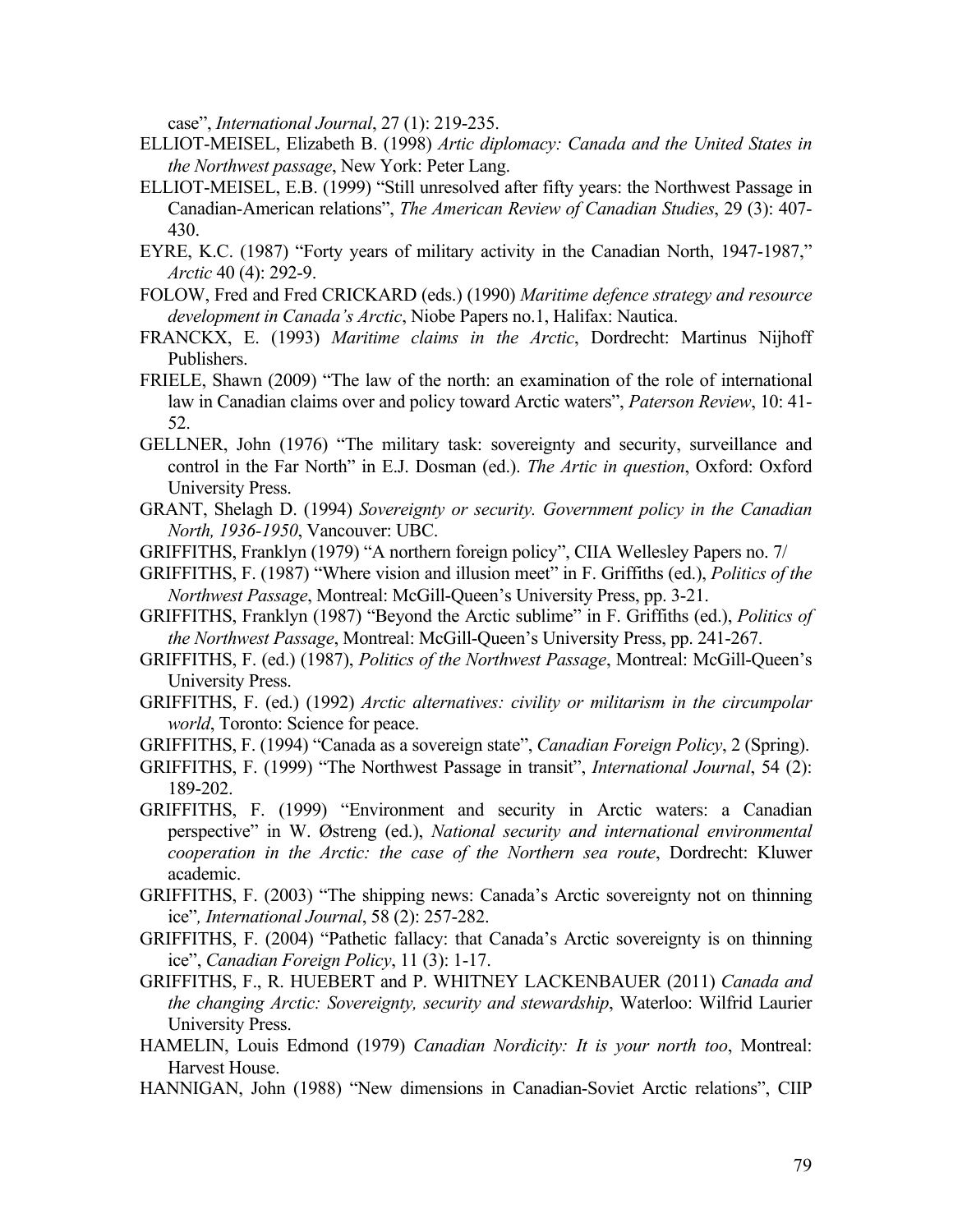Points of View (November).

- HAYDON, Peter, T. (1988) "The strategic importance of the Arctic: understanding the military issues", *Canadian Defence Quarterly*, 17 (4): 27-34.
- HAYDON, P. T. (1988) *The strategic importance of the Arctic: understanding the military issues*, Ottawa: Directorate of Strategic Policy Planning Department of National Defence, Strategic Issues paper 1/87.
- HEININEN, Lassi and Heather N. Nicol (2007) "A new northern security agenda" in E. Brubet-Jailly (ed.), *Borderlands: comparing border security in North America and Europe*, Ottawa: University of Ottawa Press, pp. 117-163.
- HOCKIN, Tomas A. and P.A. Brennan (1976) "Canada's Arctic ant its strategic importance**"** in E.J. Dosman (ed.), *The Arctic in question*, Toronto: Oxford University Press, pp. 102-120.
- HONDERICH, J. (1987) *Arctic imperative: is Canada losing the north?*, Toronto: UTP.
- HUEBERT, Rob (1995) "Polar vision or tunnel vision: the making of Canadian Arctic waters policy", *Marine Policy*, 19 (4): 343-63.
- HUEBERT, R. (1998) "New directions in circumpolar cooperation: Canada, the Arctic environmental protection strategy, and the Arctic Council", *Canadian Foreign Policy*, 5 (2): 37-57.
- HUEBERT, R. (1999) "Canadian Arctic security issues: transformation in the post-cold war era", *International Journal*, 54 (2): 203-229
- HUEBERT, R. (2001) "Climate change and Canadian sovereignty in the Northwest passage"

http://www.navyleague.ca/\_documents/Canadian%20Sovereignty%20in%20the%20Nor thwest%20Passage.pdf

- HUEBERT, R (2001) "A northern foreign policy" the politics of ad hocery" in N. Michaud and K.R. Nossal (eds.), *Diplomatic Departures: the Conservative Era in Canadian Foreign Policy, 1984-1993*, Vancouver: UBC, pp. 84-99.
- HUEBERT, R. (2003) "The shipping news part II. How Canada's Arctic sovereignty is on thinning ice", *International Journal*, 58 (3) 295-308.
- HUEBERT, R. (2004) "The coming Arctic maritime sovereignty crisis", *Arctic Bulletin* 2  $(4):22-24.$
- HUEBERT, R. (2005-06) "Renaissance in Canadian Arctic security", *Canadian Military Journal*, 6 (4): 17-29.
- JULL, P. (1986) "Politics, development and conservation in the international north", Canadian Arctic resources Committee, Policy paper no. 2.
- KIRKEY Christopher (1995) "Smoothing troubled waters: the 1998 Canada-United States Arctic Co-operation Agreement", *International Journal*, 50 (2): 401-26.
- KIRTON, John (1984) "Beyond Bilateralism: United States-Canadian Cooperation in the Arctic", in W.E. Westermeyer and K.M Shusterich (eds.), *United States Arctic Interests: The 1980s and 1990s*, New York: Springer-Verlag, pp. 295-318.
- KIRTON, John and Don MUNTON (1987) "The Manhattan voyages and their aftermath" in F. Griffiths (ed.), *Politics of the Northwest Passage*, Montreal: McGill-Queen's University Press, pp. 67-96.
- LACKENBAUER, P.W. (2005-6) "The Canadian Rangers. A 'postmodern' militia that works," *Canadian Military Journal*, 6 (4): 49-60.
- LACKENBAUER, P.W. and Peter KIKKERT (eds.) (2010), *The Canadian Forces and*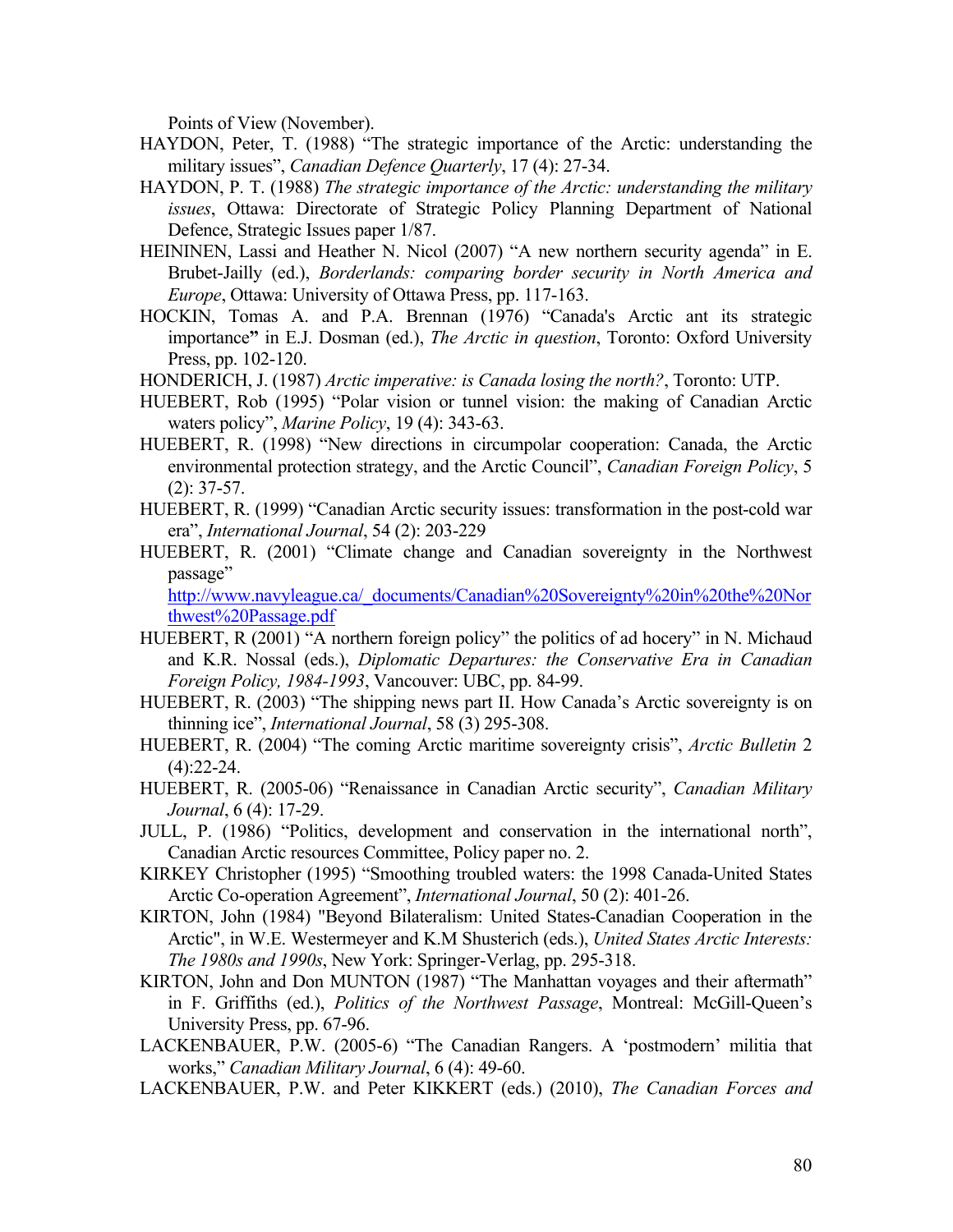*Arctic Sovereignty: Debating Roles, Interests, and Requirements, 1968-1974*, Waterloo: Laurier Centre for Military Strategic and Disarmament Studies.

- MacDONALD, Douglas and Heather A. SMITH (1999-2000) "Promises made, promises broken: questioning Canada's commitment to climate change", *International Journal*, 55 (1): 107-124.
- McKINNON, J. Bruce (1987) 'Arctic baselines: a litore usque ad litus", *The Canadian Bar Review*, 66: 790-817.
- MacINTOSH, James and Michael SLACK (1988) "A circumpolar confidence building regime", *Canadian Defence Quarterly*, 18 (2) 57-66.
- McRAE, Donald (1987) "The negotiation of Article 234" in F. Griffiths (ed.), *Politics of the Northwest Passage*, Montreal: McGill-Queen's University Press, pp. 98-114.
- McRAE, D. (1994.95) "Arctic sovereignty: loss by dereliction?", *Northern Perspectives* 22.
- McRAE, D. (2007) "Arctic sovereignty? What is at Stake?" *Behind the Headlines*, 64 (1).
- MURRAY, R.W. and A.D. NUTTALL (2014) *International Relations and the Arctic: understanding policy and governance*, Amherst: Cambria Press.
- NORD, Douglas (2006) "Canada as a northern nation: finding a role for the Arctic Council" in P. James, N. Michaud and M.J. O'Reilly (eds.), *Handbook of Canadian Foreign Policy*, Lanham: Lexington Books, pp. 289-316.
- NORQUAY, Geoff (2014) "Nation-building on permafrost: three Prime Ministers" *Policy Options*, (July-August): 21-24.
- NOSSAL, Kim R. (1987) "Polar icebreakers: the politics of inertia" in F. Griffiths (ed.), *Politics of the Northwest Passage*, Montreal: McGill-Queen's University Press, pp. 216- 238.
- NUTTALL, Mark and K. DODDS (eds.) (2015) *A Northern Nation: Canada's Arctic Policies and Strategies*, Edmonton: Canadian Circumpolar Institute Press.
- ØSTRENG, Willy (1992) "Political-military relations among the ice states: the conceptual basis of state behaviour" in F. Griffiths (ed.), *Arctic alternatives: civility or militarism in the circumpolar world*, Toronto: Science for peace.
- PAGE, Robert (1986) *Northern Development: the Canadian dilemma*, Toronto: McClelland and Stewart.
- PHARAND, Donat (1985) "Sovereignty and the Canadian North" in M. S. Whittington (ed.), *The North*, Toronto: UTP, pp. 141-164.
- PHARAND, D. (1988) *Canada's Arctic waters in international law*, Cambridge: CUP.
- PHARAND, D. (1992) "The case for an Arctic region council and a treaty proposal", *Revue générale de droit*, 23 (2).
- PHILLIPS, R.A.J. (1956) "Canada and Russia in the Arctic", *Behind the Headlines*, 16 (4).
- PLOUFFE, J. (2011) "Canada's tous azimuts Arctic foreign policy," *Northern Review*, 33: 47-72
- PURVER, Ronald G. (1989) "Aspects of sovereignty and security in the Arctic" in D. McRae and G. Munro (eds.), *Canadian Ocean Policy: national strategies and the new law of the sea*, Vancouver: UBC, pp. 165-188.
- PURVER, R.G. (1988) "Arctic arms control: constraints and opportunities", CIIPS Occasional papers, no. 3.
- ROTHWELL, Donald (1993) "The Canadian-US Northwest passage dispute: a reassessment", *Cornell International law Journal*, 26 (Spring).
- ROUSSEL, S. et F. PERREAULT (2008) "Le retour du Canada dans l'Arctique ou le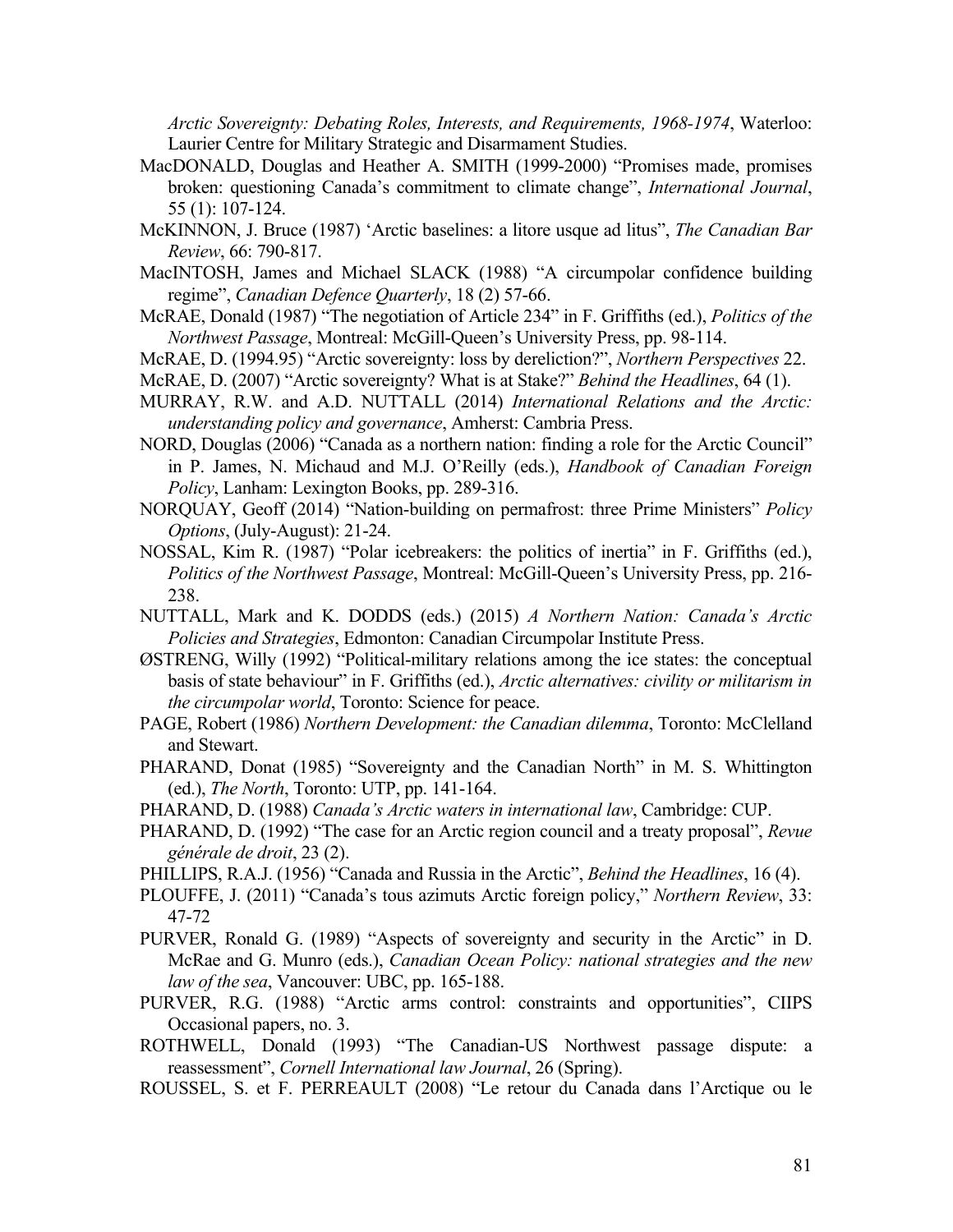parfait alignement des logiques stratégiques, politiques et idéologiques" dans M. Fahmi (dir.), *L'état du Québec 2009*, Montréal: Fides.

ROWLEY, G.W. (1966) "International scientific relations in the Arctic", in R. St. J. McDonald (ed.), *The Arctic frontier*, Toronto: UTP.

SAUNDERS, Alan (1991) "Pondering an Arctic Council", *Northern Perspectives*, 19 (1)

- SIMPSON, J., M. JACCARD and N. RIVERS (2007) *Hot Air: meeting Canada's climate change challenge*, Toronto: McClelland & Stewart.
- SMIL, Vaclav (1994) "Some contrarian notes on environmental threats to national security", *Canadian Foreign Policy*, 2 (2): 85-87.
- SMITH, Gordon W. (2014) *A historical and legal study of sovereignty in the Canadian North*, Vol. 1: *Terrestrial sovereignty*, Calgary: University of Calgary Press.
- SMITH, Heather (2008) "Political parties and Canadian climate change policy", *International Journal*, 64 (1): 47-66.
- SMITH, Douglas A. and Keith VODDEN (1989) "Global environmental policy: the case of ozone depletion", *Canadian Public Policy*, 15 (4): 413-523.
- SOKOLSKY, Joel J. (1989) "Striking a new balance: seapower, security, sovereignty, and Canada" in D. McRae and G. Munro (eds.), *Canadian Ocean Policy: national strategies and the new law of the sea*, Vancouver: UBC, pp. 189-213.
- TRACY, Nicholas (1986) "Canada's security considerations in the Arctic" in C. Archer and D. Scrivener (eds.), *Northern Waters*, London: RIIA, pp. 146-173.
- VANDERZWAAG, David (ed.) (1992) *Canadian Ocean Law and Policy*, Toronto: Butterworths.
- VANDERZWAAG, D. et al. (1988) "Towards regional ocean management in the Arctic: from coexistence to cooperation", *University of New Brunswick Law Journal*, 11: 371- 384.
- YOUNG, Oran R. (1998) *Creating regimes: Arctic accords and international governance*, Ithaca: Cornell University Press.
- YOUNG, O.R. (1985-86) "The age of the Arctic", *Foreign Policy*, 61.
- ZELLEN, Barry Scott (ed.) (2013) *The fast changing Arctic: rethinking Arctic security for a warmer world*, Calgary: University of Calgary Press.

### **Africa**

- ANGLIN, Douglas G. (1960) "Towards a Canadian foreign policy on Africa", *International Journal*, 15 (4).
- ANGLIN, D.G. (ed.) (1986) *Canada and South Africa: challenge and response*, Ottawa: Carleton International Proceedings.
- ANGLIN, D. T. SHAW and C. WIDSTRAND (eds.) (1978), *Canada, Scandinavia and Southern Africa*, Uppsala: Nordiska afrikainstitutet.
- BARRY, Donald (1975) "Interest groups and the foreign policy process: the case of Biafra" in P.A. Pross (ed.), *Pressure group behaviour in Canadian politics*, Toronto: McGraw Hill Ryerson, pp. 117-47.
- BLACK, David (2007) "Leader or laggard? Canada's enduring engagement with Africa" in D. Bratt and C. Kukucha (eds.), *Readings in Canadian Foreign Policy*, Toronto: Oxford University Press, pp. 379-394.
- BLACK, D. (2004) "Canada and Africa: activist aspirations in straitened circumstances" in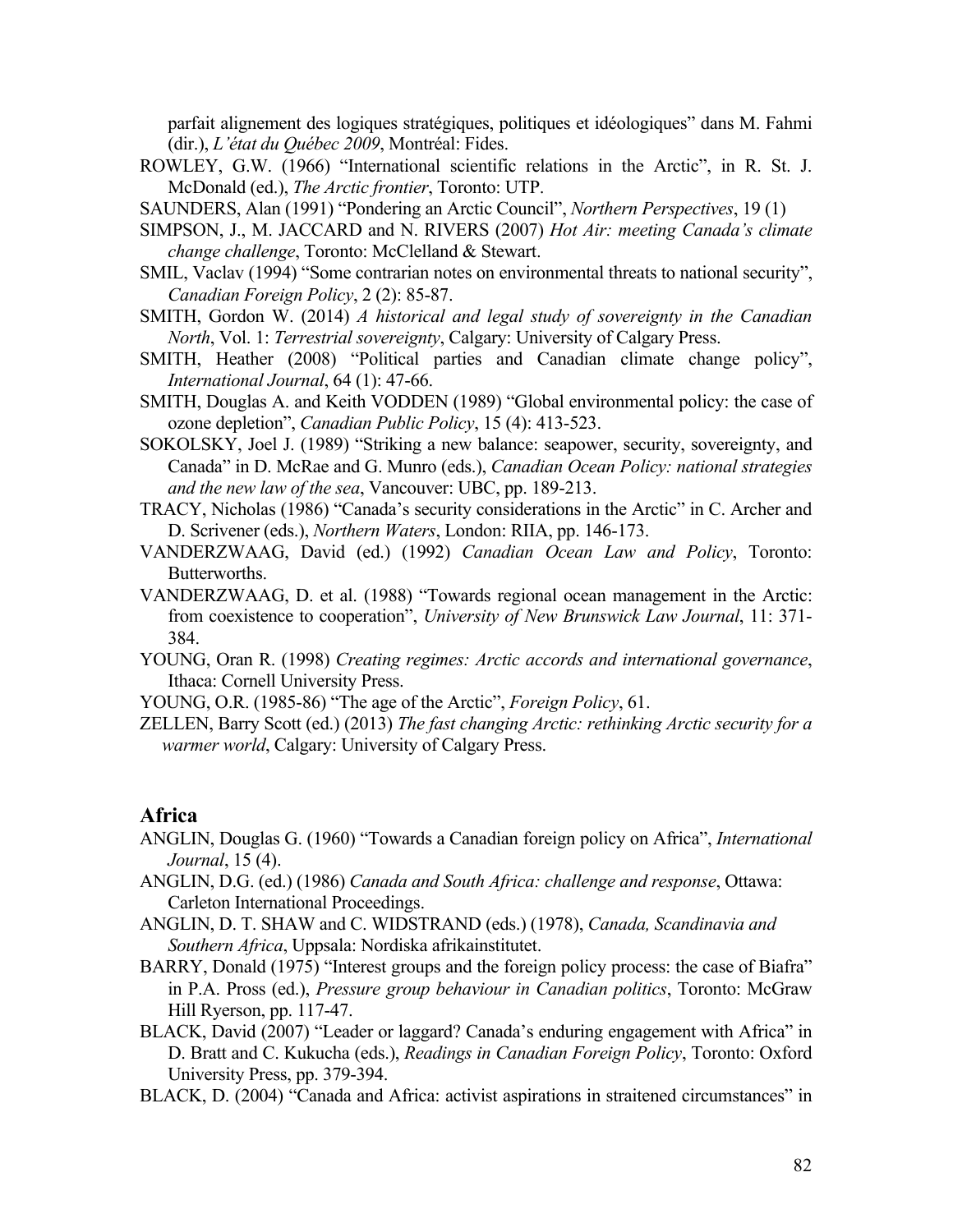I. Taylor and P. Williams (eds.), *Africa in International Politics: External Involvement on the Continent*, London: Routledge, pp. 236-54.

- BLOUIN, Georges (1978) "Canadian policy towards South Africa: the decision-making process" in D. Anglin, T. Shaw and C. Widstrand (eds.), *Canada, Scandinavia and Southern Africa*, Uppsala: Nordiska afrikainstitutets.
- BREWIN, Andrew and David McDONALD (1970) *Canada and the Biafran tragedy*, Toronto: Lorimer.
- CANADA, Senate Standing Committee on Foreign Affairs and International Trade (2007) *Overcoming 40 Years of Failure: A New Map for Sub-Saharan Africa*, Ottawa.
- COOPER, A. and I. TAYLOR (2001) "'Made in Africa' versus 'Out of Africa': comparing South Africa's non-leadership with Canada's leadership in the 1966 crisis in eastern Zaire," *Commonwealth and Comparative Politics*, 39 (1): 23-41.
- DAWSON, Grant (2006) *Here is hell: Canada's engagement in Somalia*, Vancouver: UBC.
- ENGLER, Yves (2015) *Canada in Africa: 300 years of aid and exploitation*, Toronto: fernwood.
- FREEMAN, Linda (1980) "Canada and Africa in the 1970s", *International Journal*, 35.
- FREEMAN, L. (1985) "The effect of the world crisis on Canada's involvement in Africa", *Studies in Political Economy*, 17: 107-139.
- FREEMAN, L. (1986) "What's right with Mulroney? Canada and sanctions, 1986", *Southern Africa Report*, October.
- FREEMAN, L. (1988) "Rescuing credibility: Canadian policy towards South Africa, 1988", *Southern Africa Report*, December.
- FREEMAN, L. (1997) *The Ambiguous Champion: Canada and South Africa in the Trudeau and Mulroney Years*, Toronto: UTP.
- GODFREY, Steve (1985) "Canada and southern Africa: seeing black and white" in The Group of 78, *Canada and the World: national interest and global responsibility*, Ottawa.
- GODFREY, S. (1985) "Canada sanctions and southern Africa", *International Perspectives*, November-December.
- HAYES, Frank (1980) "South Africa's departure from the Commonwealth, 1960-1961", *International History Review*, 11 (3): 453-84.
- HAYES, F. (1982) "Canada, the Commonwealth and the Rhodesia issue" in K.R.Nossal (ed.), *An acceptance of paradox: essays in Canadian diplomacy in honour of John W. Holmes*, Toronto: CIIA.
- KEENLEYSIDE, T.A. (1983) "Canada-South Africa commercial relations, 1977-1982: business as usual?", *Canadian Journal of African Studies*, 17: 449-468.
- KEENLEYSIDE, T.A. and Patricia TAYLOR (1984) "The impact of human rights violations on the conduct of Canadian bilateral relations: a contemporary dilemma", *Behind the Headlines*, 42.
- LANGDON, Steven (1978) "The Canadian Economy and Southern Africa" in D. Anglin, T. Shaw and C. Widstrand (eds.), *Canada, Scandinavia and Southern Africa*, Uppsala: Nordiska africainstitutet, pp. 15-36.
- LEGGE, Garth, Cranford PRATT, Richard WILLIAMS and Hugh WINSOR (1970) "The black paper: an alternative policy for Canada towards southern Africa", *Behind the Headlines*, 10.
- MATTHEWS, Robert O. (1970-71) "Africa in Canadian Affairs", *International Journal*, 26 (1).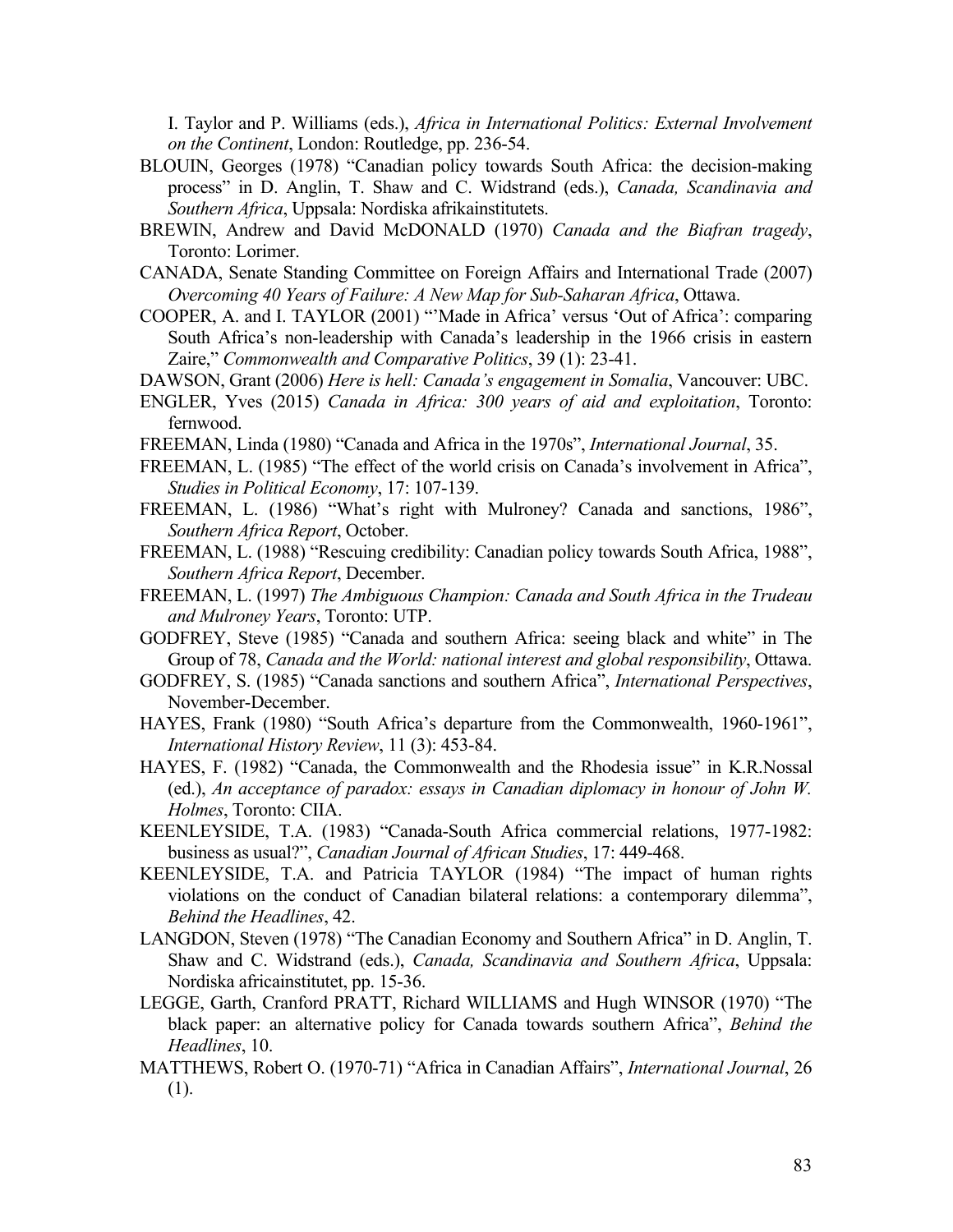- MATTHEWS, R.O. (1976) "Canada and Anglophone Africa" in P. Lyon and T.Y. Ismael (eds.), *Canada and the Third World*, Toronto: Macmillan.
- MATTHEWS, R.O. and Cranford PRATT (eds.) (1988) *Human Rights in Canadian Foreign Policy*, Montreal: McGill-Queen's University Press.
- NOSSAL, Kim Richard (1990-91) "Canadian sanctions against South Africa: explaining the Mulroney initiatives, 1985-86", *Journal of Canadian Studies*, 25 (4): 17-33.
- NOSSAL, K.R. (2005) "Ear candy: Canadian policy toward humanitarian intervention and atrocity crimes in Darfur", *International Journal*, 60 (4): 1017-32.
- O'MEARA, Dan (1986) "Crisis of apartheid: the Canadian response", *Peace and Security, 1*
- PAYNE, Richard J. (1987) "Canada, South Africa and the Commonwealth", *International Perspectives*, July-August.
- REDEKOP, Clarence G. (1984-85) "Commerce over conscience: the Trudeau government and South Africa, 1968-84", *Journal of Canadian Studies*, 19:82-105.
- REDEKOP, C.G. (1982) "Trudeau at Singapore: the Commonwealth and Arms sales to South Africa" in K.R.Nossal (ed.), *An acceptance of paradox: essays in Canadian diplomacy in honour of John W. Holmes*, Toronto: CIIA, pp. 107-15.
- SPOONER, Kevin A. (2009) *Canada, the Congo Crisis, and UN Peacekeeping, 1960-64*, Vancouver: UBC.
- STIGGER, Philip (1971) "A study in confusion: Canadian diplomatic staffing practices in Africa and the Middle-East", *Canadian Journal of African Studies*, 5 (3).

### **European Union**

- AZOULAY, Michel (1980) "L'accord cadre et les nouvelles orientations des investissements des pays des Communautés européennes au Canada", *Journal of European Integration*, 3 (2): 181-196.
- BARRY, Donald (1980) "The United States and the development of the Canada-European Community contractual link relationship", *The American Review of Canadian Studies*, 10 (1): 63-74.
- BARRY, D. (1985) "The Canada-European Community long term fisheries agreement: internal politics and fisheries diplomacy", *Journal of European Integration*, 9 (1): 5-28.
- BARRY, D. (1998) "The Canada-European Union turbot war: internal politics and transatlantic bargain", *International Journal*, 53 (2): 253-284.
- BARRY, D. (2000) "Pursuing free trade: Canada, the Western hemisphere and the European Union", *International Journal*, 55 (2): 292-300.
- BARRY, D. (2004) "Toward a Canada-EU partnership?" in P. M. Crowley (ed.), *Crossing the Atlantic: Comparing the European Union and Canada*, Aldershot: Ashgate, pp. 35- 60.
- BARRY, D., APPLEBAUM, Bob and WISEMAN, Earl (eds.) (2014) *Fishing for a solution: Canada's fisheries relations with the European Union 1977-2013*, Calgary: University of Calgary Press.
- BENCE, Jean-François and E. POTTER (1995) *Dealing with a single market : European integration and Canada's market access challenge*, Ottawa: Centre for Trade Policy and Law.
- BERNARD-MEUNIER, Marie (2005) "Les relations transatlantiques se conjuguent-elles au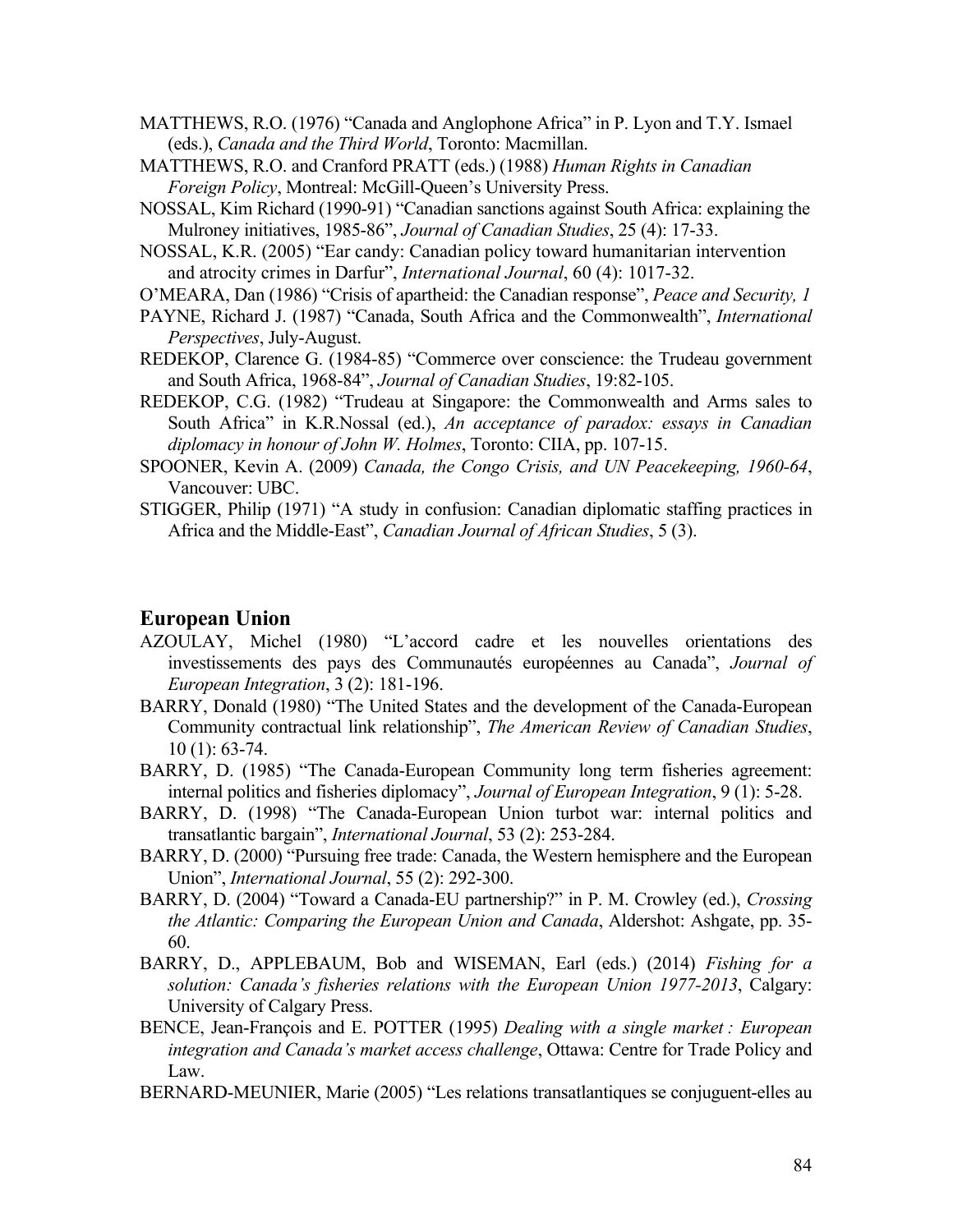passé?", *Policy Options*, 26 (2): 77-81.

- BOARDMAN, Robert (1977) "Canada and the Community: one year after", *The World Today*, 33 (October): 395-404.
- BOARDMAN, R. (1979) "Initiatives and outcomes: the European Community and Canada's 'third option'", *Journal of European Integration*, 3 (1): 5-28.
- BOARDMAN, R. (1981) "Canadian resources and the contractual link: the case of uranium", *Journal of European Integration*, 4 (3): 299-325.
- BOTHWELL, Robert (1977) "The Canadian connection: Canada and Europe" in N. Hillmer and G. Stevenson (eds.), *Foremost Nation. Canadian foreign policy and a changing world*, Toronto: McClelland and Stewart, pp. 24-36.
- BRITTAN, Leon (1995) "Relations between the European Union and Canada in a transatlantic context" *Canadian Foreign Policy*, 3 (3): 113-118.
- BUTEUX, Paul (1997) "The Common Foreign and Security Policy of the European Union: Implications for Canada", *Canadian Foreign Policy*, 5 (1): 129-141.
- BYWATER, Marion (1976) "L'accord cadre entre la CEE et le Canada", *Revue du Marché Commun et de l'Union européenne*, 199: 369-372.
- CADIEUX, Marcel (1976) "Canada and Europe: framework agreement is key to closer relations", *International Perspectives*, November-December, pp. 3-7.
- CAMERON, Rick and Konstantin LOUKINE (2001) "Canada-European Union trade and investment relations: the impact of tariff elimination", Ottawa: Dfait.
- CANADA, Standing Senate Committee on Foreign Affairs (1973) *Canadian Relations with the European Community*, Ottawa.
- CANADA, Department of External Affairs and International Trade (1969), *Report of the Special task Force on Europe*, Ottawa.
- CANADA, Department of External Affairs (1970) *Foreign Policy for Canadians*, Ottawa.
- CANADA, Department of External Affairs (1976) *Framework Agreement for Commercial and Economic Cooperation between Canada and the European Community*, Ottawa, 6 July.
- CANADA, Department of External Affairs and International Trade (1989) *The European Community: a Canadian perspective*, Ottawa.
- CANADA, Department of External Affairs and International Trade (1992) *Europe 1991: Canada-European Community 1992 and related issues*, Ottawa.
- CANADA, Standing Committee on External Affairs and International Trade (1992) *Canada's relations with the new Europe*, Ottawa.
- CANADA, Senate Standing Committee on Foreign Affairs (1996) *European Integration: the implications for Canada*, Ottawa.
- CANADA, Senate Standing Committee on Foreign Affairs (1999) *Europe revisited: consequences of increased European integration for Canada*, Ottawa.
- CANADA, Standing Committee on Foreign Affairs and International Trade (2001) *Crossing the Atlantic: expanding the economic relationship between Canada and Europe*, Ottawa.
- CANADA, Department of Foreign Affairs and International Trade (2001) *European Union-Canada: 25 years*, Ottawa.
- "Canada and the European Community" (1974) *Behind the Headlines*, 32 (6), February.
- CHRISTENSEN, R.B. (ed.) (1994) *Canada and the European Union – a relationship in focus*, Ottawa: Delegation of the European Commission.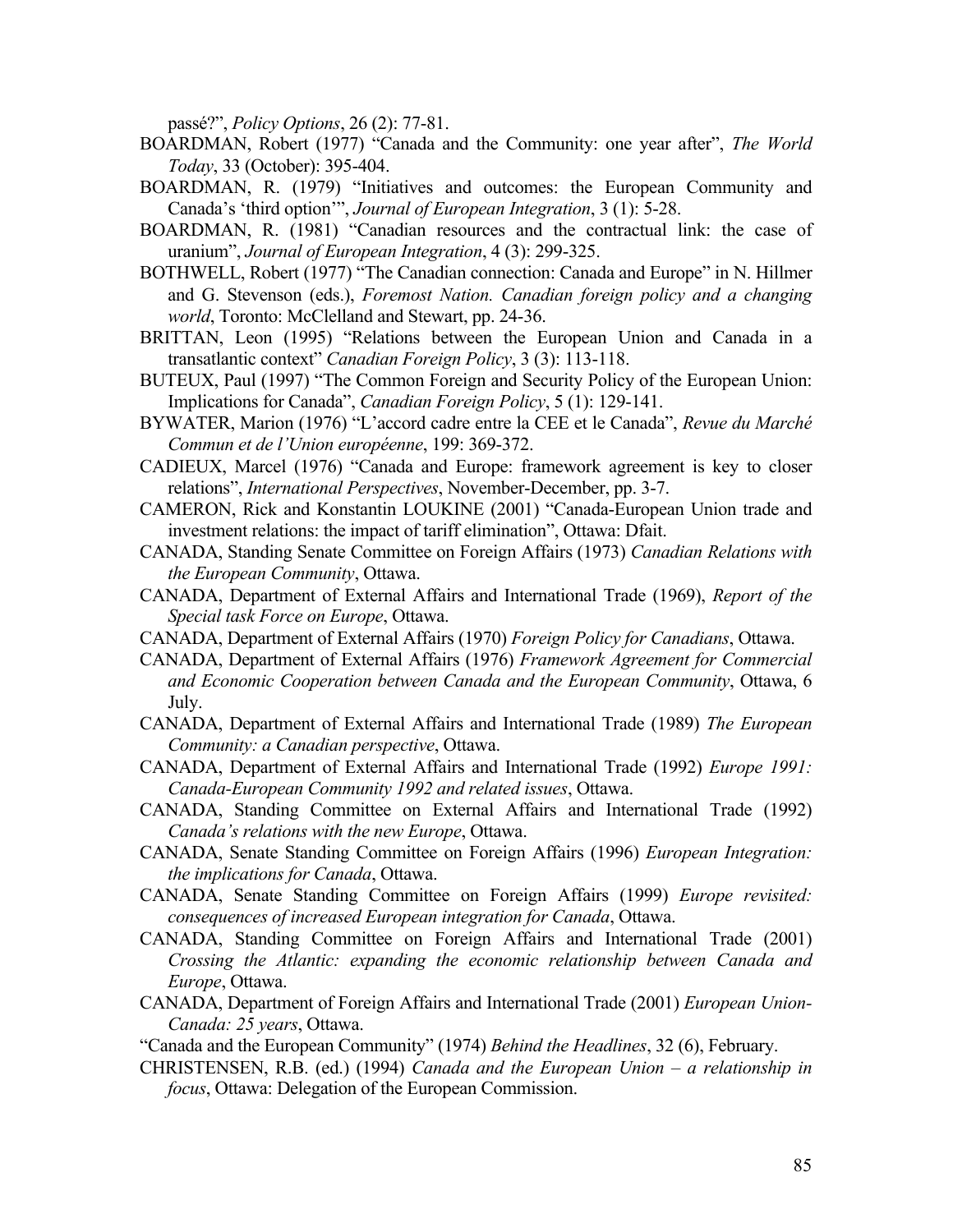- COHN, Theodore (1978) "Canada and the European Economic Community's common agricultural policy: the issue of trade in cheese", *Journal of European Integration*, 1 (2): 125-142.
- COOPER, Andrew F. (1994) "Canada-EC relations in comparative perspective: promise, problems and prospects" in G. Macmillan (ed.), *The European Community and 1992*, Calgary: University of Calgary Printing Services.
- CROCI, O. and L. TOSSUTTI (2007) "That elusive object of desire: Canadian perceptions of the European Union", *European Foreign Affairs Review*, 12 (3): 287-310.
- CROCI, O. and L. TOSSUTTI (2009) "Canada and the European Union: a story of unrequited attraction" in F. Laursen (ed.), *The EU in the Global Political Economy*, Brussels: Peter Lang, pp. 159-176.
- DE CLERQ, W. (1991) "The future of Canadian-European relations seen from a European Community perspective" in C.H.W. Remie and J.-M. Lacroix (eds.), *Canada on the threshold of the 21st century: European reflections upon the future of Canada*, Amsterdam: John Benjamins Publishing Co.
- DEMERS, Fanny and Michel DEMERS (1992) "Europe 1992: implications for North America" in F.O. Hampson and C. Maule (eds.), *Canada among nations 1992-93: A new world order?*, Ottawa: Carleton University Press, pp. 191-215.
- DENIS, Jean-Emile et Emmanuel LINDEKENS (1978) "Perspectives de cooperation industrielle dans le contexte de l'accord cadre entre le Canada et les communautés européennes", *Journal of European Integration*, 1 (2): 107-123.
- DOBELL, P.C. (1971-72) "Europe: Canada's last chance?", *International Journal*, 27: 113- 33
- DOERN, G. Bruce (1991) "Europe uniting: the EC model and Canada's constitutional debate", The Canada Round: a series on the economics of constitutional renewal papers, no. 7, Toronto: C.D. Howe Institute.
- DOLAN, Michael (1978) "Western Europe as a counterweight: an analysis of Canadian-European foreign policy behaviour in the post-war era" in B. Tomlin (ed.), *Canada's foreign policy: analysis and trends*, Toronto: Methuen, pp. 26-50.
- DONNEUR, André (1977) "Canada's image in Europe still needs improvement", *International Perspectives*, March-April, pp. 16-21.
- EASSON, A.J. (ed.) (1979 *Canada and the European Communities: Selected materials*, Kingston: Queen's University Centre for International Relations.
- EDWARDS, Geoffrey (1993) "The European Community and Canada", *Behind the Headlines*, January.
- FISCHER, Lewis A. (1979) "The Common Agricultural Policy of the EC: its impact on Canadian agriculture" *Journal of European Integration*, 3 (1): 29-50.
- FLEMING, Marie (1978) *The European Community and Canada-EC relations*, Ottawa: Conference Proceedings, European Politics Group.
- GALBRAITH, J. William (1981) "Les relations entre le Canada et l'Euratom", *Journal of European Integration*, 5 (1): 53-78.
- GRENON, Jean-Yves (1978) "L'accord-cadre entre le Canada et les Communautés européennes: une première juridique", *The Canadian Yearbook of International Law*, pp. 304-314.
- HALL, Peter (1997) *Strengthening Canada-European Union business relations*, Ottawa: The Conference Board of Canada.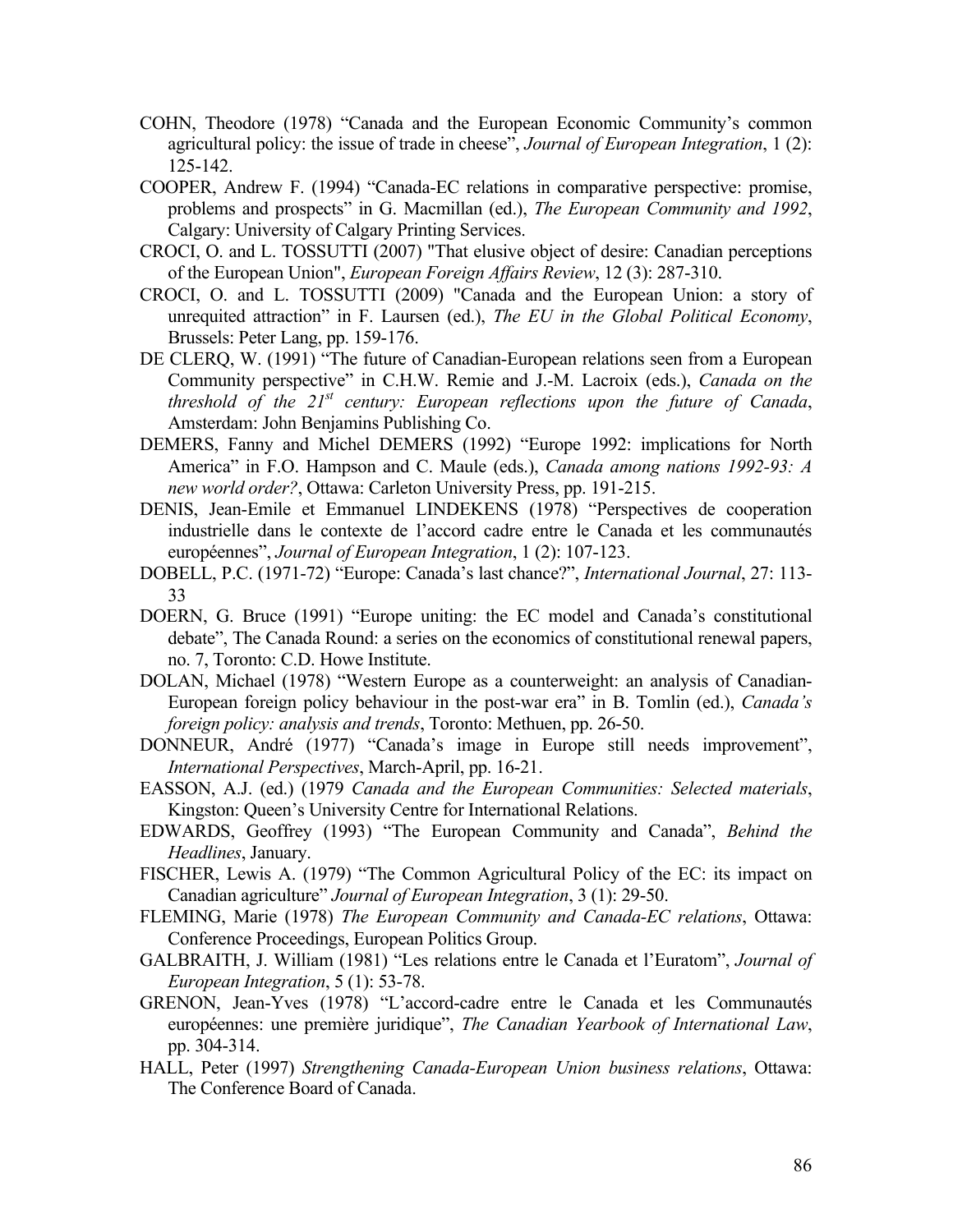- HALSTEAD, John G.H. (1988) "Trudeau and Europe: reflections of a foreign policy adviser", *Journal of European Integration*, 12 (1): 37-50.
- HALSTEAD, J.G.H. et. al (1988) *Doing business with Europe: Canadian trade with the European Community in a changing world economy*, Toronto: Canadian Scholars' Press.
- HANSON, Jim and Susan McNISH (eds.) (1996) *Canada's strategic interests in the new Europe*, Toronto: CISS.
- HODGES, Michael (1975) "Canada and the European Communities: problems in the management of the North-Atlantic interdependence" in *Les relations extérieures de la Communauté européenne: le cas particulier du Canada*, Montreal: Jean Monnet Conference, Université de Montreal, pp. 51-56.
- HOWE, Brendan and Matthew KERBY (2009) "The Canada-EU turbot war of 1995 and the cybernetic model of decision-making", *The Round Table*, 98 (401): 161-179.
- HÜBNER, Kurt (ed.) (2011) *Europe, Canada and the Comprehensive Economic Trade Agreement*, London: Routledge.
- HUMPHREYS, David (1976) "Canada's link with Europe still not widely understood", *International Perspectives*, March-April, pp. 13-26.
- HÜSELMEYER, Axel (2006) "The political economy of Canada's relations with the European Union" in P. James, N. Michaud and M.J. O'Reilly (eds), *Handbook of Canadian Foreign Policy*, Lanham: Lexington Books, pp. 365-388.
- JOCKEL, Joseph T. (1990-91) "Canada in a twin-pillared alliance: the 'dumbbell' may just have to do", *International Journal*, 46 (1): 8-26.
- KAIM, Marcus (2003) "Canada warms up to ESDP", *Internationale Politik*, 4 (2).
- KEELEY, J.F. (1980) "Canadian nuclear export policy and the problem of proliferation", *Canadian Public Policy*, 6 (4): 614-627.
- KINSMAN, Jeremy (1973) "Pursuing the realistic goal of closer Canada-EEC links", *International Perspectives*, January-February.
- LANGLEY, James (1974) "Problems in Canada's dialogue with the EEC", *International Perspectives*, January-February.
- LASOK, D. (1976) "Involvement with the European Economic Community: some Canadian considerations", *McGill Law Journal*, 22: 574-604.
- LASOK, D. (1979) "Trade with the European Economic Community: a challenge to Canadian lawyers", *University of Western Ontario Law Review*, Winter, pp. 155-168.
- LASVERGNAS-GRÉMY, Isabelle avec Renée LESCOP-BAUDOIN (1977) *L'Europe vue du Canada*, Montréal, Université de Montréal, Centre d'études et de documentation européennes.
- LONG, David (2003) "Transatlantic relations and Canadian foreign policy", *International Journal*, 58 (4): 591-614.
- LONG, D. (1988) "Canada-EU relations in the 1990s" in F.O. Hampson and M.A. Molot (eds.), *Canada among nations 1998*, Ottawa: OUP, pp. 193-210.
- LYON, Peyton (1973) "The quest for counterweight: Canada and the expanding European Community"in P. Stingelen (ed.), *The European Community and the outsiders*, Don Mills: Longman, pp. 49-61.
- MACE, Gordon and Gérard HERVOUET (1989) "Canada's third option: a complete failure?", *Canadian Public Policy*, 15 (4): 387-404.
- MacMILLAN, Gretchen (ed.), *The European Community and 1992*, Calgary: University of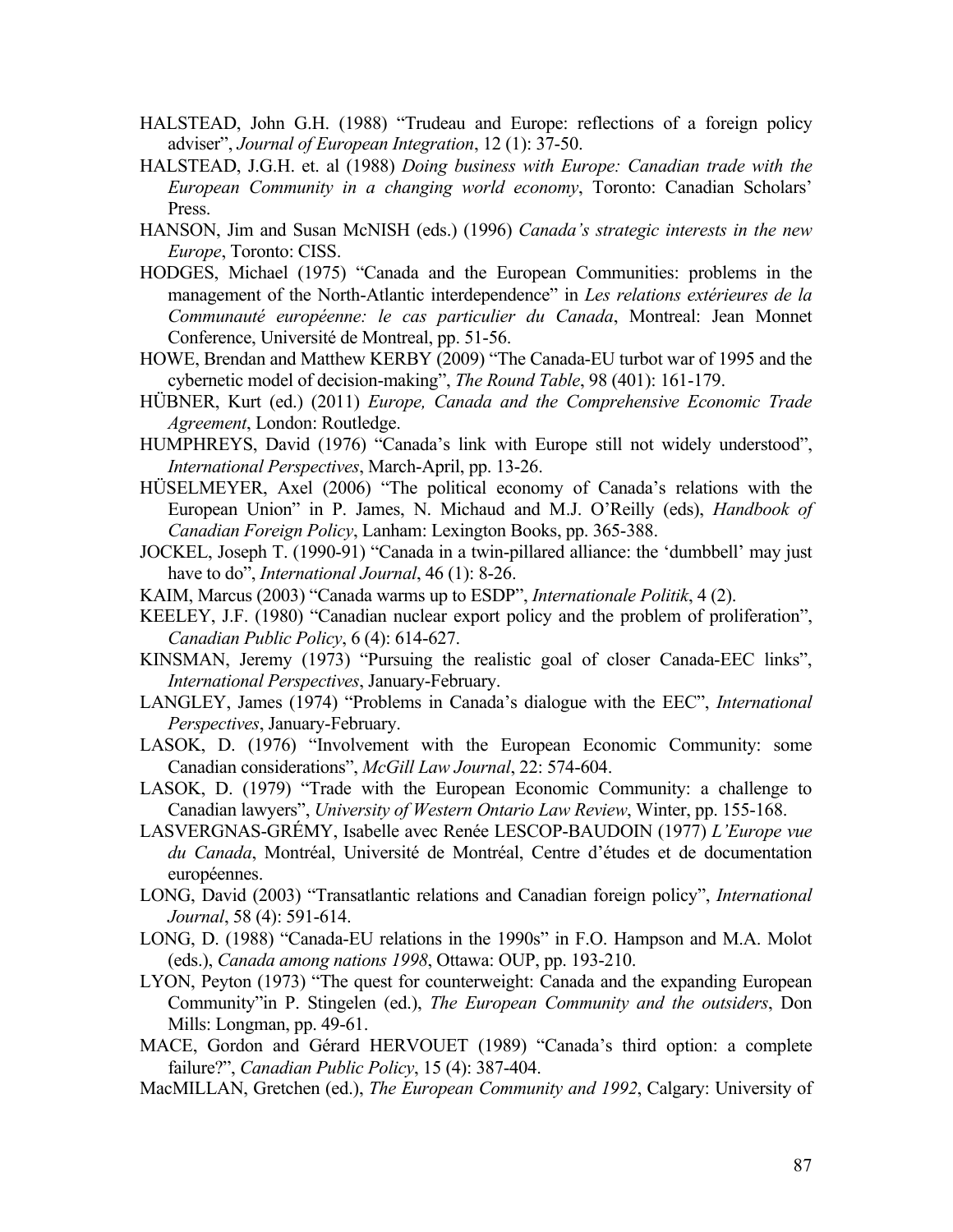Calgary Printing Services.

- MAHANT, Edelgard E. (1976) "Canada and the European Community: the new policy", *International Affairs*, 52 (4): 551-564.
- MAHANT, E.E. (1981) "Canada and the European Community: the first twenty years", *Journal of European Integration*, 4 (3): 263-279.
- MAHANT, E. (2000) "Canada and the European Union: a post-modern relationship" in *Les relations canado-européennes: evolutions et perspectives*, Université de Montreal: Jean Monnet Conference, pp. 21-25.
- MATTHEWS, R.A. (1972) "Britain's move into Europe: the implications for Canada", *Behind the Headlines*, 31.
- MISSIOS, Paul C. and Charles PLOURDE (1996) "The Canada-European Union turbot war: a brief game theoretic analysis", *Canadian Public Policy*, 22 (2): 144-150.
- MUIRHEAD, B.W. (1992) *The development of post-war Canadian trade policy: the failure of the Anglo-European option*, Montreal: McGill-Queen's University Press.
- NOBLE, J.J. (1978) "Canada's continuing search for acceptable policy safeguards", *International Perspectives*, July-August.
- NOSSAL, K.R. (2001) "The decline of the Atlanticist tradition in Canadian foreign policy" in G. MacLean (ed.), *Between actor and presence: the European Union and the future of the transatlantic relationship*, Ottawa: University of Ottawa Press, pp.223-34.
- PAPADOPOULOS, N.G. (1986) *Canada and the European Community: an uncomfortable partnership*, Montreal: IRPP.
- PENTLAND, Charles (1977) "Linkage politics: Canada's contract and the development of the European Community's external relations", *International Journal*, 32 (2): 207- 231.
- PENTLAND, C. (1982) "Domestic and external dimensions of economic policy : Canada`s third option" `in W.F. Hanrieder (ed.), *Economic issues and the Atlantic Community*, New York: Praeger, pp. 139-62.
- PENTLAND C. (1983) "L'option européenne du Canada dans les années 80", *Études internationales*, 14 (1): 39-58.
- PENTLAND, C. (1983) "Canada`s European option in the 1980s" in N. Ørvik and C. Pentland (eds.), *The European Community at the crossroads: the first twenty-five years*, Kingston: Queen's University Centre for International Relations.
- PENTLAND, C. (1991) "Europe 1992 and the Canadian response" in F.O. Hampson and M.A. Molot (eds.), *Canada among nations 1990-1991*, Ottawa: Carleton University Press, pp. 125-144.
- PENTLAND, C. (2003-04) "Odd man in: Canada and the transatlantic crisis", *International Journal*, 59 (1): 145-166.
- PHILIP, Christian (1976) "L'accord-cadre de coopération commerciale et économique entre les Communautés européennes et le Canada", *Annuaire français de droit international*, 22: 822-835.
- PILISI, Paul (1976) "Both Europe and Canada can benefit from the link", *International Perspectives*, November-December, pp. 8-11.
- PITTS, Gordon (1990) *Storming the fortress: how Canadian business can conquer Europe in 1992*, Toronto: HarperCollins.
- POTTER, Evan (1999) *Transatlantic Partners: Canadian approaches to the European Union*, Ottawa: Carleton University Press.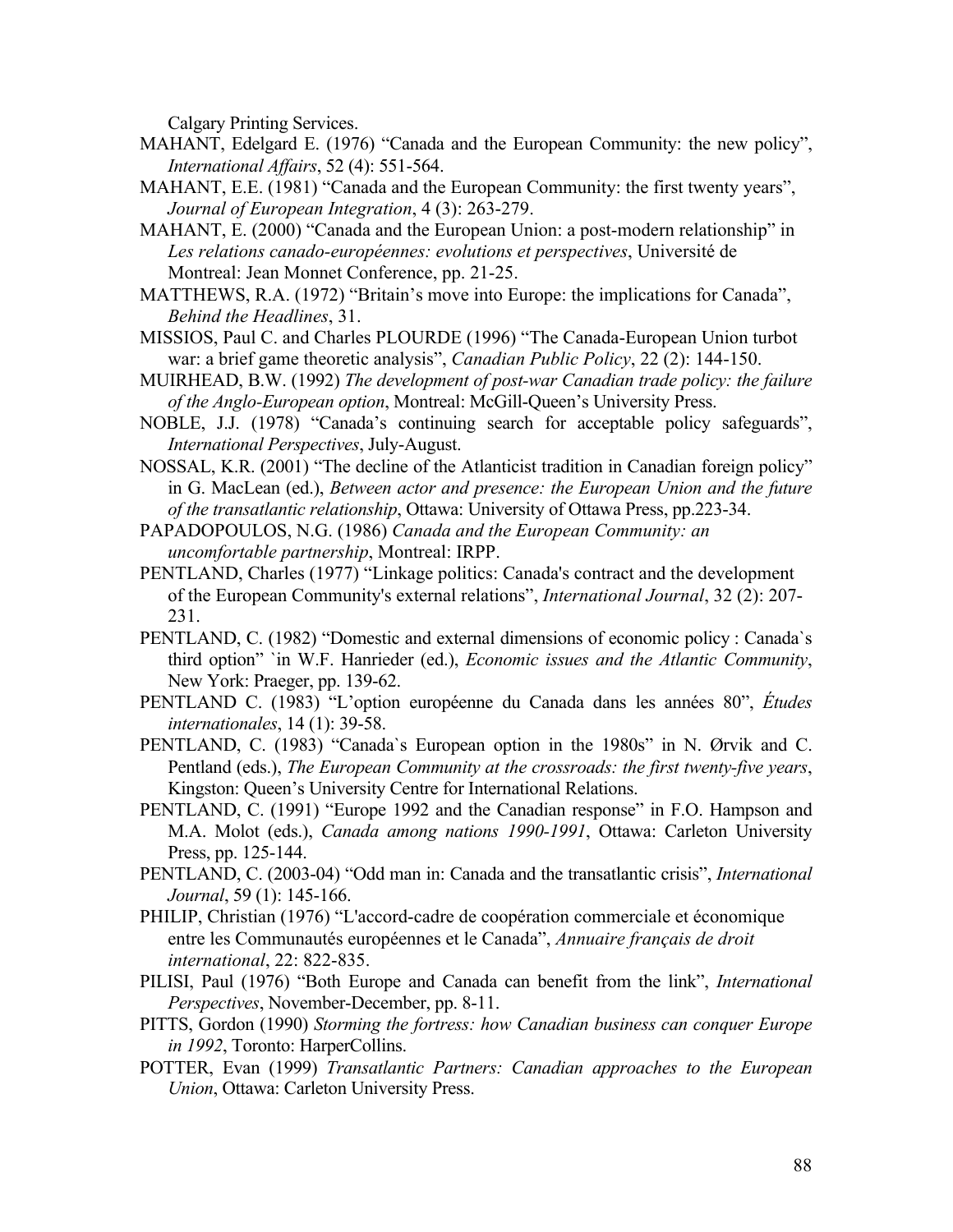- REMPEL, Roy (1996) *Counterweights: the failure of Canada's German and European Policy, 1955-1995*, Montreal: McGill-Queen's University Press.
- ROSEMAN, Daniel (1989) "Canada-European Community relations: an agenda for action", *Behind the Headlines*, March, pp. 1-17.
- RUNNALS, O.J.C. (1975) "Canada's uranium policy" in *Natural Uranium Supply*, International Symposium, November 18-19, Mainz: Deutsches Atomforum, pp. 190- 202.
- SCHLEGEL, J.P. (1978) "Successful alternative? Canada and the European Community", *The Round Table*, 68 (269): 55-64.
- SINCLAIR, Helen (1995) *Beyond the Third Option: trade policy in the 1990s*, Toronto: Éditions du GREF.
- SOBERMAN, Daniel (1991) "European integration: are there lessons for Canada?" in R. Watts and D. Brown (eds.), *Options for a new Canada*, Toronto: UTP.
- SOLDATOS, Panayotis (1986) "Les Communautés européennes dans le dessein de politique internationale du Québec", *Actualité et droit international*, 3: 11-25.
- STAIRS, Denis (1999) "The pursuit of economic architecture by diplomatic means: the case of Canada in Europe" in D. Barry and R.C. Keith (eds.), *Regionalism, Multilateralism and the Politics of Global Trade*, Vancouver: UBC, pp. 228-252.
- STEVENS, G. (1975) "Mr. Trudeau woos Europe: Canada's attempt to lessen dependence on the United States", *The Round Table*, 65 (260): 401-409.
- STORY, Donald C. (1981) "The framework agreement for commercial and economic cooperation: a political act", *Journal of European Integration*, 4 (3): 281-297.
- STREMPEL, Ulrich (1978) "Europe as a test of Canada's 'third option'", *Aussenpolitik*, 4: 401-413.
- STREMPEL, U. (1979) "Views of the European Community: changing Canadian attitudes from 1957 to 1978, or, now you see, now you don't" in M. Fleming (ed), *Proceedings of the workshop on the European Community and Canada-E.C. relations*, Ottawa, 11-13 December, London: European Politics Groups, pp. 80-117.
- STREMPEL, U. (1980) "The forgotten link: Canada-Euratom and Canadian-European nuclear relations, 1959-79", Banff: European Politics Group Workshop, December 12- 14.
- TORELLI, Maurice and Kimon VALASKIS (1977) "Le Canada et la Communauté économique européenne" in P. Painchaud (ed.), *From Mackenzie King to Pierre Trudeau: forty years of Canadian diplomacy, 1945-1985*, Quebec City: Laval University Press, pp. 347-362.
- VALASKAKIS, Kimon (1976) "L'option Europe: une vue du long terme", *L'actualité économique*, 52 (4): 539-554.
- VALASKAKIS, K. (1978) "La CEE a-t-elle une politique cohérente vis-à-vis du Canada?", *Études internationales*, 9 (1): 126-136.
- VALASKAKIS. K. (1978) *L'option Europe: analyse de la plausibilité d'une association Québec/Canada/Europe*, Québec: Ministère des Affaires intergouvernmentales.
- VON RIEKHOFF, Harold (1978) "The third option in Canadian foreign policy" in B. Tomlin (ed.), *Canada's foreign policy: analysis and trends*, Toronto: Methuen, pp. 89- 110.
- WILGRESS, L.D. (1962) *The impact of European integration on Canada*, Ottawa: The Canadian Trade Committee.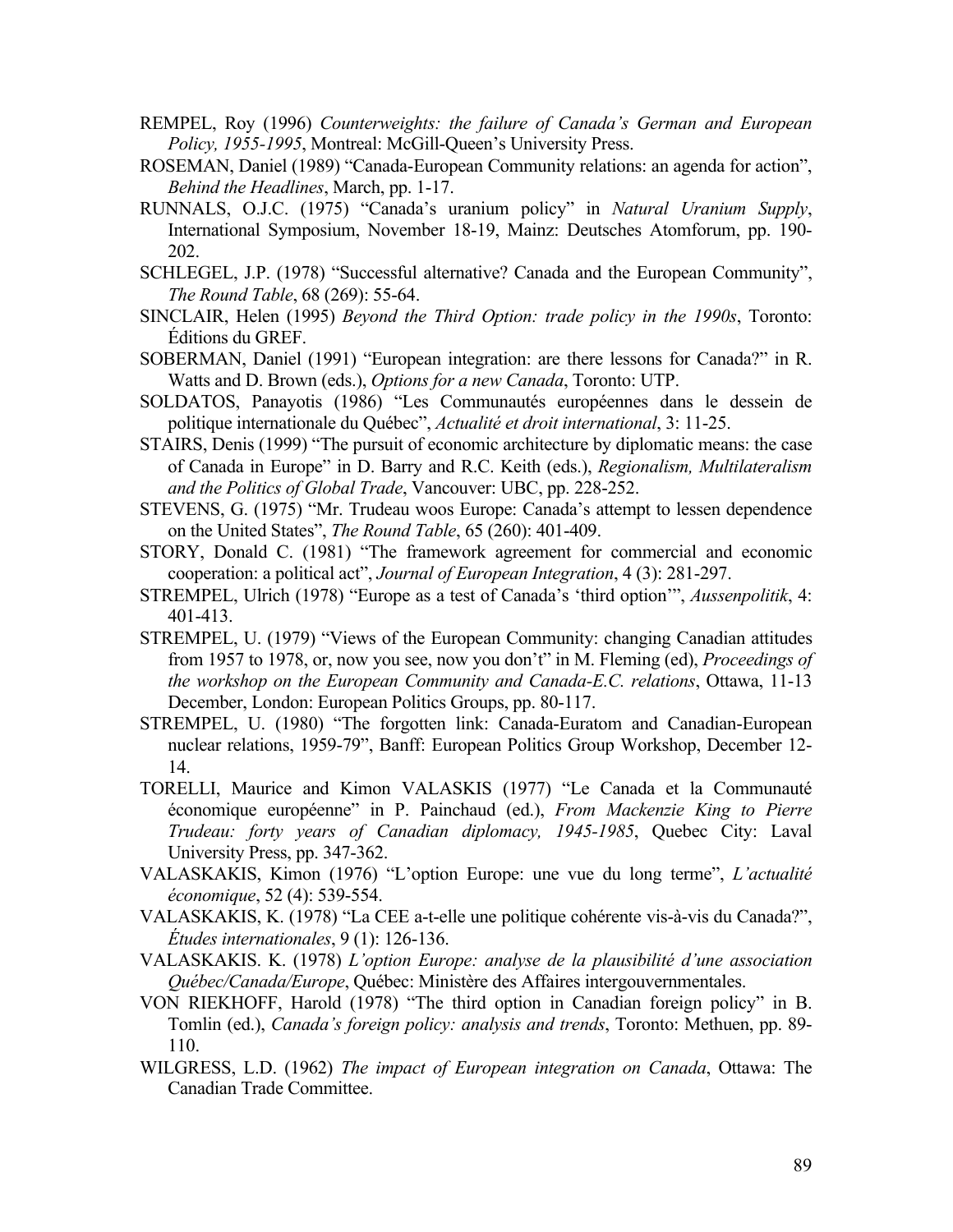### **Asia (including China and Japan)**

ANGUS, Henry F. (1953) *Canada and the Far East, 1940-1953*, Toronto: UTP.

- APPEL MOLOT (1977) "Canada's relations with China since 1968" in N. Hillmer and G. Stevenson (eds.), *Foremost Nation. Canadian foreign policy and a changing world*, Toronto: McClelland and Stewart.
- BRISTER, Bernard J. (2014) "Back to the future: Canada's re-engagement in the Asia-Pacific region," Canadian Military Journal*, 14 (2).*
- BURTON, Charles (2009) *A reassessment of Canada's interest in China and options for renewal of Canada's China policy*, Toronto: Canadian International Council, A Changing World: Canadian Foreign Policy Priorities, No. 4.
- BURTON, C. (2015) "Canada's China policy under the Harper government," *Canadian Foreign Policy Journal* 21 (1): 45-63.
- CAO, H. and V. POY (eds.) (2011) *The China challenge: Sino-Canadian relations in the 21st century*, Ottawa: University of Ottawa Press.
- CHEN, Z. and D. CAOUETTE (2012) "China's South China Sea policy and its implications for Canada. Claims, strategies and consequences," *Canadian Foreign Policy Journal*, 18 (3).
- CULHANE, Claire (1972) *Why is Canada in Vietnam? The truth about our foreign aid*, Toronto: NC Press.
- DOBELL, W. M. (1990) "Canada and India: the Mulroney years", *Journal of Asian and African Studies*, 25 (July-October).
- DONAGHY, Greg and Patricia E. ROY (eds.) (2008) *Contradictory Impulses: Canada and Japan in the Twentieth Century*, Vancouver: UBC.
- EAYRS, James (1983) *In Defence of Canada. Indochina: roots of complicity*, Toronto: UTP
- EDMONDS, Robert (1998) "Canada's recognition of the people's republic of China: the Stockholm negotiations 1968-1970", *Canadian Foreign Policy*, 5 (2): 201-217.
- ENDICOTT, Stephen(1980) *James G. Endicott: rebel out of China*, Toronto: UTP.
- EVANS, Paul (2014) *Engaging China: myth, aspiration, and strategy in Canadian policy from Trudeau to Harper*, Toronto: UTP.
- EVANS, P. (1990) "Canada and Taiwan: a forty-year survey," *Transactions of the Royal Society of Canada*, vol. 1: 165-88.
- EVANS, Paul and B. Michael FROLIC (eds.) (1991) *Reluctant adversaries: Canada and the People`s Republic of China, 1949-1970*, Toronto: UTP
- EVANS, P. and Daphne GOTTLIEB TARAS (1985) "Canadian public opinion on relations with China: an analysis of existing survey research" in *Canada and the Pacific: Agenda for the Eighties*, Toronto: Working Paper Series, 33.
- GREENSPON, Edward (2010) *Open Canada: a global positioning strategy for a networked age*, Toronto: Canadian International Council.
- HARBRON, John D. (1974) "Canada recognizes China: the Trudeau round 1968-1973", *Behind the Headlines*, 33.
- HART, Michael (2011) "Dragon fears: China's impact on Canada-US trade relations," *International Journal*, 66 (2).
- HAY, K.A.J. (ed.) (1980) *Canadian perspectives on economic relations with Japan*, Montreal: IRPP.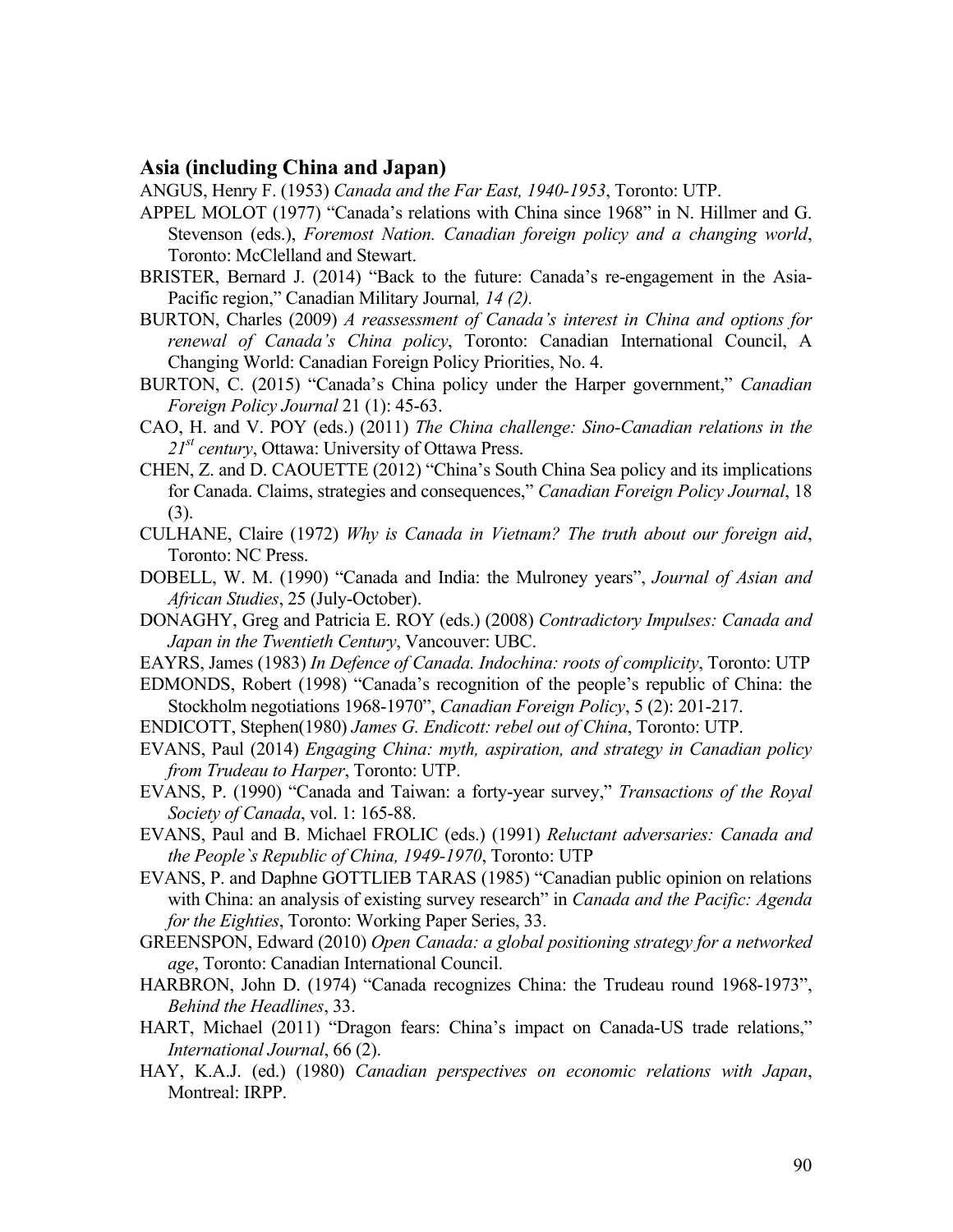- HOLMES, J. (1971) "Canada and the Vietnam war" in J.L. Granatstein and F.D. Cuff (eds.), *War and Society in North America*, Toronto: Nelson.
- HOLMES, J. (1965) "Canada and China: the dilemmas of middle power" in A.M. Halpern (ed.), *Policies toward China*, New York: McGraw–Hill.
- JOHNSON, Gregory A. (1989) *North Pacific Triangle? The impact of the Far East on Canada and its relations with the United States and Great Britain*, Unpublished Ph.D. dissertation, York University.
- KAWASAKI, Tsyoshi (2000-1) "Formulating Canada's grand strategy in Asia," *International Journal*, 135-48
- KEITH, Ronald C. (1992) "China and Canada's 'Pacific 2000 strategy'", *Pacific Affairs*, 65 (3): 319-333.
- LANGDON, Frank (1983) *The Politics of Canadian-Japanese Economic Relations 1952- 1983*, Vancouver: UBC.
- LEE, Steven Hugh (1995) *Outposts of Empire*: *Korea, Vietnam, and the Origins of the Cold War in Asia, 1949-1954* Montreal: McGill-Queen's University Press
- LEHRE, Eric J. (2013) "Time for a Canadian Pacific pivot?" *Canadian Naval Review*, 9 (2).
- LYNHIAVU, T.C.D. (1996-97) "Canada's window on Asia: the establishment of the Tokyo Legation in 1928-1931" *Journal of Canadian Studies*, 31: 97-123.
- LOWER, A.R.M. (1941) *Canada and the Far East – 1940*, New York: Institute of Pacific Relations.
- MacDONALD, Adam (2014) "A Canadian naval turn to East Asia in the making? Interests, expectations and challenges," *Canadian Foreign Policy Journal*, 20 (3).
- MacKENZIE, Hector (1999) "An Old Dominion and the New Commonwealth: the Canadian Policy on the question of India's Membership, 1947-49 " *Journal of Imperial and Commonwealth History*, 27 (3).
- MacLEAN, G. and K.R. NOSSAL (1993) "Triangular dynamics: Australian states, Canadian provinces and relations with China" in B. Hocking (ed.), *Foreign Relations and Federal States*, London: Leicester University Press, pp. 170-89.
- MALCOM, James and Andrew O'NEILL (2012) "China's rise and middle power democracies: Canada and Australia compared," *International Relations of the Asia-Pacific*, 12 (2): 199-228.
- MEEHAN, John D. (2003) "Steering clear of Britain: Canada's debate over collective security in the Far Eastern crisis of 1937" *International History Review*, 25: 253-81.
- MORRISON, Barrie M. (1976) "Canada and South Asia" in P. Lyon and T.Y. Ismael (eds.), *Canada and the Third World*, Toronto: Macmillan.
- MULRONEY, David (2015) *Middle Power, Middle Kingdom: What Canadians need to know about China in the 21st Century*, Toronto: Penguin.
- NOSSAL, K.R. (1978) "Business as usual: Canadian relations with China in the 1940s", *Historical Papers*, pp. 134-147.
- NOSSAL, K.R. and L. SARSON (2014) "About Face: explaining changes in Canada's China policy, 2006-2012," *Canadian Foreign Policy Journal*, 20 (2): 146-62.
- PALTIEL, Jeremy (2012) "Canada's China re-set: strategic realignment or tactical repositioning? Re-energizing the strategic partnership," *Canadian Foreign Policy Journal* 18 (3): 267-72.
- POTTER, Pitman B. (ed.) (2010) *Issues in Canada-China relations*, Toronto: Canadian International Council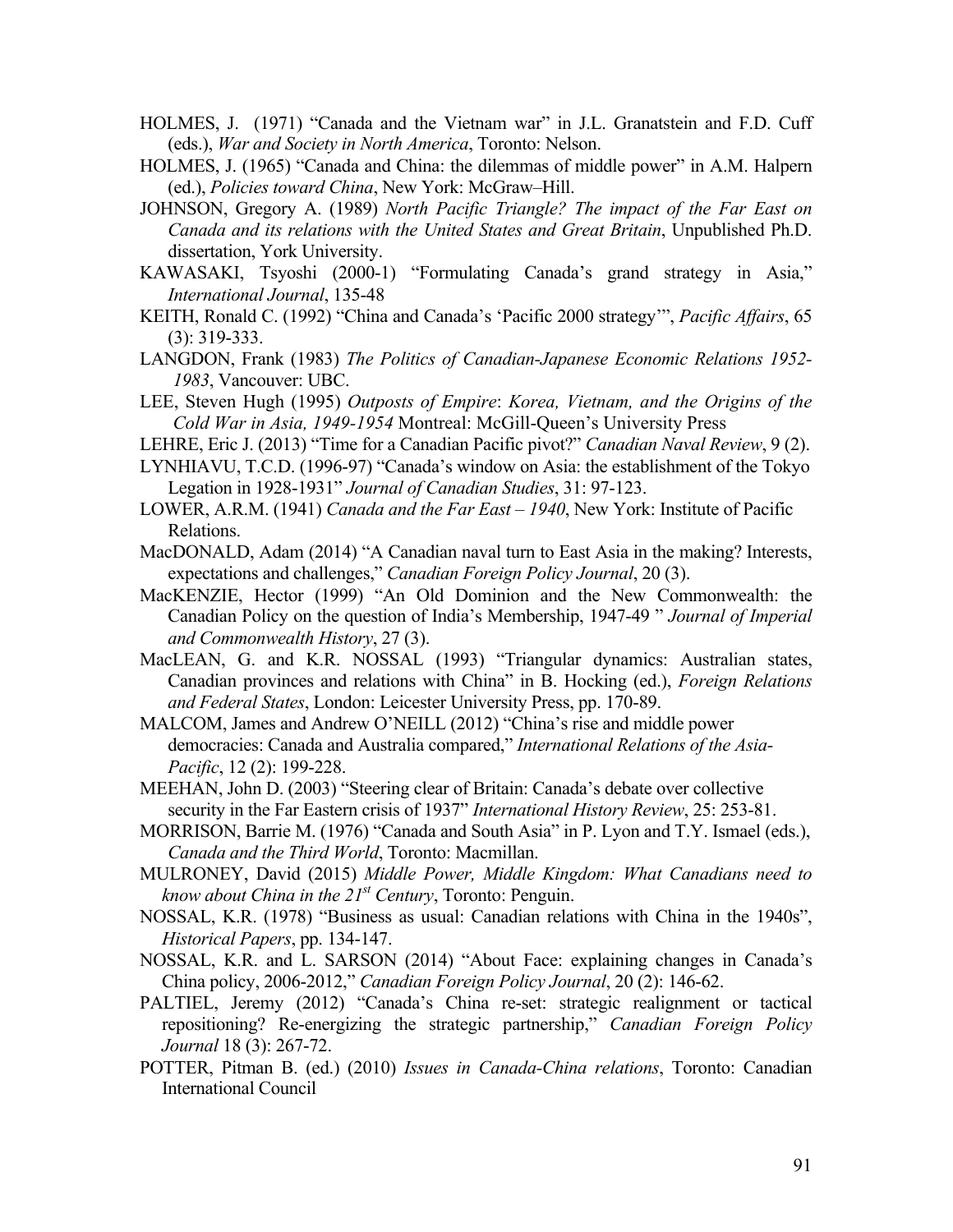- PRICE, John (2011) *Orienting Canada: race, empire and the transpacific*, Vancouver, UBC.
- REID, E. (1981) *Envoy to Nehru*, Toronto: OUP.
- RONNING, Chester (1974) *A memoir of China in revolution: from the Boxer rebellion to the People's Republic*, New York: Pantheon.
- ROSS, Douglas (1984) *In the interest of peace: Canada and Vietnam, 1954-1973*, Toronto: UTP
- ROY, Patricia E. (2003) *The Oriental Question: consolidating a white man's province, 1914-41*, Vancouver: UBC Press.
- SCOTT, Munroe (1977) *McClure: the China years*, Toronto: Canec.
- SCHMITZ, Gerald (2006) *Emerging Powers in the Global System: Challenges for Canada*, Ottawa: Library of Parliament.
- SLOAN, Elinor (2011) "China military and security developments. Implications for Canada," *International Journal* (Spring).
- STRANGE, William (1937) *Canada, the Pacific and War*, Toronto: Nelson.
- TAYLOR, Charles (1974) *Snow Job: Canada, the United States and Vietnam (1954- 1973)*, Toronto: Anansi.
- TRUDEAU, Pierre and HÉBERT, Jacques (2007) *Two innocents in red China*, Vancouver: Douglas and McIntyre.
- WOODSWORTH, Charles (1941) *Canada and the Orient*, Toronto: Macmillan.
- YU, Henry (2009) "Global migrants and the new Pacific Canada," *International Journal*, 64 (4).

#### **Korean War**

- BARRIS, Ted (1999) *Deadlock in Korea: Canadians at War, 1950-1953*, Toronto: Macmillan.
- *Canada and the Korean War* (2003) Ottawa: Directorate of History and Heritage and Department of National Defence.
- JOHNSTON, William (2003) *A War of Patrols: Canadian Army Operations in Korea*, Vancouver: UBC
- PRINCE, Robert (1992-93) "The limits of constraint: Canadian-American relations and the Korean War, 1950-51," *Journal of Canadian Studies*, 27 (4): 129-152.
- STAIRS, Denis (1972) "Canada and the Korean War: the boundaries of diplomacy", *International Perspectives* (November-December): 25-32.
- STAIRS, D. (1974) *The diplomacy of constraint: Canada, the Korean War and the United States*, Toronto: UTP
- TEIGROB, R. (2009) *Warming up to the Cold War: Canada and the United States' coalition of the willing from Hiroshima to Korea*, Toronto: UTP.
- THORGRIMSSON, T. and E.C. RUSSELL (1965) *Canadian naval operations in Korean waters 1950-55*, Ottawa: Queen's Printer.
- WOOD, Herbert F. (1966) *Strange battleground: the official history of the Canadian army in Korea*, Ottawa: Queen's Printer.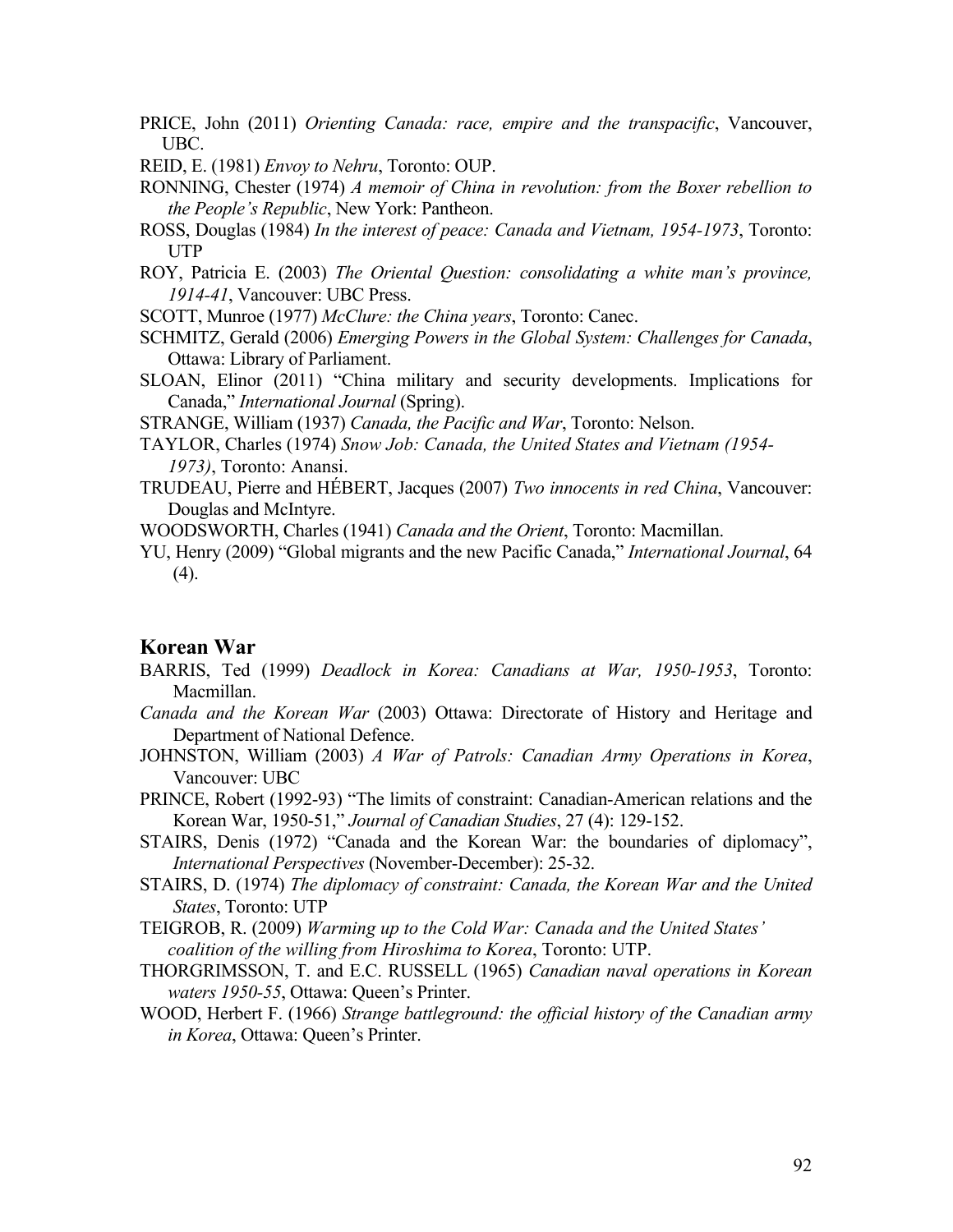## **Latin America and the Caribbean**

- CAMERON, Maxwell (1991) "Canada and Latin America" in F.O. Hampson and C. Maule (eds.), *Canada among Nations, 1990-91: After the Cold War*, Ottawa: Carleton University Press, pp. 109-123.
- CANADA, Standing Committee on External Affairs and National Defence (1982) *Canada's relations with Latin America and the Caribbean*, Ottawa.
- CHODOS, Robert (1977) *The Caribbean connection: the double-edged Canadian presence in the West Indies*, Toronto: James Lorimer.
- COOPER, Andrew F. (2001) "The Quebec City 'Democracy Summit'", *The Washington Quarterly*, 24 (2): 159-171.
- COOPER, A.F. (2001) "More than a star turn: Canadian hybrid diplomacy and the OAS mission to Peru", *International Journal*, 56 (2): 279-296.
- COOPER, A.F. (2003) "Ownership and the Canadian model of new multilateralism: negotiating the inter-American democratic charter", *Canadian Foreign Policy*, 10 (3)L 31-41.
- COOPER, A.F. (2004) "The making of an inter-American democratic charter: a case of complex multilateralism", *International Studies Perspectives*, 5(1): 92-113.
- DOSMAN, Edgar J. (1984-85) "Hemispheric relations in the 1980s: a perspective from Canada", *Journal of Canadian Studies*, 19 (4): 42-60.
- DOSMAN, E.J. (1992) "Canada and Latin America: the new look", *International Journal*, 47: 529-554.
- GECELOVSKI, Paul (2002) "Una gran familia: le Canada et la zléea", *Études internationales*, 33 (4): 745-762.
- HAWRYLAK, Maciek and David M. MALONE (2005) "Haiti, again! A tough peacebuilding task", *Policy Options*, 26 (7): 33-39.
- HEALY, Teresa and Sheila KATZ (2008) "Big and little brother bilateralism: security, prosperity, and Canada's deal with Colombia", *Studies in Political Economy*, 82: 35-60.
- HRISTOULAS, Athanasios (2006) "Canada in Latin America: a foreign policy of ambivalence, pragmatism, or inconsistency?" in P. James, N. Michaud and M.J. O'Reilly (eds.), *Handbook of Canadian Foreign Policy*, Lanham: Lexington Books, pp. 317-336.
- KIRK, John M. and Peter McKENNA (1997) *Canada-Cuba relations: the other good neighbour policy*, Gainesville: University Press of Florida
- KLEPAK, Hal (2009) ``50 years of a complex but positive relationship: Cuba-Canada relations 1959-2009``, *Diplomacy and Statecraft*, 20 (2): 258-74.
- KLEPAK, H. (ed.), (1993) *Canada and Latin America Security*, Laval: Méridien.
- MACE, Gordon and Jean-Philippe THÉRIEN (1996) "Canada in the Americas: the impact of regionalism on a new foreign policy" in G. Mace and J-P. Thérien (eds.) *Foreign Policy and Regionalism in the Americas*, Boulder: Lynne Rienner, pp. 53-67.
- MACE, Gordon, Louis BÉLANGER and Jean-Philippe THÉRIEN (1993) "Regionalism in the Americas and the hierarchy of power", *Journal of Interamerican Studies and World Affairs*, 35: 115-157.
- McKENNA, Peter (1994) "Canada's policy towards Latin America: a statist interpretation", *International Journal*, 49 (4): 930-953.
- McKENNA, P. (1993) "How is Canada doing in the OAS?", *Canadian Foreign Policy*, 1: 81-98.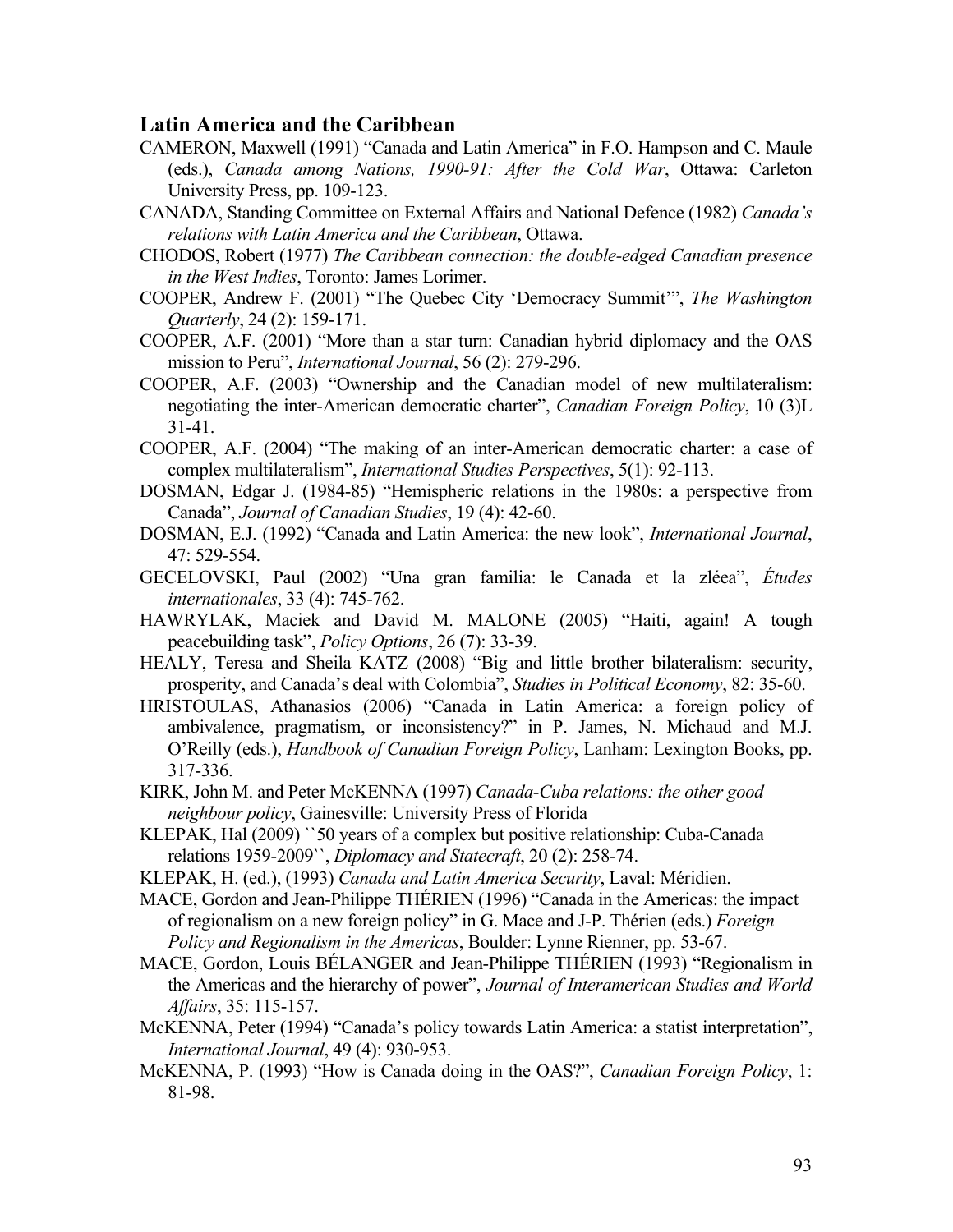- OGLESBY, J.C.M. (1976) *Gringos from the far north: essays in Canadian-Latin American relations, 1867-1967*, Toronto: Macmillan.
- RANDALL, Stephen J. (1998) "A not so magnificent obsession: the United States, Cuba, and Canada from the revolution to the Helms-Burton law", *Canadian American Public Policy*, 36.
- ROCHLIN, James (1997) *Discovering the Americas: the evolution of Canadian foreign policy towards Latin America*, Vancouver: UBC
- ROCHLIN, J. (1990) "The evolution of Canada as an actor in inter-American affairs", *Millennium*, 19: 229-248.
- RODRIGUEZ, Raul (2010) "Canada and the Cuban revolution: defining the rules of engagement, 1959-1962", *Canadian Foreign Policy*, 16 (1)
- SALAZAR-XIRINACHS, Jose M. and Maryse ROBERTS (eds.) (2001) *Towards free trade in the Americas*, Washington DC: The Brookings Institution Press.
- SCHUYLER, George (1991) "Canada and Latin America: changing context … changing policy?", *Journal of Interamerican Studies and World Affairs*, 33: 19-58.
- WRIGHT, Robert (ed.) (2009) *Our place in the sun: Canada and Cuba in the Castro era*. Toronto: UTP
- WYLIE, Lana (2010) *Perceptions of Cuba: Canadian and American policies in comparative perspective*, Toronto: UTP.
- WYLIE, L. (2004) "Perceptions and foreign policy: a comparative study of Canadian and American policy towards Cuba", *Canadian Foreign Policy*, 11 (3).

### **Middle East**

- BARRY, D. (2010) "Canada and the Middle East today: electoral politics and foreign policy," *Arab Studies Quarterly* 32 (4): 191-217.
- COOPER, Andrew, Richard HIGGOTT and Kim R. NOSSAL (1991) "Bound to follow? Leadership and followership in the Gulf conflict", *Political Science Quarterly*, 106 (3): 391-410.
- EAYRS, James (1964) *The Commonwealth and Suez*, Toronto: UTP.
- ENGLER, Yves (2010) *Canada and Israel: building apartheid*, Black Point: Fernwood.
- FAWN, Rick (2008) "No consensus with the Commonwealth, no consensus with itself? Canada and the Iraq War", *The Round Table*, 97 (397): 519-33.
- FAWN, R. (2007) "Canada: outside the Anglo-American fold" in R. Fawn and R. Hinnebusch (eds.), *The Iraq War: Causes and Consequences*, Boulder: Lynne Rienner.
- GOVERNMENT OF CANADA, Standing Committee on Foreign Affairs and International Trade (2004) *Exploring Canada's Relations with the Countries of the Muslim World*, Ottawa.
- HEINBECKER, P. and B. Momani (eds.) (2007) *Canada and the Middle East*, Waterloo: Wilfrid Laurier Press.
- ISMAEL, Tareq (ed.) (1985) *Canada and the Arab world*, Edmonton: University of Alberta Press.
- ISMAEL, (1976) "Canada and the Middle East" in P. Lyon and T. Ismael (eds.), *Canada and the Third World*, Toronto: Macmillan.
- JACOBY, T.A. and A.H. KILIC (eds.) (2007) *Canada-Middle East relations during the*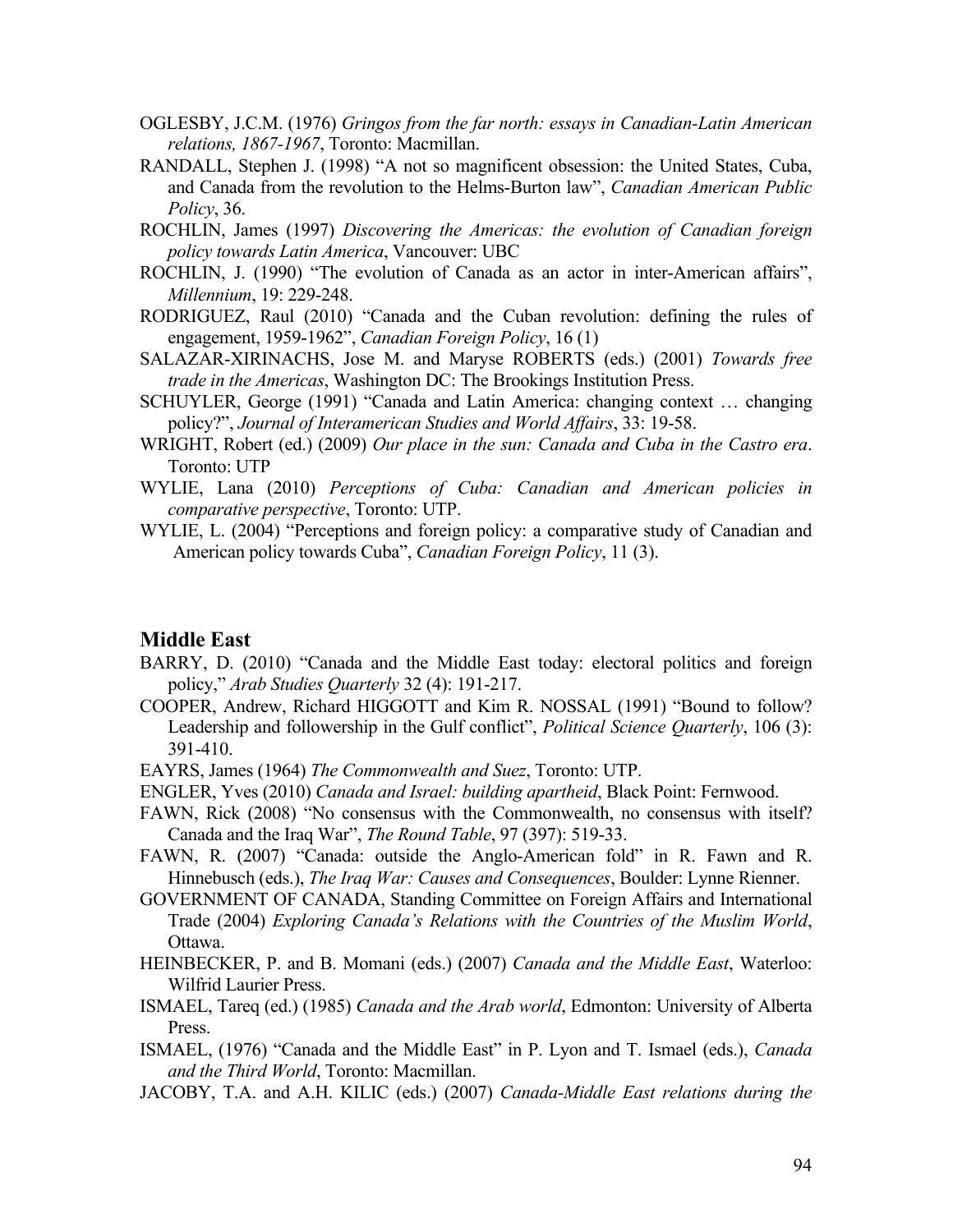*Chretien era,* Bison Paper 10, Centre for Defence and Security Studies, University of Manitoba.

- McDONOUGH, David S. (2007) "The paradox of Afghanistan. Stability operations and the renewal of Canada's international security policy?", *International Journal*, 62 (3).
- McGRATH, Bill (2006) "A change of road: Canadian foreign policy from Kosovo to Iraq" in O. Croci and A. Verdun (eds.), *The Transatlantic Divide. Foreign and security policies in the Atlantic Alliance from Kosovo to Iraq*, Manchester: Manchester University Press, pp. 190-205.
- McMAHON, S.F. (2004) "Canada-US relations and the Al-Aqsa intifada," *Canadian Foreign Policy Journal* 11 (2): 69-89.
- MULLINS, Sam (2013) "Global Jihad: the Canadian experience," *Terrorism and Political Violence* 25 (5): 734-76.
- NOSSAL, Kim R. (2009) "No exit: Canada and the 'war without end in Afghanistan" in H.- G. Ehrhart and C. Pentland (eds.), *The Afghanistan challenge: hard realities and strategic choices*, Montreal: McGill-Queen's University Press, pp. 157-73.
- NOSSAL, K.R. (1994) Quantum leaping: the Gulf debate in Australia and Canada" in M. McKinley (ed.), *The Guld War: critical perspectives*, Sydney: Allen and Unwin, pp. 48- 71.
- PIGOTT, P. (2007) *Canada in Afghanistan: the war so far*, Toronto: Dundurn.
- O'REILLY, Marc J. (2006) "Canadian foreign policy in the Middle East: reflexive multilateralism in an evolving world" in P. James, N. Michaud and M.J. O'Reilly (eds.), *Handbook of Canadian Foreign Policy*, Lanham: Lexington Books, pp. 337-364.
- REID, E. (1985*) Hungary and Suez 1956: a view from New Delhi*, Oakville: Mosaic Press
- RIPSMAN, Norrin M. and Jean-Marc F. BLANCHARD (2002) "Lightning rods rather than light switches: Arab economic sanctions against Canada in 1979," *Canadian Journal of Political Science*, 35 (1): 151-74.
- ROBERTSON, Terence (1964) *Crisis: the inside story of the Suez conspiracy*, Toronto: Hutchinson.
- SASLEY, B. (2011) "Who calls the shots? An inquiry into the effects of Jewish and Arab lobbies on Canadian Middle East policy," *Literary Review of Canada* 19 )4): 9-11.
- STEIN, Janice G. and Eugene LANG (2007) *The Unexpected War: Canada in Kandahar*, Toronto: Viking
- VUCETIC, Srdjan (2006) "Why did Canada sit out of the Iraq War? One constructivist analysis", *Canadian Foreign Policy*, 13 (1): 133-153.
- WINDSOR, Lee, David CHARTERS and Brent WILSON (2008) *Kandahar Tour: the turning point in Canada's Afghan mission*, Mississauga: John Wiley & Sons.
- YERGIN, Daniel (1991) *The prize: the epic quest for oil, money and power*, New York: Simon & Schuster (especially chapter 24 entitled 'The Suez crisis').

### **France**

- BASTIEN, Frédéric (1999) *Relations particulières: la France face au Québec après de Gaulle*, Montréal: Boréal.
- BASTIEN, F. (2006) *La France face au Québec après de Gaulle*, Montrèal: Borèal.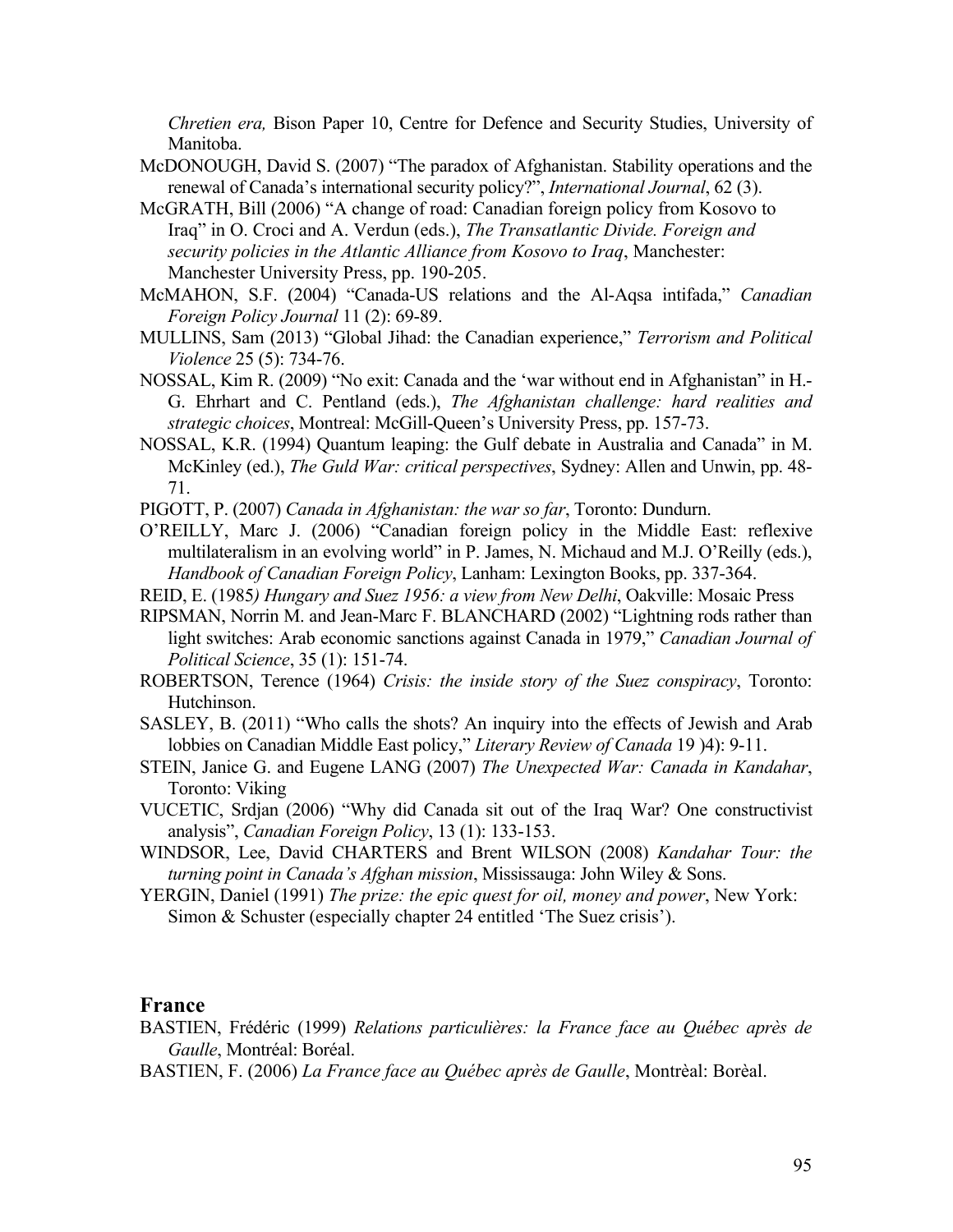- BLACK, Eldon (1996) *Direct intervention: Canada-France relations, 1967-1974*, Ottawa: Carleton University Press.
- BOSHER, John (1999) *The Gaullist attack on Canada 1967-97*, Montreal: McGill-Queen's University Press.
- DENIAU, Xavier (2001) *La Francophonie*, Paris: PUF.
- GENDRON, Robin S. (2006) *Towards a francophone community: Canada's relations with France and French Africa, 1945-1968*, Montreal: McGill-Queen's University Press.
- JARDIN, Pierre (2001) "Le Canada tel que perçu par la France (1945-1963)" dans S. Bernier (dir.), *Les 50 and de l'OTAN*, Montreal: Athéna.
- JOYAL, Serge et Paul-André LINTEAU (dir.) *France-Canada-Québec: 400 ans de relations d'exception*, Montréal: Presses de l'Université de Montréal.
- LANCTÔT, Gustave (1956) "Les relations franco-canadiennes après la conquête et avant 'La Capricieuse'", *Revue de l'Universitè Laval*, 10 (7): 591-599.
- McDORMAN, Ted L. (1994) "The search for resolution of the Canada-France ocean dispute adjacent to St. Pierre and Miquelon", *Dalhousie Law Journal* 17 (1): 35-60
- McDORMAN, T.L. (1990) "The Canada-France Maritime Bounday Case : drawing a line around St. Pierre et Miquelon", *American Journal of International Law*, 84 (1)
- MASSIE, Justin (2011) "Le Canada, la France et la transformation de l'Alliance atlantique: des politiques de sécurité internationales convergentes", *Études internationales*, 42 (1): 25-46.
- MEREN, David (2008) "Plus que jamais nécessaires: cultural relations, nationalism and the state in the Canada-Québec-France triangle, 1945-1960", *Journal of the Canadian Historical Association*, 19 (1): 279-305.
- PAQUIN, S. (2006) "La relation triangulaire Québec-Ottawa-Paris et l'avènement de l'Organisation international de la Francophonie (1965-2005)," *Guerres mondiales et conflits contemporains*, 223: 157-81.
- PRÉVOST, Philippe (1994) *La France et le Canada d'une après-guerre à l'autre, 1918- 1944*, Saint-Boniface: Éditions du blé.
- THÉRIEN, J.-P. (1993) "Co-operation and conflict in la Francophonie," *International Journal*, 48 (2): 492-526.
- THOMSON, Dale (1988) *Vive le Québec libre*, Toronto : Denau.
- ZOOGONES, Frédéric (2003) "Les relations France-Canada-Québec: Ottawa face à l'emergence nationale du Québec", *Bulletin d'histoire politique* 11 (3): 152-166.

### **United Kingdom and Commonwealth**

BERGER, Carl (ed.) (1969) *Imperial relations in the age of Laurier*, Toronto: UTP.

- BLAXLAND, John C. (2006) *Strategic cousins: Australian and Canadian expeditionary forces and the British and American empires*, Montreal: McGill-Queen's University Press.
- BREBNER, John B. (1945 and 1966) *North-Atlantic Triangle: the interplay of Canada, the United States and Great Britain*, New York: Columbia University Press and Toronto: McClelland & Stewart.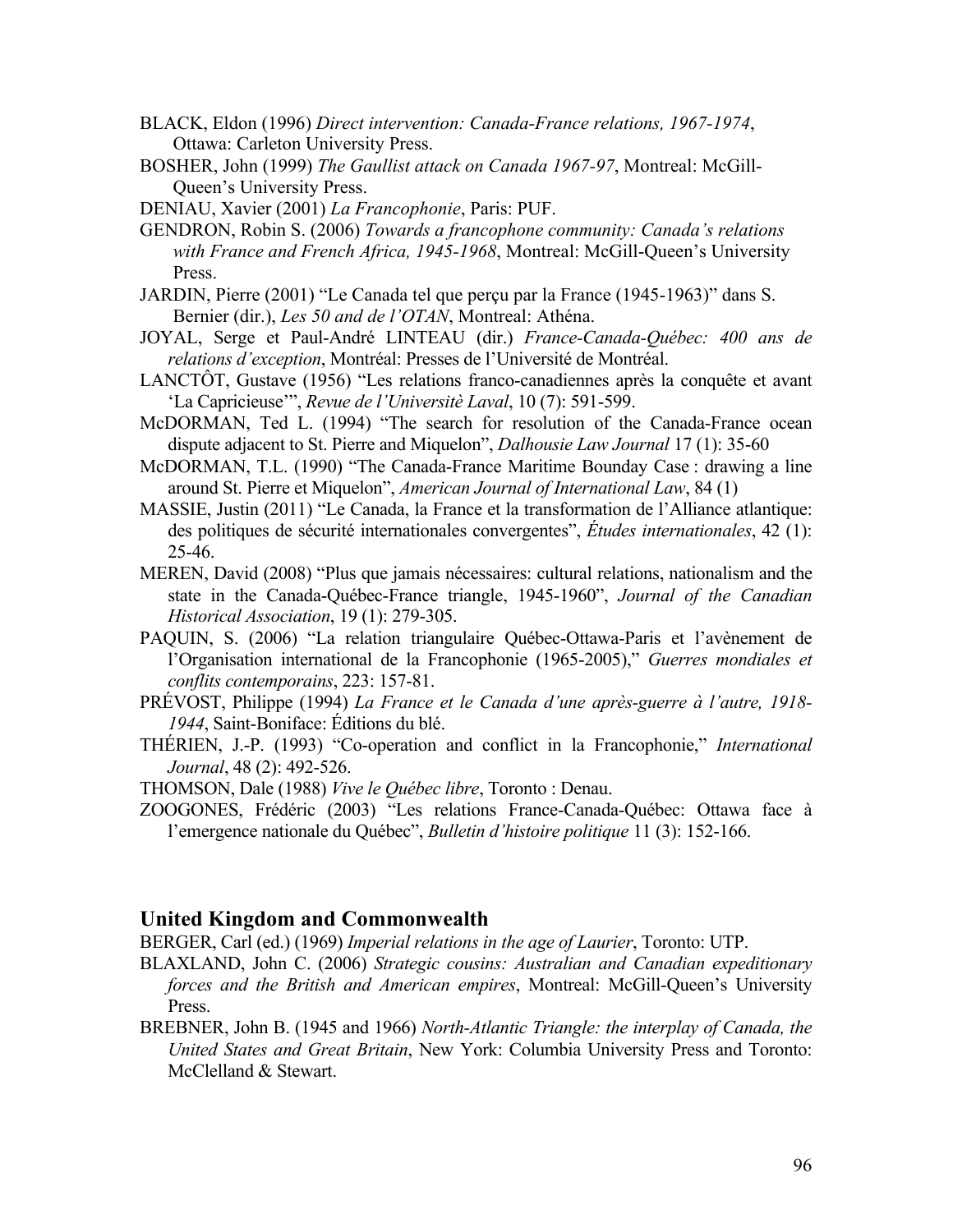- BREBNER, J.B. (1935) "Canada, the Anglo-Japanese Alliance and the Washington Conference", *Political Science Quarterly* 50 (1): 45-58.
- BROWN, Robert C. (1992) "Sir Robert Borden, the Great War, and Anglo-Canadian relations" in J.L. Granatstein (ed.), *Toward a new world*, Toronto: Copp Clark.
- BROWN, R.C. (1977) "Sir Robert Borden and Canada's war aims" in B. Hunt and A. Preston (eds.), *War aims and strategic policy in the Great War*, London: Croom Helm.
- BROWN, R.C. and R. COOK (1974) *Canada 1896-1921: a nation transformed*, Toronto: McClelland and Stewart.
- BUCKNER, Philip (ed.) (2005) *Canada and the end of empire*, Vancouver: UBC.
- CARTER, Gwendolyn (1947) *The British Commonwealth and International Security*, Toronto: Ryerson.
- COOK, Ramsey (1960) "J.W. Dafoe at the Imperial Conference of 1923", *Canadian Historical Review*, 41 (1): 19-40.
- COOK, R. and D.B. McRAE (1965) "A Canadian account of the 1926 Imperial Conference", *Journal of Commonwealth Political Studies*, 3 (1): 50-63
- COOKE, A.C. (1938) "Empire unity and colonial nationalism 1884-1911", *Canadian Historical Association Report.*
- CREIGHTON, Donald (1970) *Canada's first century*, Toronto: Macmillan.
- CREIGHTON, D. (1976) *The forked road: Canada 1939-1957*, Toronto: McClelland & Stewart.
- CREIGHTON, D. (1938) "The Victorians and the Empire", *Canadian Historical Review*, 19: 138-153.
- CROWLEY, Terry (2004-05) "The thin raiment of the North Atlantic triangle: Canada and the decision for war, 1938-1939", *London Journal of Canadian Studies*, 20: 27-44.
- DAFOE, J.W. (1943) "Canada at the Peace Conference of 1919", *Canadian Historical Review*, 24 (3): 233-148.
- EAYRS, James (1957) "The Round Table movement in Canada 1909-1920" *Canadian Historical Review*, 38 (1): 1-20.
- FARR, David (1955) *The Colonial Office and Canada*, Toronto: UTP.
- GALBRAITH, J.S. (1948) "The Imperial Conference of 1921 and the Washington Conference", *Canadian Historical Review*, 29 (2): 143-152.
- GLAZEBROOK, George (1942) *Canada at the Paris Peace Conference*, Toronto: UTP.
- GRANATSTEIN, Jack L. (1989) *How Britain's weakness forced Canada into the arms of the United States*, Toronto: UTP.
- HAGLUND, David G. (2000) *The North Atlantic Triangle Revisited: Canadian Grand Strategy at Century's End*, Toronto: CIIA.
- HAGLUND, D. (1999) "The North Atlantic triangle revisited: (Geo)political) metaphor and the logic of Canadian foreign policy", *American Review of Canadian Studies*, (Summer): 211-35.
- HANCOCK, Sir Keith (1937) *Survey of British Commonwealth Affairs: Problems of Nationality*, London: OUP.
- HANCOCK, Sir Keith (1942) *Survey of British Commonwealth Affairs: Problems of Economic Policy, 1918-39*, London: OUP.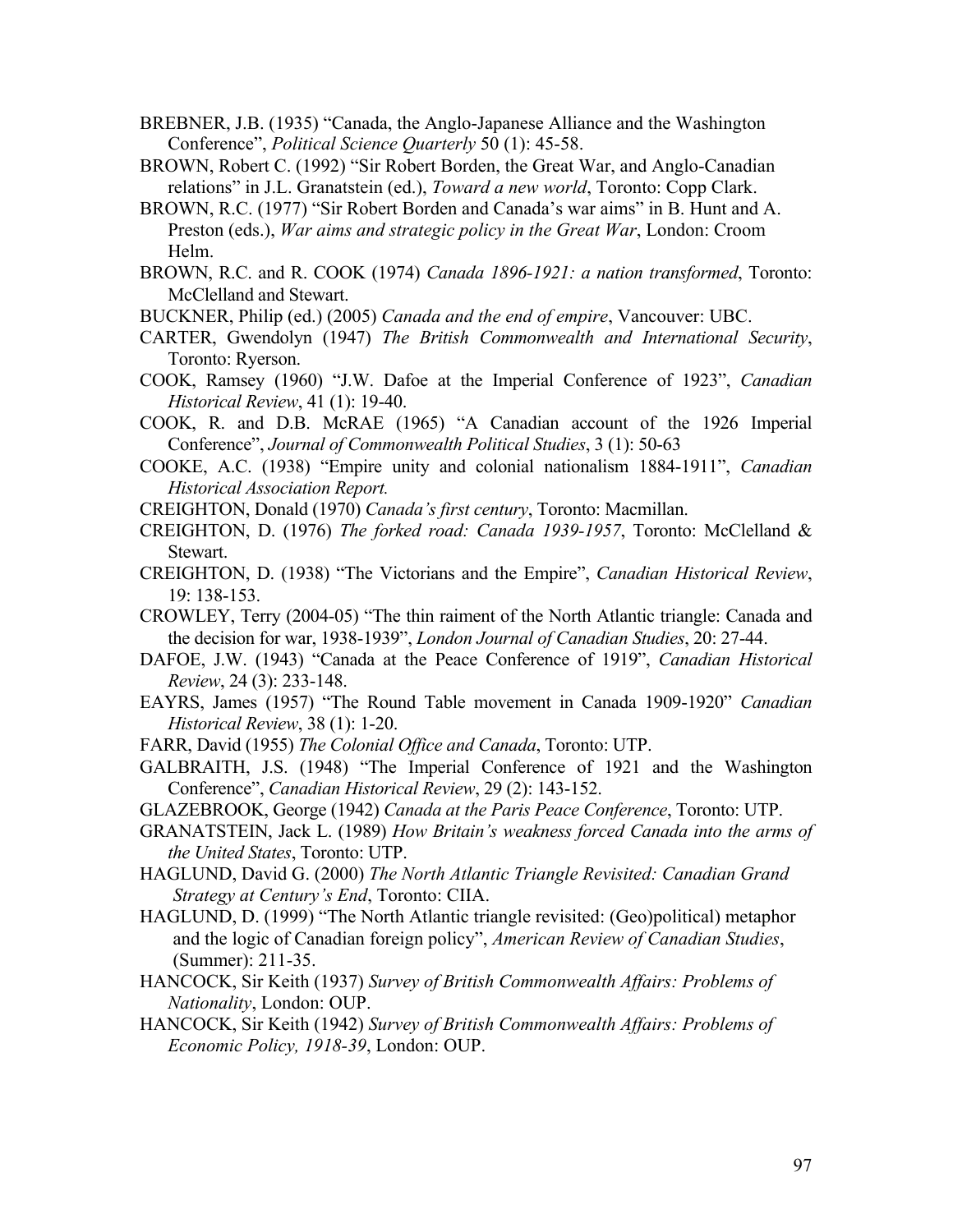- HILLICKER, J. and G. DONAGHY "Canadian relations with the United Kingdom at the end of empire, 1956-73", in P. Buckner (ed.), *Canada and the end of empire*, Vancouver: UBC.
- HILLMER, Norman ((1973) "A British High Commissioner for Canada 1927-28", *Journal of Imperial and Commonwealth History*, 1 (3): 339-356.
- HILLMER, N. (1972) "Anglo-Canadian Relations 1927-34" in *The Dominions between the Wars*, London: Institute of Commonwealth Studies.
- HITSMAN, J. Mackay (1968) *Safeguarding Canada 1763-1871*, Toronto: UTP.
- HOLLAND, R.F. (1981) (ed.) *Britain and the Commonwealth Alliance , 1918-39*, Toronto: Macmillan.
- JENKINS, Brian (1974, 1980) *Britain and the war for the Union*, 2 vols. Montreal: McGill-Queens University Press.
- JENKINS, B. (1969) *Fenians and Anglo-American relations during reconstruction*, Ithaca: Cornell University Press.
- KENDLE, John (1975) *The Round Table movement and imperial union*, Toronto: UTP.
- LYON, Peter (ed.) (1976) *Britain and Canada: survey of a changing relationship*, London: Frank Cass.
- MANSERGH, Nicholas (1952) *Survey of British Commonwealth Affairs: Problems of External Policy*, Toronto: OUP.
- McCULLOCK, Tony (2011) "The North Atlantic triangle: A Canadian myth?", *International Journal*, 66 (1): 197-207.
- McKERCHER, B.J.C. and Lawrence ARONSEN (eds.) (1996) *The North Atlantic Triangle in a changing world: Anglo-American-Canadian relations, 1902-1956*, Toronto: UTP.
- MILLER, Carman (2003) *Canada's little war: fighting for the British Empire in Southern Africa, 1899-1902*, Toronto: Lorimer.
- MILLER, C. (1993) *Painting the map red: Canada and the South African war, 1899- 1902*, Montreal: McGill-Queen's University Press.
- MILLER, C. (1975) "A preliminary analysis of the socio-economic composition of Canada's South Africa War Contingent", *Social History*, 8 (5).
- MORTON, Desmond (1974) *The Canadian General*, Toronto: Hakkert.
- MORTON, D. (1972) "Colonel Otter and the First Canadian Contingent in South Africa 1899-1900" in M.S. Cross and R. Bothwell (eds.), *Policy by other means: essays in honour of C.P. Stacey*, Toronto: Clarke, Irwin.
- MORTON, W.L. (1964) *The critical years: the union of British North America, 1857-73*, Toronto: McClelland and Stewart.
- NOSSAL, K.R. (2002) "Throwing the baby out with the baywater? Huntington's kincountry thesis and Australian-Canadian relations" in L. Cardinal and D. Headon (eds.), *Shaping nations: constitutionalism and society in Australia and Canada*, Ottawa: University of Ottawa Press, pp. 167-181.
- PERRAS, G.R. (1996) "Anglo-Canadian imperial relations: the case of the garrisoning of the Falkland Islands in 1942", *War and Society*, 14 (1): 73-97.
- QUIGLEY, Carrol (1962) "The Round Table groups in Canada 1908-1938", *Canadian Historical Review*, 43: 204-224.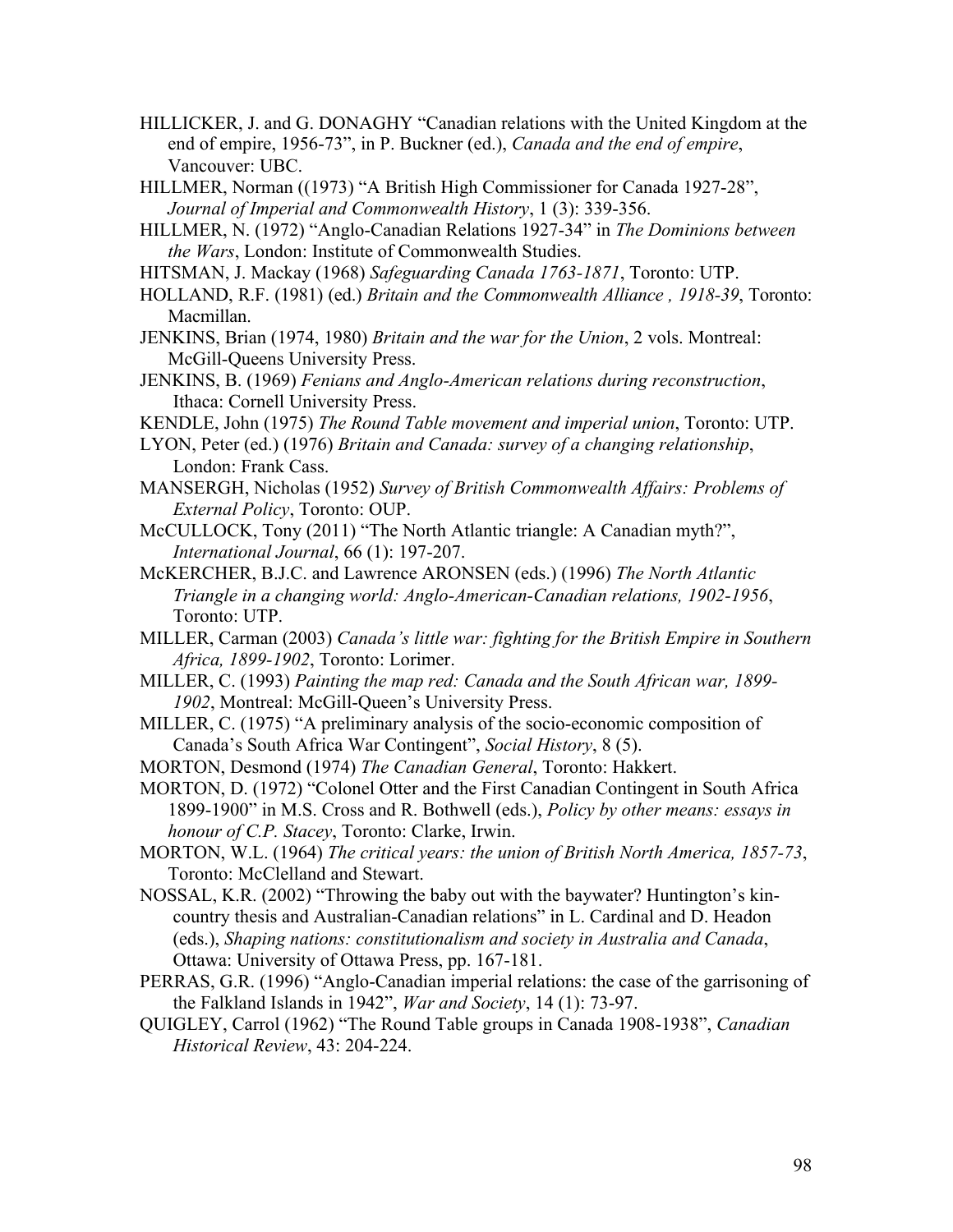- RISSE, Thomas (1996) "Transatlantic identity and the future of Canada-UK relations" in R. Wolfe (ed.), *Transatlantic identity? Canada, the United Kingdom and international order*, Kingston, Queen's University Canada-UK colloquium.
- SMITH, Arnold (1981) *Stiches in time: the Commonwealth in world politics*, Don Mills: General
- STACEY, Charles (1963) *Canada and the British Army 1846-71*, Toronto: UTP.
- STACEY, C. (1955) "Britain's withdrawal from North America", *Canadian Historical Review*, 36: 185-198.
- STACEY, C. (1952) "Canada and the Nile expedition of 1884-85," *Canadian Historical Review*, 33 (4): 319-40.
- STACEY, C. (1935) "The Fenian troubles and Canadian military development, 1865-71", *Report of the Annual Meeting of the Canadian Historical Association*, 14 (1) 26-35.,
- STACEY, C. (1931) "Fenianism and the rise of national feeling in Canada at the time of Confederation", *Canadian Historical Review*, 12 (3): 238-261.
- WAITE, Peter (1971) *Canada 1874-96: arduous destiny*, Toronto: McClelland and Stewart.
- WIGLEY, Philip (1977) *Canada and the transition to Commonwealth: British-Canadian relations 1917-26*, Cambridge: Cambridge University Press.
- WINEGARD, Timothy C. (2013) "Canadian diplomacy and the 1982 Falklands war", *The International History Review*, 35 (1): 162-83.
- WOLFE, R. (ed.) (1996), *Transatlantic identity? Canada, the United Kingdom and international order*, Kingston, Queen's University Canada-UK colloquium.

### **Soviet Union, Russia, Eastern Europe and the Cold War**

- BALAWYDER, A. (1972) *Canadian-Soviet Relations between the World Wars*, Toronto: UTP.
- BALAWYDER, A. (1980) *The Maple Leaf and the White Eagle: Canadian Polish Relations, 1918-78*, Boulder: East European Monographs.
- BALAWYDER, Aloysius (ed.) (1981) *Canadian-Soviet Relations, 1939-1980*, Oakville: Mosaic.
- BLACK, J. L. and Norman HILLMER (1989) "Canada and the Soviet Union as neighbours" in J.L. Black and N. Hillmer (eds.), *Nearly Neighbours. Canada and the Soviet Union: from Cold War to Détente and beyond*, Kingston: Ronald P. Frye & Company, pp. 1-16.
- BLACK, J.L. and J.W. STRONG (eds.) (1984 *Sisyphus and Poland*, Winnipeg: Frye &Company.
- BOTHWELL, Robert and J.L. GRANATSTEIN (eds.) (1982), *The Gouzenko transcripts*, Ottawa: Deneau.
- BROMKE, Adam, Harald VON RIEKHOFF, Jacques LEVESQUE and J.D. FEDOROWICZ (1982) *Canada's response to the Polish crisis*, Toronto: CIIA.
- DOBELL, W.M. (1990) "Canadian ambassadors and Soviet relations", *Policy Options*, 11 (January-February).
- DOBELL, W. M. (1991) "Soviet relations and Canadian defence", *International Journal*, 46 (3): 536-565.
- DONAGHY, Greg (2006) "Une visée altruiste? Le Canada et la révolution hongroise 1954-1957", *Études internationales*, 37 (3): 383-398.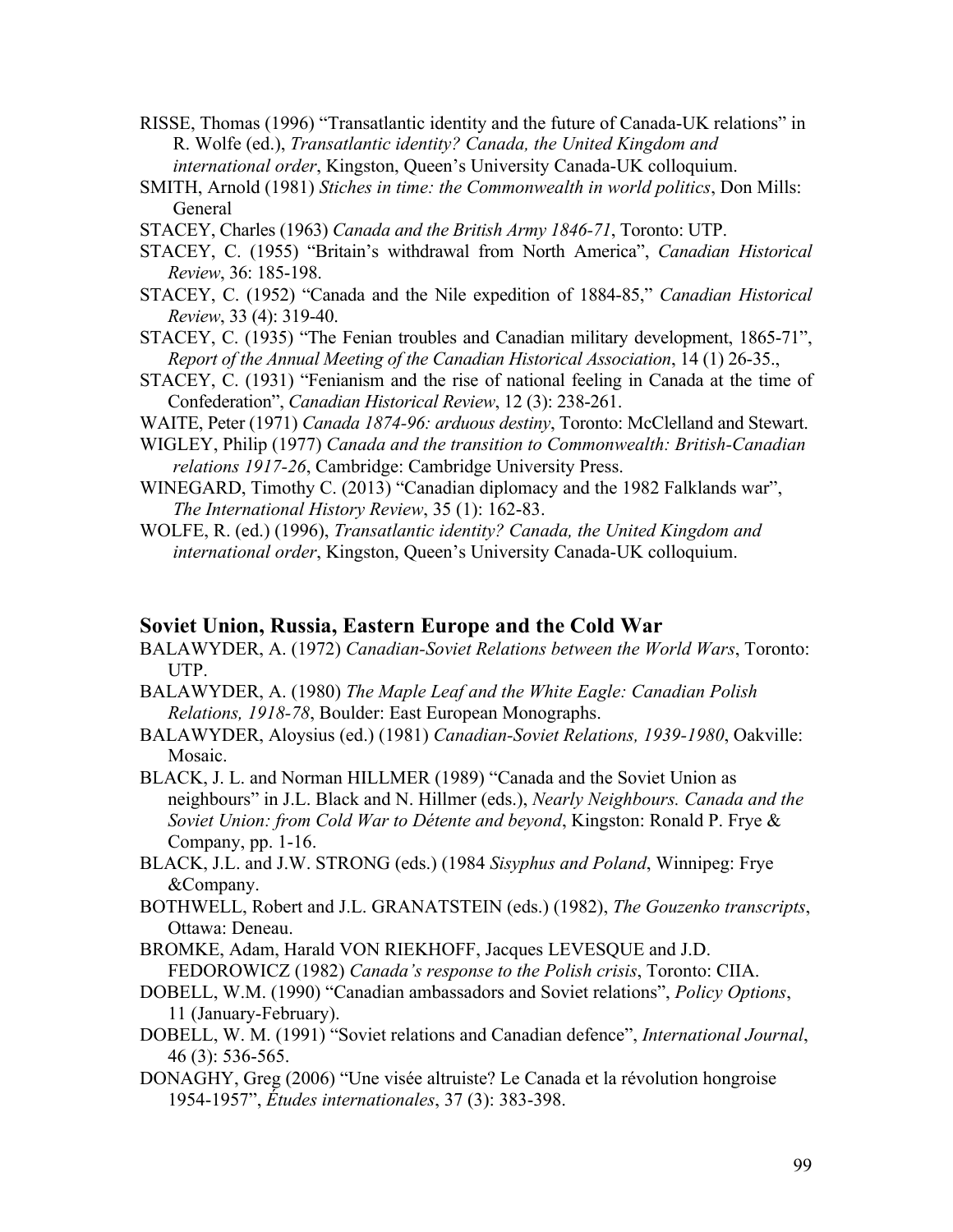- DONNEUR, André et Stéphane ROUSSEL (1996) "Le Canada: quand l'expertise et la crédibilité ne suffisent plus" in A. Macleod et S. Roussel (eds.), *Intérêt national et responsabilités internationals: six états face au conflit en ex-Yougoslavie (1991- 1995)*, Montreal: Guérin, pp. 143-160.
- FARR, David (1989) "Prime Minister Trudeau's opening to the Soviet Union, 1971" in J.L. Black and N. Hillmer (eds.), *Nearly Neighbours. Canada and the Soviet Union: from Cold War to Détente and beyond*, Kingston: Ronald P. Frye & Company, pp. 102-118.
- FORD, R.A.D. (1989) *Our man in Moscow. A diplomat's reflections on the Soviet Union*, Toronto: UTP.
- GLAZOV, Jamie (2002) *Canadian policy toward Khruschcev's Soviet Union*, Montreal: McGill-Queen's University Press.
- HIDAS, Peter I. (1998) "The Ungarian refugee student movement of 1956-57 and Canada," *Canadian Ethnic Studies*, 30 (1): 19-49.
- KEYSERLINK, Robert H. (ed.) (1993) *Breaking ground: the 1956 Hungarian refugee movement to Canada*, Toronto: York Lanes Press.
- McGRATH, Bill (2006) "A change of road: Canadian foreign policy from Kosovo to Iraq" in O. Croci and A. Verdun (eds.), *The Transatlantic Divide. Foreign and security policies in the Atlantic Alliance from Kosovo to Iraq*, Manchester: Manchester University Press, pp. 190-205.
- MÜLLER-ENBERGS, Helmut (2009) "Canada as the target of GDR espionage", *The Journal of Conflict Studies*, 29: 74-81.
- NOSSAL, K.R. (1994) "The politics of circumspection: Canadian policy towards the Soviet Union, 1985-1991," *International Journal of Canadian Studies*, 9 (1): 27-45.
- NOSSAL, K.R. (1989) "Knowing when to fold: Western sanctions against the USSR 1980-1983", *International Journal*, 44 (Summer): 698-724.
- PEARSON, Geoffrey A.H. (1985) "The bold troika: some aspects of East/West relations", *Behind the Headlines*, 42 (June).
- PHILLIPS, R.A.J. (1956) "Canada and Russia in the Arctic", *Behind the Headlines*, 16 (4).
- REID, E. (1985*) Hungary and Suez 1956: a view from New Delhi*, Oakville: Mosaic Press
- SARTY, Leigh E. (1989) "The limits of internationalism: Canada and the Soviet blockade of Berlin, 1948-1949" in J.L. Black and N. Hillmer (eds.), *Nearly Neighbours. Canada and the Soviet Union: from Cold War to Détente and beyond*, Kingston: Ronald P. Frye & Company, pp. 56-74.
- SARTY, L.E. (1991) "A Middle Power in Moscow: Canada and the Soviet Union from Khruschev to Gorbachev", *Queen's Quarterly*, 98 (3).

TCHANTOURIDZE, L. (2011) "Canada and the new Russian-European condominium," *Canadian Military Journal*, 11 (3): 32-40.

# **United States**

- ABU-LABAN, Yasmeen, Radha JHAPPAN and François ROCHER (eds) (2008) *Politics in North America: redefining continental relations*, Toronto: UTP.
- ACHESON, Keith and Christopher MAULE (2001) "No bark, no bite: the mystery of magazine policy", *American Review of Canadian Studies*, 31 (3): 467-482.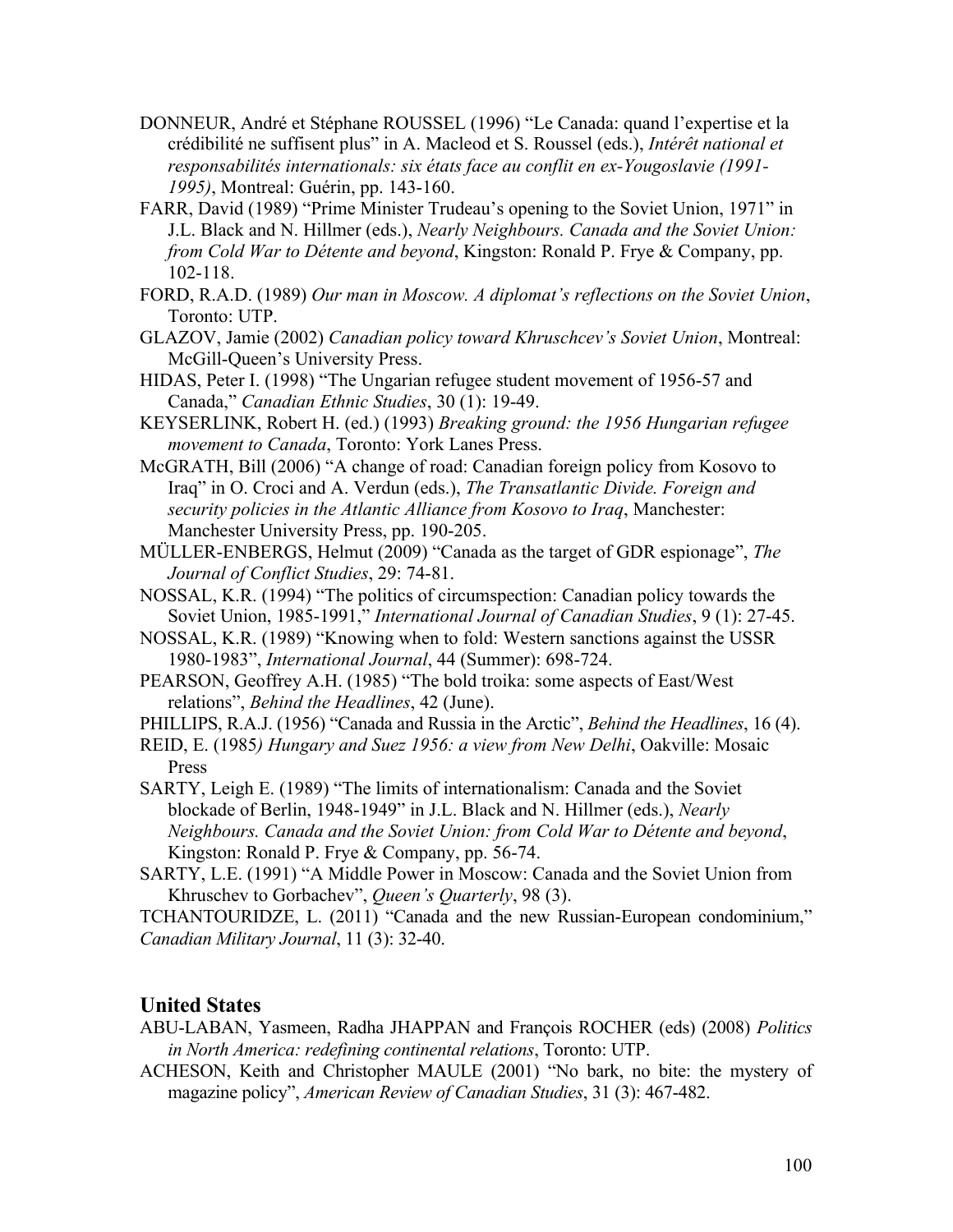- ACKLESON, Jason and Justin KASTNER (2006) "The security and prosperity partnership of North America", *American Review of Canadian Studies*, 36 (2): 207-232.
- ADAMS, Michael (2003) *Fire and ice: the United States, Canada and the myth of converging values*, Toronto: Penguin.
- ALDEN, E. (2008) *The closing of the American border: terrorism, immigration, and security since 9/11*, New York: HarperCollins.
- ALPER, Donald K. and Robert MONAHAN (1979) "Bill C-58 and the American Congress: the politics of retaliation", *Canadian Public Policy*, 4 (2): 184-195.
- ANASTAKIS, Dimitry (2005) *Auto Pact: creating a borderless North American auto industry, 1960-1971*, Toronto: UTP.
- ANDERSON, Greg and Christopher SANDS (eds.) (2011) *Forgotten Partnership Redux: Canada-U.S. Relations in the 21st Century*, Amherst: Cambria Press,
- ANDREAS, Peter (2003) *The Rebordering North America. Integration and exclusion after 9-11*, New York: Routledge.
- ANDREAS, P. (2003) "A tale of two borders: the U.S.-Canada and U.S.-Mexico lines after 9/11", P. Andreas and T.J. Biersteker (eds.), *The rebordering of North America: integration and exclusion in a new security context*, London: Routledge.
- ANDREAS, P. (2005) "The 'Mexicanization' of the US-Canada border", *International Journal*, 60 (2): 449-62.
- ANGELL, David J. (1988) "NORAD and binational nuclear alert: consultation and decisionmaking in the integrated command", *Defense Analysis*, 4: 129-146.
- ANGUS, H.F. (ed.) (1970) *Canada and her great neighbor*, New York: Russell and Russell.
- APPEL MOLOT, Maureen (1974) "The role of institutions in Canada-United States relations: the case of North American financial ties" in Canadian-American economic integration: a time for decision", in A. Axline, J. Hyndman, P. Lyon and M. Molot (eds.), *Continental Community? Independence and integration in North America*, Toronto: McClelland and Stewart, pp. 164-193.
- ARMSTRONG, Sarah (2000) "Magazines, culture policy and globalization: the forced retreat of the state?", *Canadian Public Policy*, 26 (3): 369-385.
- AUDLEY, Paul (1983) *Canada's cultural industries: broadcasting, publishing, records and films*, Toronto: James Lorimer.
- AVERYT, William (1992) "Canada-U.S. electricity trade and environmental politics", *Canadian-American Public Policy*, 12.
- AXLINE, A., J. HYNDMAN, P. LYON and M. MOLOT (eds.) (1974), *Continental Community? Independence and integration in North America*, Toronto: McClelland and **Stewart**
- AYRES, Jeffrey and McDONALD, Laura (eds.) (2012) *North America in question: regional integration in an era of economic turbulence*, Toronto: UTP.
- AYRES, J. and L. MacDONALD (eds.) (2012) *North America in question: regional integration in an era of global turbulence*, Toronto: UTP.
- AZZI, Stephen (2014) *Reconcilable differences: a history of Canada-U.S. relations*, Toronto: OUP.
- BAKES FOX, Annette (1992) "Settling U.S.-Canada disputes: lessons for NAFTA", *Canadian-American Public Policy*, 11.
- BAKER FOX, A, Alfred O. HERO and Joseph S. NYE (eds.) (1974 and 1976) "Canada and the United States: transnational and transgovernmental relations", Special issue of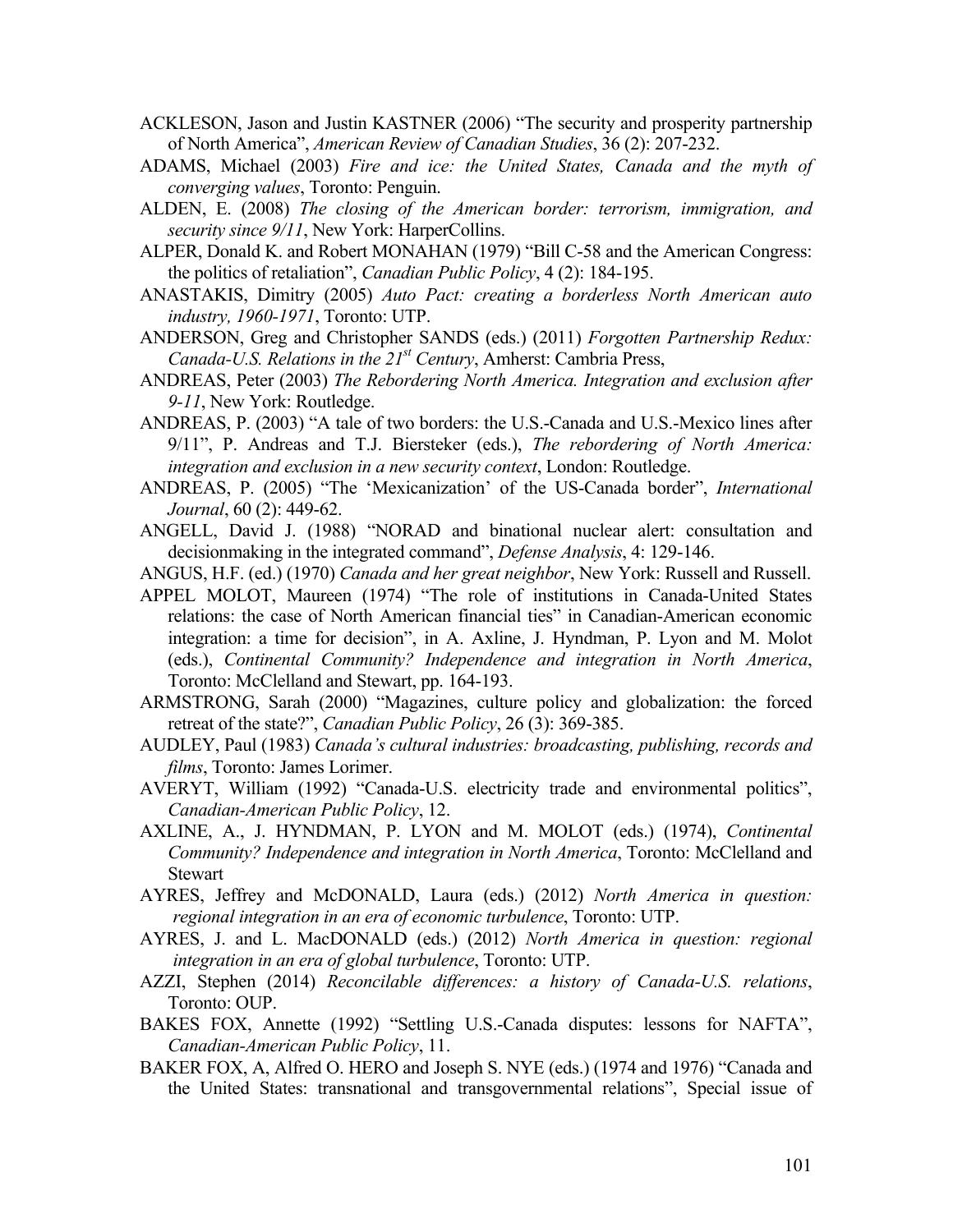*International Organization*, 28 (4) then New York: Columbia University Press.

- BANTING, Keith , George HOBERG and Richard SIMEON (eds.) (1997) *Degrees of freedom: Canada and the United States in a changing world*, Montreal: McGill-Queen's University Press.
- BARRETT, Charles A. and Hugh WILLIAMS (2003) *Renewing the relationship: Canada and the United States in the 21st century*, Ottawa: The Conference Board of Canada.
- BARRY, Donald (1980) "The politics of 'exceptionalism': Canada and the United States as a distinctive international relationship", *Dalhousie Review*, 60 (1) 114-137.
- BARRY, D. (1980) "The United States and the development of the Canada-European Community contractual link relationship", *American Review of Canadian Studies*, 10  $(1): 63-74.$
- BARRY, D. (1987) "Eisenhower. St. Laurent and free trade, 1953", *International Perspectives*, March-April: 8-10.
- BARRY, D. (2003) "Managing Canada-U.S. relations in the post-9/11 era: do we need a big idea?", Washington DC: Center for Strategic and International Studies, CSIS Policy Papers on the Americas, XIV, 11.
- BARRY, D. (2005) "Chrétien, Bush, and the War in Iraq", *The American Review of Canadian Studies*, 35 (2): 215-245
- BARRY, Donald and Duane BRATT (2008) "Defence against help: explaining Canada-US security relations", *American Review of Canadian Studies*, 38 (1): 63-89.
- BARRY, D., Mark DICKERSIN and James GLAISFORD (eds.) (1995) *Toward a North American Community? Canada, the United States and Mexico*, Boulder: Westview Press.
- BASHEVKIN, Sylvia (1991) *True patriot love: the politics of Canadian nationalism*, Toronto: OUP.
- BEACH, Richard (ed.) 1967, republished in 1991) *Reflections from the past: perspectives on Canada and on the Canada-U.S. relationship*, Plattsburgh, Center for the Study of Canada.
- BEAUREGARD, Claude (1992) "La coopération militaire et les relations canadoaméricaines vues par un groupe d'éminents canadiens en 1940", *Revue canadienne de défense*, 21 (6).
- BIERSTEKER, Thomas J. (2003) "The rebordering of North America? Implications for conceptualizing borders after September 11" in P. Andreas and T.J. Biersteker (eds.), *The rebordering of North America: integration and exclusion in a new security context*, London: Routledge, pp. 153-66.
- BLACK, Naomi (1974) "Absorptive systems are impossible: the Canadian-American relationship as a disparate dyad" in A. Axline, J. Hyndman, P. Lyon and M. MOLOT (eds.), *Continental Community? Independence and integration in North America*, Toronto: McClelland and Stewart, pp. 92-108.
- BLAXLAND, John C. (2006) *Strategic cousins: Australian and Canadian expeditionary forces and the British and American empires*, Montreal: McGill-Queen's University Press.
- BLISS, Michael (1970) "Canadianizing American Business: the roots of the branch plant" in I. Lumsden (ed.), *Close to the 49<sup>th</sup> Parallel etc.: the Americanization of Canada*, Toronto: new press, pp. 27-42.
- BOTHWELL, Robert (1972) "Canadian representation in Washington: a study in colonial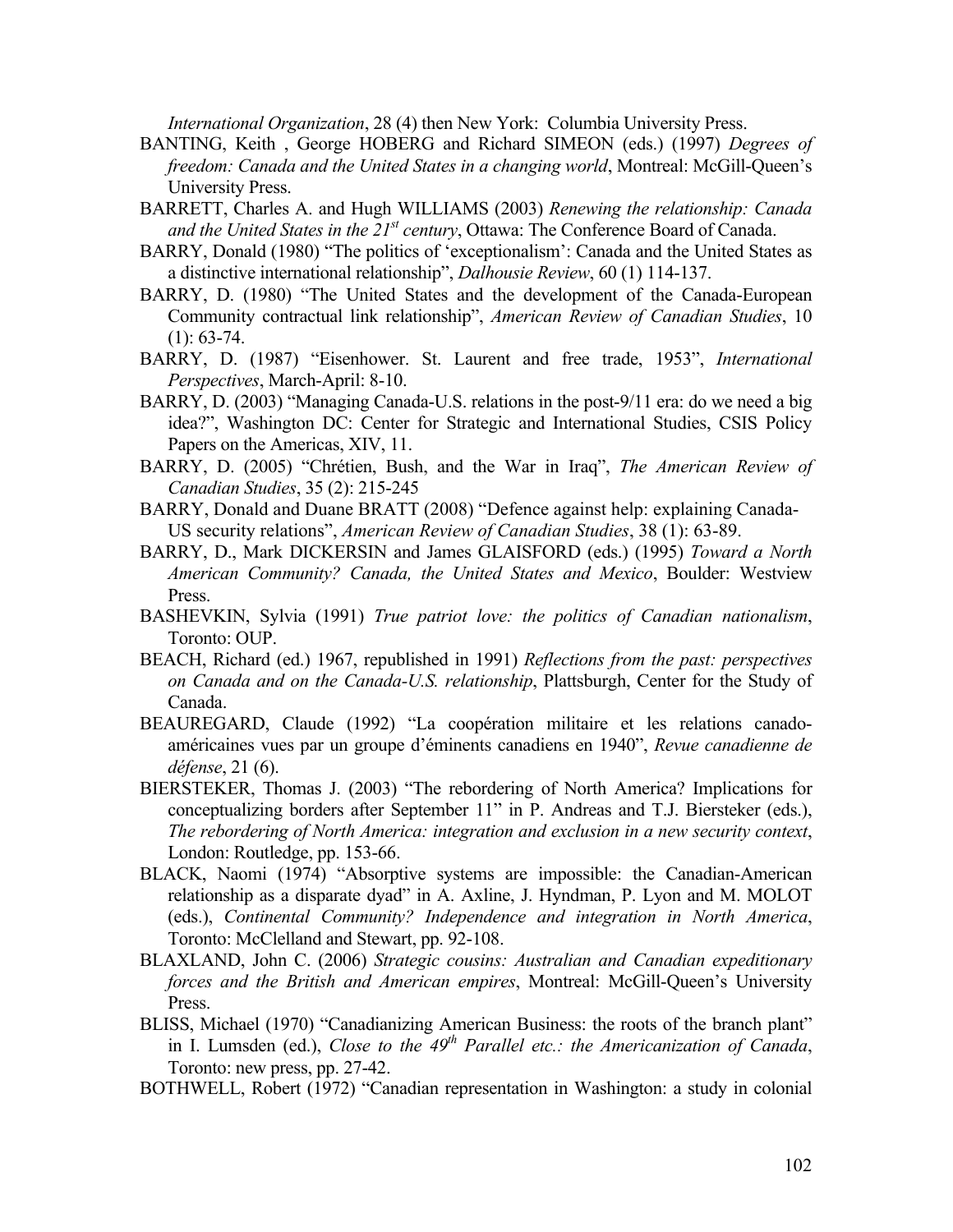responsibility", *Canadian Historical Review*, 53 (2): 125-148.

- BOTHWELL, R. (1992) *Canada and the United States: the politics of partnership*, Toronto: UTP.
- BOURNE, Kenneth (1967) *Britain and the balance of power in North America 1815-1908*, Berkeley: University of California Press.
- BOW, Brian (2009) *The politics of linkage. Power, interdependence, and ideas in Canada-US relations*, Vancouver: UBC.
- BRADBURY, Susan and Daniel E. TURBEVILLE (2008) "Are enhanced trade and enhanced security mutually exclusive? The Western Canada-US border in a post9/11 world", *The American Review of Canadian Studies*, 38 (3): 317-340.
- BREBNER, John B. (1945 and 1966) *North-Atlantic Triangle: the interplay of Canada, the United States and Great Britain*, New York: Columbia University Press and Toronto: McClelland & Stewart.
- BRIDLE, Paul (1983) "Canada, the U.S. and Newfoundland 1946-48", *International Perspectives* (Nov.-Dec.): 20-22.
- BRIDLE, P. (1984) "Letters to the Editor (presents two documents on the Newfoundland question by J.W. Pickersgill, 1946, 1947), *International Perspectives* (Sept.-Oct.): 31-32
- BOW, B. (2009) "Defence dilemmas: continental defence cooperation, from Bomarc to BMD", Canadian Foreign Policy, 15 (1): 40-59.
- BROMKE, A. and K.R. NOSSAL (1987) "A turning point in Canada-United States relations," *Foreign Affairs*, 66 (1): 150-69.
- BROWN, R.C. (1964) *Canada's National Policy 1883-1900: a study in Canadian-American relations*, Princeton: Princeton University Press.
- BRUNET-JAILLY, Emmanuel (2004) "NAFTA, economic integration, and the Canadian-American security regime in the post-September 11, 2001 era: multi-level governance and transparent border?", *Journal of Borderland Studies*, 19 (1): 123-142.
- BUKOWCZYK, John J., Nora FAIRES, David R. SMITH and Randy W. WIDDIS (2005) *Permeable border: the Great Lakes basin as a transnational region, 1650-1990*, Pittsburgh: University of Pittsburgh Press.
- BURNEY, Derek H. (2003-04) "Canada-US relations: the risk of complacency, the need for engagement", *Policy Options*, 25 (1): 46-51.
- BYERS, Michael (1983) *Canadian Security and Defence: the legacy and the challenges*, Adelphi Papers 214, London: IISS.
- BYERS, M. (2002-03) "Canadian forces under United States command", *International Journal* 58 (Winter): 89-114.
- BYERS, R.B., John HAMRE and G.R. LINDSEY (1985) *Aerospace defence: Canada's future role?*, Toronto: Canadian Institute of International Affairs, Wellesley papers, no.9.
- CAMPBELL, A.E. (1960) *Great Britain and the United States 1895-1903*, London: Longmans.
- CAMPBELL, C.S. (1957) *Anglo-American understanding 1898-1903*, Baltimore: The Johns Hopkins University Press.
- CANADA, Task Force on the Structure of Canadian Industry (1967) *Foreign Ownership and the Structure of Canadian Industry (Watkins Report)*, Ottawa: Queen's Printer
- CANADA, Standing Committee on External Affairs and National Defence (1970), *11th Report,, Respecting Canada-US Relations*, Ottawa.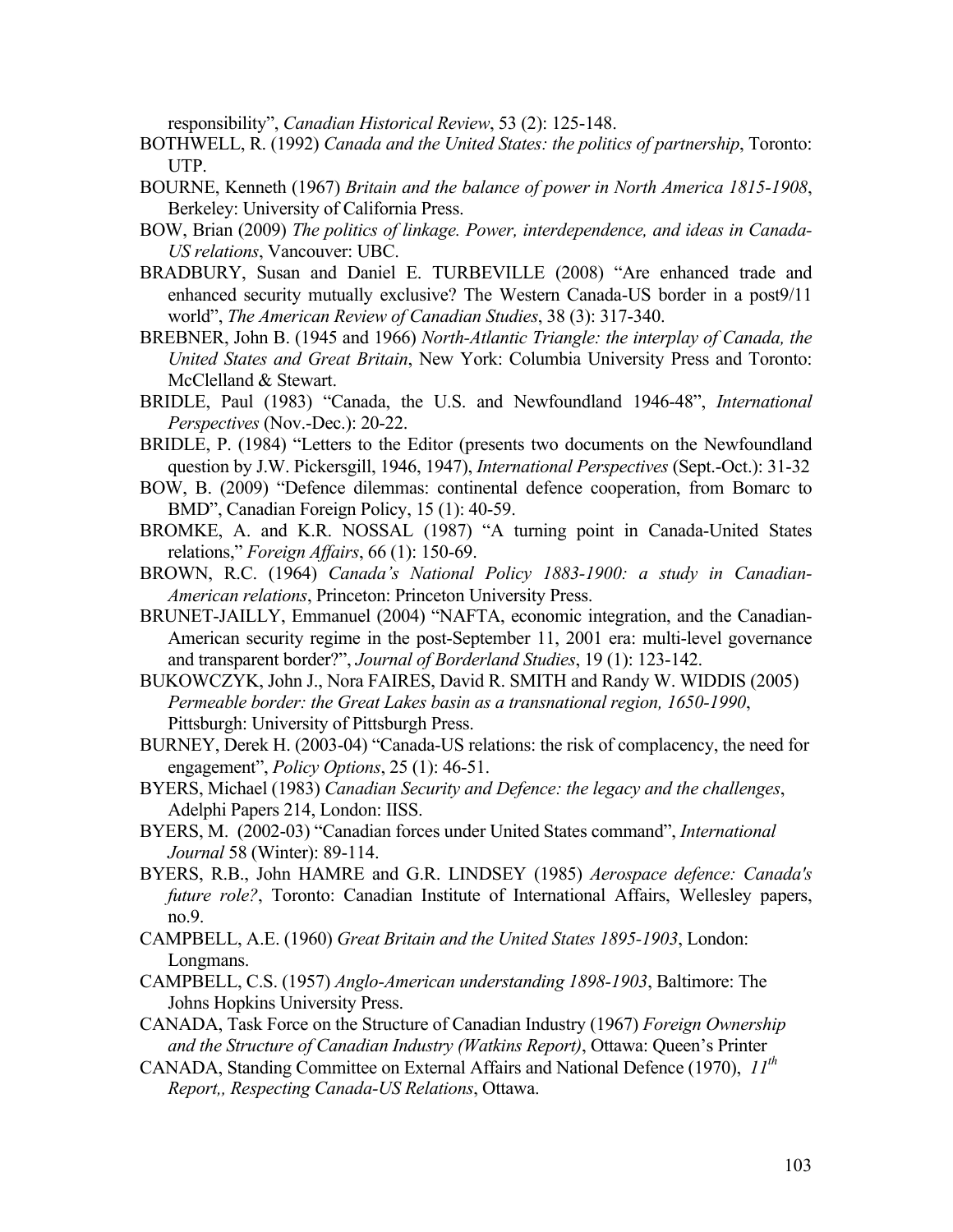- CANADA, Standing Committee on Foreign Affairs, (1975) *Canada-United States relations*, Vol. 1, *The institutional framework for the relationship*, Ottawa.
- CANADA, House of Commons Standing Committee on External Affairs and National Defence (1986) *Canada-US Defence cooperation and the 1986 renewal of the Norad Agreement*, Ottawa, 14 February
- CANADA, Policy Research Initiative (2008) *The emergence of cross-border regions between Canada and the United States: final report*, Ottawa.
- CANADA, Standing Committee on Foreign Affairs and International Trade (2001) *The Canada-United States economic relationship*, Ottawa.
- CANADA, Standing Committee on Foreign Affairs and International Trade (2002) *Partners in North America: advancing Canada's relations with the United States and Mexico*, Ottawa.
- CANADA, Standing Senate Committee on Foreign Affairs (2003) *Uncertain access: the consequences of US security and trade actions for Canadian trade policy*, Ottawa.
- CANADA, Public Safety and Emergency Preparedness Canada (2005) *Keeping Canadians Safe: Smart Border Declaration and Action Plan*, Ottawa, 23 October.
- CANADA, Standing Committee on Foreign Affairs and International Trade (2006) *A strong partnership: Canada-US relations*, Ottawa
- CANADA INSTITUTE (ed.) (2005) *Threat perceptions in the United States and Canada: assessing the public's attitudes towards security and risk in North America*, Washington D.C.: Woodrow Wilson International Center for Scholars. http://www.wilsoncenter.org/sites/default/files/threats.pdf
- CAPLING, A. and K.R. NOSSAL (2009) "The contradictions of regionalism in North America," *Review of International Studies*, 35 (1): 147-67.
- CARROLL, John (1983) *Environmental diplomacy: an examination and a prospective of Canada-U.S. transboundary environmental relations*, Ann Arbor: University of Michigan Press.
- CARROLL, J. (ed.) (1988) *International environmental diplomacy: the management and resolution of transfrontier environmental problems*, New York: Ambridge University Press.
- CARROLL, John and Marcia VALIANTE (1978) "Energy and Canadian-American relations", *Journal of Natural Resources Management and Interdisciplinary Studies*, 3  $(1)$ : 20-32.
- CARROLL, John and Marcia VALIANTE (1978) "Of oil and gas: a primer on the role of oil and gas in Canadian-American relations", *Journal of Natural Resources Management and Interdisciplinary Studies*, 3 (1): 32-38.
- CELLUCCI, Paul (2005) *Unquiet diplomacy*, Toronto: Key Porter
- CENTER FOR THE STUDY OF CANADA (1991) *Reflections from the Past: Perspectives on Canada and on the Canada and United States Relationships*, Plattsburgh: State University of New York.
- CHACKO, C. Joseph (1932) *The International Joint Commission*, New York: Columbia University Press.
- CHALOUX, A. and S. PAQUIN (2013) "Green paradiplomacy and water resources management in North America: the case of the Great Lakes-St. Lawrence River basin," *Canadian Foreign Policy Journal*, 19 (3): 308-22.
- CLARKSON, Stephen (1982) *Canada and the Reagan Challenge: remaking the special*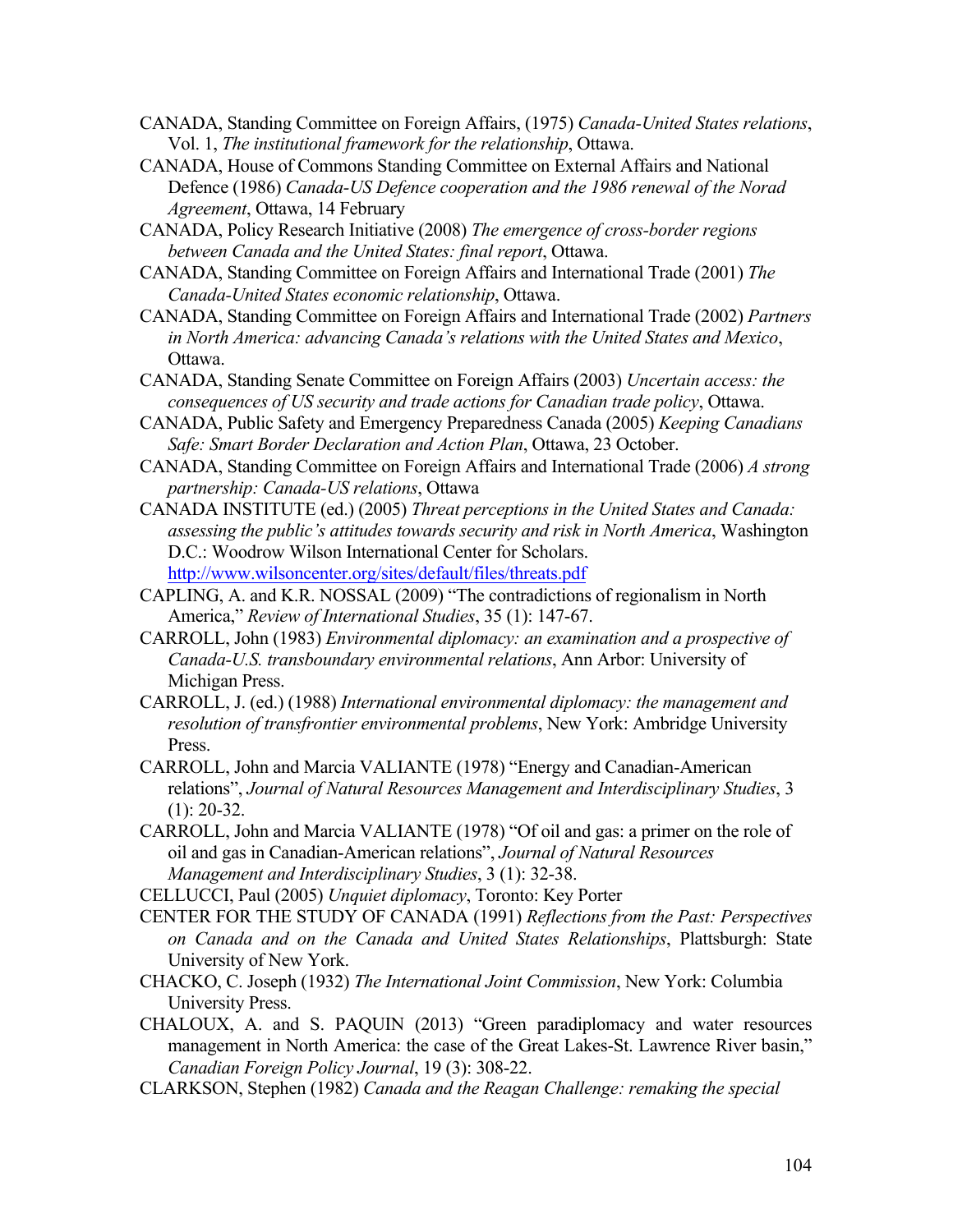*relationship*, Toronto: James Lorimer.

- CLARKSON, S. (1985) *Canada and the Reagan Challenge: crisis and adjustment, 1981- 85*, Toronto: James Lorimer.
- CLARKSON, S. (1995) "Poor prospects: 'the rest of Canada' under continental integration" in K. McRoberts (ed.), *Beyond Quebec: taking stock of Canada*, Montreal: McGill-Queen's University Press.
- CLARKSON, S. (1998) "Fearful asymmetries: the challenge of analyzing continental systems in a globalizing world", *Canadian-America Public Policy*, 35: 1-65.
- CLARKSON, S. (2001) "The multi-level state: Canada in the semiperiphery of both continentalism and globalization', *Review of International Political Economy*, 8 (3): 501-527.
- CLARKSON, S. (2001) "After the catastrophe: Canada's position in North America", *Behind the Headlines*, 58 (3).
- CLARKSON, S. (2002) "Uncle Sam and Canada after September  $11^{th}$ " in A.L. Griffiths (ed.), *The Canadian Forces and Interoperability: panacea or perdition?*, Halifax: Centre for Foreign Policy Studies.
- CLARKSON, S. (2002) *Uncle Sam and us: globalization, neoconservatism, and the Canadian state*, Toronto: UTP.
- CLARKSON, S. (2002) "Locked in the continental ranks: redrawing the American perimeter after September 11<sup>th"</sup>, Ottawa: Canadian Centre for Policy Alternatives.
- CLARKSON, S. (2003) "The view from the attic: toward a gated continental community?" in P. Andreas and T.J. Biersteker (eds.), *The rebordering of North America: integration and exclusion in a new security context*, London: Routledge, pp. 68-89.
- CLARKSON, S. (2008) *Does North America exist? Governing the continent after NAFTA and 9/11*, Toronto: UTP.
- CLARKSON, S. and M. MILDENBERGER (2011) *Dependent America? How Canada and Mexico construct US power*, Toronto: UTP.
- CLARKSON, S. and Maria BANDA (2004) "Congruence, conflict, and continental governance: Canada and Mexico's responses to paradigm shift in the United States", *The American Review of Canadian Studies*, Summer, pp. 313-347.
- CLARKSON, S. and Erick LACHAPPELLE (2005) "Jean Chrétien's legacy in managing Canadian-American relations", *Canadian Foreign Policy*, 12 (2): 65-82.
- CLEARWATER, John (2006) *'Just Dummies': Cruise missile testing in Canada*, Calgary: University of Calgary Press.
- CLEMENT, Wallace (1977) *Continental Corporate Power: Economic Linkages between Canada and the United States*, Toronto: McClelland & Stewart.
- COALITION FOR SECURE & TRADE EFFICIENT BORDERS (2001) *Rethinking our borders: a plan for action*, December 3 http://www.cme-mec.ca/pdf/planforaction.pdf
- COHN, Theodore H. (1999) "Cross border travel in North America: the challenge of U.S. section 1110 legislation", *Canadian American Public Relations*, 40.
- CONANT, Melvin (1963) "Canada and nuclear weapons: an American view", *International Journal*, 18.
- CONANT, M. (1962) *The long polar watch: Canada and the defense of North America*, New York: Harper & Bros.
- CONANT, M. (1960) "Canada and continental defence: an American view", *International Journal*, 15.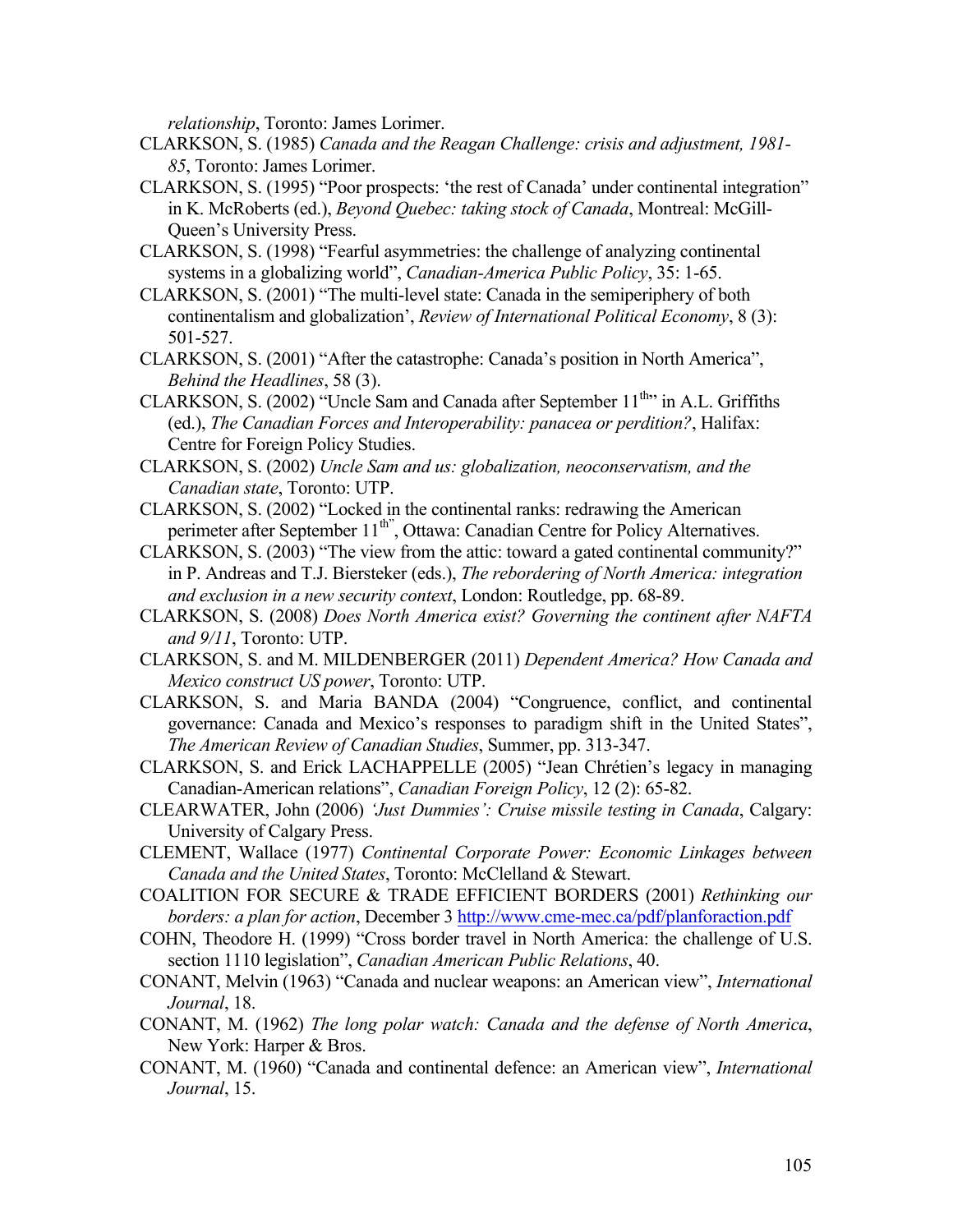- COOPER, Andrew F. (1990) "Playing by the new rules: Allan Gotlieb, public diplomacy and the management of Canada-US relations", *The Fletcher Forum*, 14 (1): 93-110.
- COOPER, A.F. (2000) "Waiting at the perimeter: making US policy in Canada" in M. A. Molot and F.O. Hampson (eds.), *Canada among Nations 2000: vanishing borders*, Ottawa: Carleton University Press, .
- COPER, A.F. (2004) "Canadian foreign policy after September 11: patterns of change and continuity" in J. Bickerton and A. Gagnon (eds.), *Canadian Politics*,  $4<sup>th</sup>$  edition, Toronto: Broadview Press, pp. 447-465.
- COOPER, A.F. (2002) "La politique étrangère du Canada après le 11 septembre : une analyse préliminaire", *Études internationales*, 33 (4): 629-45.
- CORBETT, P.E. (1937) *The settlement of Canadian-American disputes*, New Haven: Yale University Press.
- CÔTÉ-BOUCHER, Karine (2010) "Interdictions à la mobilité, identités autorisées et échange de renseignements: la frontière intelligente vue du Canada" in A. Sherrer, E.-P. Guittet and D. Bigo (eds.), *Mobilités sous surveillance: perspectives croisées UE-Canada*, Montreal: Athéna.
- CÔTÉ-BOUCHER, K.(2010) "Risky business? Border preclearance and the securing of economic life in North America" in S. Braedley and M. Luxton (eds.), *Neoliberalism and Everyday Life*, Montreal: McGill-Queen's University Press.
- COURCHENE, Thomas (2003) "A Canadian perspective on North American integration", IRPP Working Papers Series 02.
- COURCHENE, T. and R.G. HARRIS (1999) "From fixing to monetary union: options for North American currency integration", Toronto: C.D. Howe Institute Commentary, No. 127
- COX, David (1985) "Canada and NORAD, 1958-1978: a cautionary retrospective", Ottawa: Canadian Centre for Arms Control and Disarmament, *Aurora Papers*, 1 (Winter)
- COX, D. (1986) *Trends in Continental defence: a Canadia perspective*, Ottawa: CIIPS.
- CRAIG, Gerald (1968) *The United States and Canada*, Cambridge: Harvard University Press.
- CREIGHTON, Donald (1958) "The United States and Canadian Confederation", *Canadian Historical Review*, 39 (3): 209-222.
- CREIGHTON, D. (1945) "Canada in the English speaking world", *Canadian Historical Review*, 26.
- CRISPO, John (1967) *International unionism: a study in Canadian-American relations*, Toronto: McGraw-Hill.
- CROCI, Osvaldo (1999) "L'ami américain. L'image de la 'relation particulière' et le processus de prise de décision au Canada pendant la crise monétaire internationale de 1971", *Études internationales*, 30 (3): 493-519.
- CROSBY, Anne Denholm (2006) "The new Conservative government and missile defence" in A.F. Cooper and D. Rowlands (eds.), *Canada among nations 2006: minorities and priorities*, Montreal: McGill-Queen's University Press.
- CUFF, Robert (1965) "The Toronto Eighteen and the election of 1911", *Ontario History*, December.
- CUFF, Robert D. and Jack L. GRANATSTEIN (1972) "Canada and the perils of exemptionalism", *Queen's Quarterly*, 79: 473-481.
- CUFF, R.D. and J.L. GRANATSTEIN (1975) *Ties that Bind: Canadian-American*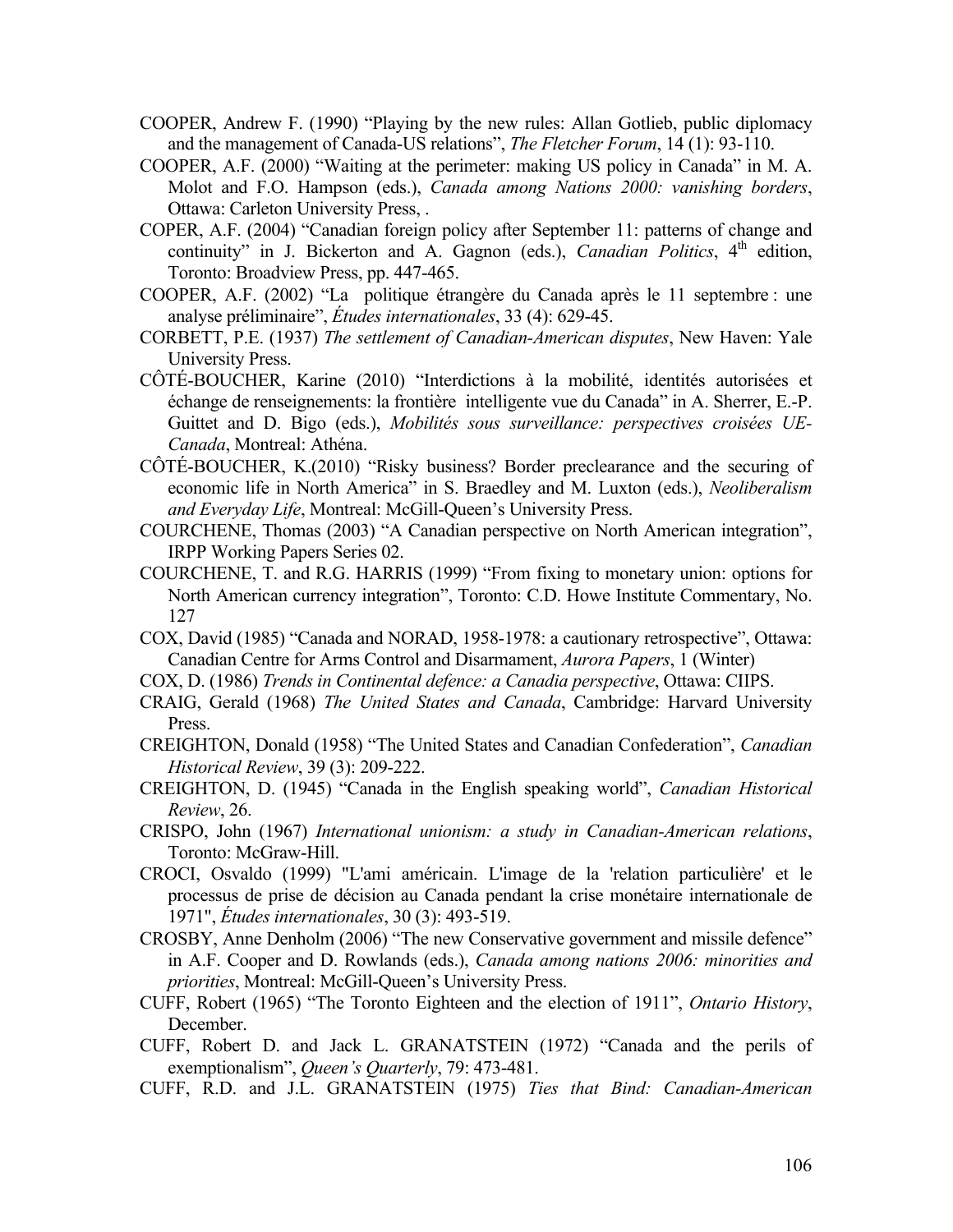*Relations in War-Time from the Great War to the Cold War*, Toronto: Hakkert.

- CUFF, R.D. and J.L. GRANATSTEIN (eds.) (1978) *American dollars, Canadian prosperity: Canadian-American economic relations 1945-50*, Toronto: Samuel-Stevens.
- D'AQUINO, T. (2003) "Security and prosperity: toward a new North-American partnership," *Fraser Forum*, March, pp. 15-18.
- DAY, J.C. et al. (1996) "Emerging institutions for bilateral management of the Columbia river basin", *American Review of Canadian Studies*, 26 (2): 217-232.
- DENEER, David (ed.) (1963), *Canada and United States Treaty relations*, Durham: Duke University Press.
- DEWEY, A. Gordon (1929) *The dominions and diplomacy: the Canadian contribution*, London: Longmans.
- DICKEY, John S. (ed.) (1964) *The United States and Canada*, Englewood NJ: Spectrum.
- DICKEY, J.S. (1972) "The relationship in rhetoric and reality: Merchant and Heeney revisited", *International Journal*, 28 (2): 172-184.
- DICKEY, J. S. (1975) *Canada and the American presence: the United States interest in an independent Canada*, New York: New York University Press.
- DIEBOLD, William (1991) "Change and continuity in Canada-U.S. economic relations", *Canadian American Public Policy*, 5.
- DOBSON, Wendy (2002) "Shaping the future of the North American Economic Space", Toronto: CD Howe Institute Commentary No. 162.
- DOERN, Bruce and Brian TOMLIN (1991) *Faith and Fear: The Free Trade Story*, Toronto: Stoddart.
- DONAGHY, Greg (2002) *Tolerant Allies: Canada and the United States, 1963-1968*, Montreal: McGill-Queen's University Press.
- DONNELLY, D.K. (1978) *Canamerican union now?*, Toronto: Griffin House.
- DORAN, Charles (2006) "Canada-U.S. relations: personality, patter, and domestic politics" in P. James, N. Michaud and M.J. O'Reilly (eds.), *Handbook of Canadian Foreign Policy*, Lanham: Lexington Books, pp. 389-410.
- DORAN, Charles F. and Alvin P. DRISCHLER (eds.) (1996) *A new North America? Cooperation and enhanced interdependence*, Westport: Praeger.
- DORAN, C. (1984) *Forgotten partnership: U.S.-Canada relations today*, Baltimore: Johns Hopkins Press.
- DORAN, C. and John SIEGLER (eds.) (1985) *Canada and the United States: enduring friendship, persistent stress*, Englewood Cliffs: Prentice Hall.
- DORAN, C. and J. SOKOLSKY (eds.) (1985) *Canada and Congress: lobbying in Washington*, Halifax: Dalhousie University
- DORION-SOULIÉ, M. and S. ROUSSEL (2014) ""Oui à l'Irak? Le baptême du feu de Stephen harper et l'émergence du néocontinentalisme (2002-2003)" *Canadian Foreign Policy Journal*, 20 (1): 9-18.
- DORLAND, Michael (ed.) (1996) *The cultural industries in Canada: problems, policies and prospects*, Toronto: James Lorimer.
- DRESNER, Martin (1982) "The regulation of U.S. Canada air transportation" past, present and future", *Canadian-American Public Policy*, 9.
- DYMOND, Bill and Michael HART (2004) "Canada and the new American empire: asking the right questions", *Policy Options*, 25 (6): 65-72.
- DYMOND, B. and M. HART (2001) *Common borders, shared destinies: Canada, the*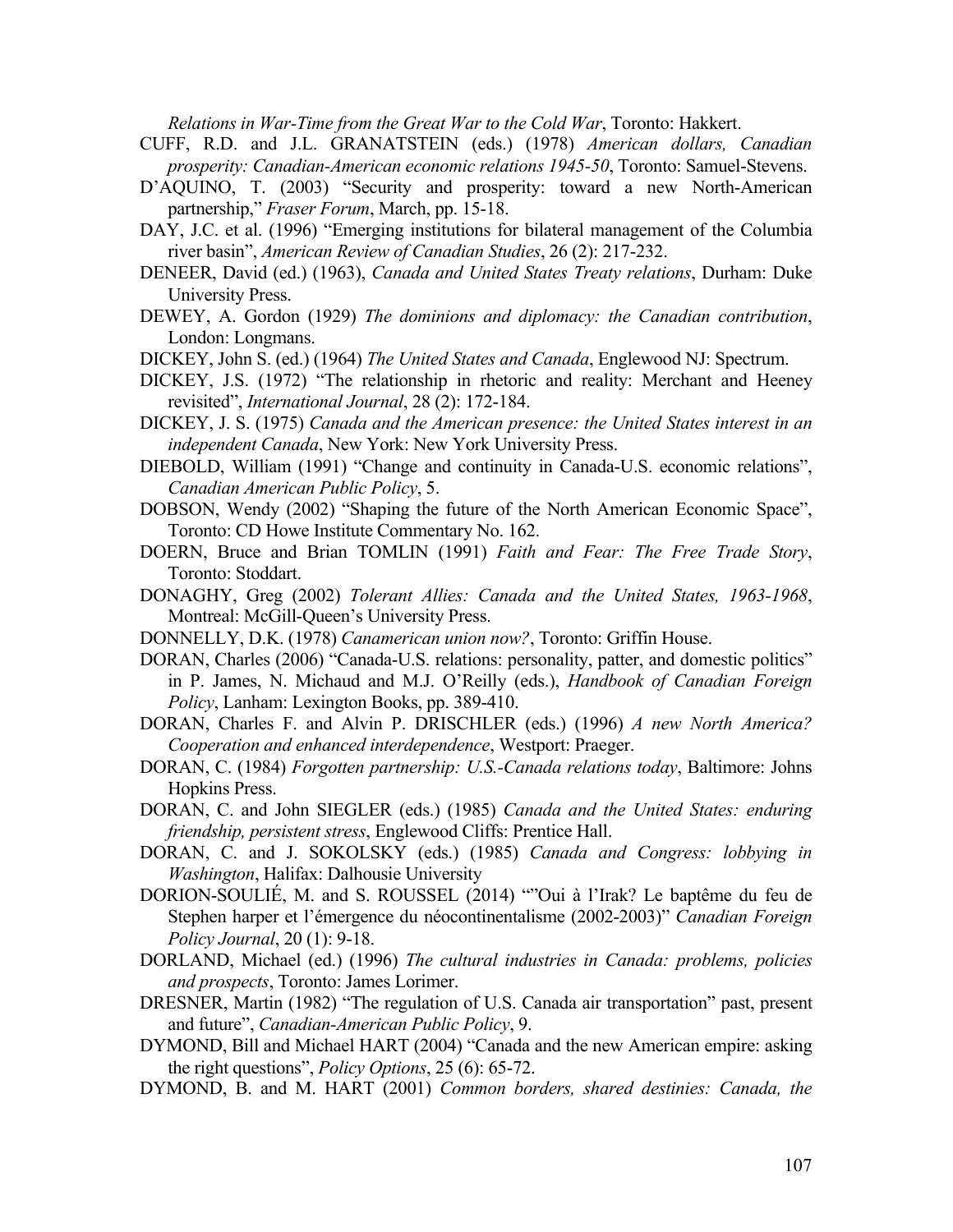*United States and deepening integration*, Ottawa: Center for Trade Policy and Law.

- DZIUBAN, Stanley W. (1959) *Military relations between the United States and Canada, 1939-1945*, Washington: Office of the Chief of Military History, Department of the Army.
- ELLIS, L.E. (1939) *Reciprocity 1911*, New Haven: Yale University Press.
- ENGLISH, Edward (1974) "The political economy of international economic integration: a brief synthesis" in A. Axline, J. Hyndman, P. Lyon and M. Molot (eds.), *Continental Community? Independence and integration in North America*, Toronto: McClelland and Stewart, pp. 19-41.
- ENGLISH, E. (ed.) (1976) *Canada-United States relations*, New York: Praeger.
- FELDMAN, Elliott J. and Neil NEVITTE (eds.) (1979 *The future of North America:*
- *Canada, the United States and Quebec nationalism*, Cambridge: Harvard University Center for International Affairs.
- FELDMAN, E.J. and Lily GARDNER FELDMAN (1980) "The special relationship between Canada and the United States", *The Jerusalem Journal of International Relations*, 4 (4): 56-85.
- FERGUSSON, James (2005) "Shall we dance? The missile defence decision, NORAD renewal, and the future of Canada-US defence relations", *Canadian Military Journal* 6 (2): 13-22.
- FERGUSSON, J. (2010) *Canada and ballistic missile defence, 1954-2009. Déjà-vu all over again*, Vancouver: UBC.
- FERNANDEZ, Geronimo G. (2004) "Ten years after NAFTA A baseline for discussing deepening north American integration", *Policy Options*, 25 (6): 28-31.
- FLETCHER, Thomas (2003) *From Love Canal to Environmental Justice: the politics of hazardous waste on the Canada-U.S. border*, Toronto: UTP.
- FLYNN, Stephen E. (2003) "The false conundrum: continental integration vs. homeland security" P. Andreas and T.J. Biersteker (eds.), *The rebordering of North America: integration and exclusion in a new security context*, London: Routledge.
- FORTMANN, Michel and David G. HAGLUND (2002) "Canada and the issue of Homeland Security: does the 'Kingston dispensation' still hold?" *Canadian Military Journal*, Spring: 17-22.
- FOX, Annette B. and Alfred O. HERO (eds.) (1974) *Canada and the United States: transnational and transgovernmental relations*, special issue of *International Organization* 28 (4).
- FOX, William T.R. (1985) *A Continent apart: the United States and Canada in world politics*, Toronto: UTP.
- FRIED, E. and P. TREZISE (eds.) (1984) *Canadian Economic Relations: next steps?* Washington DC: Brookings Institutions.
- FRISCOLANTI, Michael (2005) *Friendly Fire: the untold story of the U.S. bombing that killed four Canadian soldiers in Afghanistan*, Mississauga: John Wiley & Sons.
- GALBRAITH, J.K. (1969) *Ambassador`s Journal: a personal account of the Kenendy`s years*, Boston: Houghton Mifflin
- GABRIEL, Christina and Laura MacDONALD (2003) "Beyond the continentalist/nationalist divide: politics in North America 'without border'" in W. Clement and L.F. Vosko (eds.), *Changing Canada: Political Economy as Transformation* Montreal: McGill-Queen's University Press, pp. 213-239.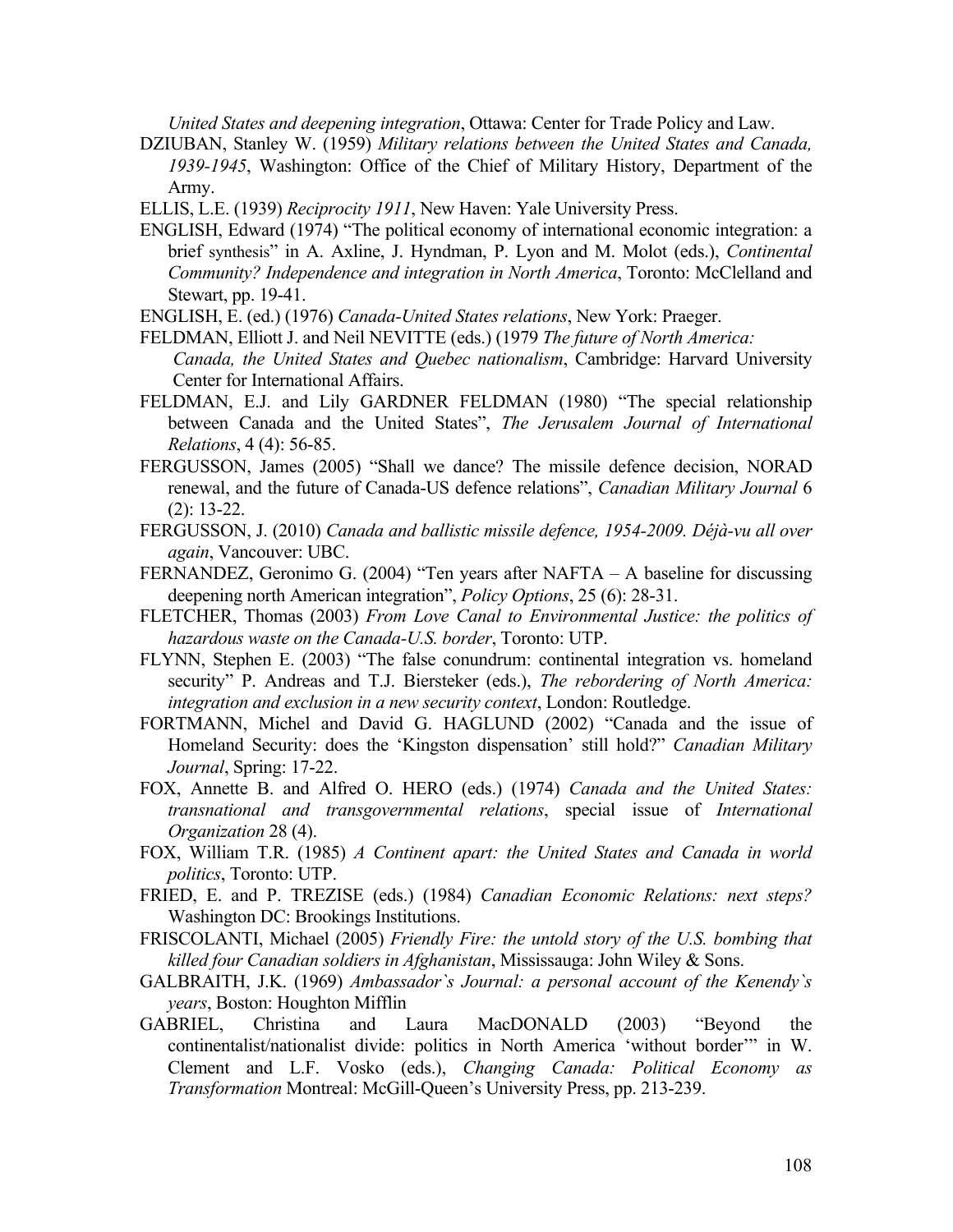- GATTINGER, Monica and Geoffrey HALE (2010) *Borders and bridges: Canada's policy relations in North America*, Toronto: OUP.
- GHENT, Jocelyn Maynard (1979) "Did he fall or was he pushed? The Kennedy administration and the collapse of the Diefenbaker government", *The International History Review*, 1 (2): 246-270.
- GHENT, J. (1979) "Canada, the United States and the Cuban Missile Crisis", *Pacific Historical Review*, 48 (2): 159–184.
- GIBBINS, Roger ((2005) "Meaning and significance of the Canadian-American border" in P. Ganster and D. Lorey (eds), *Borders and border politics in a globalizing world*, Lanham: SR Books, pp. 151-166.
- GILLEY, B. (2011) "Middle powers during great power transitions: China's rise and the future of Canada-US relations." *International Journal*, 66 (2): 245-64.
- GLOBERMAN, Steven (ed.) (1991) *Continental accord: North American Economic Integration*, Vancouver: The Fraser Institute.
- GLOBERMAN, S. and Paul STORER (2008) *The impacts of 9/11 on Canada-US trade*, Toronto: UTP.
- GLOBERMAN, S. and P. STORER (2009) "Border security and Canadian exports to the United States: evidence and policy implications", *Canadian Public Policy*, 35 (2): 171- 186.
- GLUEK, A.C. (1965) *Minnesota and the manifest destiny of the American Northwest*, Toronto: UTP.
- GLUEK, A.C. (1979) "The invisible revision of the Rush-Bagot agreement 1898-1914", *Canadian Historical Review*, 60: 466-484.
- GLUEK, A.C. (1982) "Canada's splendid bargain: the North-Pacific fur seal convention of 1911", *Canadian Historical Review*, 63: 189-200.
- GODFREY, Dave and Mel WATKINS (eds.) (1970) *Gordon to Watkins to you – Documentary: the battle for control of our economy*, Toronto: new press.
- GOLDFARB, Danielle (2003) "The Road to Canada-US Customs Union: step-by-step or in a single bound?", *C.D. Howe Institute Commentary* # 184.
- GOLDFARB, D. and William ROBSON (2003) "Risky business: U.S. border security and the threat to Canadian exports", C.D. Howe Institute Commentary # 177.
- GOLOB, Stephanie (2008) "The return of the quiet Canadian: Canada's approach to regional integration after 9/11" in B. Bow and P. Lennox (eds.), *An independent foreign policy for Canada? Challenges and choice for the future*, Toronto: UTP.
- GOLOB, S. (2002) "North-America beyond NAFTA? Sovereignty, identity in Canada-US relations", *Canadian-American Public Policy*, 52.
- GORDON, Walter (1966) *A choice for Canada: independence or colonial status*, Toronto: McClelland & Stewart.
- GOTLIEB, Allan (2003) "Foremost partner: the conduct of Canada-US relations" in D. Carment, F.O. Hampson, and N. Hillmer (eds.), *Canada among Nations 2003: Coping with the American colossus*, Toronto: OUP, pp. 19-31.
- GOTLIEB, A. (2003) "A North American Community of Law", *Ideas that Matter*, 2 (4): 25-30.
- GOTLIEB, A. and J. KINSMAN (1981) "Sharing the continent: reviving the third option", *International Perspectives*, Nov. Dec.
- GRANATSTEIN, J.L. (1974) "Getting on with the Americans: changing Canadian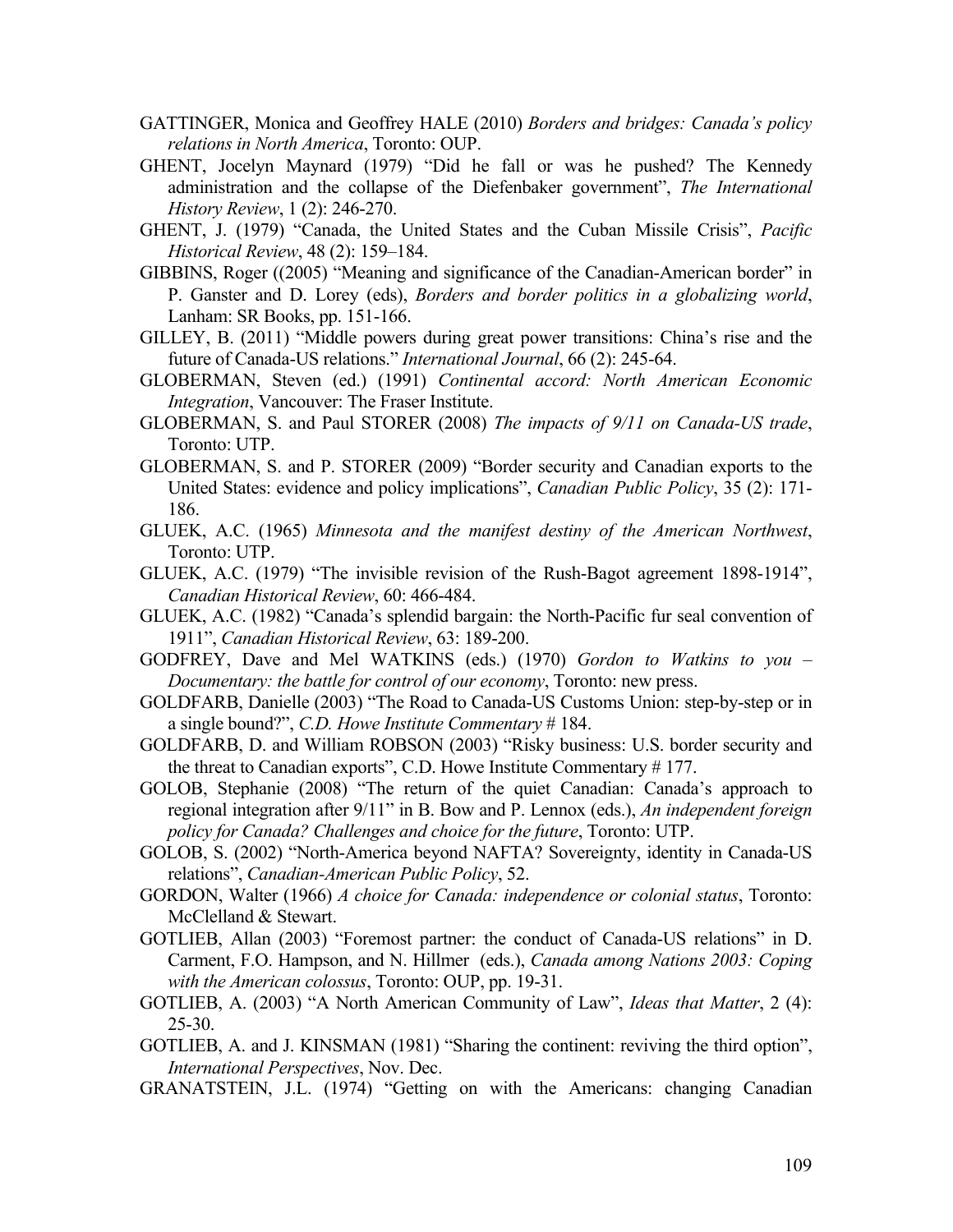perceptions of the United States, 1939-1945", *The Canadian Review of American Studies*, 5 (1): 3-17.

- GRANATSTEIN J.L. (1989) *How Britain's weakness forced Canada into the arms of the United States*, Toronto: UTP.
- GRANATSTEIN, J.L. (1996) *Yankee go home? Canadian and anti-Americanism*, Toronto: HarperCollins.
- GRANATSTEIN, J.L. (2002) "A friendly agreement in advance. Canada-US defense relations past, present, and future", Toronto: C.D. Howe Institute Commentary No. 166.
- GRANATSTEIN, J.L. (2003) "The importance of being less earnest: promoting Canada's national interest through tighter ties with the U.S.," *Benefactors Lecture 2003*, Toronto: C.D. Howe Institute.
- GRANATSTEIN, J. L. and N. HILLMER (1991) *For better or for worse. Canada and the United States to the 1990s*, Toronto: Copp Clark Pittman.
- GRANT, George (1966) *Lament for a nation*, Toronto: McClelland & Stewart.
- GRAY, David H. (1997) "Canada's unresolved maritime boundaries" *IBRU boundary and security Bulletin*, Durham University, August.
- HAGGART, B. (2001) *Fortress North America? What 'perimeter security' means for Canada*, Ottawa: Library of Parliament, Parliamentary Research Branch.
- HAGLUND, David (2000) *The North Atlantic Triangle Revisited: Canadian Grand Strategy at Century's End*, Toronto: CIIA.
- HAGLUND, D. (2003) "North American security cooperation in an era of homeland security", *Orbis*, 47 (4): 675-91.
- HAGLUND, D. (2005) "Canada and the Anglosphere: in, out, or indifferent?", *Policy Options*, 26 (2): 72-76.
- HAGLUND, D. (2007-08) "The TR problem in Canada-US relations," *London Journal of Canadian Studies*, 23.
- HAGLUND, D. (2008) "French connection? Québec and anti-Americanism in the transatlantic community", *Journal of Transatlantic Studies*, 6 (1): 79-99.
- HAGLUND, D. (2010) "A security community –'if you can keep it': societal security, demography, and the North American zone of peace" in N. Hynek and D. Bosold (eds.), *Canada's foreign and security policy: soft and hard strategies of a middle power*, Oxford: OUP.
- HAGLUND, D. (2012) "Orders and borders: unipolarity and the issue of homeland security," *Canadian Foreign Policy Journal*, 18 (1): 9-25.
- HAGLUND, D. (2015) *Ethnic Diasporas and the Canada-United States Security Community: from the Civil War to today*, Lanham: Rowman & Littlefield.
- HAGLUND, D. (ed.) (2001) *Over here and over there: Canada-US defence cooperation in an era of interoperability*, Kingston: Queen's Quarterly and CDAI.
- HAGLUND, D. and F. MERAND (2011) "Transatlantic relations in the new strategic ladscape: implications for Canada," *International Journal*, 66 (1).
- HAGLUND, D. and T. ONEA (2008) "Victory without triumph: Theodore Roosevelt, honour, and the Alaska panhandle boundary dispute," *Diplomacy & Statecraft*, 19 (1): 20-41.
- HAGLUND, D. and Joel J. SOKOLSKY (eds.) (1989) *The US-Canada Security Relationship. The Politics, Strategy and Technology of Defence*, Boulder: Westview.
- HAKIM, Peter and Robert LITAN (eds.) (2002), *The future of North American integration:*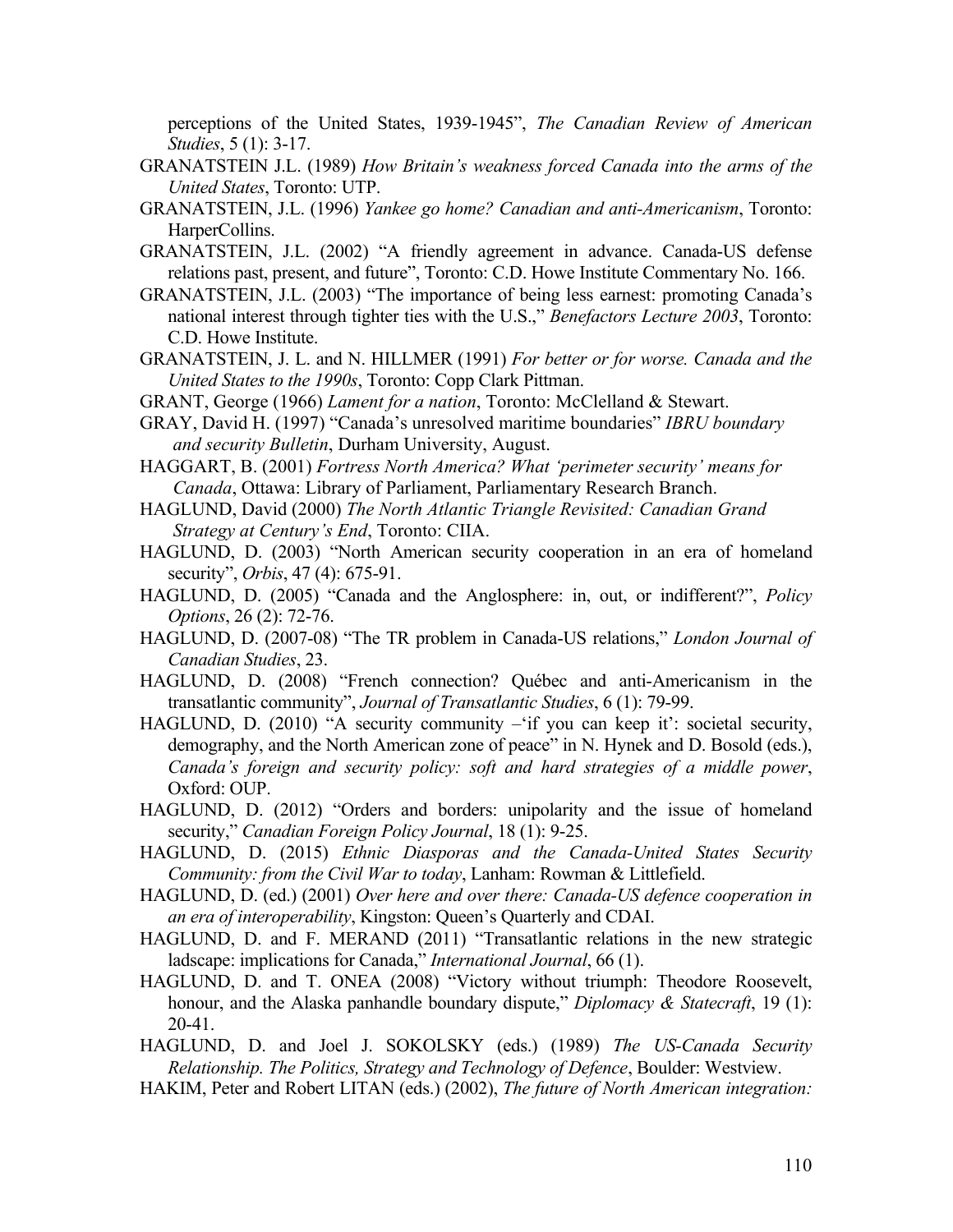*beyond NAFTA*, Washington DC: Brookings Institution

- HALE, Geoffrey E. (2007) "Getting down to business: rebuilding Canada-U.S. relations under the Harper Government" in G. Bruce Doern (ed.), *How Ottawa Spends, 2007- 2008: the Harper Conservatives – climate of change*, Montreal: McGill-Queen's University Press.
- HALE, G.E. (2006) "Sharing a Continent: Security, Insecurity, and the Politics of 'Intermesticity'", *Canadian Foreign Policy* 12 (3): 31-43.
- HALE, G.E. (2005) "Cross-border relations: moving beyond the politics of uncertainty" in G. Bruce Doern (ed.), *How Ottawa Spends: 2005-2006*, Montreal: McGill-Queen's University Press, pp. 121-42.
- HALE, G.E. (2004) "Canadian federalism and the challenge of North American integration", *Canadian Public Administration*, 47 (4): 497-524.
- HAMRE, John (1985) "Continental air defence, United States security policy, and Canada-United States defence relations" in *Aerospace Defence: Canada's Future Role?*, Toronto: CIIA.
- HAMPSON, F.O. (2001) "The return to continentalism in Canadian foreign policy" in F.O. Hampson, N. Hillmer and M.A. Molot (eds.), *Canada among nations 2001: the Axworthy legacy*, Toronto: OUP.
- HARPER, Stephen (2003) "Liberal damage control: a litany of flip-flop on Canada-US Relations," *Policy Options*, 24 (6): 5-7.
- HARRIS, Richard (ed.) (2003) *North American linkages: opportunities and challenges for Canada*, Calgary: University of Calgary Press.
- HART, Michael (1989) "Almost but not quite: the 1947-1948 bilateral Canada-U.S. negotiations", *American Review of Canadian Studies*, 19 (1): 25-58.
- HART, M. (with Bill Dymond and Colin Robertson) (1994) *Decision at Midnight: inside the Canada-U.S. Free Trade Negotiations*, Vancouver: UBC.
- HART, M. (2000) "Canada-US Free Trade: is it time for round two a virtual roundtable", *Canadian Foreign Policy*, 7 (3): 122-136.
- HART, M. (2008) *From Pride to Influence: Towards a New Canadian Foreign Policy*, Vancouver: UBC.
- HART, Michael and Brian TOMLIN (2004) "The emerging policy shift in Canada-US relations" in G.B. Doern (ed.), *How Ottawa spends 2004-2005. Mandate change in the Paul Martin era*, Montreal: McGill-Queen's University Press, pp. 46-69.
- HART, M. (2004) *A new accommodation with the United States: the trade and economic dimension*, Montreal: IRPP.
- HART, M. and B, TOMLIN (2002) "Inside the perimeter: the US policy agenda and its implications for Canada" in G.B. Doern (ed.), *How Ottawa Spends, 2002-2003: the security aftermath and national priorities*, Toronto: OUP, pp. 48-68.
- HARVEY, Frank (2005) "Canada's addiction to American security: the illusion of choice in the war on terror", *American Review of Canadian Studies*, 35: 265-294.
- HAYNAL, George (2002) "Interdependence, globalization and North American borders", *Policy Options*, 23 (6): 20-26.
- HAYNAL, G. (2004) "The next plateau in North America: what's the big idea?", *Policy Options*, 25 (6): 35-39.
- HEENEY, A.D.P. (1972) "Independence and partnership: the search for principles", *International Journal*, 27 (2): 159-171.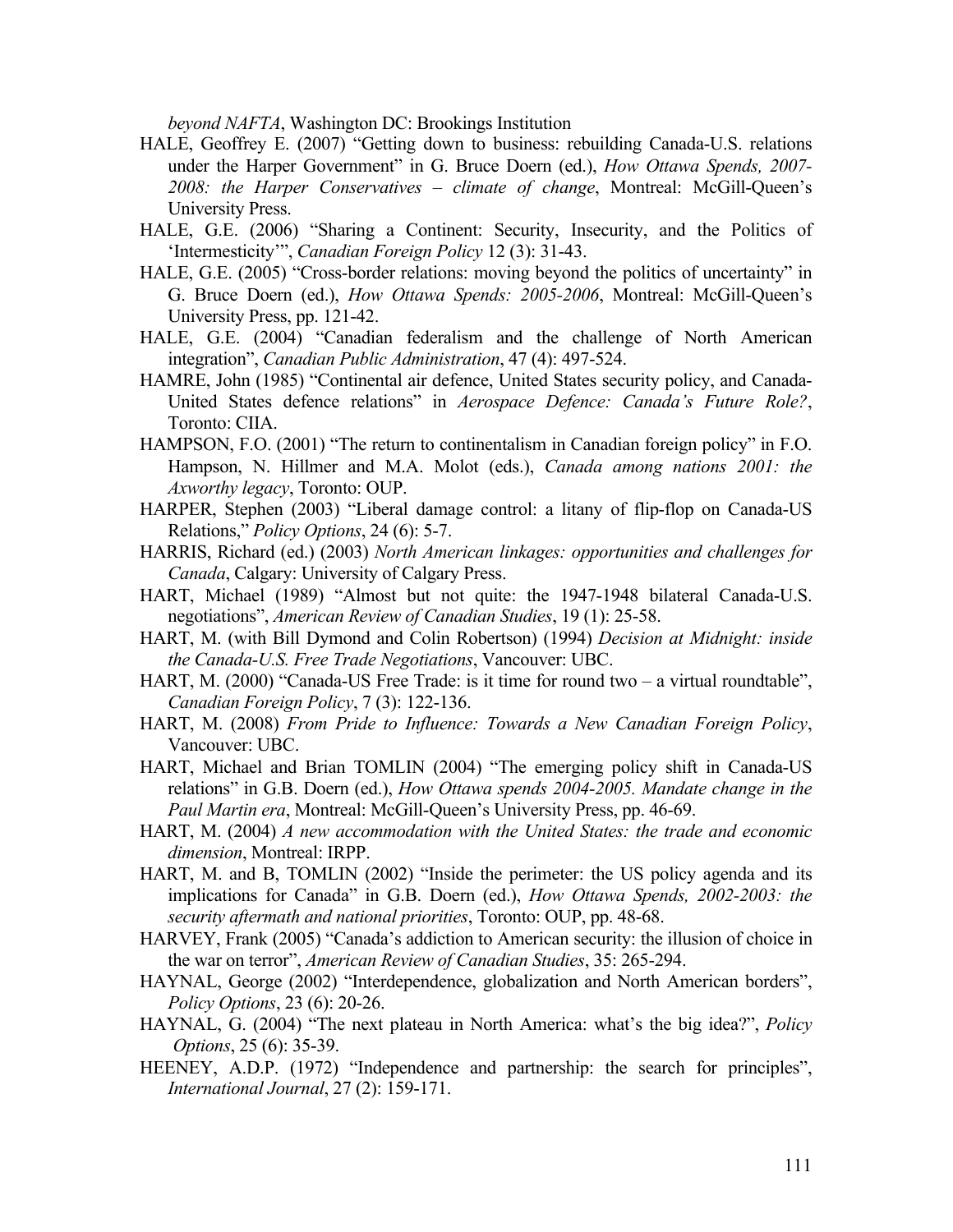- HEENEY, A.D.P. and Livingston T. MERCHANT (1985) *Canada and the United States: principles for partnership*, Ottawa: Queen's Printer.
- HELLEINER, Eric (2004) "Canada as the 13<sup>th</sup> Reserve District? Federalism and the governance of North American Monetary Union", *Canadian Foreign Policy*, 11 (2): 91- 109.
- HERTZMAN, L., J.W. WARNOCK and T.A. HOCKIN (eds.) (1969), *Alliances and illusions: Canada and the NATO-NORAD question*, Edmonton: M. Hurtig.
- HIGGINBOTHAM, John and Jeff HEYNEN (2005) "Managing though networks: the state of Canada-US relations" in D. Carment et al. (eds.), *Canada among Nations 2004: setting priorities straight*, Montreal: McGill-Queen's University Press, pp. 123-40.
- HIGHAM, C.L. and David N. BIETTE (2005) "Introduction, Canada-U.S. relations: important topics", *The American Review of Canadian Studies*, 35 (2): 211-213.
- HILLMER, Norman (2005) "The secret life of Canadian foreign policy", *Policy Options*, 26 (2): 32-33.
- HOBERG, George (1991) "Sleeping with an elephant: the American influence on Canadian environmental regulation", *Journal of Public Policy*, 11 (2): 107-132.
- HOCKING, Brian and Donna LEE (2006) "The diplomacy of proximity and specialness: enhancing Canada's representation in the United States", *The Hague Journal of Diplomacy*, 1: 29-52.
- HOLMES, John W. (1981) *Life with Uncle: the Canadian-American relationship*, Toronto: UTP.
- HOLMES, J.W. (1983) "The dumbbell won't do", *Foreign policy*, 50 (Spring).
- HOLSTI, Kal J. (1971) "Canada and the United States" in S. Spiegel and K. Waltz (eds.), *Conflict in World Politics*, Cambridge: Winthrop.
- HOLSTI, K.J. and Thomas A. LEVY (1974) "Bilateral institutions and transgovernmental relations between Canada and the United States", *International Organization*, 28
- HOOKER, Nancy (ed). (1956) *The Moffat papers 1919-43*, Cambridge: Harvard University Press.
- HRISTOULAS, Athanasios (2003) "Trading places: Canada, Mexico, and the North American security" P. Andreas and T.J. Biersteker (eds.), *The rebordering of North America: integration and exclusion in a new security context*, London: Routledge.
- HUFBAUER, Gary and Gustavo VEGA-CANOVAS (2003) "Whither NAFTA: a common frontier?" P. Andreas and T.J. Biersteker (eds.), *The rebordering of North America: integration and exclusion in a new security context*, London: Routledge.
- HUTCHESON, John (1978) *Dominance and dependency: liberalism and national policies in the North Atlantic triangle*, Toronto: McClelland & Stewart.
- INWOOD, G.I. (2005) *Continentalizing Canada: the politics and legacy of the Macdonald Royal Commission*, Toronto: UTP.
- JACKSON, Andrew (2003) "Why the 'big idea' is a bad idea?" *Policy Options*, 24 (4): 26- 28.
- JAMES, R.W. (1949) *Wartime Economic Cooperation*, Toronto: Ryerson.
- JOCKEL, Joseph T. (1985) "The Canada-United States relationship after the third round: the emergence of semi-institutionalized management", *International Journal*, 40 (4): 689-715.
- JOCKEL, J.T. (1987) *No boundaries upstairs: Canada, the United States and the origins of North American Air Defence, 1945-1958*, Vancouver, UBC.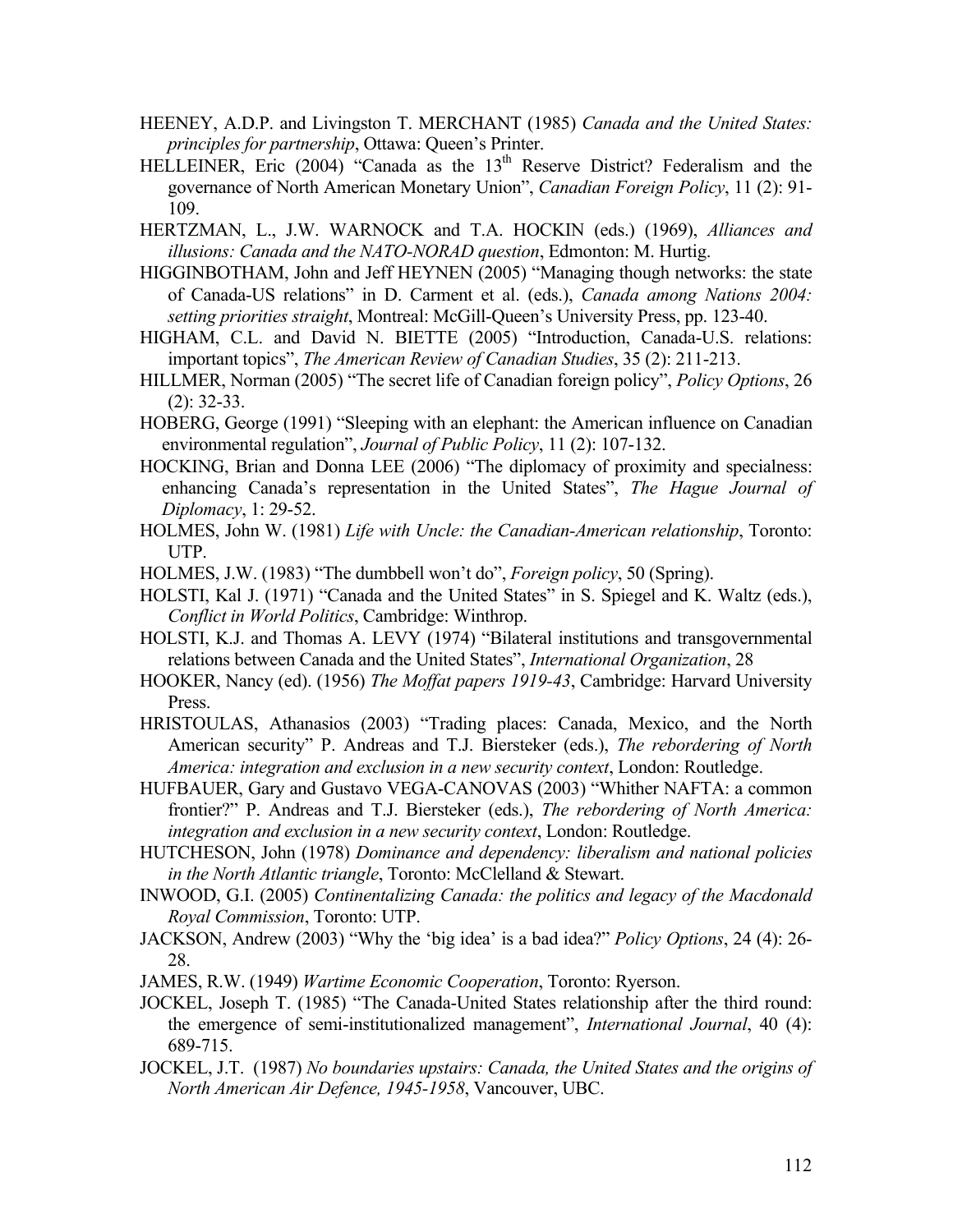- JOCKEL, J.T. (1990) "Canadian-U.S. relations in the Bush era", *Canadian-American Public Policy*, 1.
- JOCKEL, J.T. (1991) "If Canada breaks up: implications for U.S. policy", *Canadian-American Public Policy*, 7.
- JOCKEL, J.T. (1991) *Security to the North: Canada US Defense Relations in the 1990s*, East Lansing: Michigan State University Press.
- JOCKEL, J.T. (1997) *Canada in NORAD, 1957-2007: a history*, Montreal: McGill-Queen's University Press.
- JOCKEL, J. T. (2002) "After the September attacks: four questions about NORAD's future", *Canadian Military Journal* (Spring): 11-16.
- JOCKEL, J.T. and Joel SOKOLSKI (1995) *Canada and collective security: odd man out*, Washington Papers 121, New York: Praeger.
- JOCKEL, J.T. and Joel SOKOLSKI (2005) "A new continental consensus? The Bush doctrine, the war on terrorism and the future of US-Canada security relations", in A.F. Cooper and D. Rowlands (eds.), *Split Images. Canada among Nations 2005*, Montreal: McGill-Queen's University Press, pp. 63-78.
- JOHNSON, Harry G. (1963) *The Canadian quandary*, Toronto: McGraw-Hill.
- JOHNSON, H.G. (1966) "Canadian-American economic integration: a time for decision", *Journal of Canadian Studies* 1.
- JONES, David (2002) "Canada-U.S. relations after September 11: back to basics", *Policy Options*, 23 (2): 25-29.
- JONES, D. "Yo, Canada! A wake-up call for y'all up there,"*Policy Options*, 24: 45-8.
- JONES, D. (2004) "When security trumps economics the new template of Canada-US relations", *Policy Options*, 25 (6): 73-8.
- KAPLAN, William (1987) *Everything that floats: Pat Sullivan, Hal Banks, and the Seamen's Union of Canada*, Toronto: UTP.
- KASURAK, Peter (1977) "American Foreign Policy Officials and Canada, 1927-1941: a look through bureaucratic glasses", *International Journal*, 32 (3) 544-558.
- KEENLEYSIDE, Hugh (1929) *Canada and the United States*, New York: A.A. Knopf.
- KIRKEY, Christopher (1994) *The Canadian-American relationship in the North: explaining interstate bargaining outcomes*, Ann Arbor: University Microfilms.
- KIRKEY, C. (1995) "Smoothing troubled waters: the 1988 Canada-United States Arctic Cooperation Agreement", *International Journal*, 50 (2): 401-26.
- KIRKEY, C. (1996) "The Arctic waters pollution prevention initiative: Canada's response to an American challenge", *International Journal of Canadian Studies*, 13: 41-59.
- KIRKEY, C. (1998) "Negotiating the 1985 North American Defence Modernization Agreements", *International Journal of Canadian Studies*, 18: 153-82.
- KIRTON, John (1974) "The consequences of integration: the case of defence production sharing agreements" in A. Axline, J. Hyndman, P. Lyon and M. Molot (eds.), *Continental Community? Independence and integration in North America*, Toronto: McClelland and Stewart, pp. 116-135.
- KIRTON, J. (1993) "A new global partnership: Canada-U.S. relations in the Clinton era", *Canadian American Public Policy*, 15.
- KIRTON, J. (1994) "Promoting plurilateral partnership: managing United States-Canadian relations in the post-cold war period", *American Review of Canadian Studies*, 24 (4): 453-472.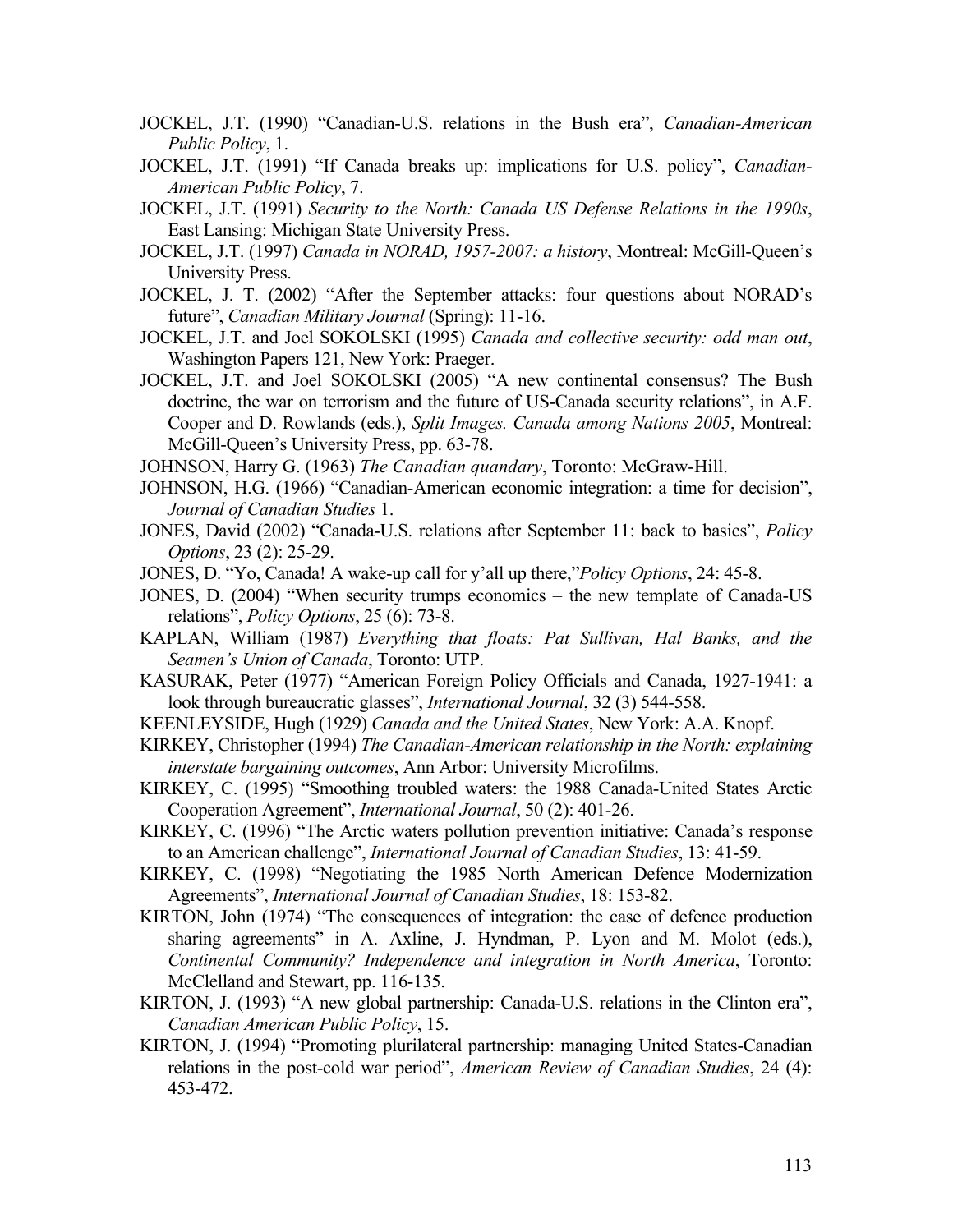- KIRTON, J. (2012) "Vulnerable America, capable Canada: convergent leadership for an interconnected world," *Canadian Foreign Policy Journal*, 18 (1): 133-44.
- KLASSEN, Jerome and Greg ALBO (eds.) (2013) *Empire's ally: Canada and the war in Afghanistan*, Toronto: UTP.
- KONRAD, Victor and Heather NICOL (2008) *Beyond Walls: Re-inventing the Canada-United States Borderlands*, Farnham: Ashgate.
- KOTTMAN, Richard N. (1968) *Reciprocity and the North Atlantic triangle 1932-1938*, Ithaca: Cornell University Press.
- KREININ, Mordecai E. (ed.) (2000) *Building a partnership: the Canada-United States free trade agreement*, East Lansing: Michigan State University Press.
- LACHAPPELLE, Eric (2001) *Canada's policy choices: managing our border with the United States*, Ottawa: Public Policy Forum.
- LACHAPELLE, Guy et Claude CÔTÉ (2004-05) "La réelection de Bush et l'impact sur les relations Canado-Américaines: une perspective québécoise", *Policy Options*, 26 (1): 47- 50.
- LAGASSE, Philippe (2003) "Northern Command and the evolution of Canada-US defence relations", *Canadian Military Journal, 4.*
- LEA, Sperry (1972) *The new environment for Canadian-American relations*, Washington: Canadian-American Committee
- LEACH, Richard H., Donald E. WALKER and Thomas A. LEVY (1973) "Province-state transborder relations: a preliminary assessment", *Canadian Public Administration*, 16: 468-82.
- LEGAULT, Albert (1985) "Canada and the United States: the defense dimension" in C. Doran and J. Siegler (eds.), *Canada and the United States: enduring friendship, persistent stress*, Englewood Cliffs: Prentice Hall, pp. 161-202.
- LEIGHTON-BROWN, David (1979-80) "The mug's game: automotive investment incentives in Canada and the United States", *International Journal*, 35 (1): 170-184.
- LEIGHTON-BROWN, D. (1981) "Perspectives on Canadian-American relations: the scope of the literature", *The American Review of Canadian Studies* 11 (2): 80-90.
- LEMCO, Jonathan (ed.) (1992) *Tensions at the border: energy and environmental concerns in Canada and the United States*, New York: Praeger.
- LENNOX, Patrick (2009) *At home and abroad. The Canada-US relationship and Canada's place in the world*, Vancouver: UBC.
- LENTNER, Howard H. (1976) "Foreign policy decision making: the case of Canada and nuclear weapons", *World Politics*, 29 (1): 29-66.
- LEVANT, Victor (1986) *Quiet complicity: Canadian involvement in the Vietnam war*, Toronto: Between the lines.
- LEVY, Thomas and Don MUNTON (1976) "Federal-provincial dimensions of stateprovincial relations", *International Perspectives*, (March-April)
- LEYTON-BROWN, David (1981) "Perspectives on Canadian-American relations: the scope of the literature", *American Review of Canadian Studies*, 11 (2): 80-90.
- LEYTON-BROWN, D. (1987) "US reaction to the Defence White Paper", *International Perspectives*, (July-August): 3-5.
- LICH, Glen E. and Joseph A. McKINNEY (1990) *Region North America: Canada, United States and Mexico*, Dallas: Baylor University Regional Studies.
- LITVAK, Isaiah and Christopher MAULE (1980-81) "Bill C-58 and the regulation of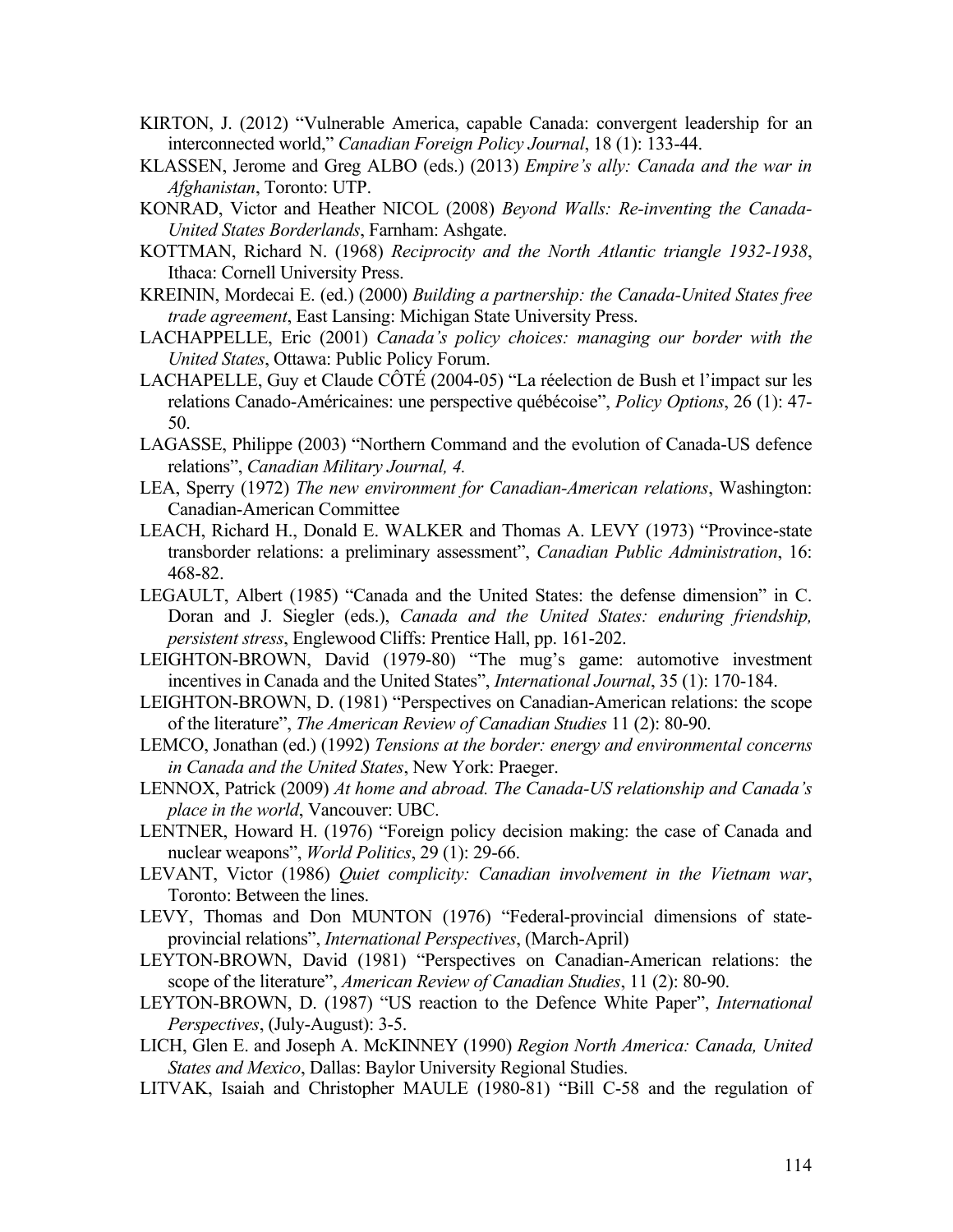periodicals in Canada", *International Journal* 36 (1).

- LONG, David (2003) "Transatlantic relations and Canadian foreign policy", *International Journal*, 58 (4): 591-614.
- LUMSDEN, Ian (ed.) (1970). *Close to the 49<sup>th</sup> Parallel etc.: the Americanization of Canada*, Toronto: new press.
- LYON, Peyton and David LEYTON-BROWN (1977) "Image and policy preference: Canadian elite views on relations with the United States", *International Journal*, 32 (3): 640-671.
- MacDONALD, L. (2011) "A fine balance: multilateralism and bilateralism in Canadian policy in the North American region," *Foreign Policy Journal* 16 (2): 111-24.
- McDOUGALL, John N. (1974) "Regulation vs. politics: the National Energy Board and the Mackenzie Valley Pipeline" in A. Axline, J. Hyndman, P. Lyon and M. Molot (eds.), *Continental Community? Independence and integration in North America*, Toronto: McClelland and Stewart, pp. 250-273.
- McDOUGALL, J. (1991) "North American integration and Canadian disunity", *Canadian Public Policy* 17 (4): 395-408.
- McDOUGALL, J. (2006) *Drifting together: the political economy of Canada-US integration*, Toronto: UTP.
- MacDUFF, David (2003) *Course correction: advice on Canada's future foreign policy*, Ottawa: the Conference Board of Canada.
- McKENNA, Peter (ed.) (2012) *Canada looks South: in search of an American policy*, Toronto: UTP.
- MacLEOD, Alex, S. ROUSSEL and Andri VAN MENS (2000) "Hobson's choice? Does Canada have any options in its defence relations with the United States?", *International Journal*, 55.
- McLIN, Jon (1967) *Canada's changing defense policy, 1957-1963: the problem of a middle power in alliance*, Toronto: Copp Clark.
- McMAHON, Fred (2005) "A malign sense of sovereignty: Canada's debate over U.S. trade relations", *SAIS Review*, 25 (2): 115-125.
- MacNAMARA, Don (2002) "September 11, 2001 September 11, 2002", *Policy Options*, 23 (6): 14-17.
- MacPHERSON, Alan and James McCONNELL (2007) "A survey of cross-border trade at a time of heightened security: the case of Niagara bi-national region", *American Review of Canadian Studies*, 37 (3): 301-321.
- MacPHERSON, A., J. McCONNEL, A. VANCE and V. VANCHAN (2006) "The impact of US government antiterrorism policies on Canada-US cross border commerce", *Professional Geographer*, 58: 266-277.
- MAGDER, Ted (1993) *Canada's Hollywood: the Canadian state and feature films*, Toronto: UTP.
- MAGDER, T. (1998) "Franchising the candy store: split-run magazines and a new international regime for trade in culture", *Canadian-American Public Policy*, 34.
- MAHANT, Edelgard and Graeme MOUNT (1984) *An introduction to Canadian-American relations*, Toronto: Methuen.
- MAHANT, E. and G. MOUNT (1999) *Invisible and inaudible in Washington: American policies towards Canada*, Vancouver: UBC.
- MANLEY, John, Pedro ASPE and William WELD (2005) *Building a North American*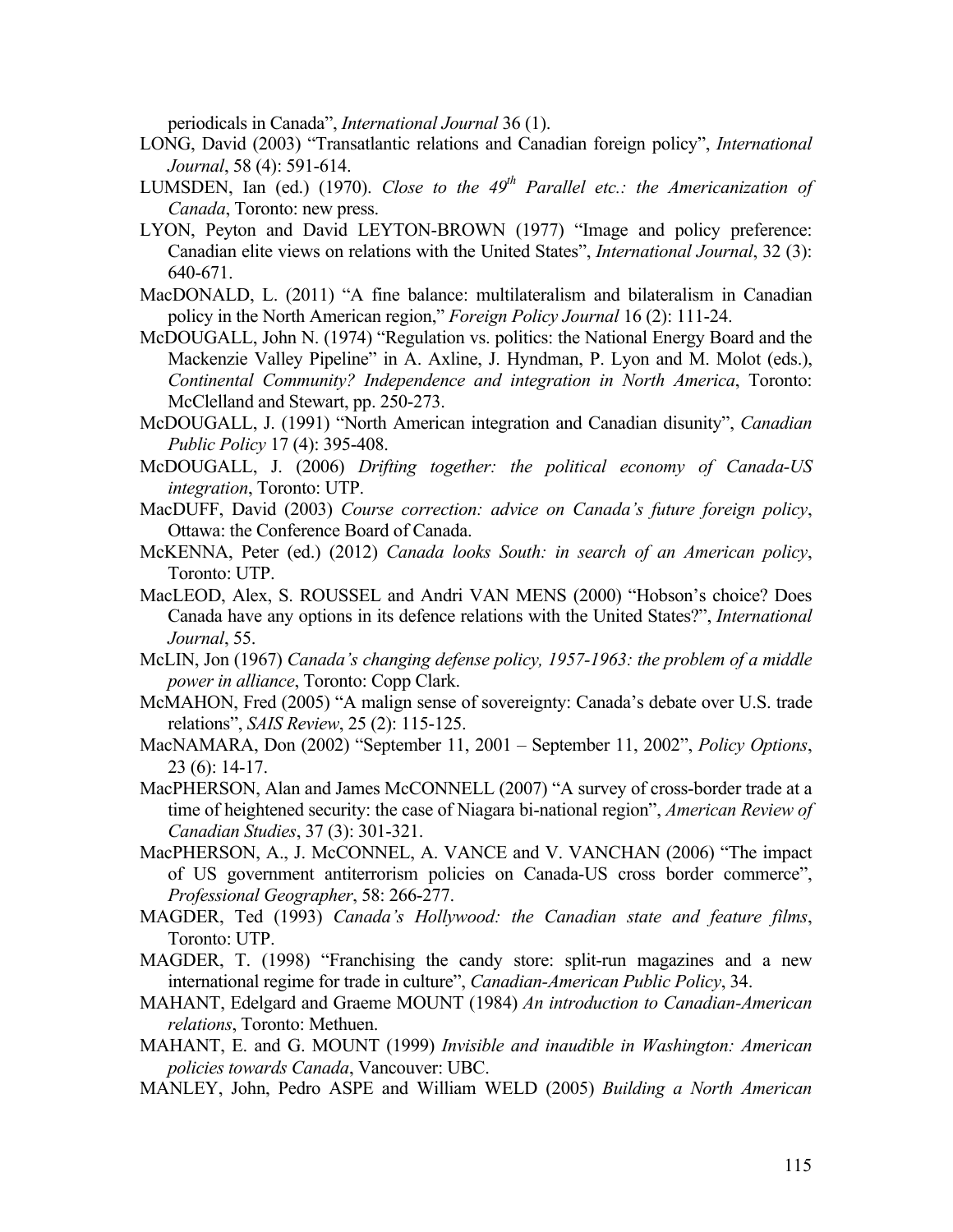*Community: Report of the Task Force on the Future of North America*, New York: Council on Foreign Relations Press http://www.cfr.org/canada/building-north-americancommunity/p8102

- MARCHILDON, Gary C. (2005) "Canadian-American agricultural trade relations: a brief history", *American Review of Canadian Studies*, 28 (3).
- MARTIN, Lawrence (1993) *Pledge of allegiance: the Americanization of Canada in the Mulroney years*, Toronto: McClelland and Stewart.
- MARTIN, L. (1982) *The Presidents and the Prime Ministers: Washington and Ottawa face to face. The myth of bilateral bliss, 1867-1982*, Toronto: Doubleday.
- MASON, Dwight (2005) "The Canadian-American North American defence alliance in 2005", *International Journal*, 60 (2): 385-396.
- MASON, D. (2004) "Trade and security in North America: the importance of big ideas" *CSIS Hemisphere Focus* 12 (9)
- MASON, D. (2003) "Canada and the future of continental defence: a view from Washington" *Policy Papers on the Americas*, XVI, 10 (September)
- MASON, D. (2003) "The future of Canadian-US defense relations", *American Review of Canadian Studies*, 33.
- MASON, D. (2003) "US-Canada defence relations: a view from Washington" in D. Carment, F.O. Hampson, and N. Hillmer (eds.), *Canada among Nations 2003: Coping with the American colossus* Toronto: OUP, pp. 133-55.
- MASSIE, Justin (2007) "Canada's (in)dependence in the North American Security Community : the asymmetrical norm of common fate", *American Review of Canadian Studies*, 37 (4) : 493-516.
- MASSON, Claude (1974) "Economic relations between Quebec, Canada and the United States" in A. Axline, J. Hyndman, P. Lyon and M. Molot (eds.), *Continental Community? Independence and integration in North America*, Toronto: McClelland and Stewart, pp. 240-249.
- MATHEWS, Robin and James STEELE (eds.) (1969) *The struggle for Canadian universities*, Toronto: new press.
- MELNYK, G. (ed.) (2004) *Canada and the new American empire: war and anti-war*, Calgary: University of Calgary Press.
- MERCHANT, Livingstone (ed.) (1966) *Neighbours taken for granted: Canada and the United States*, Toronto: Burns & MacEachern.
- MICHAUD, Nelson (2002) "Souveraineté et sécurité: le dilemme de la politique étrangère canadienne dans l'après 11 septembre", *Études internationales*, 33 (4): 647-666.
- MIDDLEMISS, Danford (1982) "Economic defence co-operation with the United States 1940-63" in K.R. Nossal (ed.), *An acceptance of paradox: essays on Canadoina diplomacy in honour of John W. Holmes*, Toronto: CIIA, pp. 86-114.
- MILLER, Ronnie (1994) *Following the Americans to the Persian Gulf*: *Canada, Australia, and the Development of the New World Order*, Rutherford: Farleigh Dickinson University Press.
- MINIFIE, James M. (1960) *Peacemaker or Powdermonkey? Canada's role in a revolutionary world*, Toronto: McClelland & Stewart.
- MINIFIE, J.M. (1964) *Open at the top: reflections on US-Canada relations*, Toronto: McClelland & Stewart.
- MOFFETT, Samuel E. (1972) *The Americanization of Canada*, Toronto: UTP (reprint of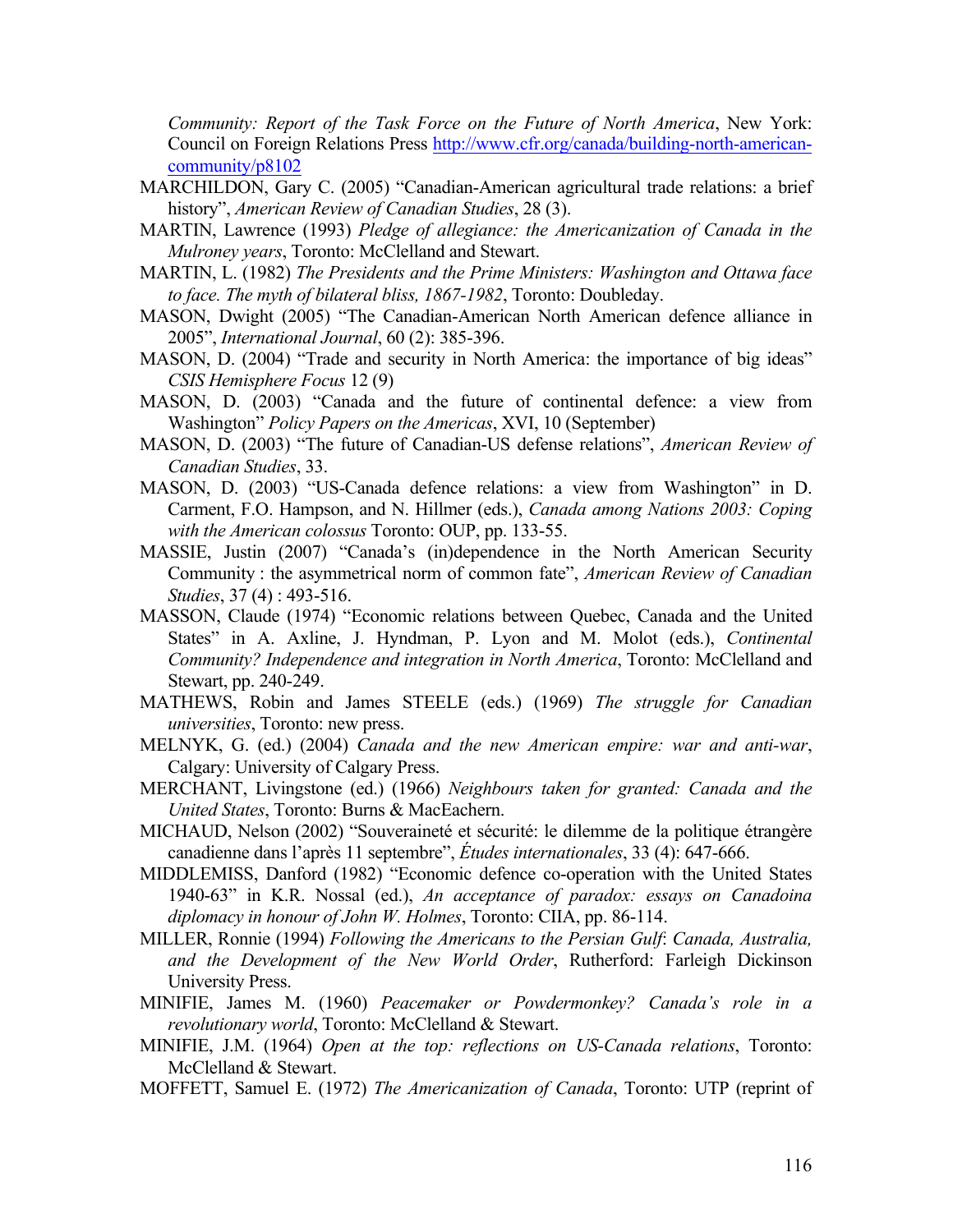the 1907 edition).

- MOLLOY, Patricia (2012) *Canada/US and Other Unfriendly Relations. Before and After 9/11*, New York: Palgrave Macmillan.
- MORALES, I. (ed.) (2011) *National Solutions to Trans-Border Problems? The Governance of Security and Risk in a Post-NAFTA North America*, Burlington: Ashgate.
- MORIN, Jonathan and Patrick JAMES (eds.) (2014) *Game Change: the impact of 9/11 on North American Security*, Vancouver: UBC.
- MORTON, Desmond (1987) "Defending the indefensible: some historical perspectives on Canadian defence 1867-1967", *International Journal* 42 (4): 627-644.
- MORTON, D. (1982) "The military problems of an unmilitary power", *Revue internationale d'histoire militaire*, 54 (3).
- MUNTON, D. (1992) "The continental dimension of policy: Canada and the United States" in R. Boardman (ed.), *Canadian environmental policy: ecosystems, politics and process*, Toronto: OUP.
- MUNTON, Don and Dean SWANSON (1978) "Rise and fall of the Third Option: forecasting Canadian-American relations into the 1980s" in B.W. Tomlin (ed.), *Canada's Foreign Policy: Analysis and Trends*, Toronto: Methuen.
- MUNRO, John (ed.) (1970) *The Alaska boundary dispute*, Toronto: Copp Clark
- MURRAY, Janice L. (ed.) (1977) *Cultural nationalism: the fourth Lester B. Pearson Conference on the Canada-US relationship*, New York: New York University Press.
- NASH, Knowlton (1990) *Kennedy and Diefenbaker: fear and loathing across the undefended border*, Toronto: McClelland & Stewart.
- NATIONAL DRUG INTELLIGENCE CENTER (2001) *United States-Canada border drug threat assessment*, Washington DC.
- NEARY, Peter (1968) "Grey, Bryce and the settlement of Canadian-American differences, 1905-1911", *Canadian Historical Review*, 49 (4):347-380.
- NEARY, P. (1986) "Newfoundland and the Anglo-American leased bases agreement of 27 march 1941", *Canadian Historical Review*, 67: 491-519.
- NOBLE, John (2003) "Canada-US relations in the post-Iraq war era: stop the drift towards irrelevance", *Policy Options* (May): 19-24.
- NORMAN, Emma, A. COHEN and K. BAKKER (eds.) (2013) *Water without borders: Canada, the United States, and shared waters*, Toronto: UTP.
- NOSSAL, Kim R. (1978) "The unmaking of garrison: United States politics and the management of Canadian-American boundary waters," *Behind the Headlines* 37.
- NOSSAL, K.R. (1989) "The Imperial Congress: the separation of powers and Canadian-American relations," *International Journal*, 44 (4): 863-83.
- NOSSAL, K.R. (1997) "Without regard to the interests of others: Canada and American unilateralism in the post-Cold War era", *American Review of Canadian Studies*, 27 (2): 179-97.
- NOSSAL, K.R. (2002) "Le Canada après le 11 septembre. Les défis d'une ère nouvelle", *Études Internationales*, 23 (4): 621-627.
- NOSSAL, K.R. (2003) "Canadian foreign policy after 9/11: realignment, reorientation or reinforcement" in L. Cohen, B. Job and A. Moens (ed.), *Foreign policy realignment in the age of terror*, Toronto: The Canadian Institute of Strategic Studies, pp. 20-34.
- NOSSAL, K.R. (2007) "Defense policy and the atmospherics of Canada-U.S. relations: the case of the Harper Conservatives", *American Review of Canadian Studies*, 37 (1): 23-34.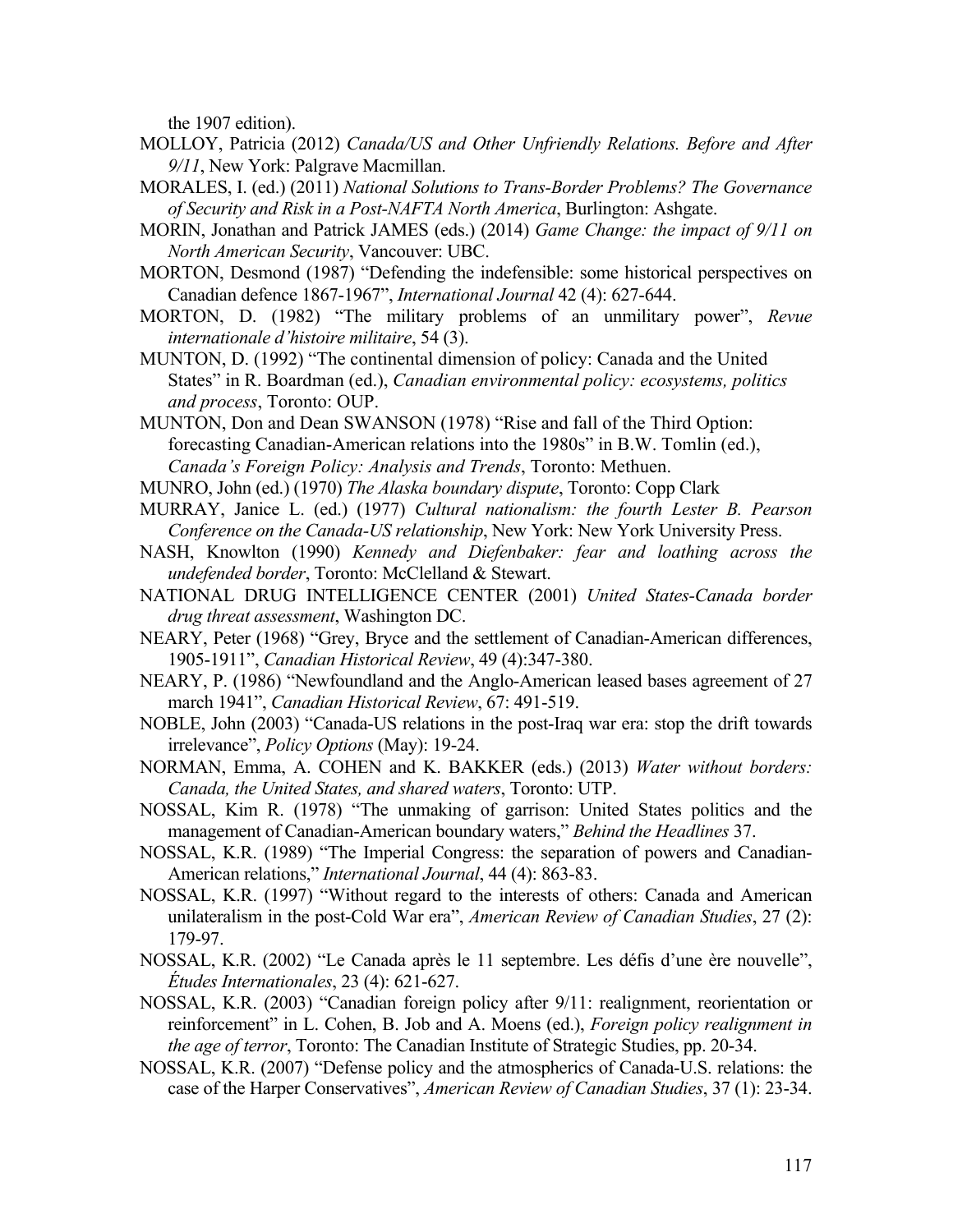- NOSSAL, K.R. (2007) "Canada: an on-going act of anti-Americanism" in B. O'Connor (ed.), *Anti-Americanism: history, causes, and themes.* Vol. 3, *Comparative Perspectives*, Oxford: Greenwood World Publishhing, pp. 59-76.
- NOSSAL, K.R. (2008) "A Thermostatic Dynamic? Electoral Outcomes and Anti-Americanism in Canada" in R. Higgott and I. Malbasic (eds.), *The Political Consequences of Anti-Americanism*, London: Routledge, pp. 129-40.
- NOSSAL, K.R. (2016) "Toujours la politesse? The 'impolite no' on Iraq in historical perspective" in J. Cunningham and R. Thakur (eds.), *Similar Countries, Different Decisions: Australia, Canada and the Invasion of Iraq*, Vancouver: UBC Press.
- NURSE, Andrew and Mike FOX (eds.) (2012) *Dynamics and Trajectories: Canada and North America*, Toronto: Brunswick.
- O'BRIEN, Robert (1994) "North-American integration and international relations theory", *Canadian journal of Political Science*, 28 (4): 693-724.
- ØRVIK, Nils (1973) "Defence against help: a strategy for small states", *Survival*, 15 (September-October): 228-231.
- ØRVIK, N. (1981) "The basic issue in Canadian national security: defence against help, defence to help others", *Canadian Defence Quarterly*, 11 (1): 8-15.
- PAL, Leslie A. and Rainer-Olaf SCHULTZE (eds.) (1991) *The nation-state versus continental integration: Canada in North America, Germany in Europe*, Bochum: Brockmeyer.
- PAMMETT, H. and Brian W. TOMLIN (eds.) (1984) *The integration question: political economy and public policy in Canada and North America*, Don Mills: Addison-Wesley.
- PAQUIN, Jonathan (2009) "Canadian foreign and security policy: reaching a balance between autonomy and North American harmony in the twenty-first century," *Canadian Foreign Policy* 15 (2): 99-108.
- PAQUIN, J. (2012-13) "Is Ottawa following Washington's lead in foreign policy? Evidence from the Arab Spring," *International Journal*, 67 (4): 617-43.
- PASTOR, Robert (2001) *Toward a North American Community: lessons from the Old World for the New*, Washington DC: Institute for International Economics.
- PASTOR, R. and Rafael FERNANDEZ DE CASTRO (eds.) (1998) *The controversial pivot: the U.S. Congress and North America*, Washington: The Brookings Institution.
- PAULY, Louis W. (2003) "Canada in a new America" in P. Andreas and T.J. Biersteker (eds.), *The rebordering of North America: integration and exclusion in a new security context*, London: Routledge, pp. 90-109.
- PENLIGTON, Norman (1972) *The Alaska boundary dispute: a critical appraisal*, Toronto: McGraw-Hill Ryerson.
- PENTLAND, C. (2003-04) "Odd man in: Canada and the transatlantic crisis", *International Journal*, 59 (1): 145-166.
- PERKINS, Dexter (1942) "Bringing the Monroe doctrine up to date", *Foreign Affairs*, 20 (2): 253-265.
- PERRAS, Galen Roger (1998) *Franklyn Roosevelt and the origins of the Canadian-American security alliance, 1933-1945*: *Necessary, but not necessary enough* Westport: Praeger.
- PERRAS, G.R. and Katrina E. KELLNER (2008) "A perfectly logical and sensible thing: Billy Mitchell advocates a Canadian-American Aerial Alliance against Japan" *Journal of Military History*, 72.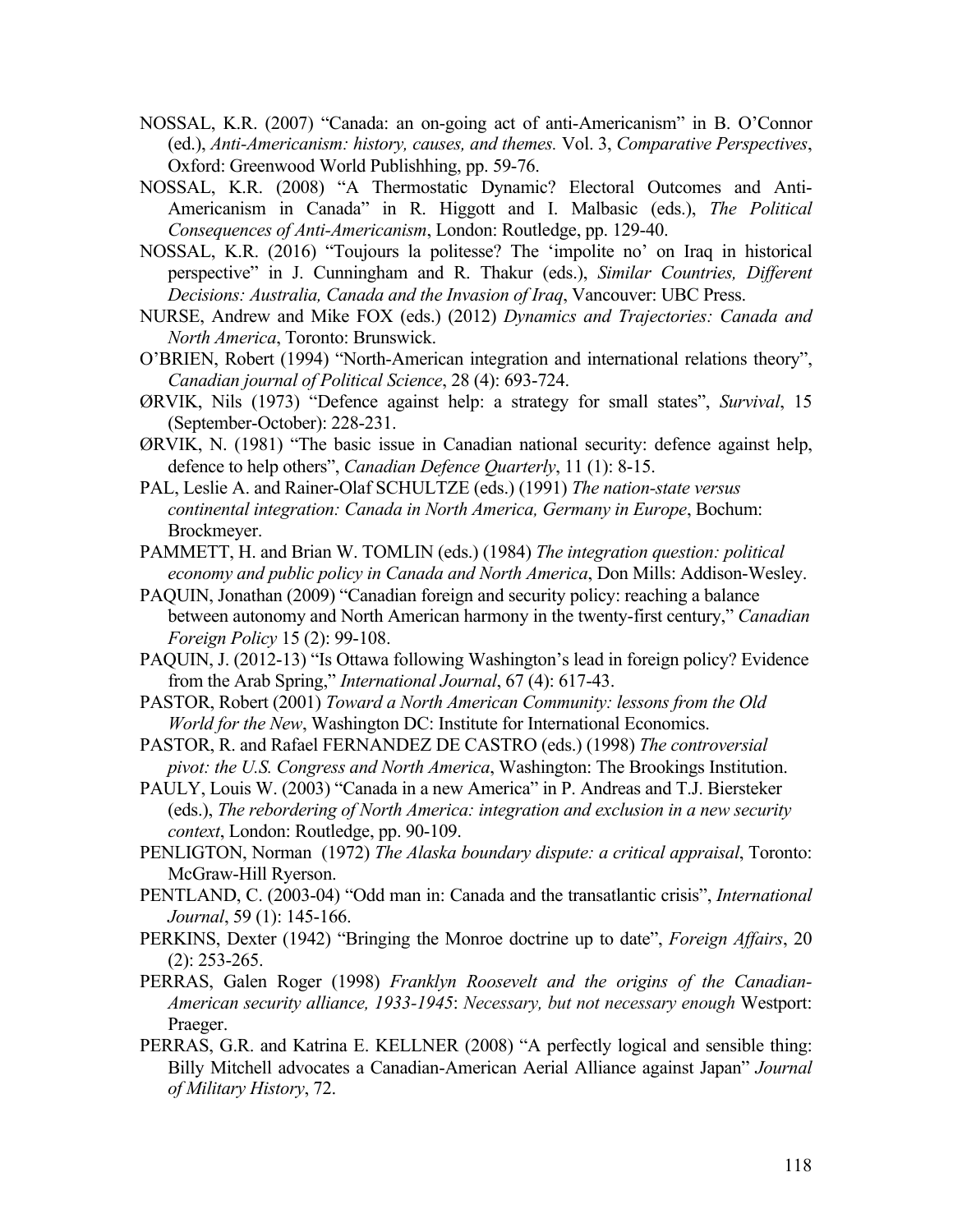- PIPER, Don C. (1963) "The role of intergovernmental machinery in Canadian-American relations", *South Atlantic Quarterly*, 52 (1): 557-574.
- POITRAS, Guy (2002) *Inventing North America: Canada, Mexico and the United States*, Boulder: Lynne Rienner.
- PRESTON, Richard A. (1977) *The Defence of the Undefended Border. Planning for War in North America 1867-1939*, Montreal: McGill-Queen's University Press.
- PRESTON, R. A. (1983) "The cost of palimony: Canada's military dependence on the United States", *War and Society*, 1 (2): 85-104.
- PRINCE, Robert (1992-93) ``The limits of constraint: Canadian-American relations and the Korean war, 1950-51``, *Journal of Canadian Studies*, 27 (4): 129-152.
- PUSTAY, Michael W. (1997) "The long journey to free trade in U.S.-Canada airline services", *Canadian-American Public Policy*, 29.
- RAE, Bob (2004) "Foreign policy review: North-American integration defines the world in which we live, one in which we have much to offer", *Policy Options*, 25 (6).
- RANDALL, S.J., Herman KONRAD and Sheldon SILVERMAN (eds.) (1993) *North America without borders? Integrating Canada, the United States and Mexico*, Calgary: University of Calgary Press.
- REDEKOP, John H. (1976) "A reinterpretation of Canadian-American relations", *Canadian Journal of Political Science*, 9 (2): 227-243.
- RESNIK, Philip (2012) *The Labyrinth of North American Identities*, Toronto: UTP.
- RESNIK, P. (1970) "Canadian Defence Policy and the American Empire" in I. Lumsden (ed.), *Close to the 49th Parallel etc.: the Americanization of Canada*, Toronto: new press, pp. 93-115.
- RICE, S. (2004) "Canada's relationship with the US: turning proximity into power an American perspective" in G. Walker (ed.), *Independence in an age of empire: assessing unilateralism and multilateralism*, Halifax: Centre for Foreign Policy Studies, Dalhousie University, pp. 124-133.
- RIVET, Savinien de (2003-4) "Entretien avec Louis Bellanger: le Canada et les États-Unis", *Outre-terre*, 5: 117-120.
- ROSS, Douglas A. (1988) "SDI and Canadian-American relations: managing strategic doctrinal incompatibilities" in L. McKinsey and K.R. Nossal (eds.), *America's Alliances and Canadian-American relations: North American security in a changing world*, Toronto: Summerhill Press, pp. 137-161.
- ROSS, D.A. (1984) *In the interest of peace: Canada and Vietnam, 1954-73*, Toronto: UTP.
- ROTSTEIN, Abraham and Gary LAX (eds.) (1972) *Independence: The Canadian Challenge*, Toronto: Committee for an Independent Canada.
- ROTSTEIN, A. and G. LAX (eds.) (1974) *Getting it back: a program for Canadian independence*, Toronto: Committee for an Independent Canada.
- ROUSSEL, Stéphane (2000) "Canada-US relations. Time for Cassandra?", *American Review of Canadian Studies*, 30 (2): 135-57.
- ROUSSEL, S. (2002) "Pearl Harbour et le World Trade Center: Le Canada face aux Etats-Unis en période de crise", *Études internationales*, 33 (4): 667-95.
- ROUSSEL, S. (2002) "Le Canada et le périmètre de sécurité nord-américain: Sécurité, souveraineté ou prospérité? ", *Policy Options*, 23 (3): 15-22.
- ROUSSEL, S. (2003) "Honey, are you still mad at me? I have changed, you know ...'. Canada-US relations in a post-Saddam/post Chrétien era", *International Journal*, 58 (4):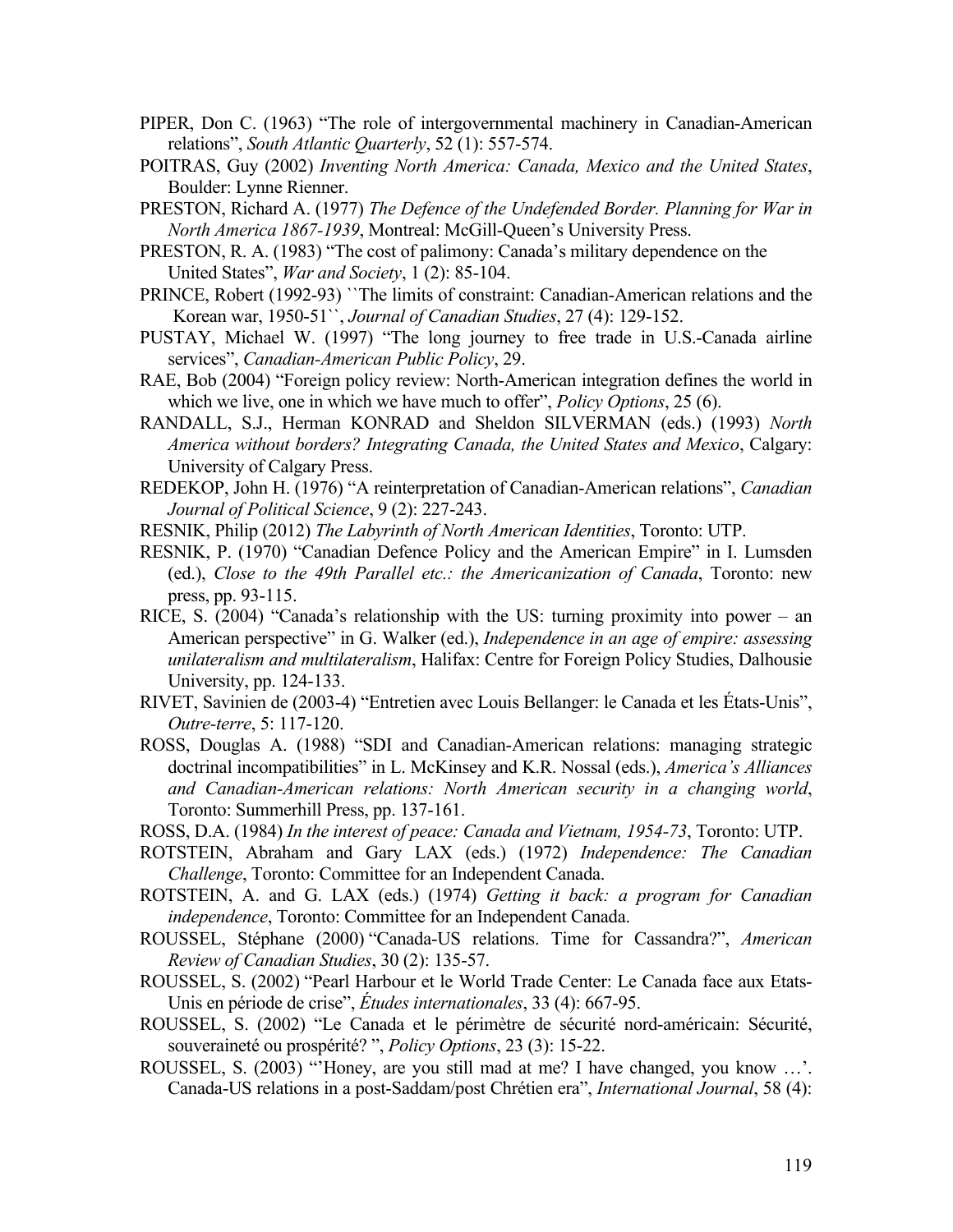571-590.

- ROUSSEL S. (2004) *The North American Democratic Peace: absence of war and security institution-building in Canada-US relations, 1867-1958*, Montreal: McGill-Queen's University Press.
- RUSSELL, Peter (1966) *Nationalism in Canada*, Toronto: McGraw-Hill.
- RUTAN, Gerard F. (1981) "Legislative interaction of a Canadian Province and an American State: thoughts upon sub-national cross-border relations," *American Review of Canadian Studies*, 11 (2).
- SANDS, Christopher (2011) *The Canada Gambit: will it revive North America?*Washington: Hudson Institute.
- SANDS, C. (2009) *Towards a new frontier: improving US-Canadian border*, Washington DC: The Brookings Institution.
- SANDS, C. (2002) "Fading power or rising power: 11 September and lessons from the section 110 experience" in N. Hillmer and M. Appel Moloto (eds.), *Canada among Nations: a fading power*, Toronto: OUP, pp. 49-73.
- SANDS, C. (2001) "A chance to end culture trade conflict between Canada and the United States", *American Review of Canadian Studies*, 31 (3) 483-499.
- SAPOLSKY, Harvey (2005) "Canada: crossing the line", *Breakthroughs*, 14 (1).
- SCANLON, Joseph (1974) "Canada sees the world through U.S. eyes: one case study in cultural domination", *Canadian Forum*, September, pp. 34-39.
- SCHWANEN, Daniel (2003) "Let's not cut corners: unbundling the Canada-US relationship", *Policy Options*, 24 (4): 12-19.
- SCHWARTZ, Alan M. (1994) "Canada-U.S. environmental relations: a look at the 1990s", *American Review of Canadian Studies*, 24 (4): 489-508.
- SEGAL, Hugh (2002) "The Canadian-American defence relationship: nostalgia ain't what used to be", *Policy Options*, 23 (3): 23-26.
- SENIOR, Norman C. (1960) "Some political and economic aspects of the unequal partnership between Canada and the U.S. in matters of defence", *Western Political Quarterly*, 13 (September) supplement 72.
- SHARP, Mitchell (1972) "Canada-United States relations: options for the future", *International Perspectives*, Autumn.
- SHIPPEE, L.B. (1939) *Canadian-American relations 1849-1874*, New Haven: Yale University Press.
- SLOAN, Elinor C. (2005) *Security and Defence in the Terrorist Era: Canada and North America*, Montreal: McGill-Queen's University Press.
- SMITH, Allan (2000) "Doing the continental: conceptualizations of the Canadian-American relationship in the long twentieth century", *Canadian-American Public Policy*, 44: 1-70.
- SMITH, A. (1996) "Seeing things: race, image and national identity in Canadian and American movies and television", Special joint issue of *American Review of Canadian Studies* and *Canadian Review of American Studies*, 26 (3).
- SMITH, A. (1990) "Canadian culture, the Canadian state, and the management of the new continentalism", *Canadian-American Public Policy*, 3 (October).
- SMITH, A. (1994) *Canada: An American Nation. Essays on continentalism, identity and the Canadian frame of mind*, Montreal: McGill-Queen's University Press.
- SMITH, A. (1981) "National images and national maintenance: the ascendancy of the ethnic idea in North America", *Canadian Journal of Political Science*, 14 (2).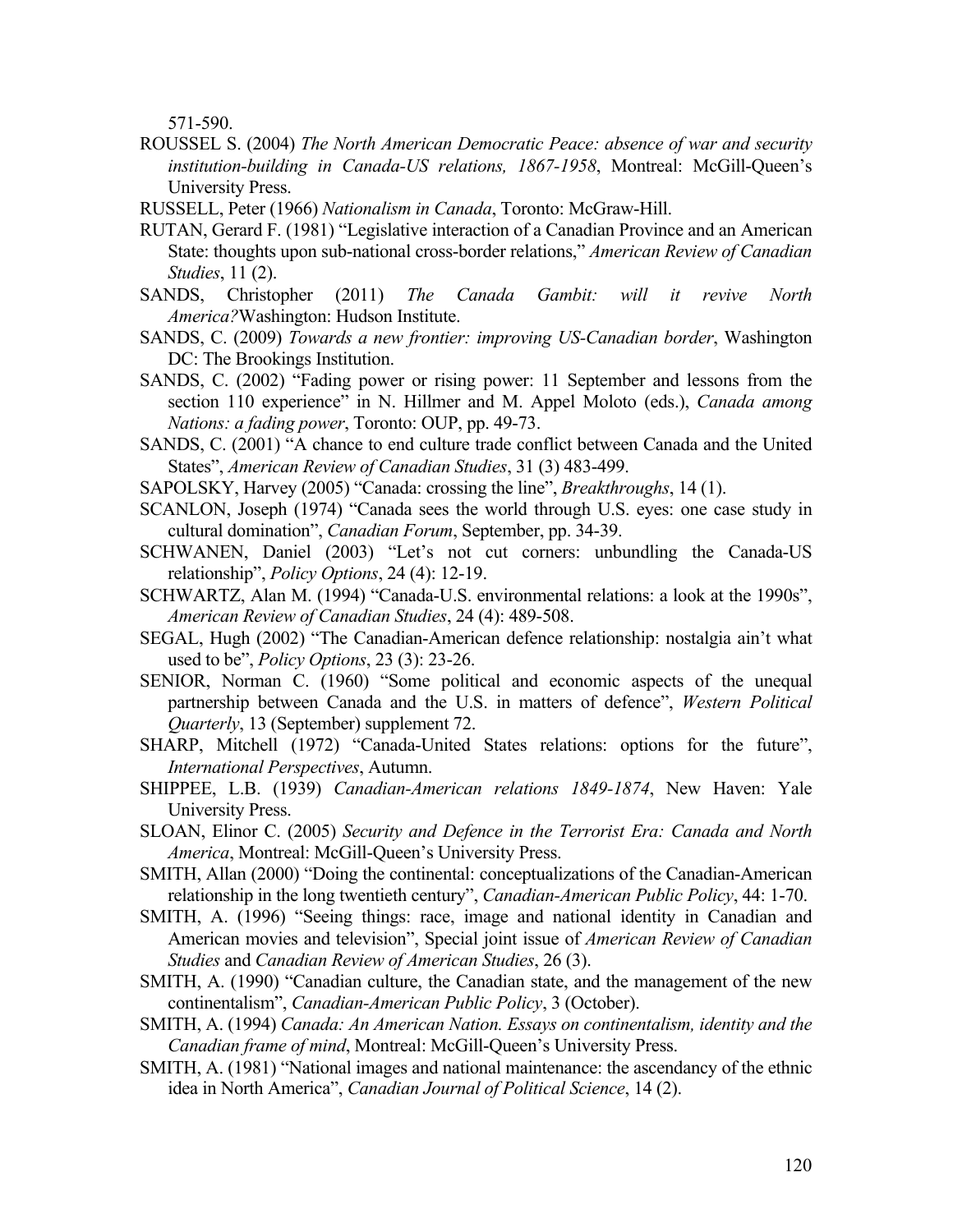- SMITH, A. (1976) "The continental dimension in the evolution of the English-Canadian mind", *International Journal*, 31 (3).
- SMITH, A. (1970) "Metaphor and nationality in North America", *Canadian Historical Review*, 51 (3).
- SMITH, A. (1970) "American culture and the English-Canadian mind at the end of the nineteenth century", *Journal of Popular Culture*, 4 (4).
- SMITH, Goldwin (1891 and reprinted in 1972) *Canada and the Canadian question*, Toronto: UTP.
- SMITH, S. (1990) "The special relationship", *Political Studies*, 38 (1): 126-136.
- SMYTHE, Elizabeth (1980) "International Relations theory and the study of Canadian-American relations", *Canadian Journal of Political Science*, 13 (1): 121-147.
- SOKOLSKY, Joel (1986) "Changing strategies, technologies and organization: the continuing debate on NORAD and the Strategic Defense Initiative", *Canadian Journal of Political Science*, 19 (4): 751-774.
- SOKOLSKI, J. (1987) "Trends in United States strategy and the 1987 White Paper on Defence", *International Journal*, 42 (4): 675-706.
- SOKOLSKY, J. (1990) "Canada, the United States and NATO: a tale of two pillars" in M. Hawes and J. Sokolsky (eds.), *North American Perspectives on European Security*, Lewiston: Edwin Mellen Press.
- SOKOLSKY, J. (1990-91) "The future of North-American defence co-operation", *International Journal*, 46 (1): 27-57.
- SOKOLSKY, J. (1991) "Ogdensburg plus fifty and still counting: Canada-U.S. defense relations in the post-cold war era", *Canadian-American Public Policy*, 8.
- SOKOLSKY, J. (1992) "Le Canada, les États-Unis et l'OTAN: l'histoire de deux pilliers" in P. Létourneau (dir.), *Le Canada et l'OTAN après 40 ans, 1949-1989*, Quebec: CQRI.
- SOKOLSKY, J. (2002) "Sailing in concert: the politics and strategy of Canada-US naval interoperability", *Choices* (Institute for Research on Public Policy), 8 (April).
- SOKOLSKY, J. (2003) "Between Venus and Mars: Canada and the Transatlantic Gap", *Connection Quarterly Journal*, 2 (3).
- SOKOLSKY, J. (2004) "The 'away game': Canada-United States security relations outside North-America", IRPP Working Paper Series, no. 2004-091 http://www.irpp.org/wp/archive/NA\_integ/wp2004-09l.pdf
- SOKOLSKY, J. (2004) "A hard bilateral 'moment of truth': Canada and the United States in the age of terror", in G. Walker (ed.), *Independence in an age of empire: assessing unilateralism and multilateralism*, Halifax: Center for foreign policy studies.
- SOKOLSKY, J. (2004-05) "Northern exposure? American homeland security and Canada", *International Journal*, 60 (1): 35-52.
- SOKOLSKY, J. (2005) "Between a rock and a soft place: the geopolitics of Canada-US security relations" in H. Segal (ed.)) *Geopolitical integrity: Essays on Canada's place in the world order*, Montreal: McGill-Queen's University Press, pp. 299-331
- SOKOLSKY, J. and Joseph T. JOCKEL (eds.) (1992) *Fifty years of Canada-United States defence cooperation: the road from Ogdensburg*, Lewiston: Edwin Mellen Press.
- SOKOLSKY, J. and David DETOMASI (1994) "Canadian defence policy and the future of Canada-United States security relations", *American Review of Canadian Studies*, 24 (4): 537-559.
- SOKOLSKI, Joel and Philippe LAGASSÉ (2005/2006) "Suspenders and a belt: perimeter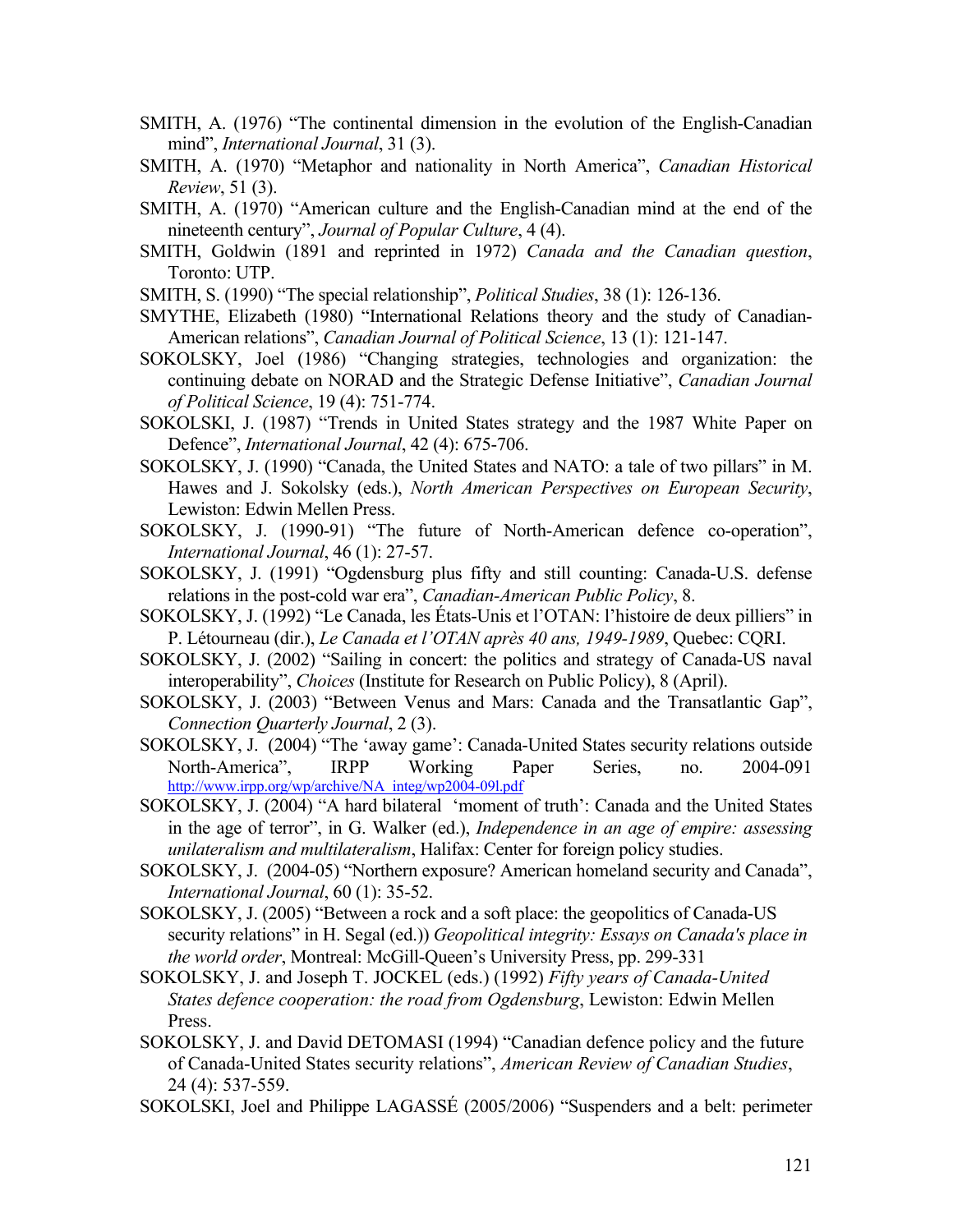and border security in Canada-US relations", *Canadian Foreign Policy* 12 (3): 15-31.

- SPENCER, Robert, John KIRTON and K. R. NOSSAL (eds.) (1981) *The International Joint Commission seventy years on*, Toronto: University of Toronto Centre for International Studies.
- STACEY, C.P. (1950) "The myth of the unguarded frontier," *American Historical Review*, 56: 1-18.
- STAIRS, Denis (1974) *The diplomacy of constraint: Canada, the Korean war and the United States*, Toronto: UTP
- STAIRS, D. and Gilbert, R. WINHAM (eds.) (1985) *The Politics of Canada's Economic Relationship with the United States*, Royal Commission on the Economic Union and Development Prospects for Canada, Vol. 29, Toronto: UTP.
- STACEY, C.P. (1953) *The Undefended Border: the myth and the reality*, Ottawa: Canadian Historical Association Booklet No. 1.
- STEVENSON, Garth (1974) "Continental integration and Canadian unity" in A. Axline, J. Hyndman, P. Lyon and M. Molot (eds.), *Continental Community? Independence and integration in North America*, Toronto: McClelland and Stewart, pp. 194-217.
- STEVENS, Paul (1970) *The 1911 general election: a study in Canadian politics*, Toronto: Copp Clark.
- STEVENSON, G. (1980) "Canadian Regionalism in Continental Perspective" *Journal of Canadian Studies*, 15 (2): 16-28.
- STEWART, Gordon (1992) *The American response to Canada since 1776*, East: Lansing: Michigan State University Press.
- STUDER, I. and C. WISE (eds.) (2007) *Requiem or Revival? The promise of North American integration*, Washington D.C.: Brookings Institution.
- SWAINSON, Neil A. (1979) *Conflict over the Columbia: the Canadian background to an historic treaty*, Montreal: McGill-Queen's University Press.
- SWANSON, Roger F. (1970) "The United States as a national security threat to Canada", *Behind the Headlines*, 29 (5-6): 9-16.
- SWANSON, R.F. (1974) *State/provincial interaction: a study of relations between U.S. states and Canadian provinces. Prepared for the U.S. Department of State*, Washington: Canus Research Institute.
- SWANSON, R.F. (1974) "An analytical assessment of the United States-Canada defence issue area", *International Organization*, 28 (4): 781-802.
- SWANSON, R.F. (1975) *Canadian-American Summit Diplomacy, 1923-1973: selected speeches and documents*, Toronto: McClelland & Stewart.
- SWANSON, R.F. (1976) "Deterrence, Détente and Canada?" in H.E. English (ed.), *Canada—United States Relations*, New York: Proceedings of the Academy of Political Science.
- SWANSON, R.F. (1977) "Canadian cultural nationalism and the U.S. public interest" in J. L. Murray (ed.), *Canadian cultural nationalism*, New York: New York University Press.
- SWANSON, R.F. (1978) *Intergovernmental perspectives on the Canada-US relationship*, New York: New York University Press..
- SWANSON, R.F. (1978) "The Ford interlude and the U.S.-Canadian relationship", *American Review of Canadian Studies*, 8 (1): 3-17.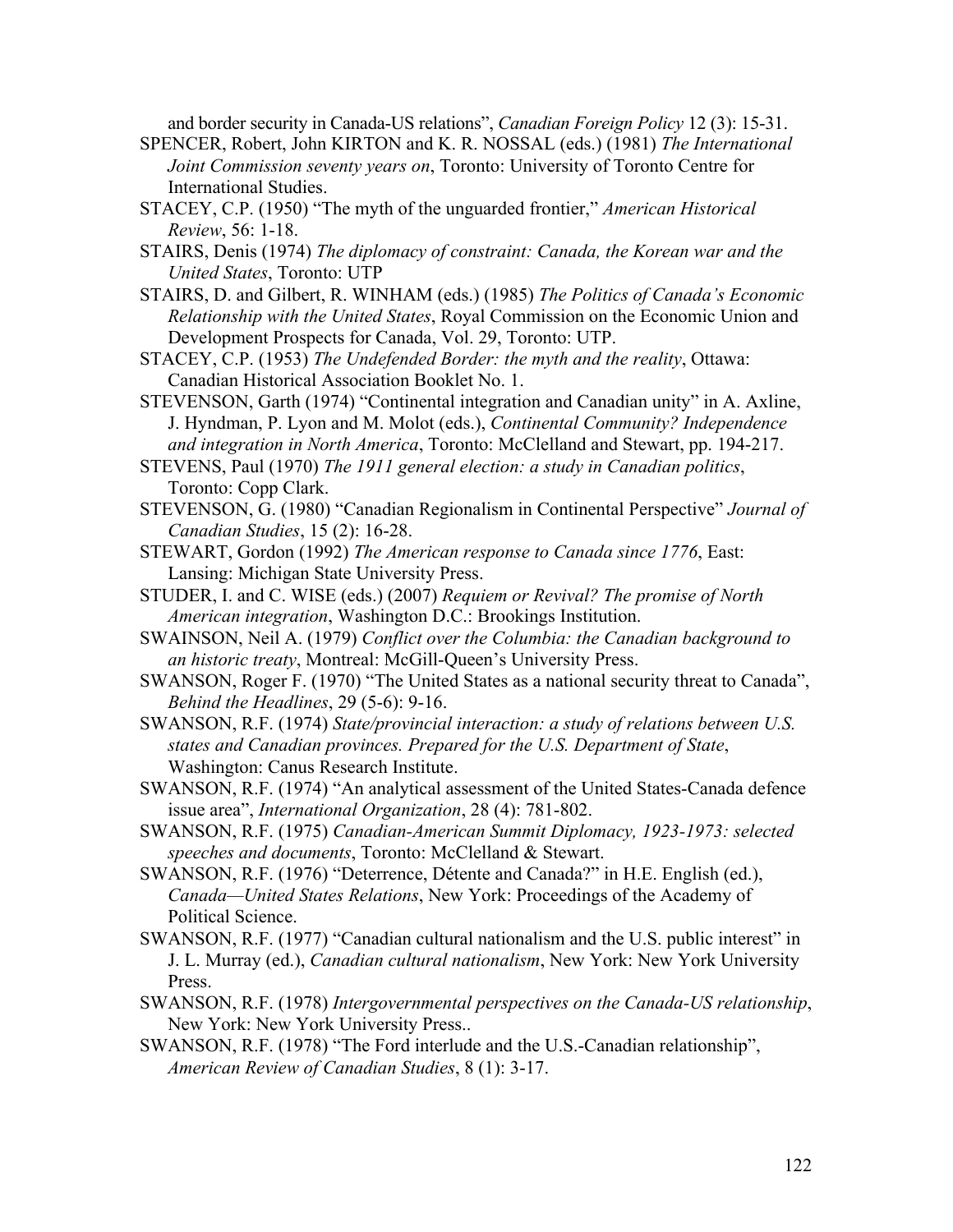- TANSILL, C.C. (1943) *Canadian-American Relations 1875-1911*, New Haven: Yale University Press.
- TAYLOR, Charles (1974) *Snow Job: Canada, the United States and Vietnam (1954- 1973)*, Toronto: Anansi.
- TAYLOR, John and Douglas ROBIDEAUX (2003) "Canada-US border cost impacts and their implications for border management strategy", *Horizons* 6 (3): 42-50.
- THE 105<sup>th</sup> AMERICAN ASSEMBLY (2005) *Renewing the U.S.-Canada relationship*, New York: Harriman, Arden House, February 3-6. http://americanassembly.org/publication/renewing-us-canada-relationship
- TEIGROB, R. (2009) *Warming up to the Cold War: Canada and the United States' coalition of the willing from Hiroshima to Korea*, Toronto: UTP.
- THOMAS, David M. and Barbara BOYLE TORREY (eds.) (2008) *Canada and the United States: differences that count*, 3rd edition, Toronto: UTP.
- THOMAS, D. and D. N. BIETTE (eds.) (2014), *Canada and the United States:*  differences that count, 4<sup>th</sup> edition, Toronto: UTP.
- THOMPSON, James (2014) *Making North America: Trade, Security, and Integration*, Toronto: UTP.
- THOMPSON, John Herd (2003) "Playing by the new Washington rules: the US-Canadian relationship, 1994-2003", *American Review of Canadian Studies*, 33 (1): 5- 26.
- THOMPSON, John Herd and Stephen J. RANDALL (2008) *Canada and the United States: ambivalent allies*, 4<sup>th</sup> edition, Montreal: McGill-Queen's University Press.
- TUPPER, Stanley and Douglas BAILEY (1967) *One continent, two voices: the future of Canada-US relations*, Toronto: Clarke, Irwin.
- VOLPE, J.W. (1982) "Canada-U.S. relations prospects and problems in the 1980's" in The Atlantic Council Working Group on the U.S. and Canada, *Canada and the United States: Dependence and Divergence*, Cambridge: Ballinger.
- VON HLATKY, Stéfanie and Jessica N. TRISKO (2012) "Sharing the burden of the border: layered security co-operation and the Canada-US frontier", *Canadian Journal of Political Science*, 45 (1): 63-88.
- VON RIEKHOFF, Harald, John H. SIEGLER and Brian W. TOMLIN (1979) *Canadian-US Relations: policy environment, issues and prospects*, Montreal: C.D. Howe Research Institute and Washington National Planning Association.
- WAGGENER, Thomas R. (1990) "Forests, timber, and trade: emerging Canadian and U.S. relations under the free trade agreement", *Canadian-American Public Policy*, 4.
- WARNER, Donald F. (1960) *The idea of continental union: agitation for the annexation of Canada to the United States, 1849-1893*, Louisville: University of Kentucky.
- WARNOCK, John W. (1970) *Partner to a Behemoth: the military policy of a satellite Canada*, Toronto: new press.
- WARNOCK, J.W. and Thomas HOCKIN (eds.) (1972) *Alliances and Illusions: Canada and the NATO-NORAD question*, Edmonton: Mel Hurtig Publishers.
- WARREN, Jake H. (1976) "Third option can work well for both Canada and the United States", *International Perspectives*, Special issue.
- WATERFIELD, Donald (1969) *Continental waterboy: the Columbia river controversy*, Toronto: Clarke, Irwin.
- WEINTRAUB, Sidney (1994) "Current state of U.S.-Canada economic relations",